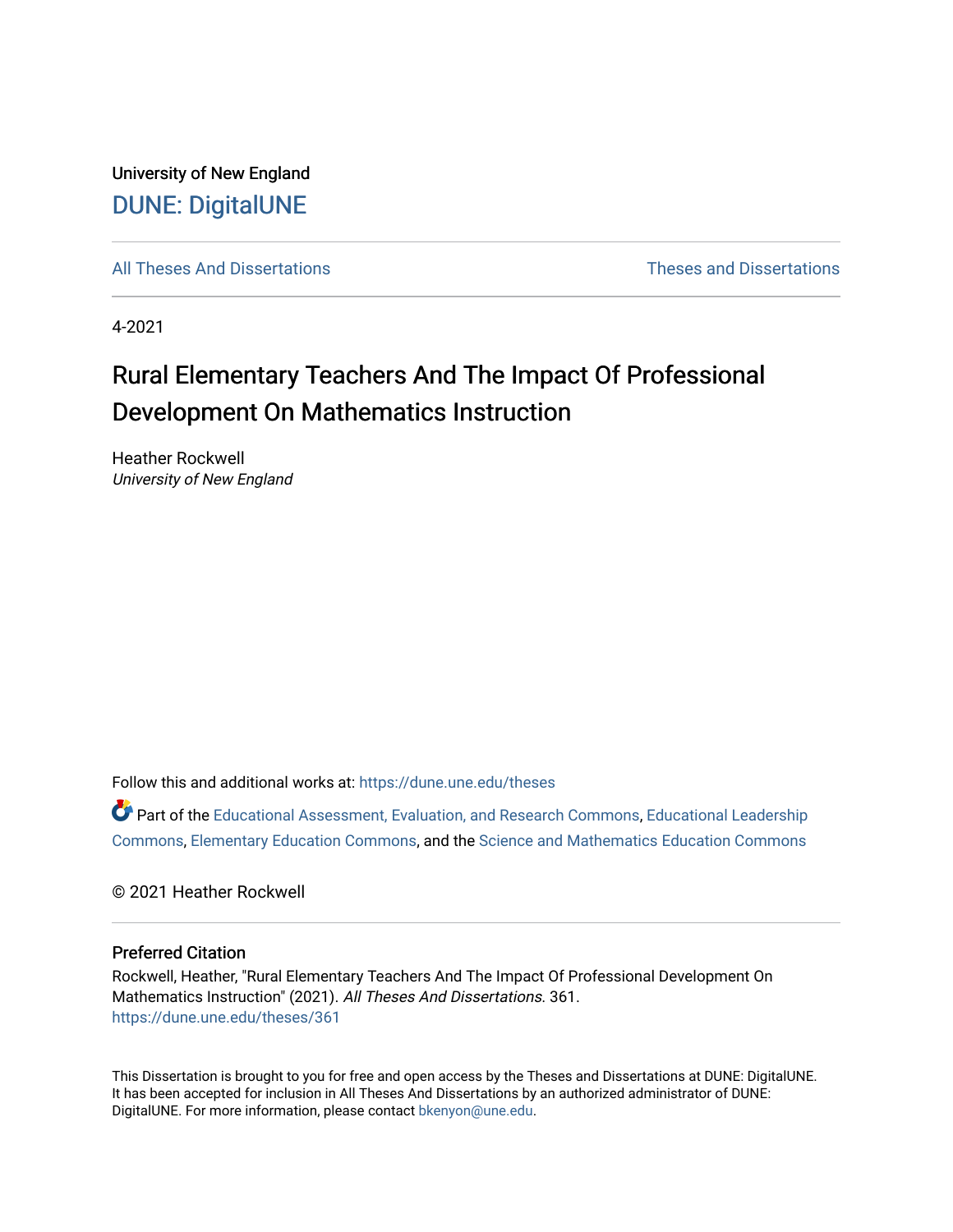# RURAL ELEMENTARY TEACHERS AND THE IMPACT OF PROFESSIONAL DEVELOPMENT ON MATHEMATICS INSTRUCTION

By

Heather Rockwell

B.S. (University of Maine) 1999 M.S. (University of Maine) 2002 C.A.G.S. (University of New England) 2014

#### A DISSERTATION

Presented to the Affiliated Faculty of

The College of Graduate and Professional Studies at the University of New England

Submitted in Partial Fulfillment of Requirements

For the degree of Doctor of Education

Portland & Biddeford, Maine

April, 2021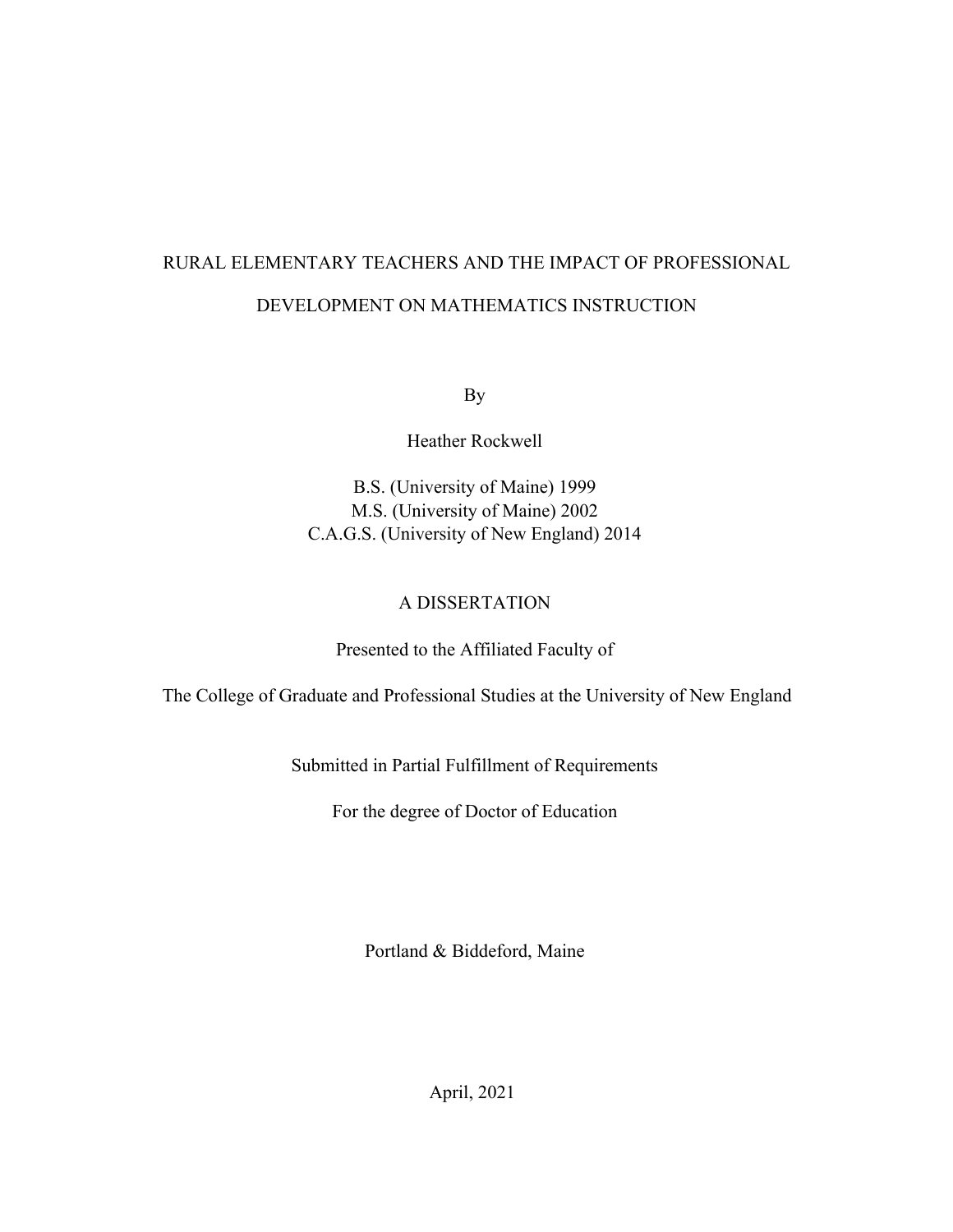Copyright by Heather Rockwell 2021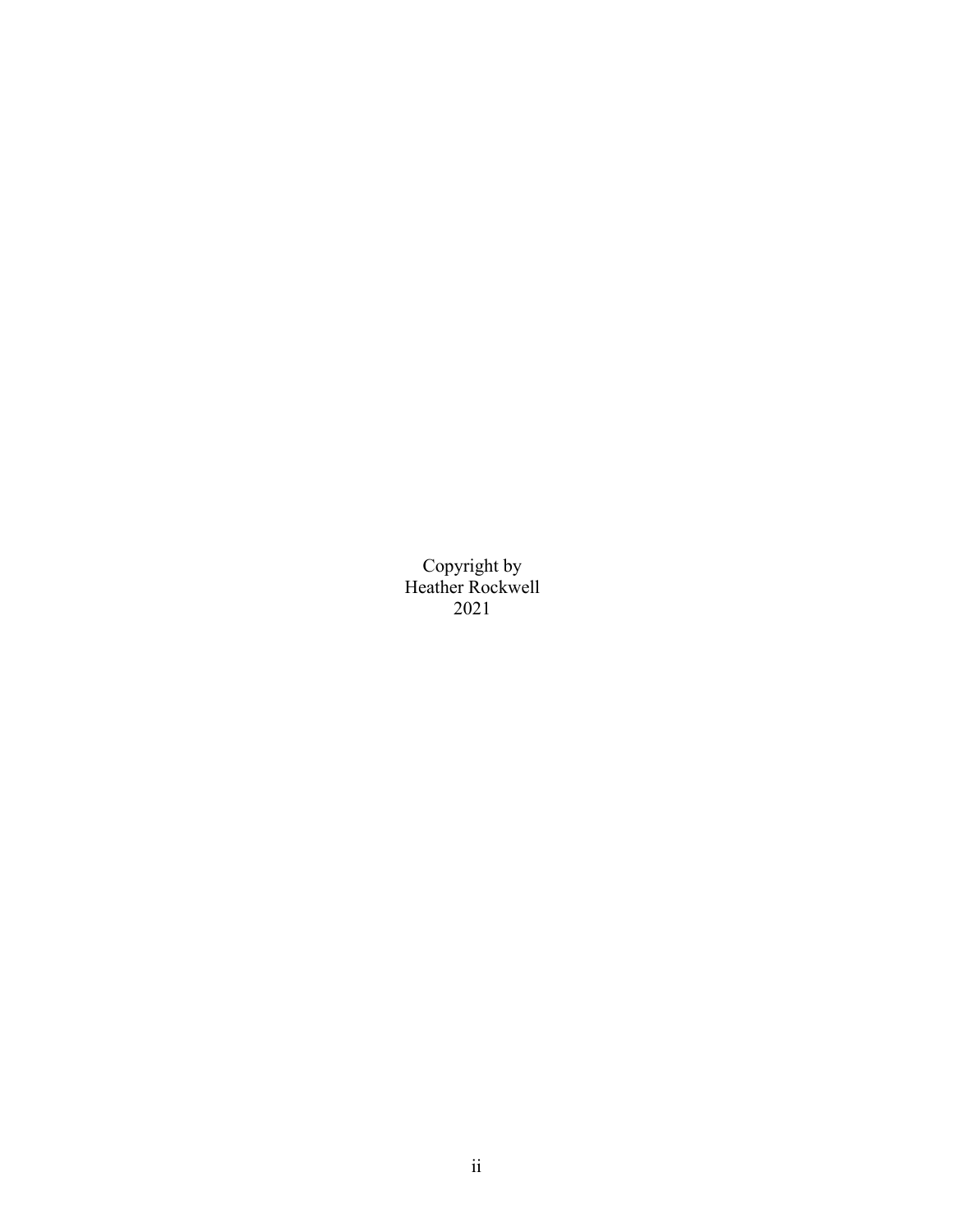## RURAL ELEMENTARY TEACHERS AND THE IMPACT OF PROFESSIONAL DEVELOPMENT ON MATHEMATICS INSTRUCTION

#### ABSTRACT

Rural elementary math teachers often lack a background in mathematics and even those with a strong mathematics background can sometimes struggle to model elementary math concepts (Holm & Kajander, 2019). Professional development (PD) provides teachers with an opportunity to increase their knowledge and skills while in the field. Although there are clear guidelines of what constitutes high-quality PD, not all PD achieves the same outcomes for teachers and students. The purpose of this qualitative descriptive case study was to understand PD experiences from the viewpoint of the rural elementary teachers, specifically the ways the PD experiences impact teacher efficacy and beliefs around mathematics instruction and learning. Eight elementary teachers from a rural district participated in the study. Three research questions guided the descriptive case study: (1) How do PD experiences impact rural elementary teachers' beliefs about their abilities to teach mathematics? (2) How do PD experiences impact rural elementary teachers' efficacy in regards to mathematics instruction? and (3) How do rural elementary teachers describe how PD impacts their perception of mathematics instruction? To answer these questions, data were collected with two rounds of semi-structured interviews, a classroom observation of each participant, and shared artifacts such as notes or classroom products.

iii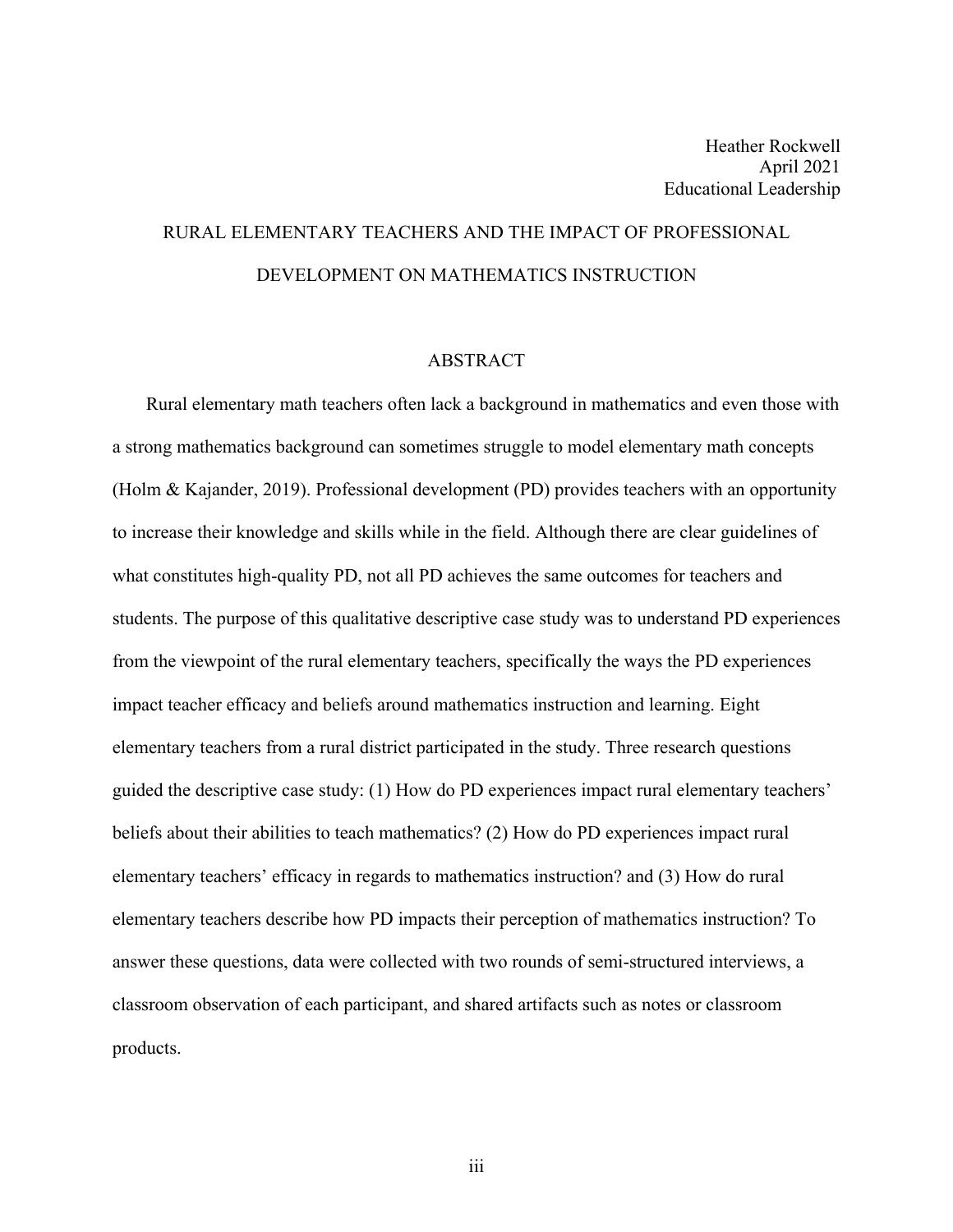Themes that emerged from the data, leading to recommendations. Teachers revealed that collegial interactions in the form of observations and conversations helped them gain confidence in their abilities to teach math. They noted that PD experiences could have a positive or negative impact on their beliefs in their abilities to teach math. Participants disclosed that, when tools and strategies were easily implemented, they gained confidence and enthusiasm about their abilities to impact student achievement. PD sessions were most effective when facilitated by someone who took time to build trust and rapport with teachers. This study found that PD does impact rural teachers' beliefs and teacher efficacy, teachers want to share their experiences, and a culture of trust is essential for continuous improvement. It is recommended for those who are responsible for providing PD to listen to the needs of their teachers when designing it and incorporate all key components of effective PD experiences.

*Keywords:* Professional Development, Elementary, Rural, Teacher Efficacy, Mathematics, Mindset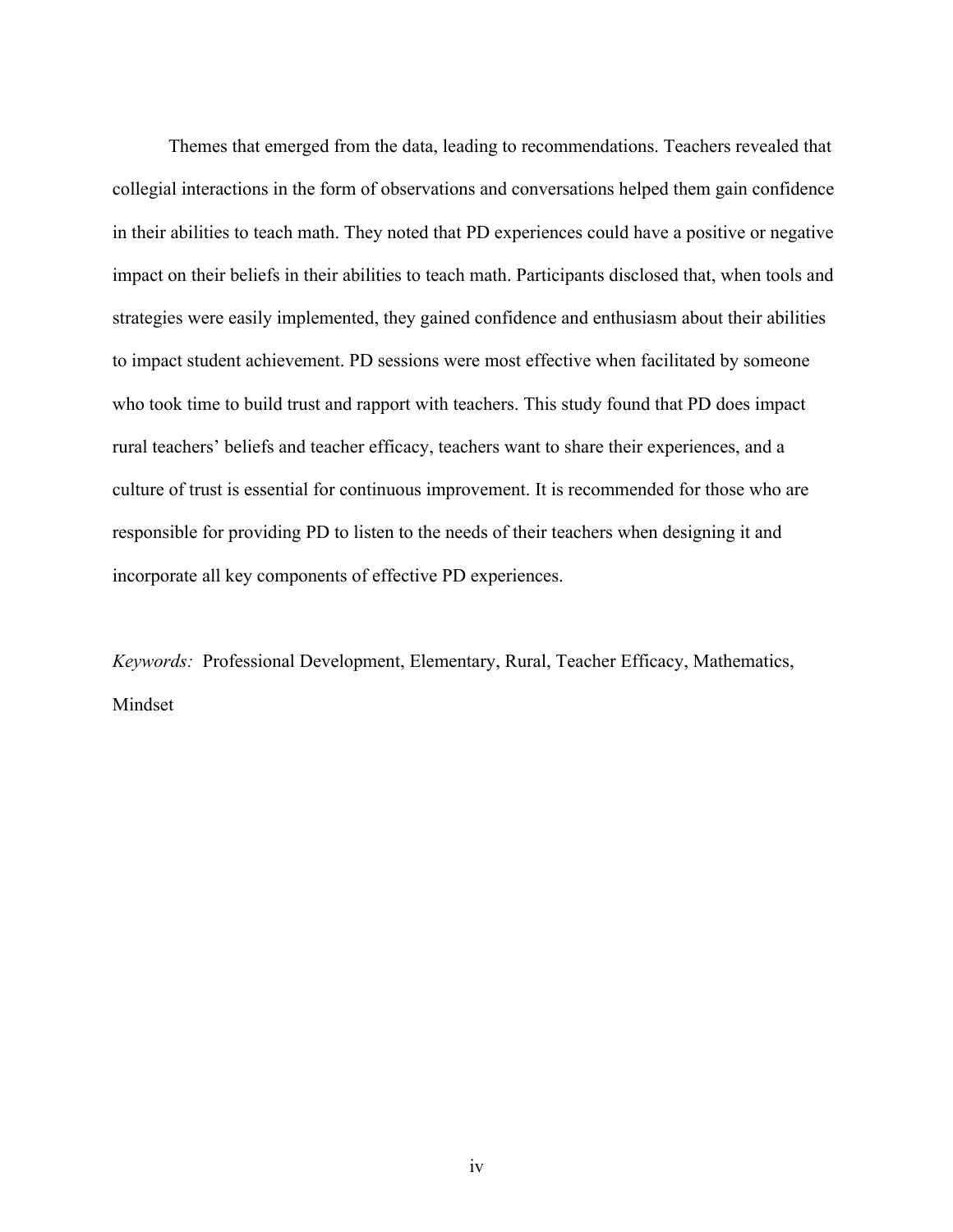University of New England

Doctor of Education Educational Leadership

This dissertation was presented by

Heather Rockwell

It was presented on April 19, 2021 and approved by:

Cynthia Kennedy, Ed.D., Lead Advisor University of New England

Aniello Trotta, Ed.D., Secondary Advisor University of New England

Anita Stewart McCafferty, Ed.D., Affiliated Committee Member University of Southern Maine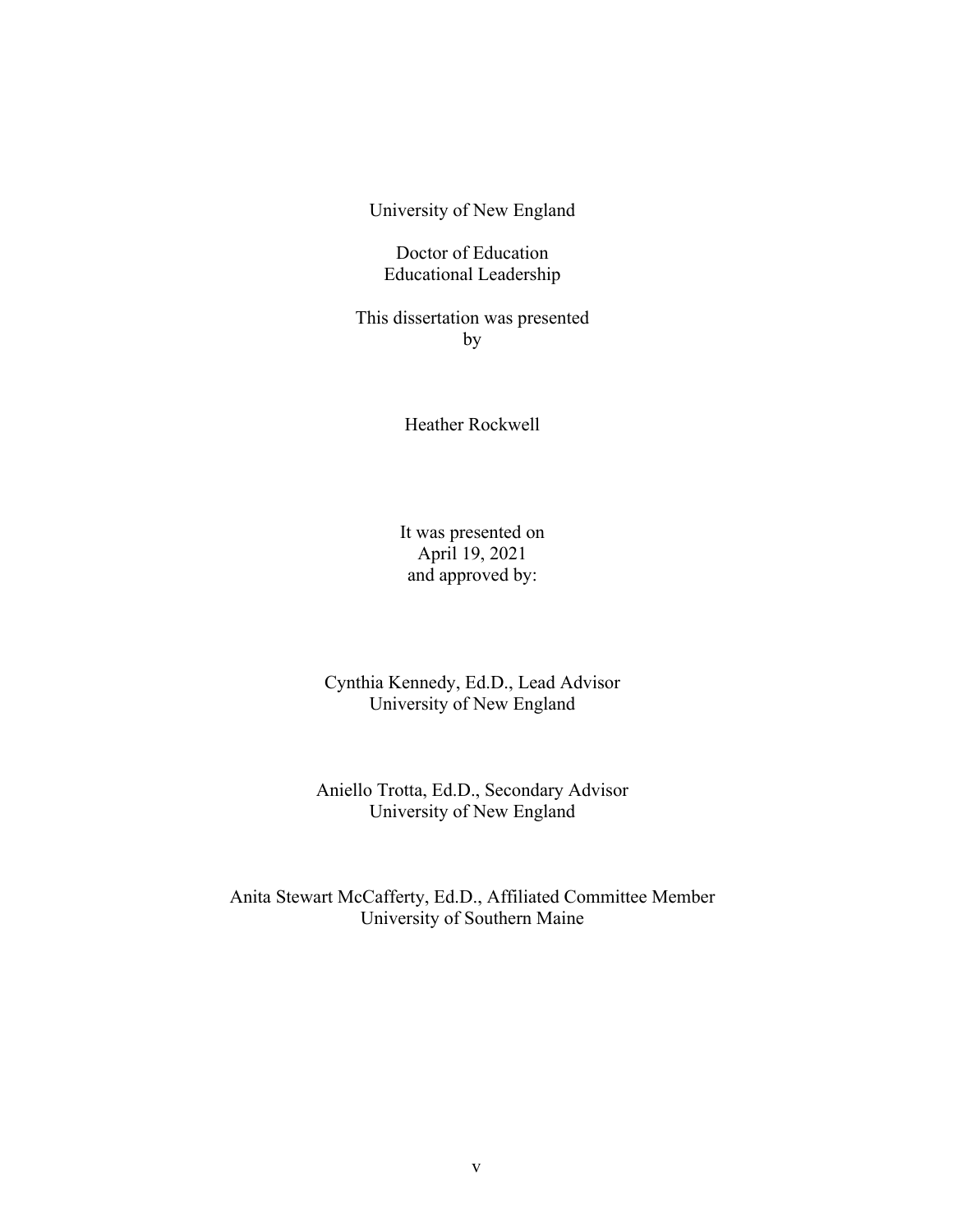#### ACKNOWLEDGEMENTS

I would like to acknowledge and thank my lead advisor, Dr. Cynthia Kennedy, who provided support, quality feedback, and encouragement along this journey. Also, Dr. Aniello Trotta and Dr. Anita Stewart McCafferty who supported throughout the process with ideas and feedback on ways to continue to improve. I am so appreciative of my research team, Zack, Andrew, and Bashar, who over the course of the year met faithfully to share successes and challenges on the journey.

I want to thank my parents, Bruce and Becky Cox, for instilling a desire to always learn and appreciate education. To my children, Nathaniel, Michael, and Katherine, I know I missed some things and was tired sometimes when I should have been engaged, but I thank you for always understanding. Finally, I want to say thank you to my loving and supportive husband, Randy, who was my rock throughout these three years. Thank you for keeping me grounded, loving me, and encouraging me through it all.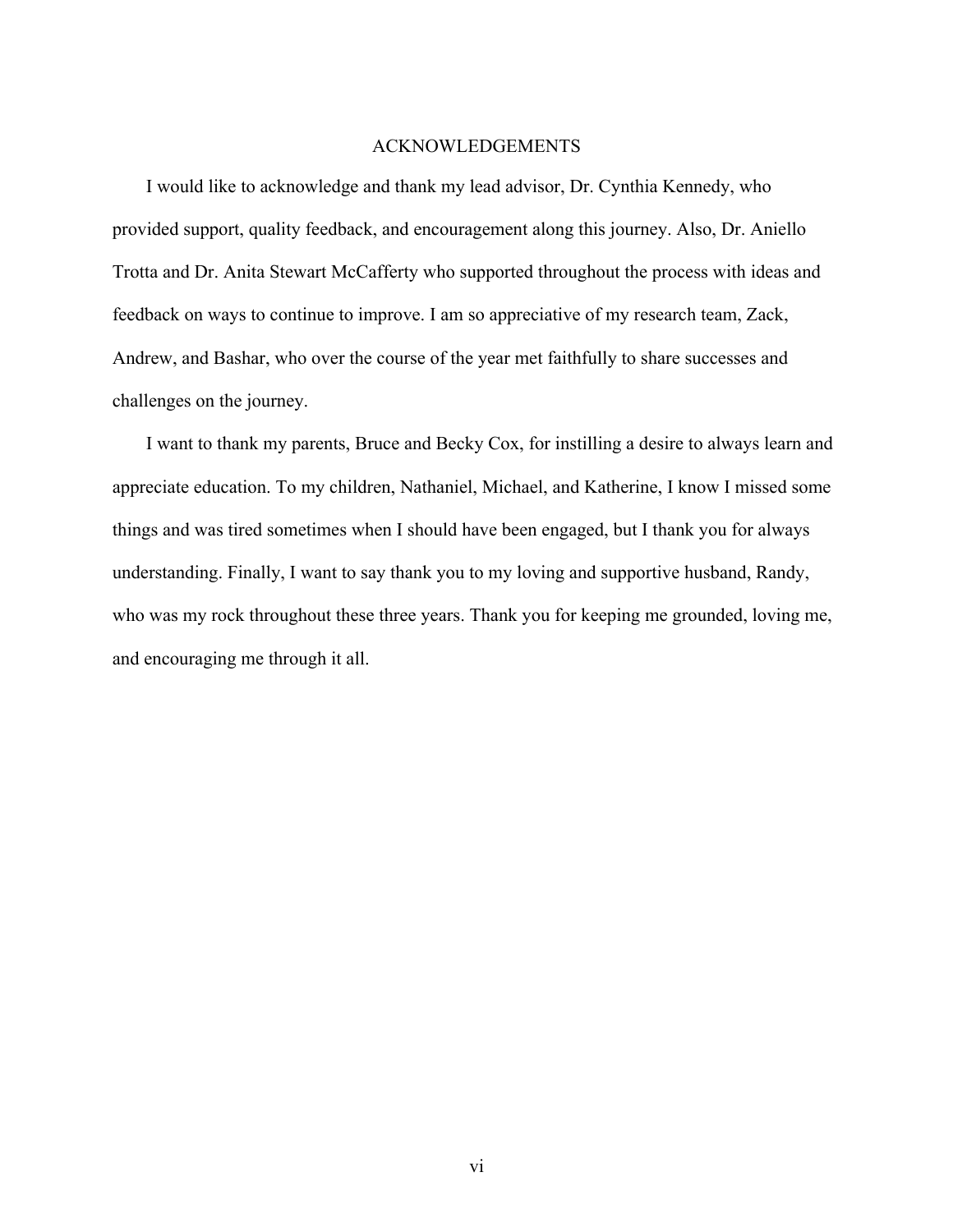### TABLE OF CONTENTS

| 2              |
|----------------|
| $\overline{4}$ |
| 5              |
| 5              |
| 6              |
| 7              |
| 8              |
| 9              |
| 9              |
|                |
|                |
|                |
|                |
|                |
|                |
|                |
|                |
|                |
|                |
| 20             |
|                |
| 22             |
| 23             |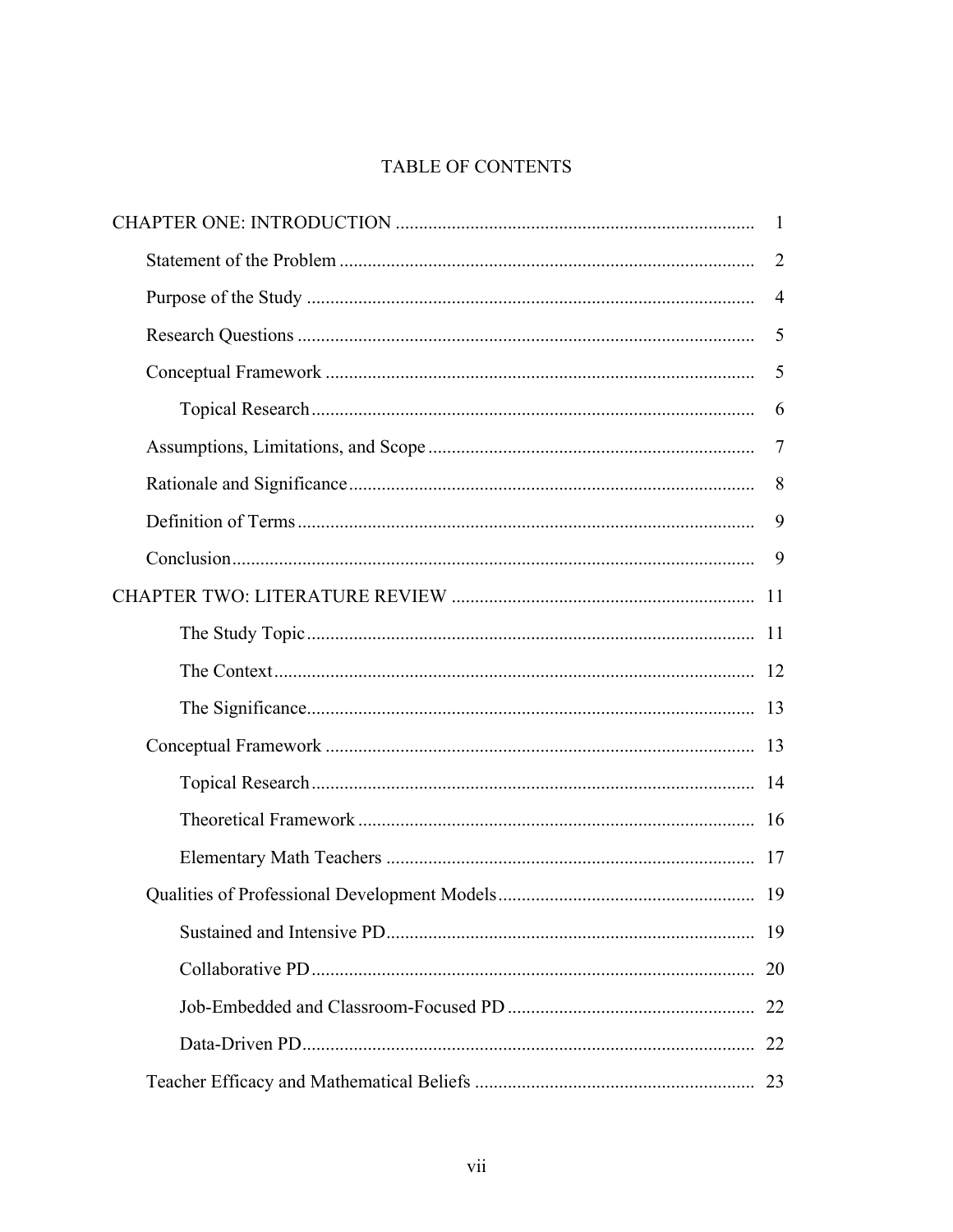| 58 |
|----|
|    |
|    |
| 61 |
|    |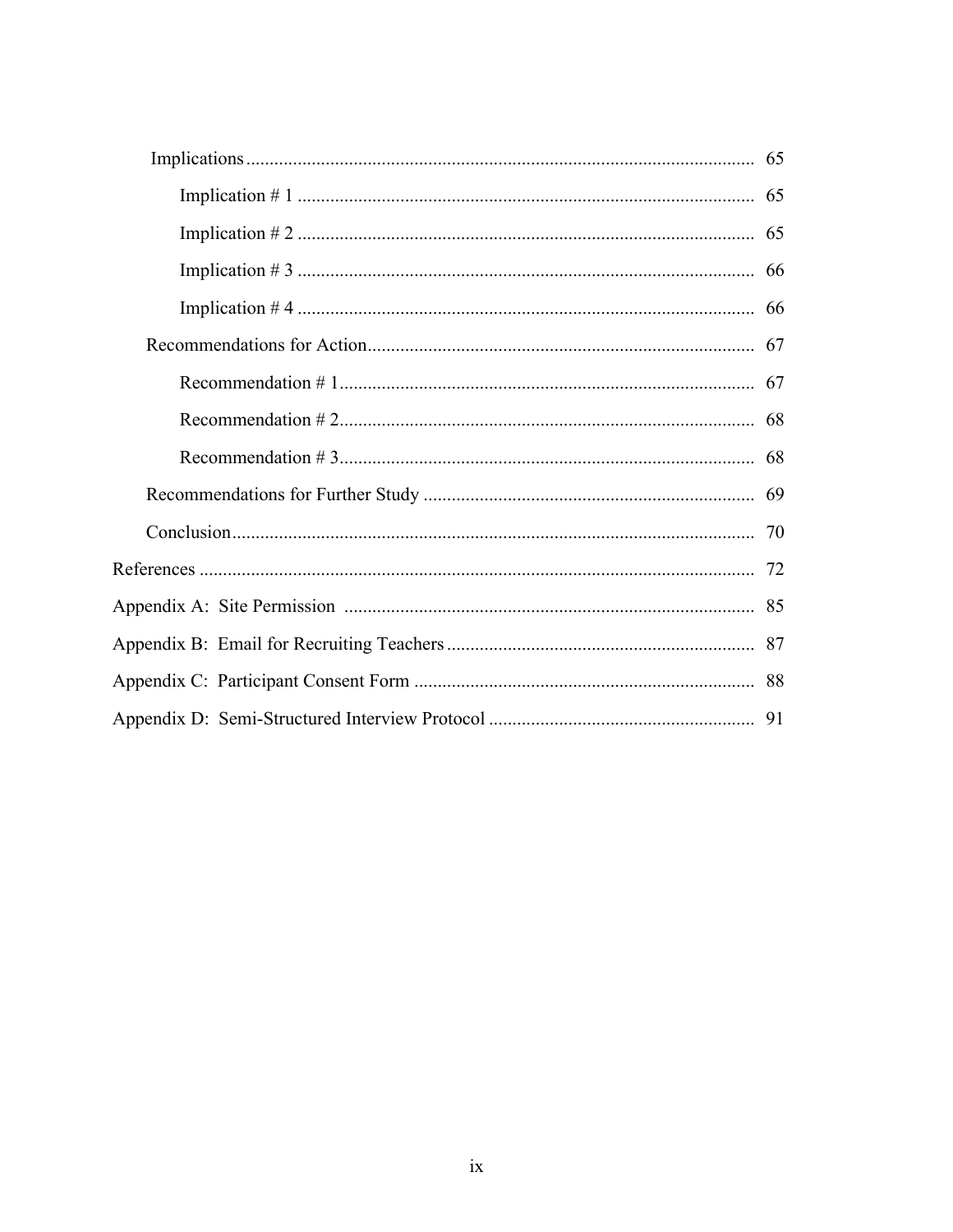### TABLES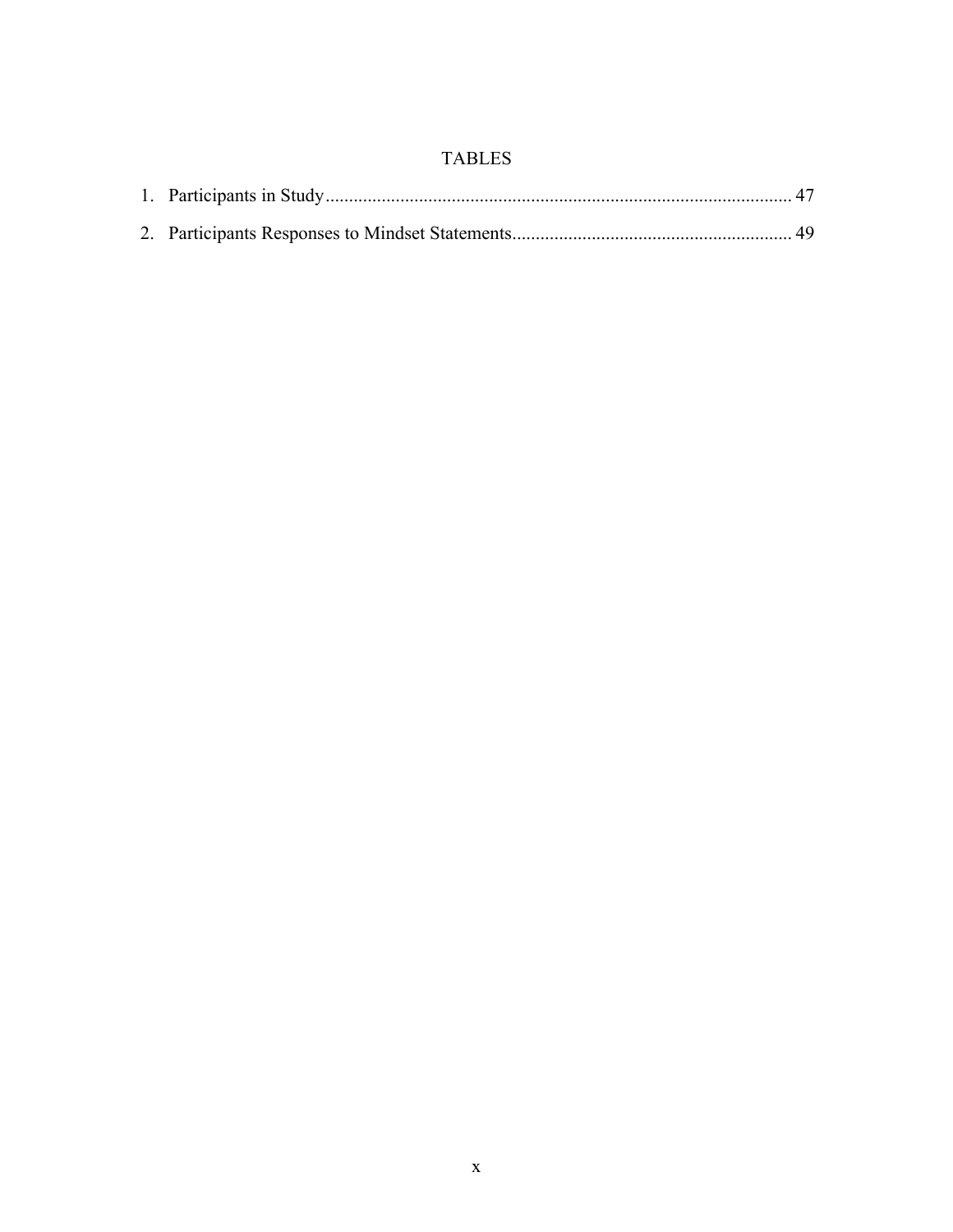#### CHAPTER ONE

#### INTRODUCTION

The classroom teacher is the key component of a high-quality educational experience (Hattie, 2012; Opper, 2019). Teachers can spark interest in topics, engage students in deep, meaningful discussions, and support mastery understanding of content and skills. The ability of a teacher to change a child's trajectory in life cannot be understated. According to Whitaker and Steele (2019), "students are not motivated by lessons; they are motivated by teachers" (p. 8). Some teachers can motivate and engage students to learn even the most difficult concepts. This ability is one that differentiates the average classroom teacher with a highly effective teacher (Marzano, 2017). Educators can become more effective teachers by participating in professional development (PD) experiences to enrich their understanding of concepts (Barrett et al., 2015; Smith et al., 2013). PD experiences should include facilitating professional learning that creates an in-depth conceptual knowledge and understanding that allows teachers to transfer their knowledge in a meaningful way to students (Le Fevre et al., 2020; National Research Council, 2012).

When providing instruction, teachers must "understand ideas and see them from the perspective of others who are first encountering them" (Ball & Forzani, 2010, para. 11). Further, teachers must have a deep understanding of the content, recognize common misconceptions, and be able to adjust instruction to meet the needs of their students. This is especially true for mathematics instruction when teachers must be aware of their grade-level content and the progression of the content from previous grades to future grades (Smith et al., 2013). For elementary teachers who are often responsible for teaching all content areas to a specific group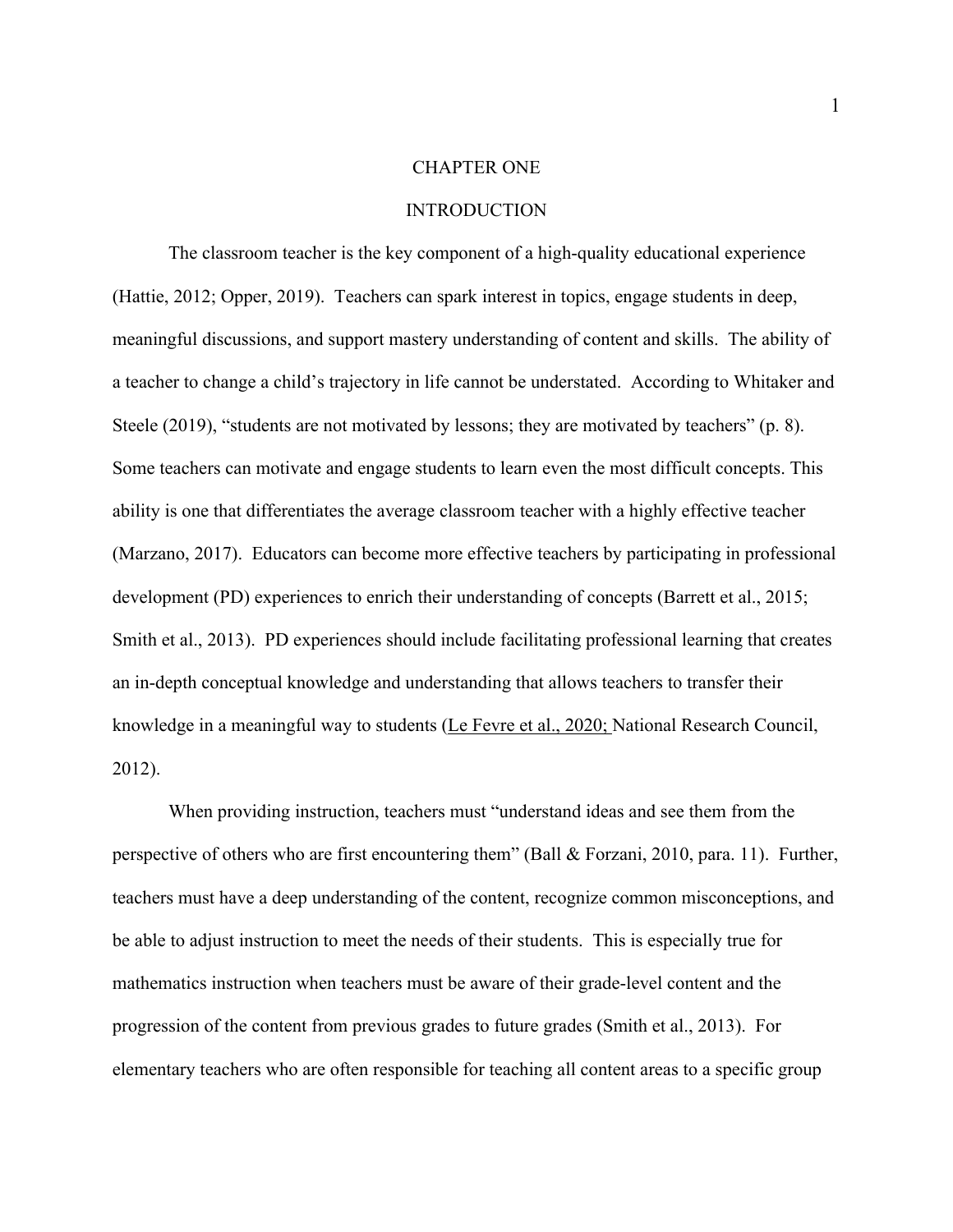of children, this can be a difficult task without the support of quality PD. Some school districts may embed PD experiences within a school year to provide targeted support for staff. There are even federal funds available from the US Department of Education, such as Title IIA – Teacher and Principal Training and Recruiting Fund dedicated to "improving teacher and principal quality" (2016, para. 1). The US Department of Education (2016) provides guidance for what constitutes quality PD, yet not all experiences are created equal. District and building leaders plan with teachers on their individual and collective needs to develop the most appropriate PD experiences. District and building leaders must prioritize needs when choosing PD, as the money allocated for these experiences can be limited (Lowe, 2018; Smith et al., 2013).

This study sought to examine the experiences of a group of rural elementary teachers after they participated in a PD experience focused on mathematics instruction. Specifically, the study explored the elementary teachers' belief systems about mathematics, including their own mathematics teaching efficacy and beliefs about what constitutes quality math instruction in the elementary classroom. These teachers are from a district with consistently low math achievement scores on the mandated state test. The mandated state test is used to determine the effectiveness of the mathematics program and scores are shared publicly. The information learned provided key insights into how rural elementary teachers experienced a targeted mathematics PD experience, as well as other past PD experiences, and can inform future PD experiences.

#### **Statement of the Problem**

According to the National Council of Teachers of Mathematics (2014), mathematics instruction is based on learning projections that require teachers have an understanding of their grade-level content, as well as the material taught in previous and subsequent years. Yet,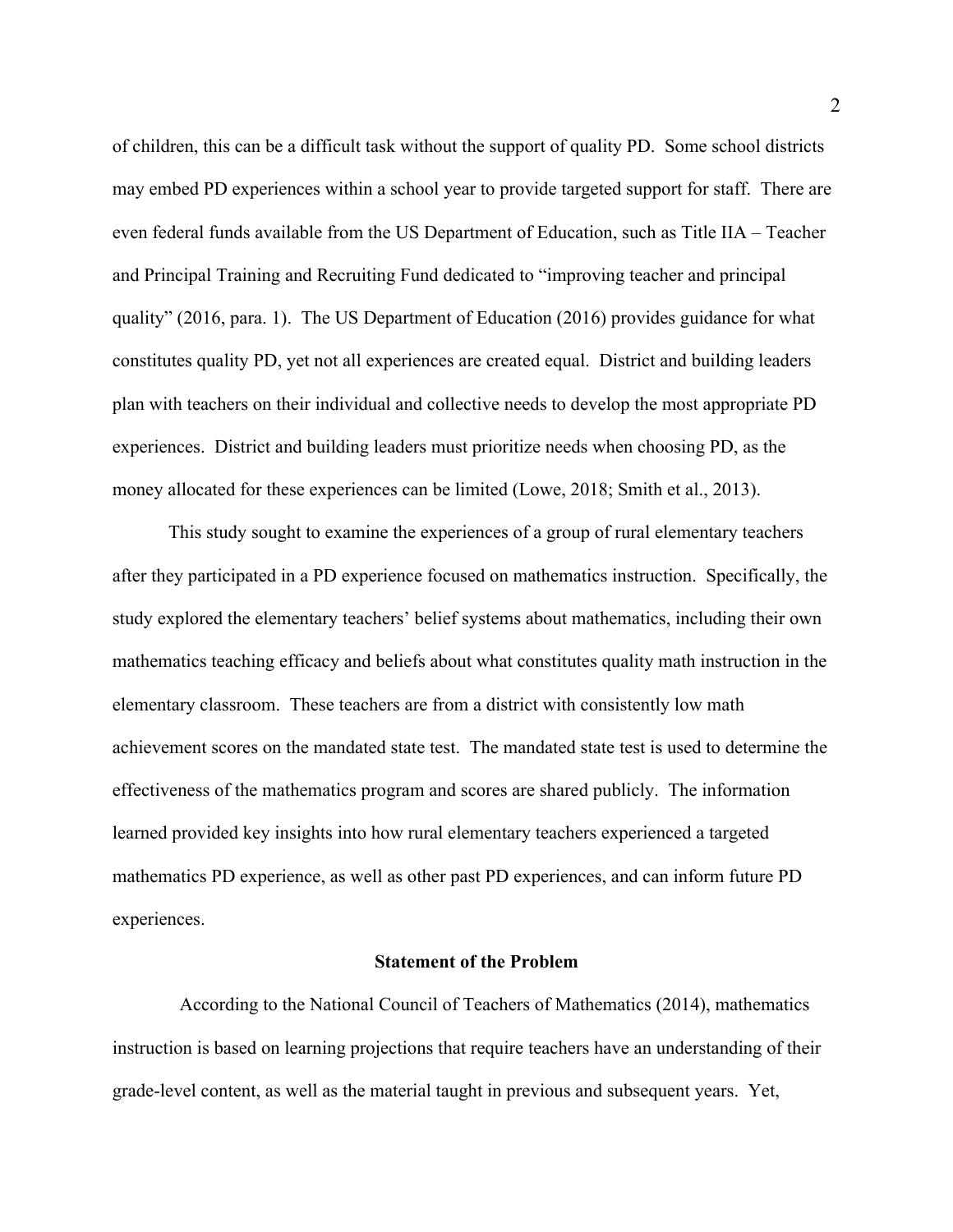according to the Association of Mathematics Teacher Educators (2013), elementary teachers often lack a significant mathematics background. According to a survey conducted by Horizon Research (2019) only 3% of elementary math teachers had a degree in mathematics according to a survey done in 2018. Even those with a strong mathematics background can sometimes struggle to model elementary math concepts (Holm & Kajander, 2019). In the most crucial, foundational years of education, when students are building the essential knowledge and skills to understand higher-level mathematics thinking, they are often taught by teachers lacking the understanding and skills to teach those concepts. According to the National Assessment of Educational Progress (NAEP) mathematics report card (n.d.), the average fourth-grade student is below proficient in mathematics, creating a heightened level of concern for the quality of mathematics instruction. The problem of finding qualified teachers is amplified by teacher shortages in mathematics (United States Department of Education, 2019). Rural districts can experience a greater need, as they work to recruit teachers to teach in more remote areas (Lowe, 2018).

One way to change this narrative is to provide quality PD experiences in mathematics concepts and skills to elementary teachers. Districts must support and retain their current teachers by providing them with the skills and knowledge to teach mathematics in an effective manner starting with the youngest students (Barrett et al., 2015; Carney et al., 2016). Kyoung-oh et al. (2018) found that high-quality PD was associated with greater job satisfaction, higher expectations for students, and more positive attitudes among teachers around implementing the curriculum. They also found that although there were positives from PD, data from teachers around the world show that only half of the mathematics teachers had actually participated in PD focused on mathematics. If districts can embed PD experiences within their school that impact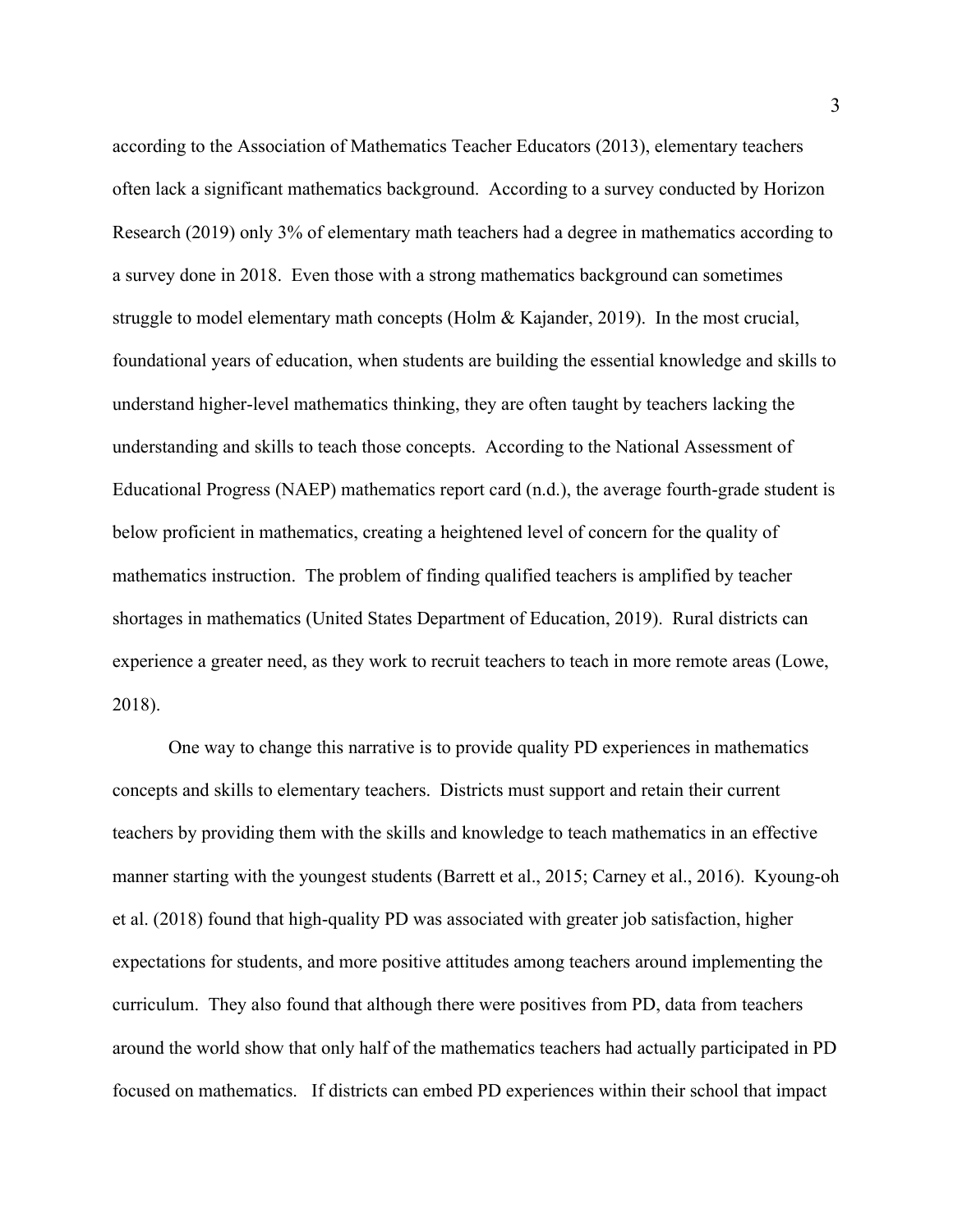teachers' instructional practices and beliefs about mathematics, they may positively impact student achievement.

#### **Purpose of the Study**

The purpose of this study was to examine the experiences of eight rural elementary teachers after they participated in a mathematics PD. The participants ranged in their teaching experience and the grade levels they taught from kindergarten to fifth grade. The study was a qualitative, descriptive case study to gain an in-depth understanding of rural teachers' perspectives of a PD experience in terms of personal learning and their classroom instruction. There is a gap in the literature where the voice of the educator is lost behind student achievement numbers, goals of the PD, or other quantitative data collected. This study sought to highlight the educators' voices and beliefs about mathematics education as a driving factor in determining the impact of the PD experience.

Participants of the study were asked to describe how the PD impacted their beliefs around mathematics instruction, their own perceived abilities in mathematics, and ideas and thoughts specific to the PD experience through semi-structured interviews. The researcher collected data through classroom observations of participating teachers and other evidence such as notes from PD sessions, exit slips, and classroom artifacts that provided information on how the PD influenced classroom instruction. The data gathered offered a comprehensive understanding of how PD impacted each teacher individually, as well as contributing key insights on the impact collectively in classrooms. The data may inform future PD efforts in other rural elementary schools, as well as supporting mathematics PD in the future.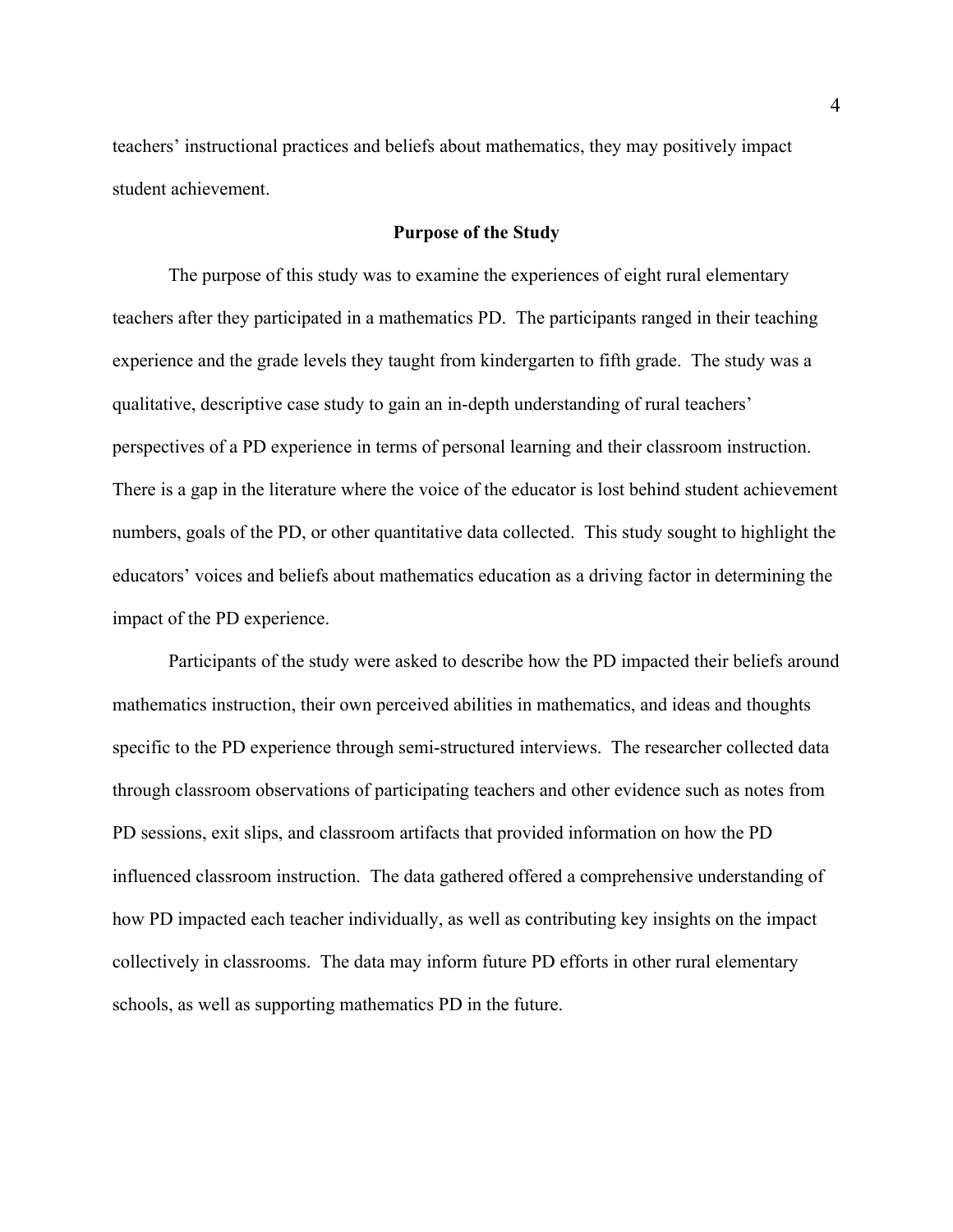#### **Research Questions**

The goal of this descriptive case study was to explore the mathematics PD experience from the perspective of the rural elementary teachers involved. It was guided by the research questions below.

- RQ1: How do PD experiences impact rural elementary teachers' beliefs about their abilities to teach mathematics?
- RQ2: How do PD experiences impact rural elementary teachers' efficacy in regards to mathematics instruction?
- RQ<sub>3</sub>: How do rural elementary teachers describe how PD impacts their perception of mathematics instruction?

These questions arose from the literature review as well as the theoretical framework as described in Chapter Two. The questions provided the lens for the questions asked in the semistructured interviews and for analyzing classroom observations and artifacts.

#### **Conceptual Framework**

In qualitative research, a conceptual framework "organizes and focuses the study" (Bloomberg & Volpe, 2019, p. 167). The conceptual framework guiding this research is focused on the intersection between a quality PD experience, the emotional component of teaching, and teacher efficacy. Self-efficacy was first introduced by Bandura (1986) as a social-cognitive theory to explain how some individuals have a belief in their ability to accomplish something. People who have a high self-efficacy tend to take more risks and challenge themselves more to persevere through failures (Bandura, 1997). The theory of efficacy has been transferred into education and termed teacher efficacy. Teacher efficacy is the belief of a teacher that how they teach in the classroom will positively impact the students they teach (Katz & Stupel, 2016).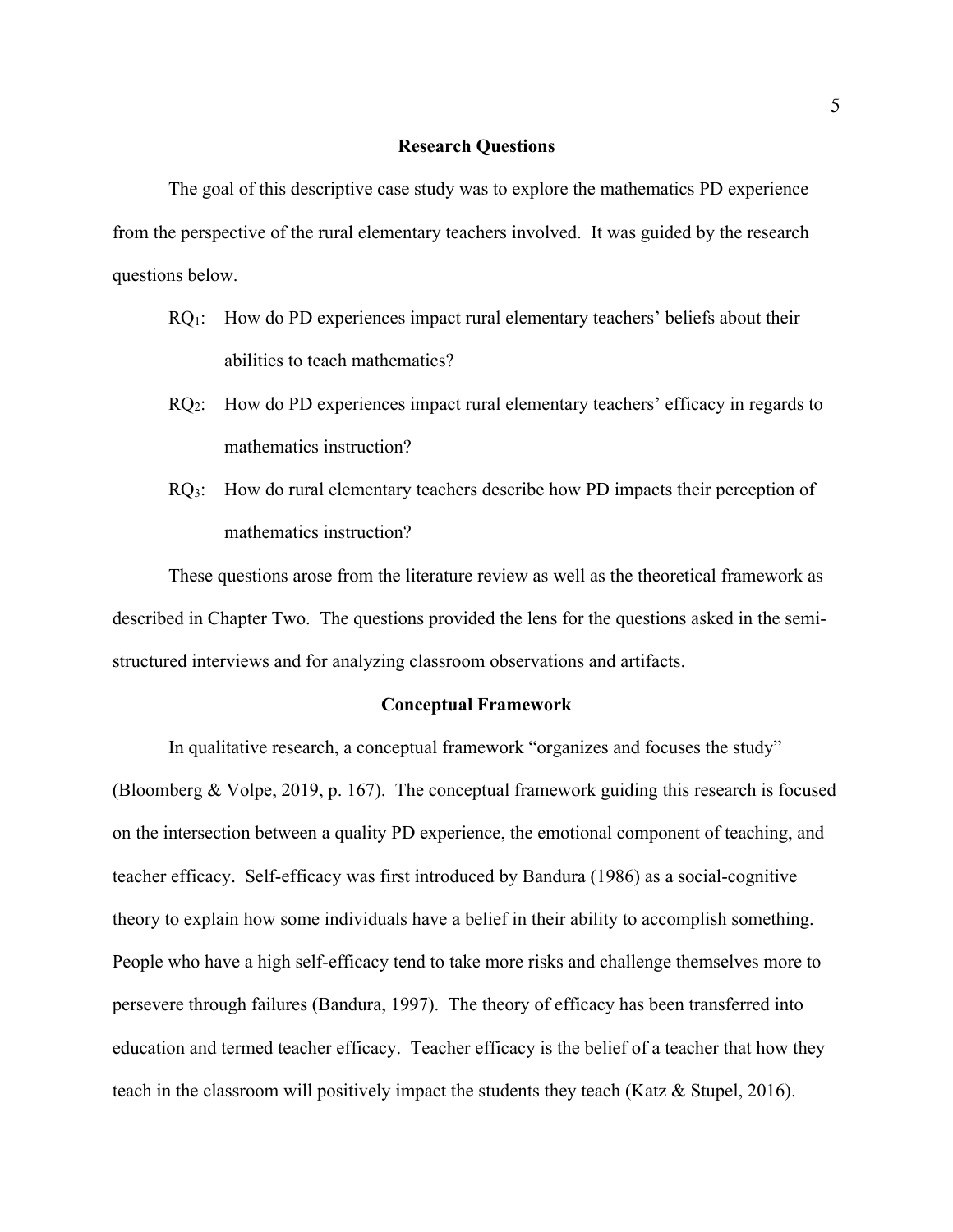Teachers with a higher teacher efficacy will take instructional risks in the classroom, push their students to achieve more, and emphasize problem-solving (Bray-Clay & Bates, 2003). Nurlu (2015) found that teachers with a higher teaching efficacy were open to new ideas, emphasized student relationships, and took more responsibility for student success. Carney et al. (2016) found a PD experience could have a positive impact on teacher efficacy, specifically in the content area of mathematics.

The study was conducted in a rural location as there is a gap in the literature focused on mathematics PD for elementary teachers in rural locations. Rural educators often have less access to face-to-face quality PD experiences due to their location (Barrett et al., 2015). They also often have to carry multiple roles within a school setting to support students and other staff members (Glover et al., 2016). There are fewer people to accomplish the work required by various components of the educational system. Educators can also feel isolated as they navigate their classroom and role without access to instructional coaches or other supports that larger, more urban districts can support (Glover et al., 2016). PD provides higher job satisfaction and promotes retention of educators in school districts (Kyoung-oh et al., 2018). Job-embedded PD experiences allow teachers to strive for continuous improvement while not adding another thing to their already full-plates. This study focused on understanding the PD experience from the rural teachers' perspective.

#### **Topical Research**

The United States Department of Education non-regulatory guidance for Title II Part A (2016) provides a framework of the characteristics of high-quality PD experiences stating that it should be job-embedded, sustained, intensive, collaborative, and classroom-focused. The literature around elementary mathematics PD demonstrated an emergence of the concept of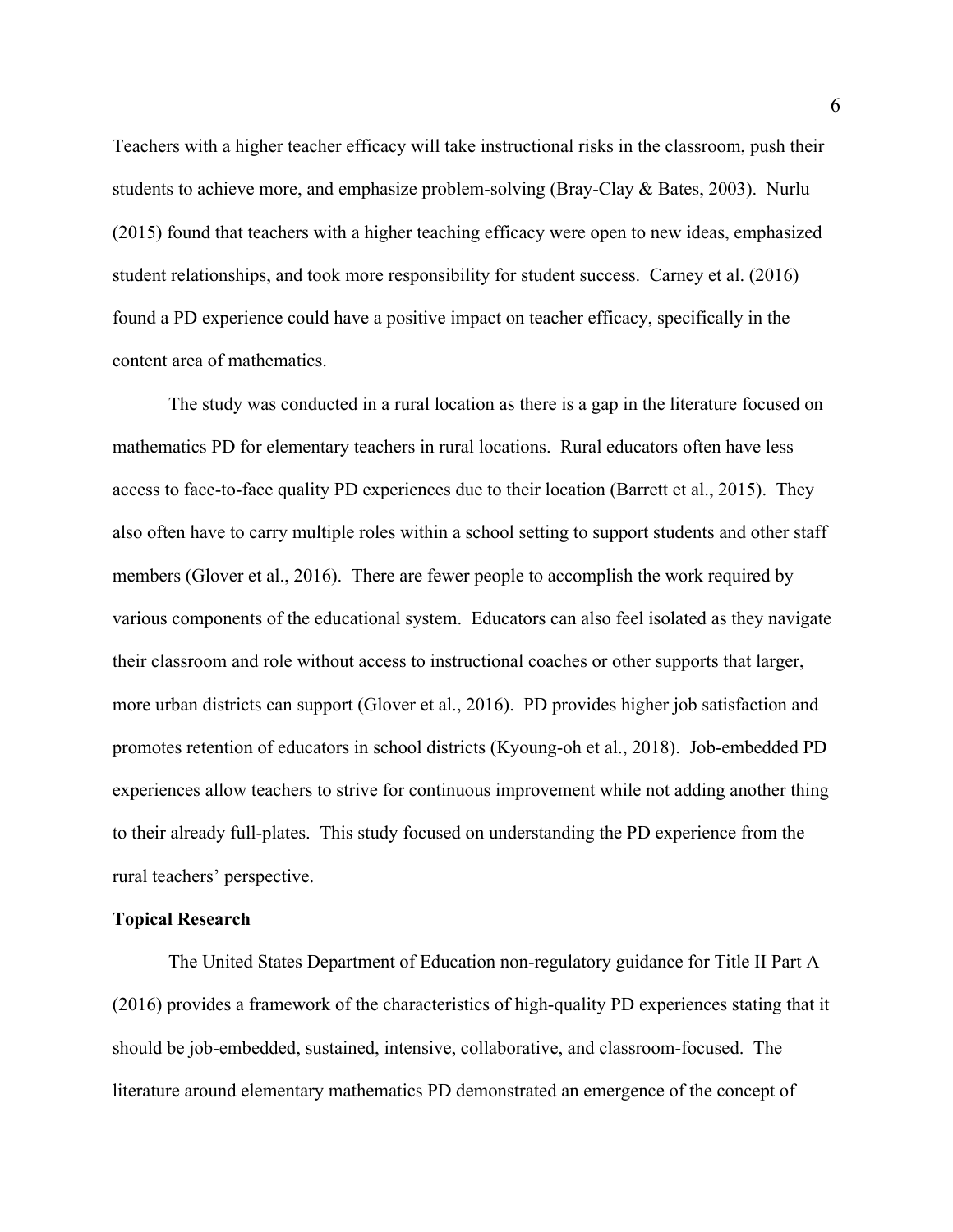teacher efficacy and teachers' general beliefs about mathematics instruction as specific areas to examine when reviewing PD experiences (Carney et al, 2016; Porter, 2019).

#### **Assumptions, Limitations, and Scope**

This study had an inherent assumption, as with any research that relies on respondents' answers in an interview or discussion. The findings of the research were dependent on the participants providing forthright and honest responses. The researcher strived to build trust with those who are participating, so their responses were assumed to be sincere and provided key insights, but they were limited by their own experiences in education and worldview. The educators responded frankly and honestly, not in a manner in which they believed the researcher was expecting them to answer; the professional relationship is not perceived as a limitation of the study. There were some responses that are similar due to teachers who have worked together for an extended length of time have developed a similar philosophy of mathematics education. By including teachers with varying years of teaching experience as participants in the study, the commonality of experiences was somewhat mitigated. As a descriptive case study, the study was limited due to the sample population as well as the methodology.

The scope of the study was centered around one school district in a rural community in the northeastern United States. The goal of the study was to gain a deeper understanding of the participants' individual and collective experiences after having participated in a math PD. A descriptive case study with eight elementary teachers who teach math, as well as other content areas, to grades from kindergarten through grade five provided a view from multiple perspectives versus a single-grade level. The experiences of these rural educators may not be similar to other educators in a different setting and should not be generalized to all settings (Merriam & Tisdell, 2016). There were characteristics or themes that emerged that will inform future PD in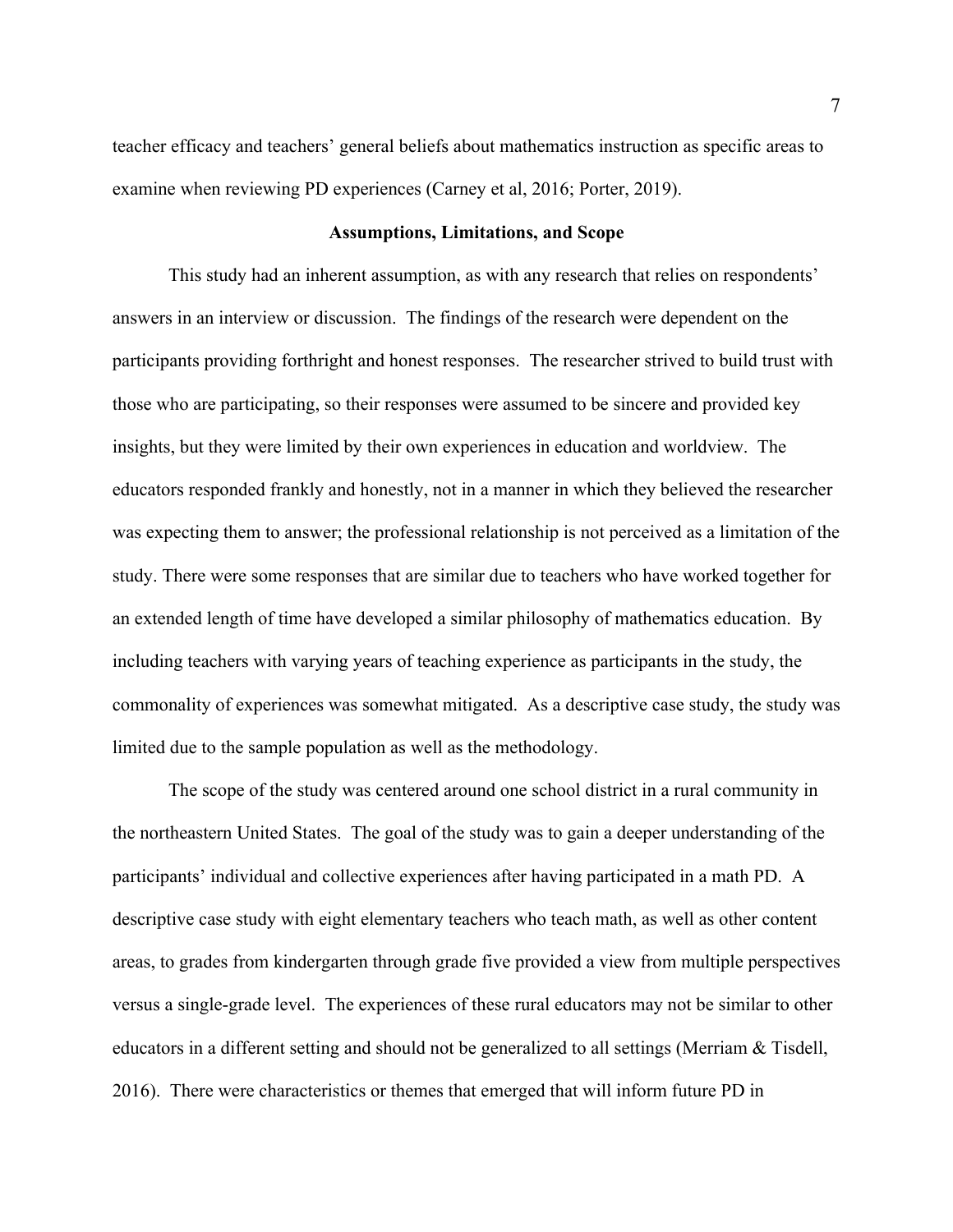elementary mathematics given a similar setting or staff with similar characteristics. The information gained expanded the work concerning teacher efficacy in rural education settings.

#### **Rationale and Significance**

Mathematics achievement scores in Maine have had roughly 70% of students in grades 3- 8 not meeting the state benchmark for the last three years (Maine Department of Education, 2020). These data indicate that mathematics instruction in this predominantly rural state is not meeting the needs of the students to the level of understanding necessary to show evidence of meeting the standards. One key influence on student achievement is the effectiveness of instruction within the classroom (Marzano, 2017; Stronge, 2018). Due to teacher shortages and the lack of teacher candidates, the most effective way to improve instruction within the classroom is to provide high-quality PD for teachers who are currently delivering instruction (Barrett et al., 2015).

Although there are benchmarks of what constitutes a high-quality PD experience, not all PD experiences are created equal (Glover et al., 2016). It is vital to have the voices of the educators who are participants in the PD sharing their thoughts, concerns, and ideas about how the PD is impacting their beliefs, assumptions, and practices within the classroom. Educators need to provide insights on how to improve the PD experience to capitalize on every dollar spent on PD. This descriptive case study examined these key components to provide a comprehensive understanding of one rural school district's attempt to change mathematics instruction moving forward.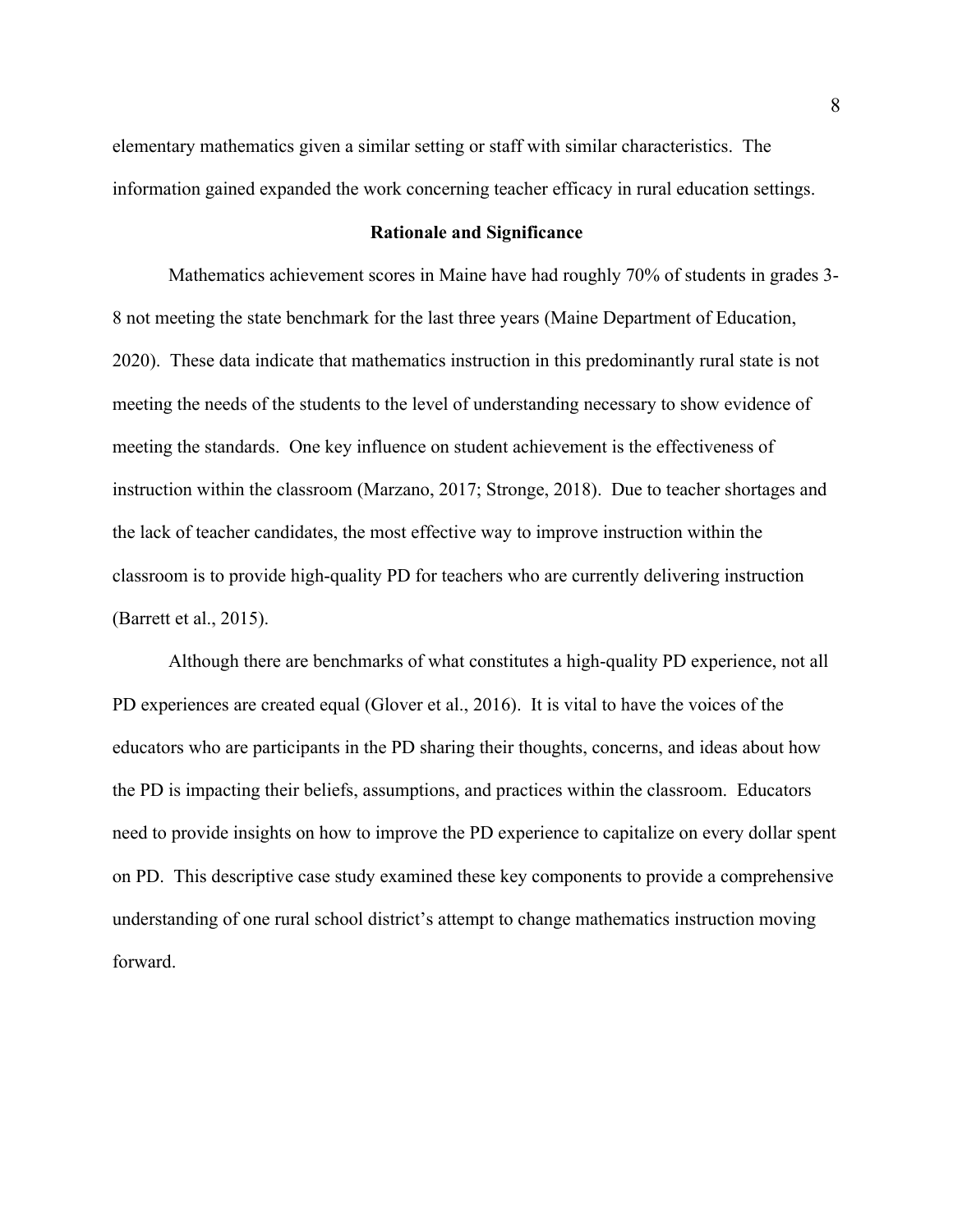#### **Definition of Terms**

**Elementary Teachers** are educators who instruct or deliver instruction to students in grades K-8, usually designated for teachers instructing students in grades K-5 (Maine Department of Education, 2020).

**Fixed Mindset** is the belief that intelligence is static and innately determined by genetics and environmental factors (Dweck, 2007).

**Growth Mindset** is the belief that intelligence can be developed with the appropriate instruction, feedback, and support (Dweck, 2007).

**Professional Development** is defined as diverse learning opportunities that allow an individual to receive more knowledge and skills that will enable them to become more effective in their job (United States Department of Education, 2016).

**Rural** is defined by National Center for Education Statistics (NCES) as being "those areas that do not lie inside an urbanized area or urban cluster" (2006, para 3).

**Self-efficacy** is the belief of an individual that what they do matters in determining the outcome of a situation (Bandura, 1986).

**Teacher Efficacy** is defined as a teacher's belief in what they do in the classroom can have a positive impact on the students they are teaching (Bray-Clay & Bates, 2003).

#### **Conclusion**

The goal of this case study was to examine mathematics PD experiences from the perspective of rural elementary teachers in a specific school district. Elementary teachers may have a general elementary certificate with the minimal math courses required for certification, yet are required to spend a portion of each of their day teaching the subject to students in their classrooms. By using the teacher efficacy theoretical framework, this study examined if a PD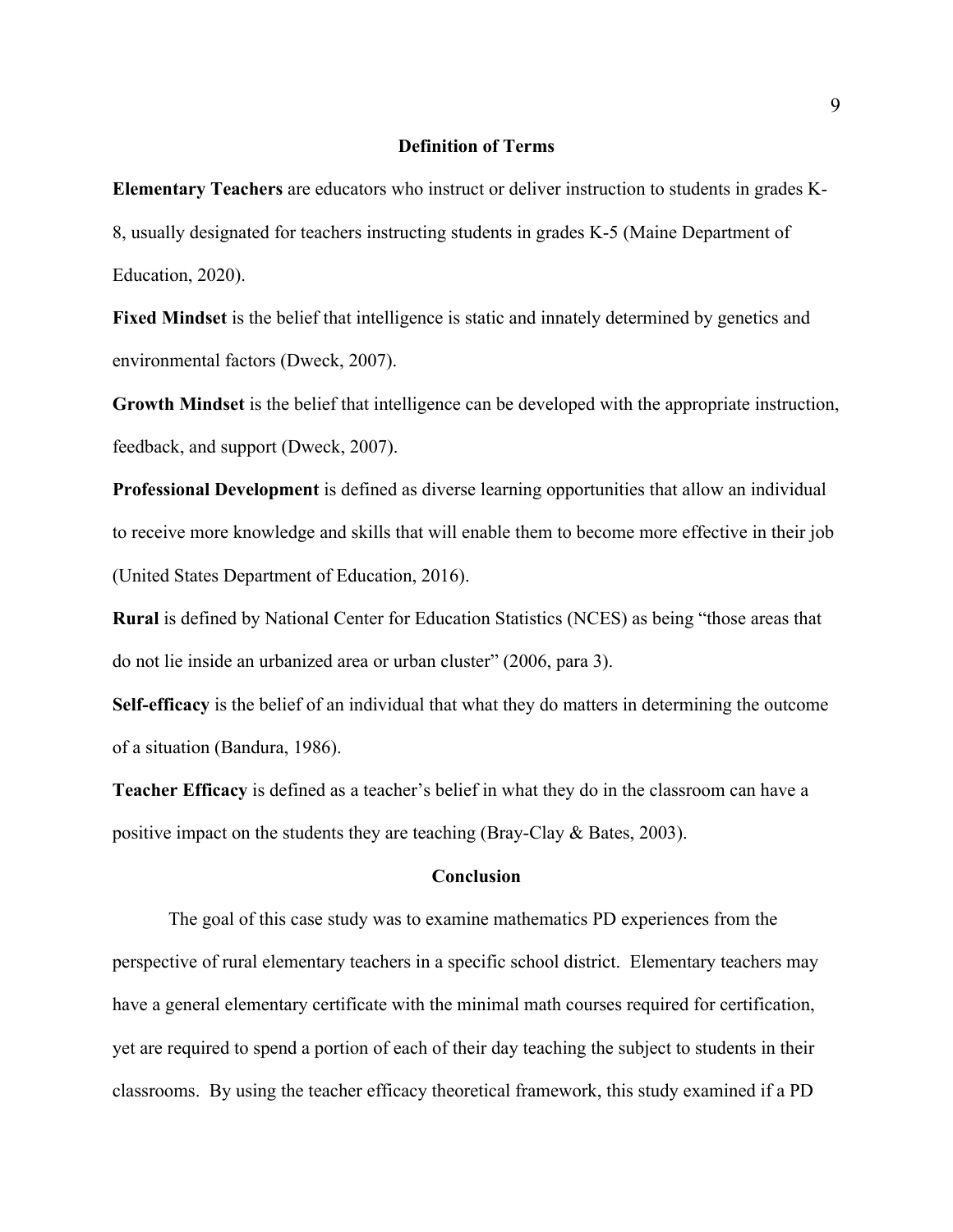opportunity had any impact on teachers' belief systems about mathematics for themselves or their students. In the upcoming chapters, there will be a detailed literature review, a more significant examination of the conceptual framework, and a full description of the methodology used within the study. This chapter provided some key highlights to ideas that will be explored more rigorously in the upcoming chapters.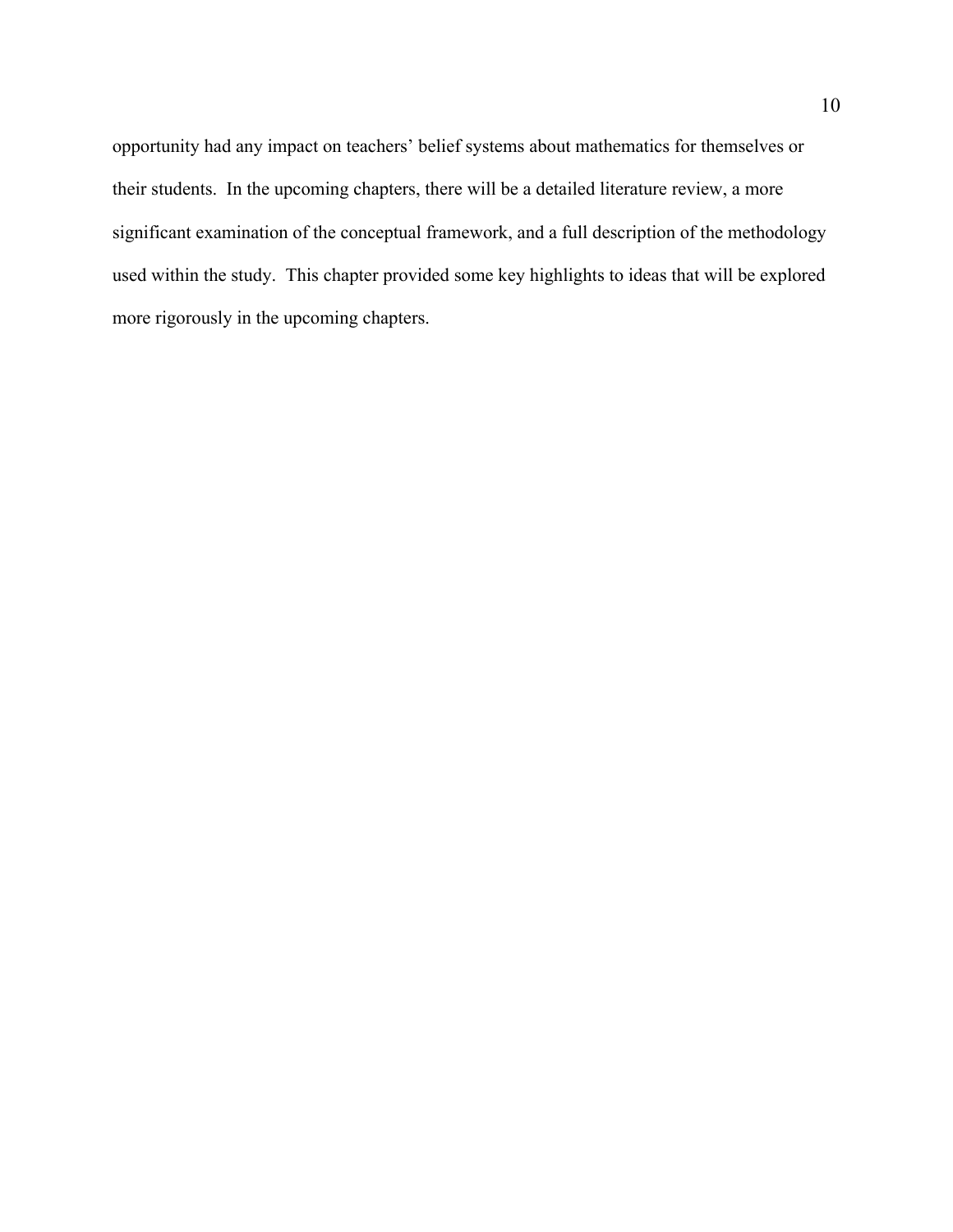#### CHAPTER TWO

#### LITERATURE REVIEW

This literature review is a thematic review of the concepts that emerged when examining elementary mathematics professional development (PD). It will explain the impact of PD on elementary mathematics education in rural settings. The review will encompass an analysis of the effective components of PD models, the emotional component of learning mathematics including mathematical mindsets, and the impact of mathematics teacher efficacy. The embedded conceptual framework is built around the intersection between a quality PD experience, the emotional component of instruction, and teacher efficacy. The literature review concludes with a look at the need to match the goals of PD with changes in instructional practice.

#### **The Study Topic**

The literature review began with key word searches of professional development, elementary mathematics, and student achievement. High-quality PD was defined as being "sustained…, intensive, collaborative, job-embedded, data-driven, and classroom-focused" (United States Department of Education, 2016, p. 11). PD is how schools and districts continue to improve the quality of teachers in their classrooms (Lowe, 2018). Effective teachers have a positive, lasting impact on students (Stronge, 2018). It has been shown a teacher's instructional practices can impact student's motivational framework in the early elementary grades (Park et al., 2016). A motivational framework is what activates students to want to learn. Teachers need to be adequately equipped with knowledge of the content and evidence-based instructional practices to have a positive impact on student achievement (Clarke et al., 2014; Selling et al., 2016).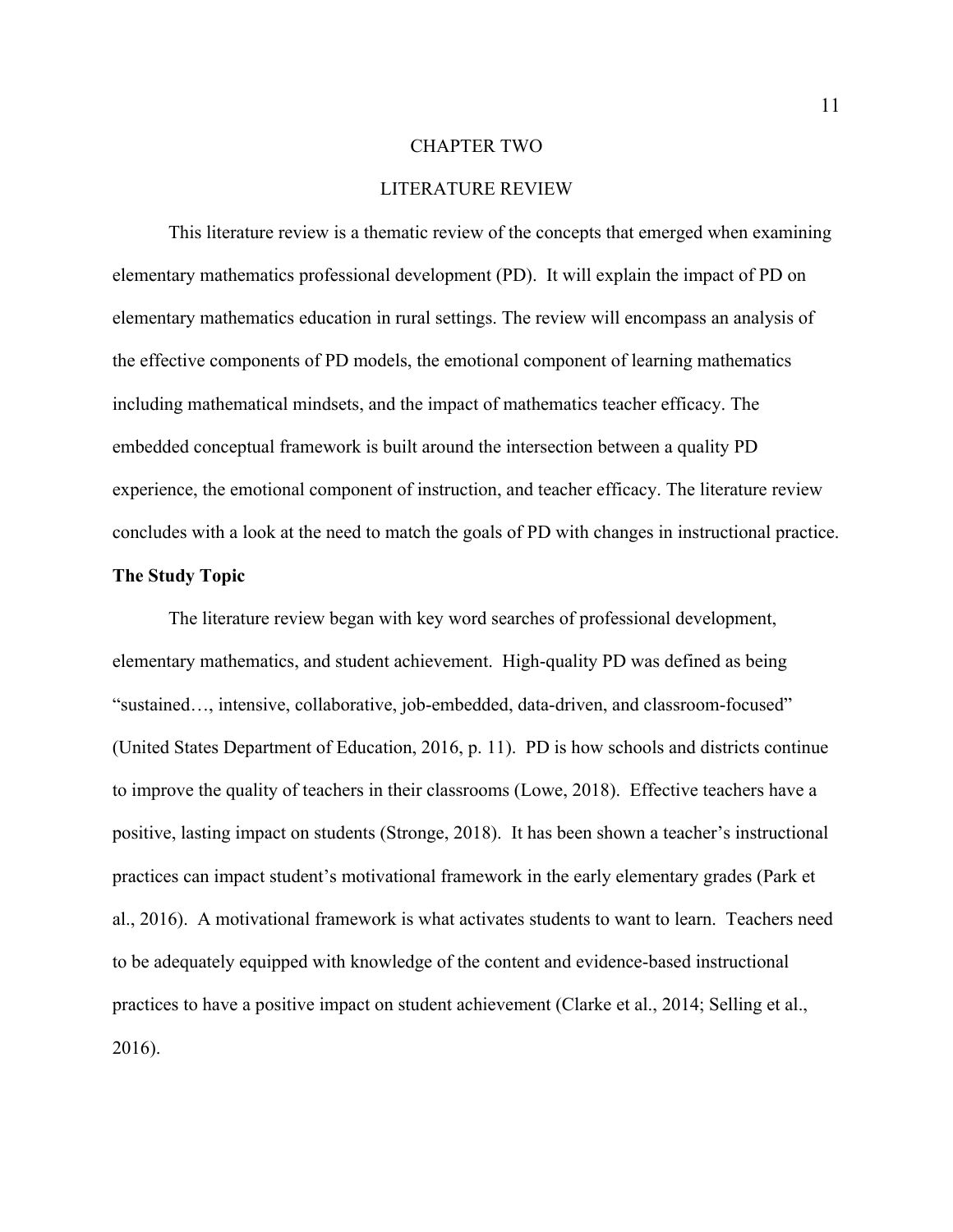#### **The Context**

As studies were reviewed, the concept of teacher efficacy emerged as a contributing factor to student achievement in elementary mathematics classrooms (Bray-Clay & Bates, 2003; Green & Kent, 2016; Harbin & Newton, 2013; Yoo, 2016). Teacher efficacy is the belief in one's ability to effectively teach students and positively impact achievement (Giles et al., 2016). Nurlu (2016) found teachers with a higher efficacy have characteristics that were different from those with a lower efficacy. For example, those with lower efficacy were more apt to blame other factors such as home environment and previous learning experiences when students were not successful, while those with higher efficacy directly related student achievement to their ability to teach the concept in a manner that students could understand it (Nurlu, 2016). When teachers have a higher self-efficacy, they are more willing to take risks, push students to go deeper in their understanding, and will problem solve with others to persist through challenges (Bray-Clay & Bates, 2003; DiPaola & Hoy, 2015). Those with higher efficacy are also more willing to engage in professional learning and work to build student relationships (Nurlu, 2016).

The broadened search surfaced another concept around the emotional component of learning mathematics, both from the teacher and student perspective. A study by Beilock et al. (2010), found when female elementary math teachers were anxious about math there was a negative relationship on the female student achievement data in the classroom. Elementary teachers with anxiety around teaching math have been shown to negatively impact the achievement of their students (Hadley & Doward, 2011). As it was apparent a teacher's own beliefs around mathematics could impact student learning, the inquiry expanded to focus on the intersection between PD, the emotional factors in a mathematics classroom, and teacher efficacy.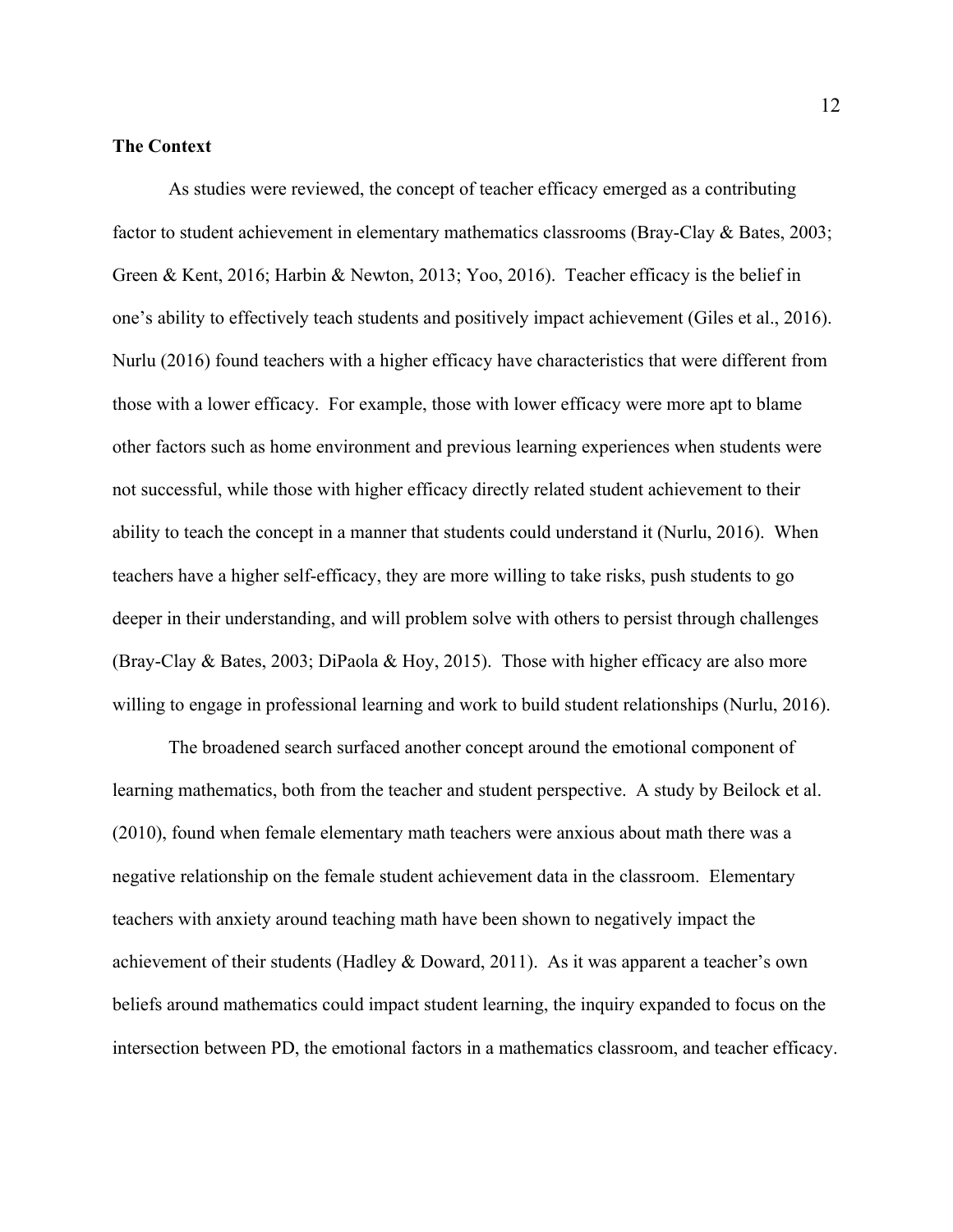#### **The Significance**

Rural districts face challenges due to limited access to resources, as well as a smaller pool of teacher candidates (Barrett et al., 2015). Teacher shortage areas in content areas such as mathematics can increase the problem (United States Department of Education, 2019). PD can be a costly endeavor to rural districts yet is the primary way of improving instructional practices of staff. If districts want to raise the math achievement of their elementary students, the PD provided must be focused on all three components of content, self-efficacy, and mathematical mindsets of teachers and students.

Elementary teachers do not always have a strong mathematics background (Association of Mathematics Teacher Educators, 2013). They can have a low self-efficacy related to math, as well as having math anxiety around teaching concepts to elementary students (Beilock et al., 2010; Hadley & Doward, 2011). PD programs need to provide elementary math teachers with opportunities to learn the content, implement sound instructional practices, and collaborate with other teachers to determine the positive impact on student achievement (Barrett et al., 2015).

#### **Conceptual Framework**

According to Roberts and Hyatt (2019), the conceptual framework allows the researcher to view their study with a more focused field of vision. This conceptual framework is composed of three major components: personal interest, topical research, and the theoretical framework. The personal interest provides the viewpoint of the researcher, outlining why this field of study first sparked interest in the researcher, as well as how the study will impact the researcher's own personal work. The topical research provides an overview of the topics that emerged throughout the literature review and shaped the study. The theoretical framework focuses the research even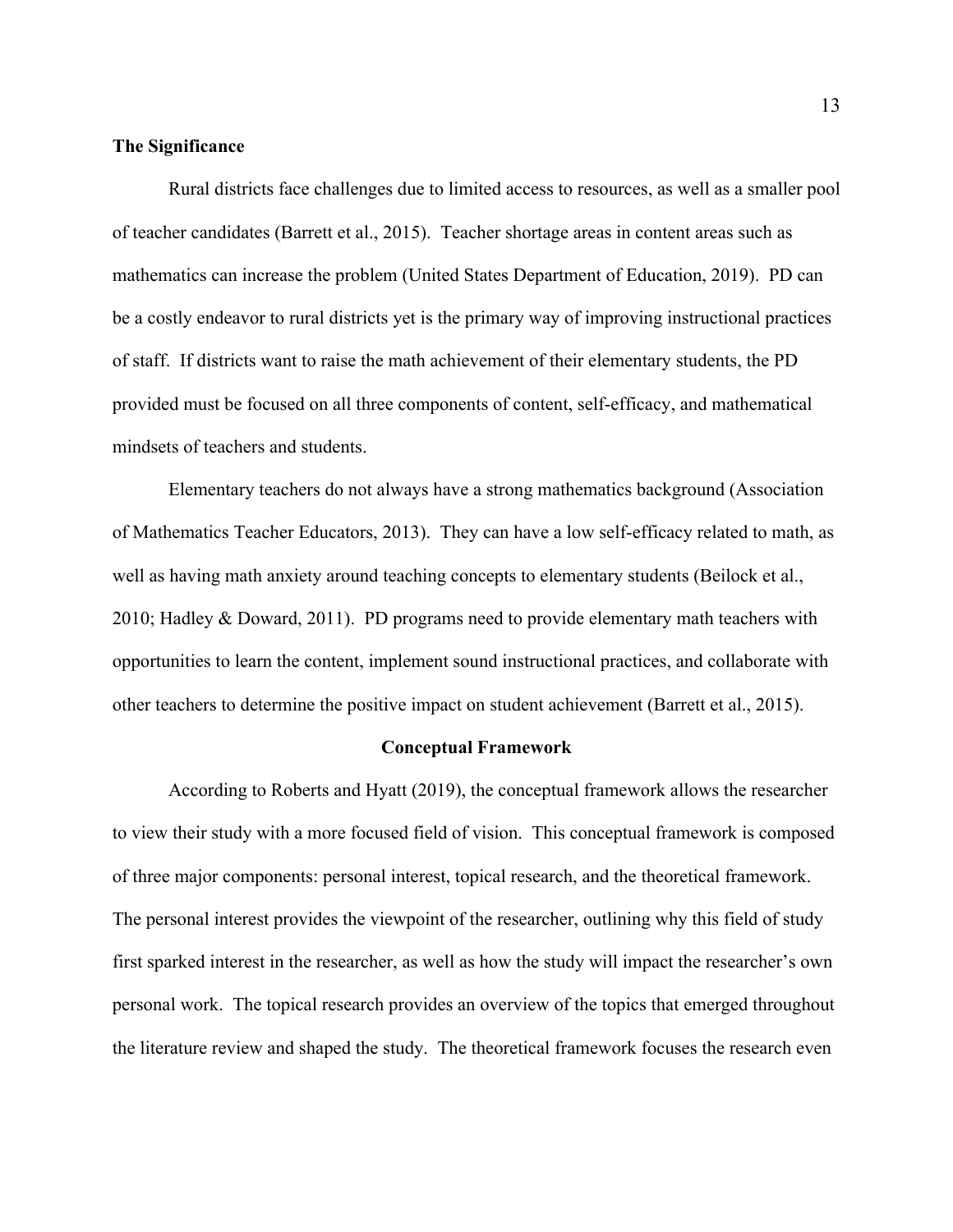more providing a limit to the scope of the study. The purpose and research questions are closely intertwined with the theoretical framework.

#### **Topical Research**

According to Howley and Howley (2005) there is a need to develop "rural-responsive professional development" to meet the needs of rural educators (p. 3). Rural educators often have to hold multiple roles in their school and district to accomplish all the work required (Glover et al., 2016). Their PD needs may be learning content as they are being asked to teach outside their area of certification (Smith et al., 2013). A PD plan needs to be diverse enough to accomplish a variety of goals especially for elementary teachers who often teach more than one content area. Polly et al. (2014) found some positive results with providing elementary teachers with an intensive professional development program over thirteen months. The focus of the professional development was on instructional practices, mathematical beliefs, and mathematical content. The study had teachers receiving roughly 84 hours of professional development.

Elementary teachers can have a significant impact on students' beliefs around mathematics (Park et al., 2016). Rural schools have a limited pool of qualified applicants, the PD must be done with those teachers who are currently teaching mathematics to elementary students. Facing math scores that are below proficient for the majority of students (Maine Department of Education, 2020), there is a pressing need to examine how to best support elementary math teachers' instruction. This includes determining why some classrooms appear to have more engagement in mathematics than others.

According to Smith et al. (2013), one way to improve mathematics instruction in rural classrooms is to provide high-quality PD experiences for the teachers already employed by the rural district. Another study showed PD aimed at helping elementary teachers understand the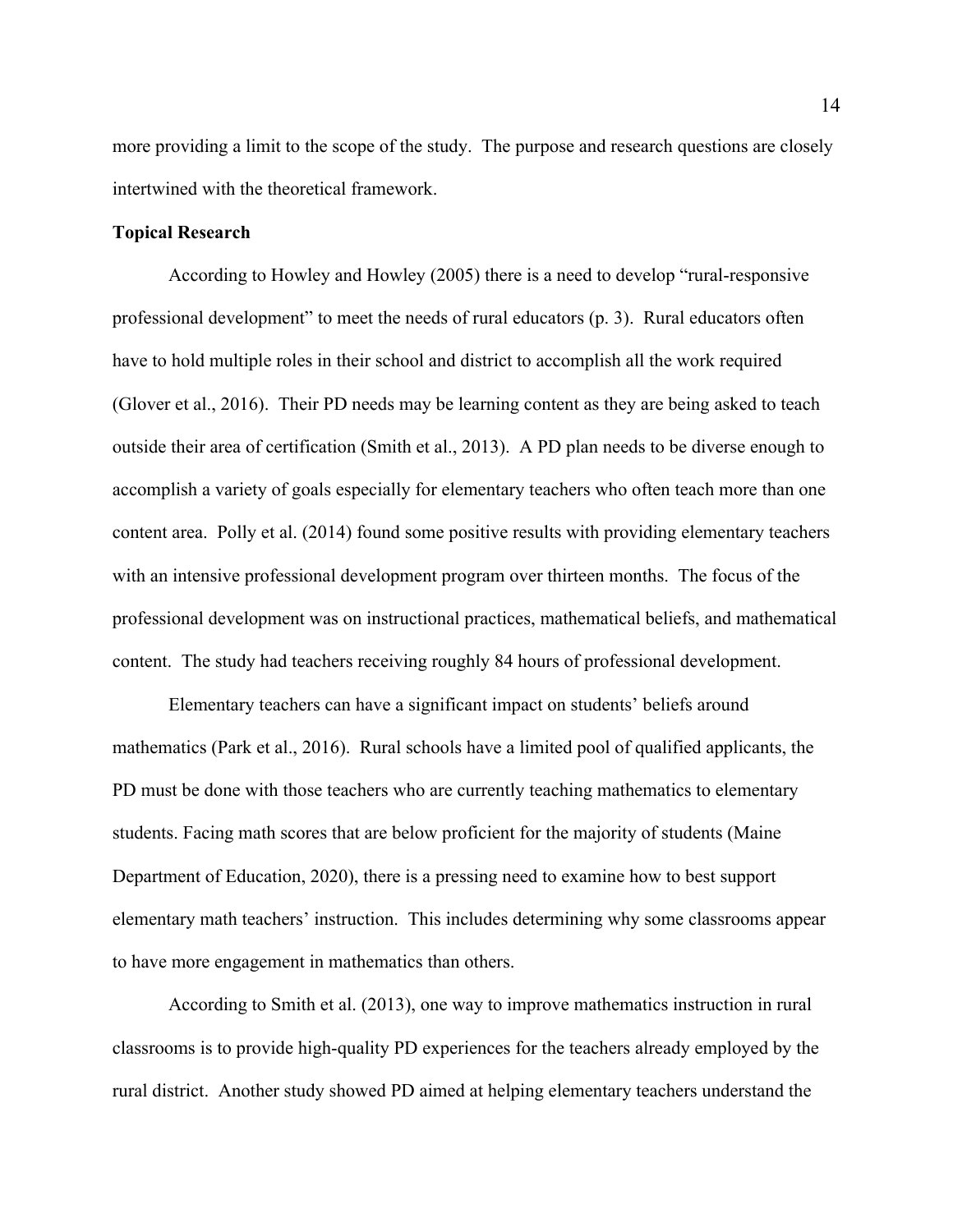neuroscience behind learning mathematics in conjunction with understanding mindset theory does have a positive impact on student achievement (Anderson et al., 2018). This study examined how PD experiences focused on math content impacted teacher efficacy. The study collected qualitative data from classroom observations and teacher interviews to gain understanding of teacher efficacy and beliefs around mathematics instruction.

The first topic explored in the literature review was PD for teachers. There are specific characteristics of high-quality PD. In fact, the United States Department of Education in its nonregulatory guidance for Title II Part A (2016) discusses the components of PD for teachers. It states the "activities are sustained (not stand-alone, 1-day, or short-term workshops), intensive, collaborative, job-embedded, data-driven, and classroom-focused" (p. 11). These qualities within a coherent system increase the likelihood of PD having a positive impact on student achievement (Kyoung-oh et al., 2018). A coherent system is one that builds on prior knowledge of teachers and links to school and district goals. Even with the best system created and the best PD plan developed, a critical factor is a teacher who is implementing the change. Teachers must believe the change is feasible and will produce tangible results (DuFour & Fullan, 2013). This belief will have a strong impact on whether the PD produces any results in the classroom.

In 2007, Dweck defined mindset as a set of beliefs people have about intelligence. Dweck (2007) discussed how many successful individuals have a growth mindset that recognizes failure as a part of learning. People who demonstrate a growth mindset work through more challenging problems due to their understanding that intelligence is not fixed. Individuals with growth mindset attitudes believe challenging situations or difficult learning experiences are a part of the process of achieving success (Dweck, 2007). Growth mindsets are in contrast to fixed mindsets, where individuals look at challenges as demonstrations of not being smart or capable,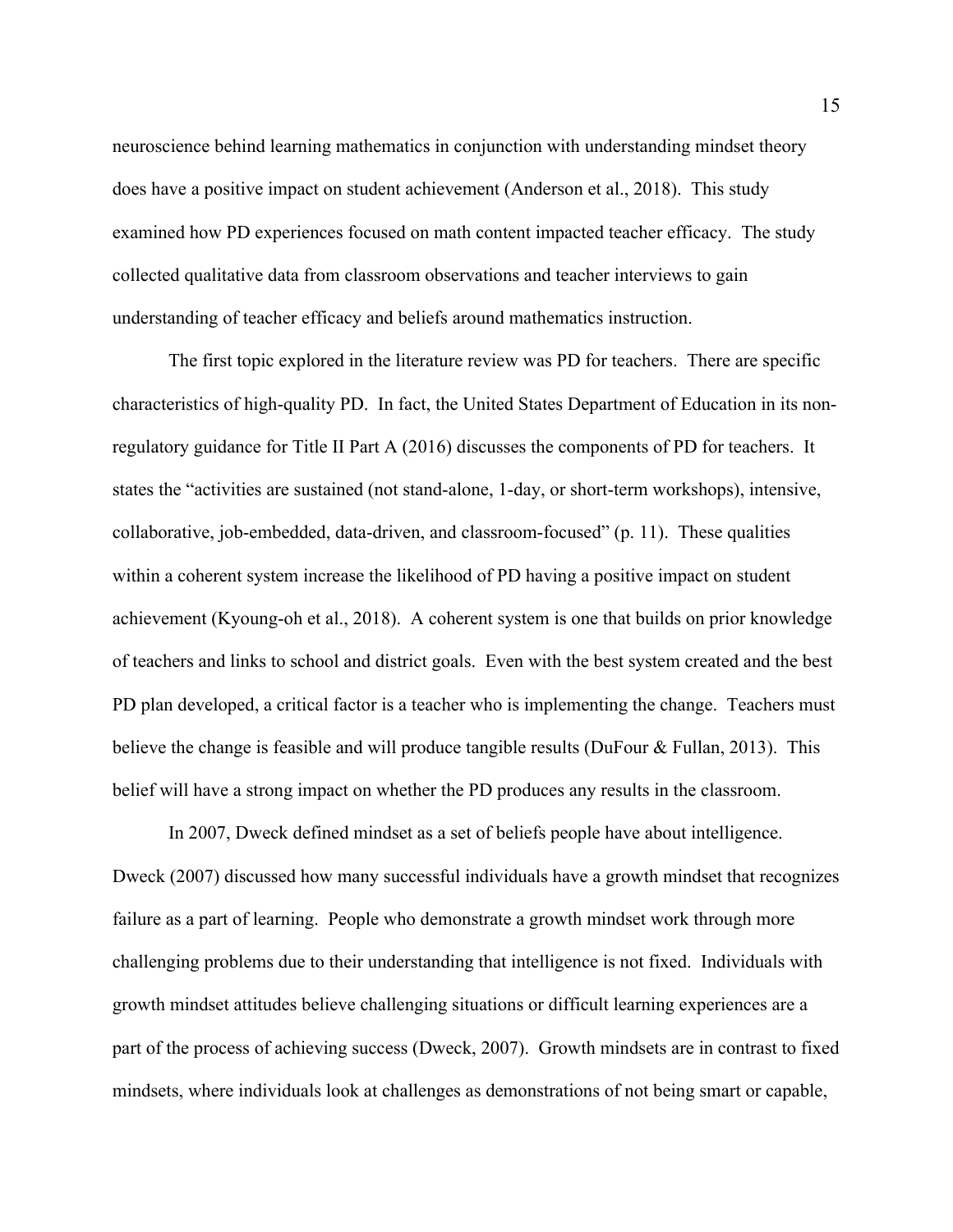which can be debilitating in a classroom. Boaler (2016) took the work of Dweck and expanded it to address mathematical mindsets. Boaler looked at the neuroscience behind how people learn math and coupled it with the mindset knowledge gained from Dweck's work. Boaler (2016) found students at an early age have the ability to think mathematically and understand mathematical concepts. She argues that when elementary teachers use procedural mathematics to teach algorithms to students at an early age, they begin to develop a fixed mathematical mindset in students. Boaler (2016) states that all math teachers (elementary and secondary) must believe that all students can be successful mathematicians. This belief will foster creative problem solving and allow for divergent mathematical thinking instead of emphasizing basic procedural knowledge for a select group. As students can develop strong ideas about their abilities by as early as first grade, those who believe they cannot do math will need to be convinced otherwise. Students develop math anxiety that impacts their overall math performance (José et al., 2017).

Efficacy is a teacher's confidence in their ability to achieve success in the classroom. Teachers with a high efficacy hold a confidence that they will help the students in the classroom be successful (Donohoo, 2017). These teachers are more willing to take risks, push students to go deeper in their understanding, and will problem solve with others to persist through challenges. Those with a low efficacy are less likely to try innovative approaches to teaching or to even push their students to move deeper beyond surface learning (Bandura, 1997; Bray-Clay & Bates, 2003; Katz & Stupel, 2016).

#### **Theoretical Framework**

Roberts and Hyatt (2019) state that a theoretical framework in a qualitative study allows the researcher to focus the scope of the study. The theoretical framework underpinning this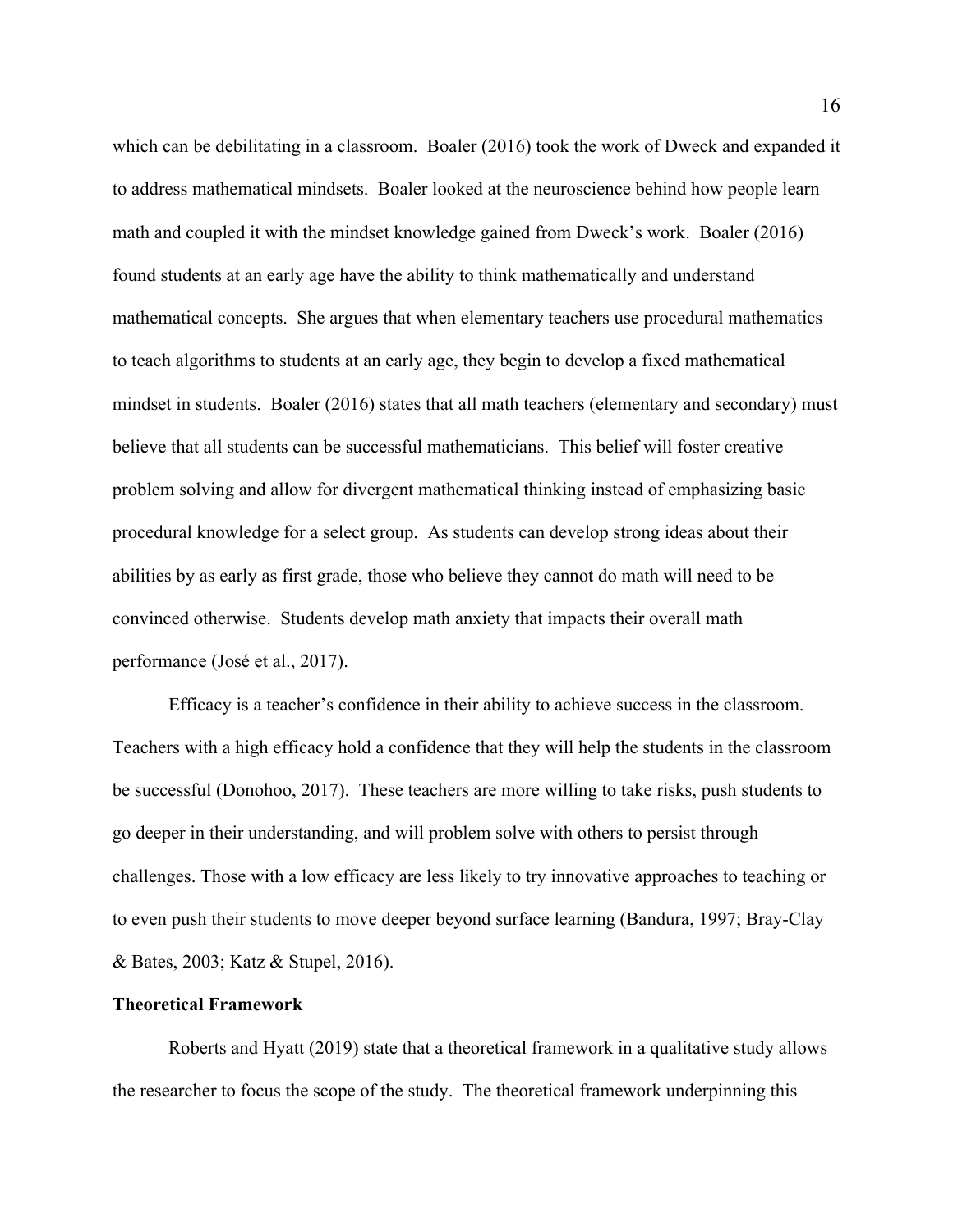study was based on the theory of teacher self-efficacy. Efficacy was first introduced by Bandura (1986) as part of a social-cognitive theory. Bandura (1997) explained self-efficacy as a person's belief in his/her ability to reach goals and impact change in life. Teacher efficacy is the belief a teacher has that they can make an impact on the students in the classroom (Katz & Stupel, 2015). Teachers with a strong efficacy believe in their ability to provide quality instruction that will impact a child's trajectory in life and ability to understand a specific concept or skill in the moment. Teacher efficacy has been shown to have an impact on instructional practices within the classroom that can impact student learning. Kunsting et al. (2016) also found teacher efficacy to be "a long-term predictor of instructional quality" (p. 299) and found it to be relatively stable over a period of six to seven years. Teacher efficacy can impact instruction as a higher efficacy builds confidence in instructional ability (Gonzalez & Maxwell, 2018). As teaching is a personal endeavor, the way a teacher feels about mathematics can impact how it is taught in the classroom. Teacher efficacy will provide a viewpoint for examining this study and the data collected.

#### **Elementary Math Teachers**

Elementary mathematics teachers in the United States do not usually have a strong math content knowledge background (Reid & Reid, 2017). Through federal and state requirements of certification there is a desire to create a minimal threshold of math knowledge elementary teachers should have, but it varies greatly amongst states (National Mathematics Advisory Panel, 2008). In order to be a highly-qualified mathematics teacher, some states require teachers to take a standardized test to show understanding or allow them to accumulate course credits in math courses to achieve the needed course requirements during their undergraduate program.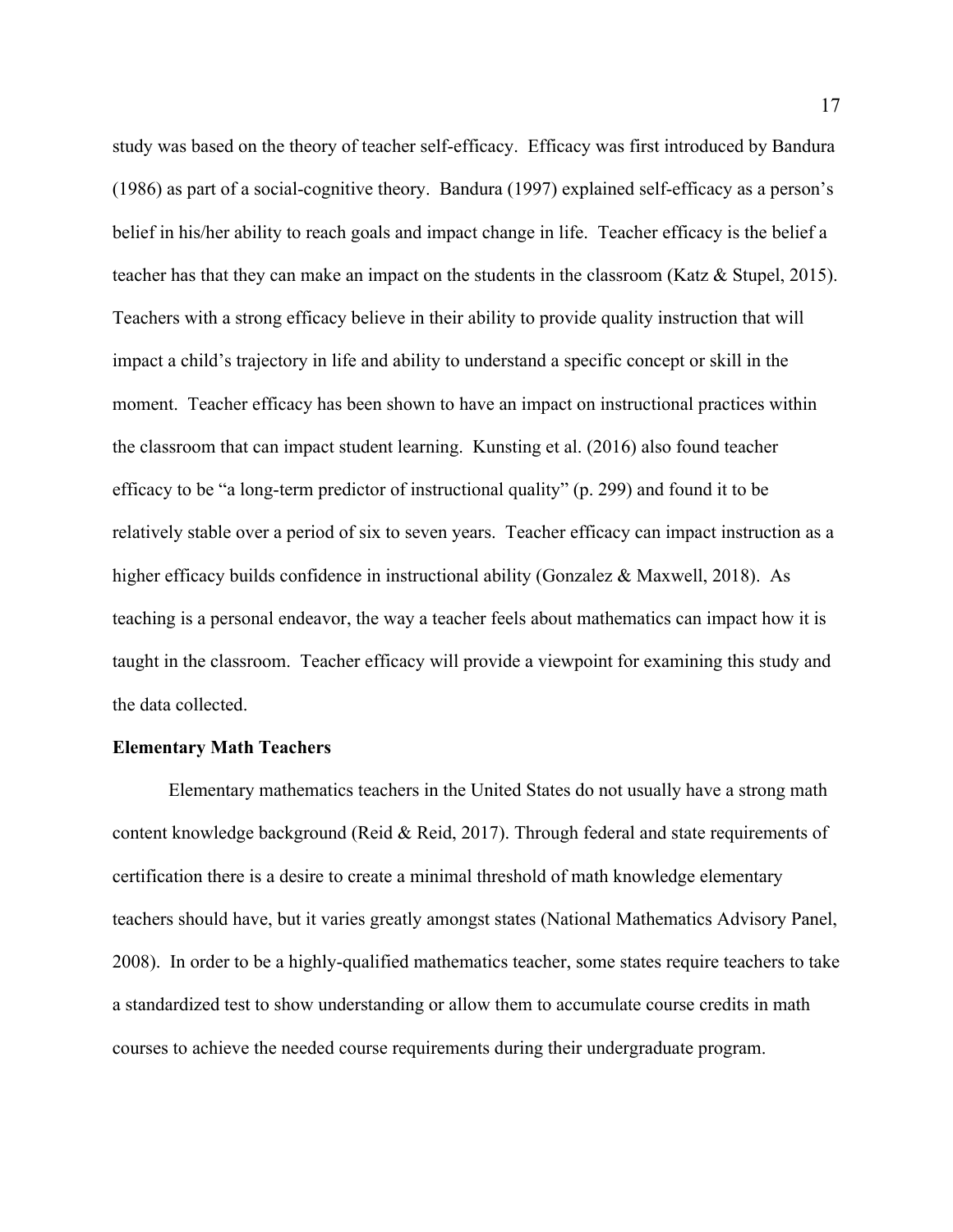For those elementary teachers currently in the field, one way to improve mathematics understanding is through high-quality PD opportunities. Teachers who have a mindset of continuous learning and who participate actively in PD can have a positive impact on student achievement (Moore, 2009). Liang et al. (2015) found a positive association between teachers who participated in PD and student achievement after examining teachers' self-reports of PD participation with the  $4<sup>th</sup>$  and  $8<sup>th</sup>$  grade achievement results in the Trends in International Mathematics and Science Study (TIMSS). Elementary mathematics teachers need to have opportunities to participate in high-quality PD. Unfortunately, not all PD activities are created equal and do not always equate to improving student achievement.

When examining state achievement tests, some studies have found that even though the teachers participating considered the PD a success, there was no positive impact on student achievement and sometimes even a negative impact was reported (Killion, 2017; Polly et al., 2018). Often the effectiveness of PD is measured by teacher surveys of how well they enjoyed it, if teachers will implement something they learned, or even by a percentage of participating teachers. Some teachers report the PD had a positive impact on student learning without a reference to a specific student achievement test (Althauser, 2015; Foster et al., 2013; Gissy, 2010; Killion, 2015; Martin et al., 2018).

When the impact of PD is determined through teacher surveys, and not through actual achievement data, there can be a disconnect to whether or not the professional development is delivering results that directly or indirectly impact student achievement. The literature seems to vary on the effectiveness of different professional development aimed at a specific group of teachers or content areas, although there is a growing body of evidence of the features of effective professional development (Gulamhussein, 2013). Foster et al. (2013) found providing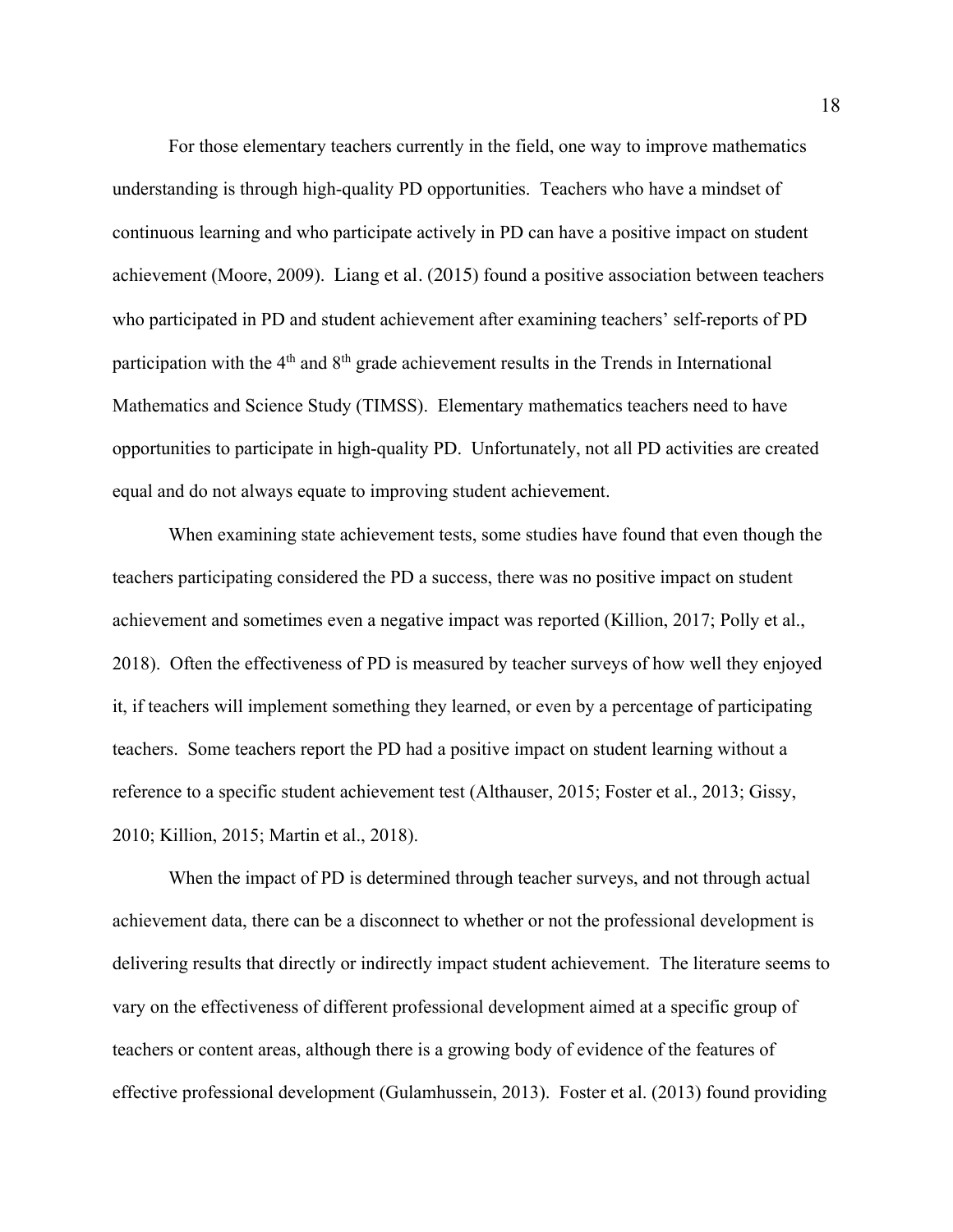teachers with opportunities to gain a better understanding of specific math content knowledge, as well as university partners to support the new instruction had success with middle school math teachers but did not work with elementary school teachers or in science. Student achievement scores on a state assessment test were used as the measure of effectiveness in this study. With the varying models of professional development having success in actually improving student achievement, it is essential to explore the qualities of professional development models that have shown to be effective.

#### **Qualities of Professional Development Models**

There are a variety of definitions for what classifies effective professional development for teachers, yet there are some characteristics that have been agreed upon as elements of high quality professional development. The characteristics defined by United States Department of Education (2016) are commonly thought of as the core requirements for high-quality PD. These characteristics can be further explored based on the literature to find models that clearly define them.

#### **Sustained and Intensive PD**

Professional development should be sustained over a substantial amount of time and rarely should be a one-day or half-day workshop that is never revisited again (United States Department of Education, 2016). The most effective professional development experiences span over a year or more and usually include follow-up support as teachers implement new strategies or knowledge (Althauser, 2015; Breyfogle & Spotts, 2011; Yoon et al., 2007). An outside observer visiting a classroom and providing feedback directly to the teacher could provide follow-up support. Scheduled time for teachers to meet with coaches or administrators after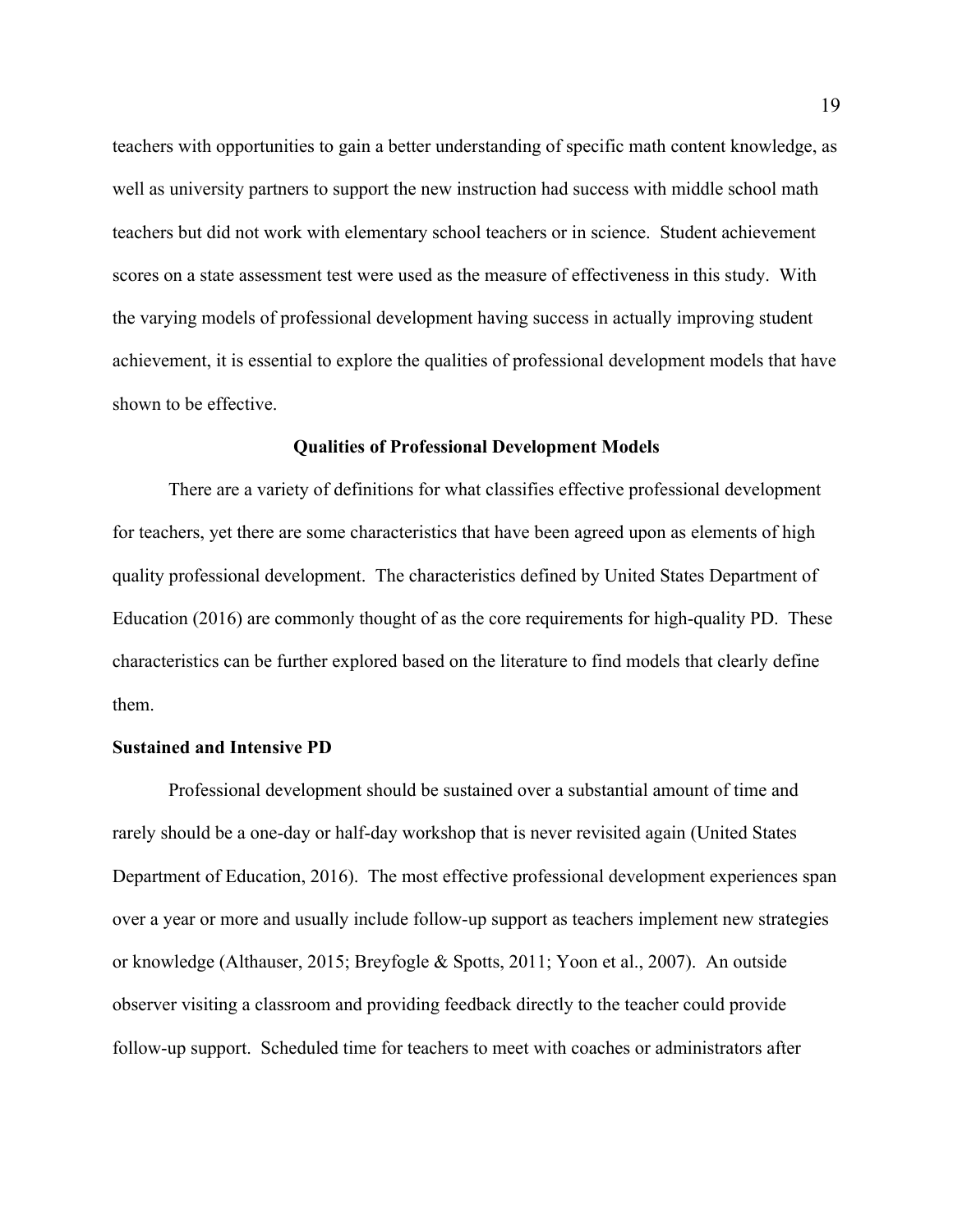implementing a new tool or strategy to reflect and process is another strategy that has been shown to be successful (Killion, 2017).

When providing sustained professional development, it is important to focus on specific skills and knowledge that can be implemented by the teachers in the classroom. As the implementation occurs and teachers feel successful in implementing the strategy, they will be more apt to continue to work to improve instruction. Polly et al. (2014) studied a group of elementary math teachers over an eighteen-month period where they were provided specific math instruction to build their math knowledge while also learning about how to improve their questioning techniques in the classroom. Teachers were observed and completed surveys on their own beliefs about mathematics. They also participated in reflective discussions sharing their learning. The sustained project showed beliefs changed around how best to teach mathematics, as well as a change in instructional practices to match the new understanding. The change occurred because the providers of professional development periodically adjusted the content and delivery of the tasks to match the readiness of the teachers to implement.

#### **Collaborative PD**

Teaching can sometimes be an isolating profession, especially for elementary teachers who teach the same group of students all day or for teachers who are the only one who teaches their content or course in the building. Elementary teachers will often share they barely have time in the day to go to the bathroom, much less collaborate and reflect with other teachers in their building. Richard DuFour (2004, 2013, 2016) promoted the implementation of professional learning communities (PLC's) in school districts to create collaboration amongst staff. Embedded in the philosophy behind using a PLC structure is a shift of discussion from what is being taught to what is being learned (DuFour, 2004, 2013). This shift creates a change in the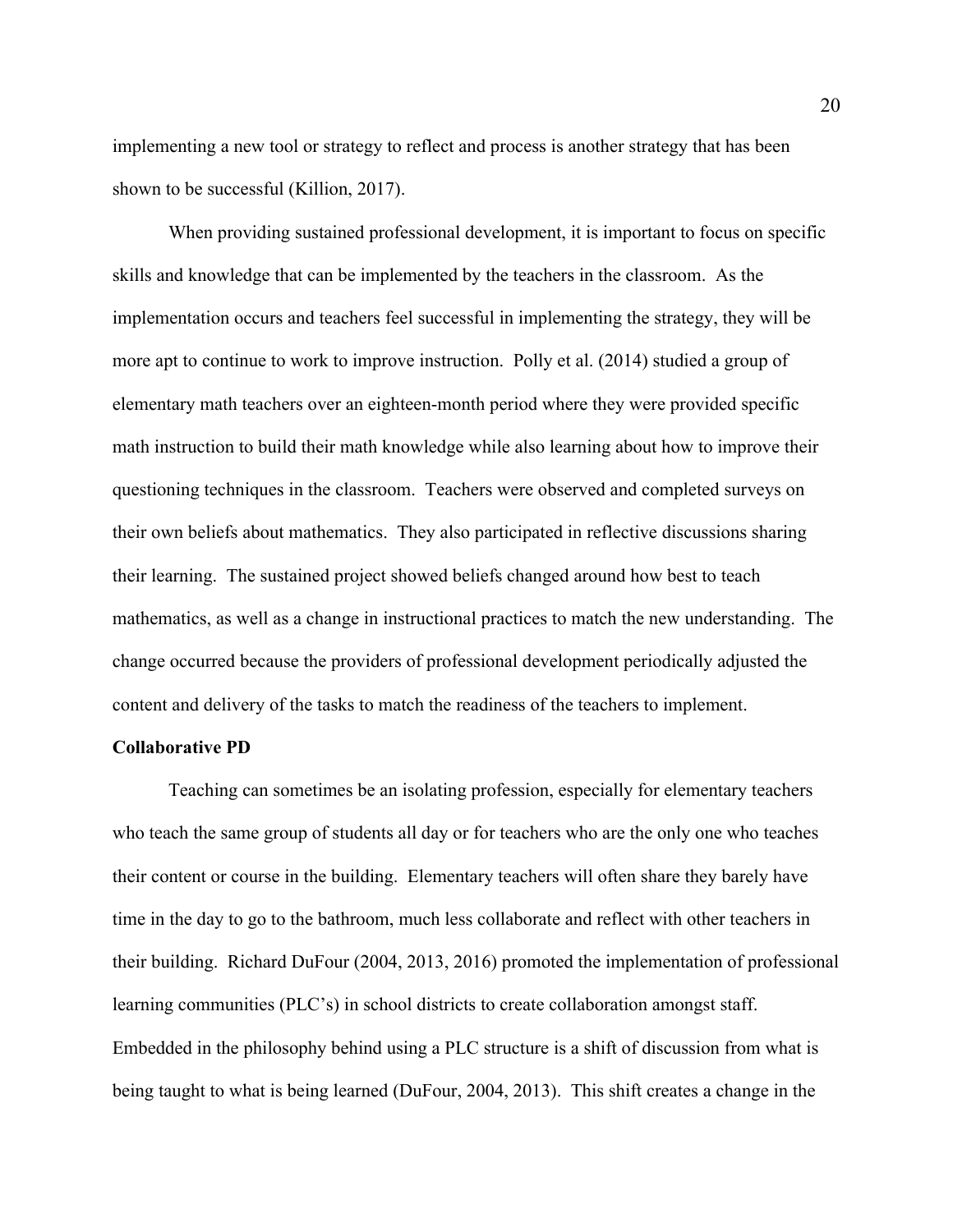collaborative nature of the teacher teams and professional development. "Teachers work in teams, engaging in an ongoing cycle of questions that promote deep team learning" (DuFour, 2004, p. 8). As this cycle of deep team learning evolves, relationships within the PLC strengthen. Meaningful relationships in professional development have a positive impact on teachers' abilities to implement an inquiry-based approach to teaching (Green & Kent, 2016).

Professional development and learning experiences need to provide opportunities for purposeful collaboration. With new resources in technologies, it does not always have to be inperson, face-to-face discussions. There has been success using online digital forums with asynchronous learning or even virtual discussion groups to provide an opportunity to collaborate with others. Francis and Jacobsen (2013) studied a group of elementary math teachers who worked together on online mathematical tasks and shared through online discussion boards their insights and ideas. They found the quality of discussion was enhanced when the tasks were meaningful to the teachers.

Adult learners need to have opportunities to have reflective dialogue around their learning experiences (Green & Kent, 2016). Teachers shared that sustained professional development that improved collaboration and collegiality was an important factor to them in the successful implementation of new learning (Green & Kent, 2016; Moore, 2009; Smith, 2017; Wilson et al., 2017). The dialogue can be facilitated by a teacher leader, administrator, or outside consultant, but must be a person who is trusted and respected by teachers. Teachers will not openly discuss concerns or failures that happen in the classroom if there is not a feeling of trust and support amongst the group. Generating trust through opportunities for collaboration is another reason for sustained professional development.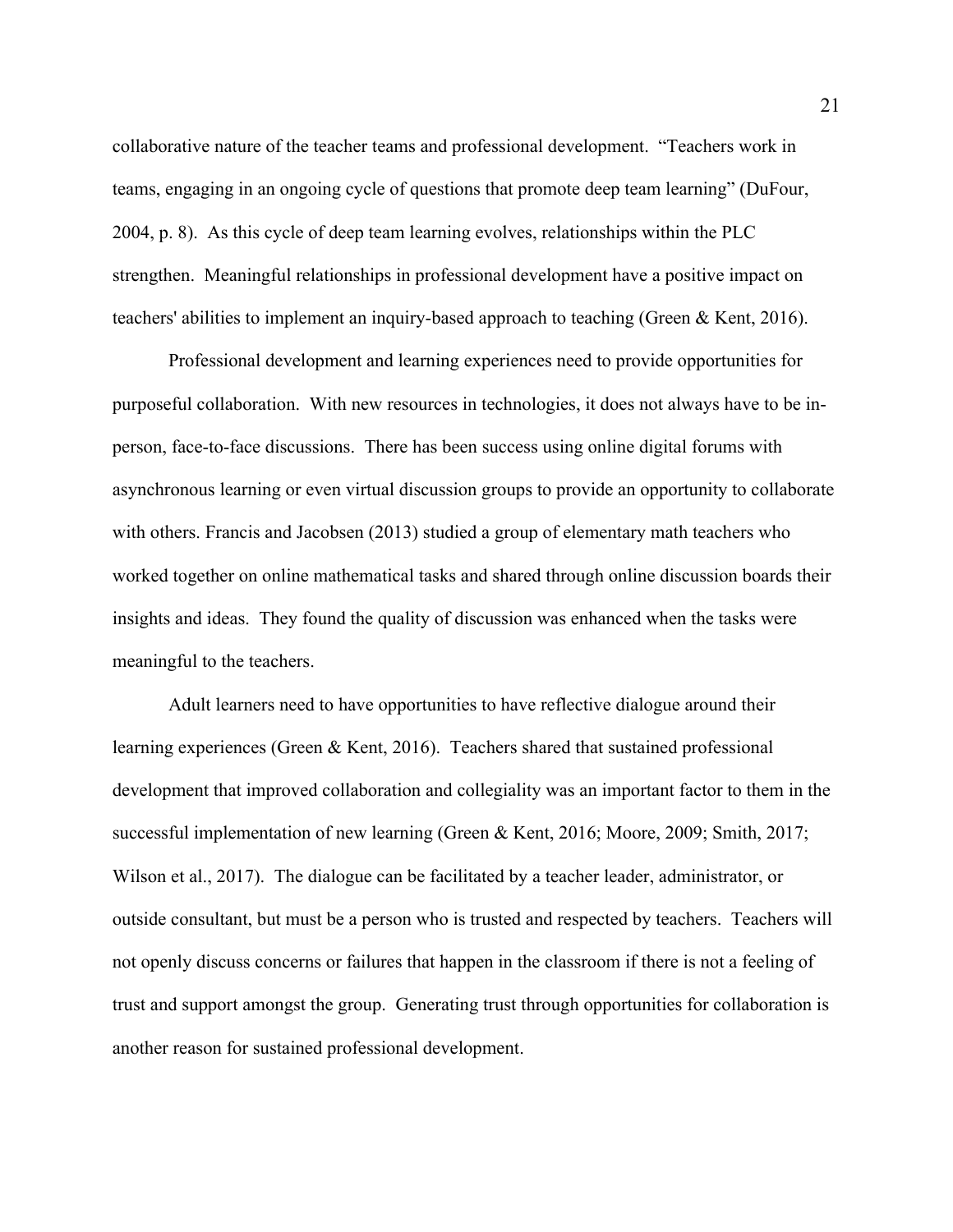Teachers need to be encouraged to share critical feedback with peers in a constructive manner. Abrams (2009) suggests most educators have a desire "nurture others" (p. 8) which can sometimes get in the way of providing clear, collaborative feedback to others when needed. Teachers will tend to be silent waiting for someone else to address an issue, instead of speaking up even if it is getting in the way of improving student achievement. When working to develop collaborative professional development, there needs to be time to build a framework for having difficult conversations that bring about actual change within a school or system (Abrams, 2009).

#### **Job-Embedded and Classroom-Focused PD**

Professional development experiences focused on an immediate classroom need were viewed more favorably than those that did not have a direct correlation to work being done in the classroom (Gissy, 2010). Using information gained from classroom observations and conversations with teachers about their needs for improving instruction could be used to craft professional development experiences that directly linked to classroom need. When teachers have a voice in determining the focus of their professional development and can actually see how it will impact their students, it is viewed as more effective (Beavers, 2009; Casale, 2011).

When classroom observations and reflective conferences occur with teachers around how the learning has impacted the classroom, it is more likely to bring about a change in practice. Teachers are more likely to support their colleagues as they implement the new strategies if they have had prior experience in their own classrooms. They will share successes and failures, as well as resources to make implementation more successful (Sun et al., 2013).

#### **Data-Driven PD**

Foster et al. (2013) found providing teachers with more content knowledge does not necessarily mean an improvement in student achievement. There is sometimes an assumption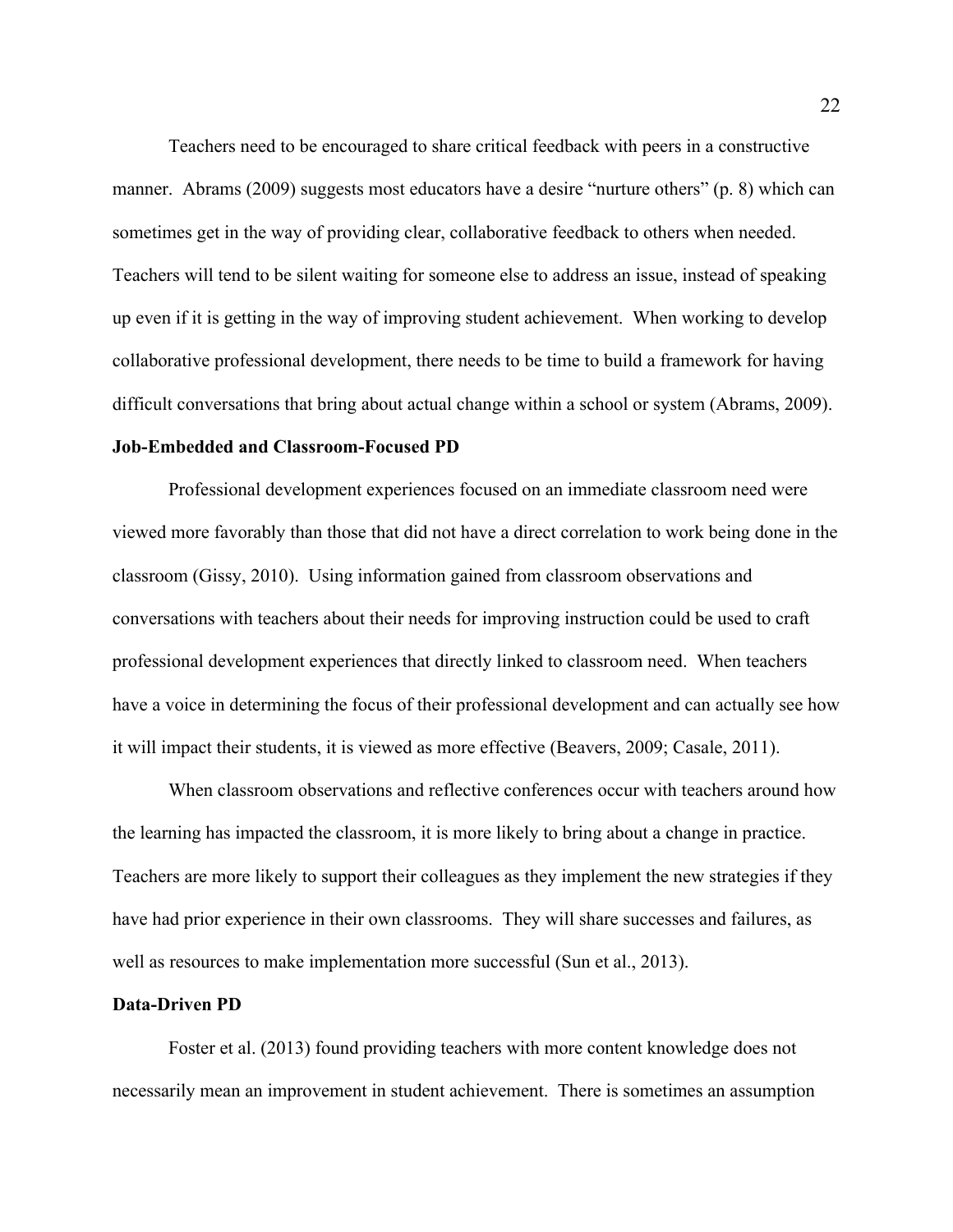made that by providing teachers with PD that has the key components listed above, it will automatically result in higher levels of student achievement. Garet et al., (2016) found even though teachers' math content knowledge improved and teacher participation was high, there was no significant impact on student achievement from a professional development opportunity providing over eighty hours of PD to teachers. Administrators and teachers need to use quantitative and qualitative data to determine the PD needs of staff and to determine if the PD is effective (McGee, Wang, & Drew, 2013).

PD needs to be sustained, intensive, collaborative, job-embedded, classroom-focused, and data-driven (United States Department of Education, 2016). These qualities, within a coherent system, increase the likelihood of it having a positive impact on student achievement. A coherent system is defined as one that builds on prior knowledge of teachers and links to school and district goals. Even with the best system created and the best PD plan developed, a critical factor is the teacher who is implementing the change. Teachers must believe the change is feasible and will produce tangible results (DuFour & Fullan, 2013). This belief will have a strong impact on whether PD produces any results in the classroom.

#### **Teacher Efficacy and Mathematical Beliefs**

Efficacy is a teacher's confidence in his/her ability to achieve success in the classroom. Teachers with a high efficacy hold a confidence that they will help the students in the classroom be successful. Those with a low efficacy are less likely to try innovative approaches to teaching or to even push their students to move deeper beyond surface learning (Bray-Clay & Bates, 2003). Teacher efficacy has been shown to have a direct impact on student achievement both as individual efficacy and collective efficacy (Donohoo, 2017; Hattie, 2012).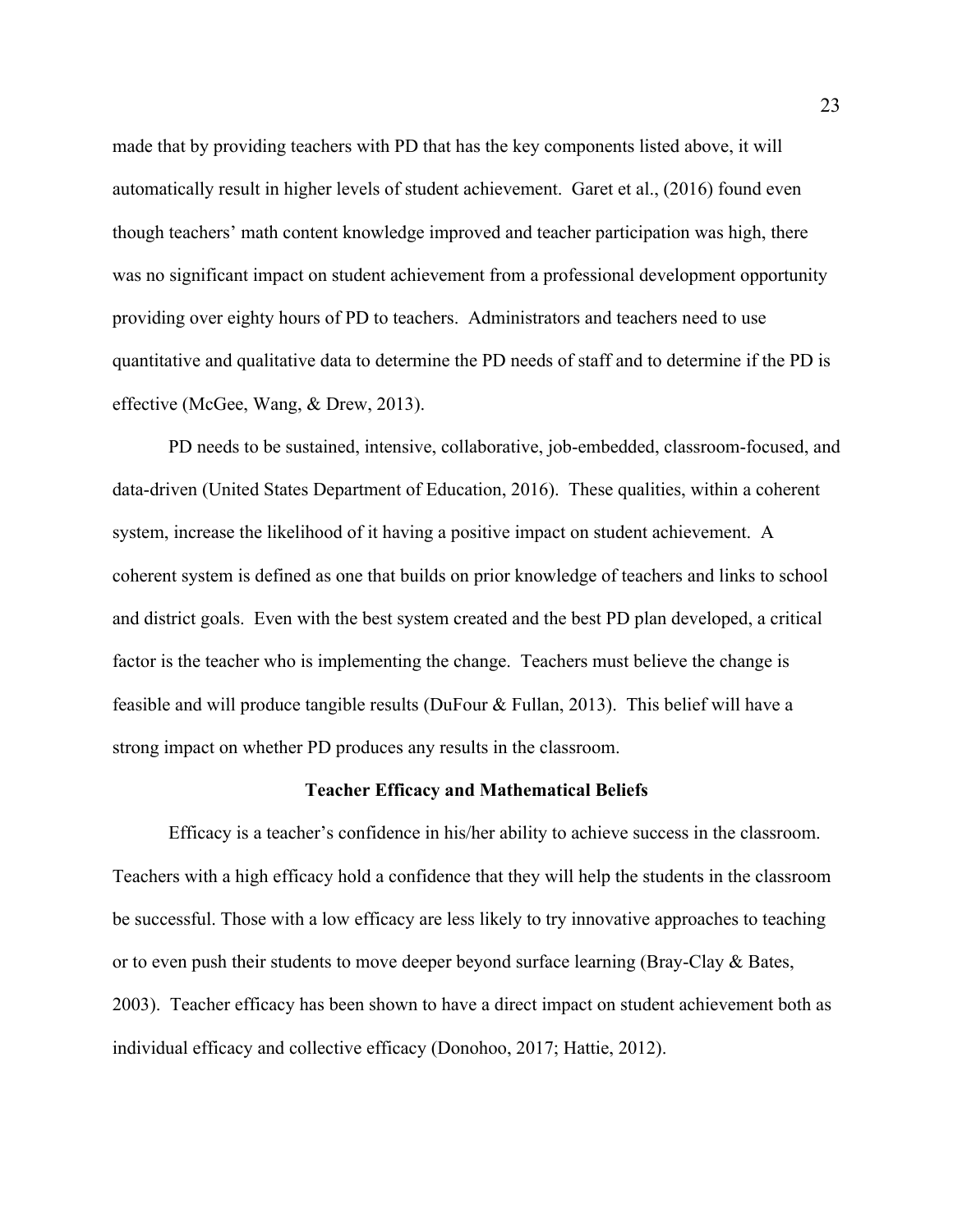Teacher efficacy can have an impact on how a teacher implements what is learned in professional development. Harbin and Newton (2013) found there was little connection between classroom practice and the teachers' spoken beliefs about mathematics as related to the preservice instruction. The most powerful influence was the teacher's own mathematical experience. Bray-Clay and Bates (2003) state, "the link between personal agency and a teacher's efficacy beliefs lies in personal experience and a teacher's ability to reflect on that experience and make decisions about future courses of action" (p. 14). This means prior negative experiences with math impact the teacher's efficacy about their ability to teach math. There are ways to build teacher efficacy and therefore combat against how a negative prior experience in math could inadvertently negatively impact student achievement.

One way to build efficacy is to provide PD opportunities focused on pedagogy and content together with on-going coaching. These types of quality PD have been shown to build teacher confidence (Green & Kent, 2016). Yoo (2016) found that teachers who participated in an online opportunity for PD and were asked to reflect on their self-efficacy throughout the experience reported having an increase in their own self-efficacy through the online PD experience. The study was over a five-week period but findings showed how online learning can increase teacher confidence in their ability to move the needle on student achievement.

Another way to build self-efficacy is through enactive mastery. Enactive mastery allows a teacher to experience and practice skills and knowledge over time before being expected to implement something in a classroom with students (Bray-Clay & Bates, 2003). An example of this would be to use the framework for assessing a teacher's mathematical knowledge developed by Selling, Garcia, and Ball (2016). Teachers could do a self-assessment before beginning a learning experience, as well as at the end of the experience. They could then see how their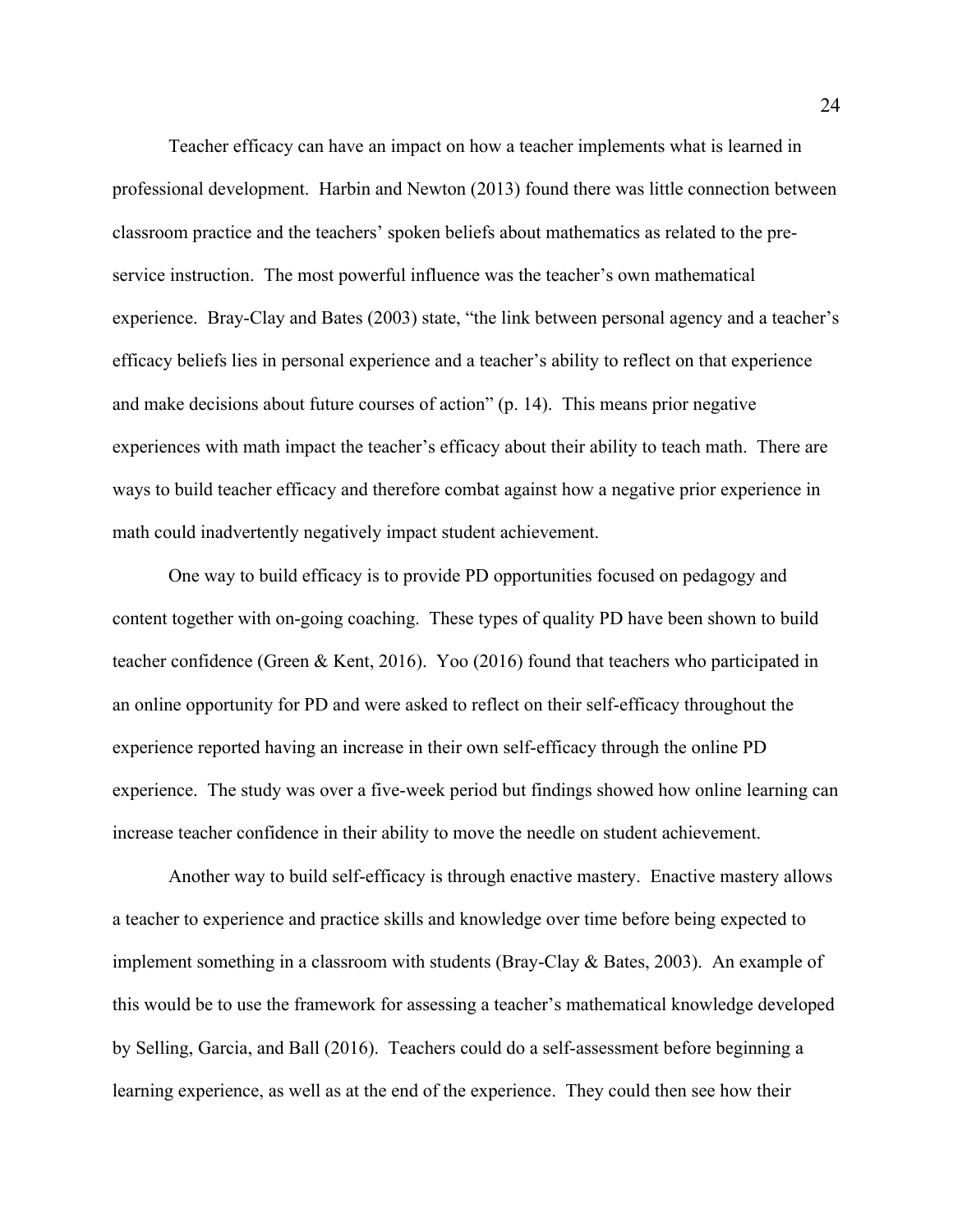understanding of the content grew and would potentially find an increase in efficacy with the new knowledge and skills, as efficacy has been shown to increase when a person's belief in their own understanding increases as well. According to DuFour and Fullan (2013), "nothing succeeds like success" (p. 75). The expectation of success from having prior successful experiences will cause teachers to "expend extra effort for longer periods of time when faced with a challenge" (DuFour & Fullan, 2013, p. 75). As self-efficacy about one's ability to positively impact a student's mathematical achievement improves, classroom instruction will shift to match the desired outcome as well.

There is also a focus on the collective efficacy of a staff in a school to impact student achievement. Collective efficacy is the self-perception that teachers in a given school, as a whole, make an educational difference to their students over and above the educational impact of their homes and communities (Tschannen-Moran & Barr, 2004). In other words, a school staff or team believe they can make a change in every student's educational career just by having them present in the building to learn. Tschannen-Moran and Barr (2004) found a significant positive relationship between collective efficacy and grade 8 writing, math, and English scores in a study examining middle school students in Virginia. According to Donohoo (2017), collective efficacy has a greater impact on student achievement than home environment and parent involvement. A meta-analysis research study done by Eells (2011) as cited in Donohoo (2017) showed that student achievement and collective efficacy were strongly related. If collective efficacy can have such a positive effect on achievement, professional development needs to focus on providing the opportunity for colleagues to dialogue, learn, and grow together.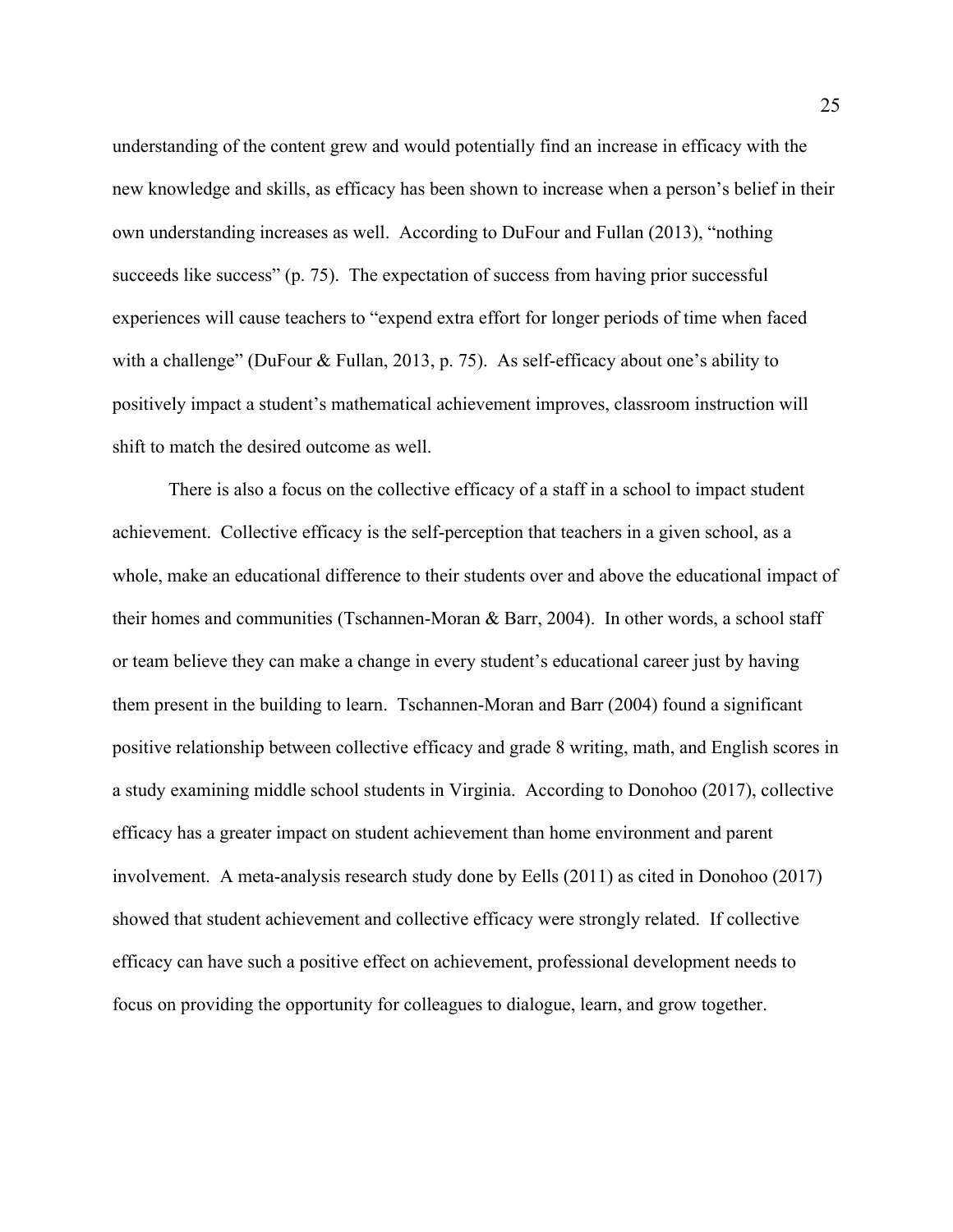#### **The Emotional Component of Learning**

Understanding how the brain develops and learns is critical to knowing how to best achieve success in students (Dubinsky et al., 2013). Boaler (2016) discusses how mathematics teachers need to unleash the creative side of mathematics for students by sharing open-ended tasks to complete. These tasks are more about conceptual understanding than procedural understanding. Math instruction needs to include both procedural and content knowledge, but teachers must have a deep mathematical understanding to teach both well (Reid & Reid, 2017). If provided opportunities to watch others teach in a manner that allows for creativity and problem-solving with opportunities to ask questions about why instructional decisions were made, teachers will be more likely to adopt those same types of experiences in their own classrooms (Polly et al., 2014).

Mathematics is sometimes viewed as a discipline in which answers are either right or wrong. Teachers may provide instruction that creates an atmosphere for learners that they are either good at math or they are bad at math. Boaler (2016) suggests providing students with a different view of mathematics that allows teachers and students to understand how mathematical mindsets can be developed as they learn to use strategies such as number talks and data dialogues to fully understand mathematical concepts. Realizing how the brain grows and develops as it learns new things creates an opportunity to teach students to persist through challenges. Teachers can model mathematical thinking focused on persisting through problems (Boaler, 2016). Modeling appropriate mindsets is vital considering the study done by Beilock et al. (2010) that found, when female elementary math teachers had anxiety about math, there was a negative relation on the student achievement data of the female students in the classroom. The boys did not seem as affected, but after a year of instruction, the higher the math anxiety of the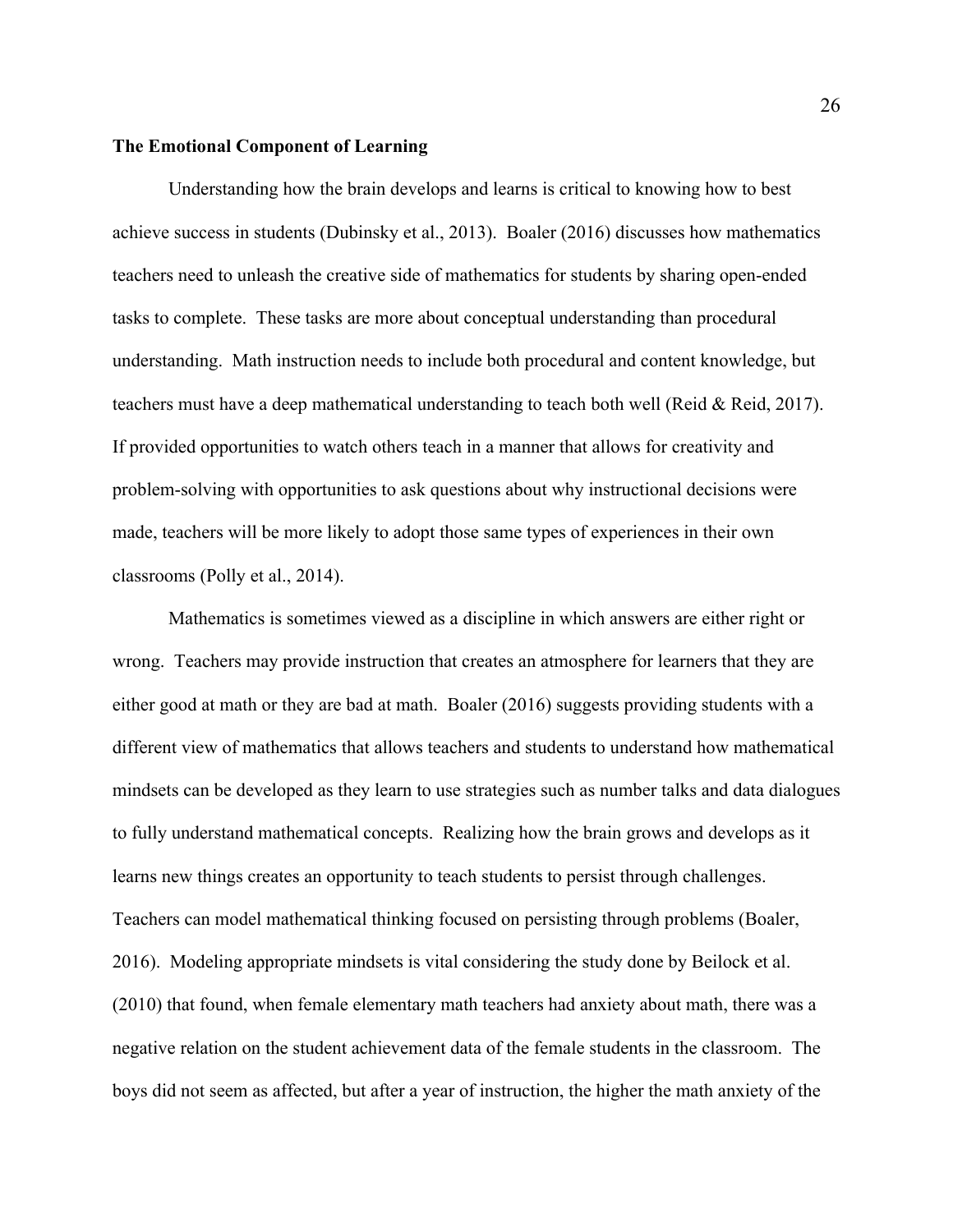teacher, the greater relational impact it had on the girls' math achievement (Beilock et al., 2010). As teachers are working to improve mathematics instruction, they must look at their own emotional ties to mathematics as well as their students' beliefs.

A major factor in mathematics instruction can be identifying and overcoming math anxiety in young children. Feifer (2017) explained how a study by Young, et al. (2012) examined how math anxiety impacted young children. The study showed those students with high math anxiety also demonstrated an overactive amygdala in a region commonly associated with learned fears. The other important component of the study showed these same children also had a less active prefrontal cortex, the part of the brain that supports working memory and attention. In comparison to those with a low math anxiety, these students were already facing an actual physical disadvantage with just being told they were going to do math. There are tremendous implications for elementary teachers who must work with those students to overcome those learned fears. If the teachers themselves have a math anxiety, it creates an even greater barrier for student achievement (Beilock et al., 2010). Professional development activities for elementary mathematics teachers must address this new understanding of how anxiety and other emotional components could impact mathematics achievement in their students.

In a study by Clarke et al. (2014), they found providing teachers with complex mathematical tasks to persist through allowed them to share a similar experience with what their students were experiencing as they persisted through challenges. Teacher efficacy improved, as well as improving teacher decisions in the moment instruction happened to improve student mathematical understanding. For those teachers who might have math anxiety themselves, this type of "safe" learning environment can work to undo the learned fear of mathematics. The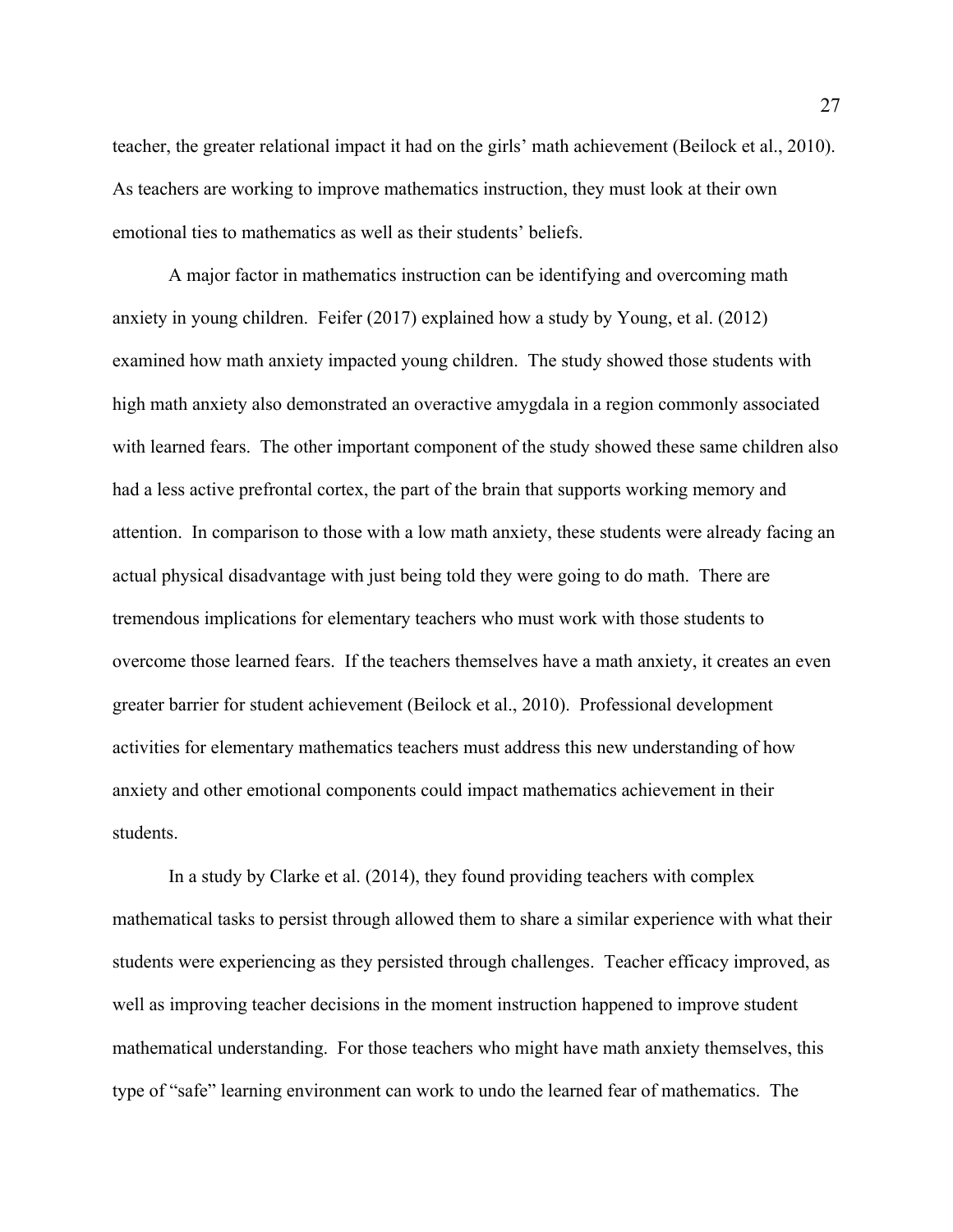more success a teacher has in understanding a concept, the more likely they will be to teach the depth of the concept to students instead of only focusing on the basic procedure embedded within a task (Clark et al., 2014).

Learning is a social and emotional endeavor. Both the teacher and the student are in a delicate balance between pushing beyond what is already known to something yet to be learned. By teaching educators how the brain develops and how emotions impact learning through actual brain dynamics, they can better prepare themselves to create a classroom atmosphere conducive to learning. The studies on how teaching elementary students about the power of yet and the acceptance of failure as being part of learning show a positive relationship on student achievement in the classroom (Boaler, 2016; Duckworth, 2016). Students can recognize that learning is hard and takes time, but the teacher is there to provide support and encouragement to work through it.

The literature around teacher efficacy, brain development, and the emotional component of teaching and learning mathematics provides a unique framework for examining PD experiences. Boaler (2016) encourages all math teachers to "encourage students to think deeply about mathematics" (p. 103). If a teacher does not feel adequately equipped in his/her own understanding, will they be willing to move beyond superficial learning? Does a teacher have to have a certain level of efficacy to feel confident in his/her ability to teach mathematics content? As educators work to improve elementary mathematics education, it is important to examine teacher efficacy and the emotional ties to mathematics teaching and learning.

## **Conclusion**

Elementary mathematics teachers are often generalists, as they teach more than one subject area in most schools (Association of Mathematics Teacher Educators, 2013). They can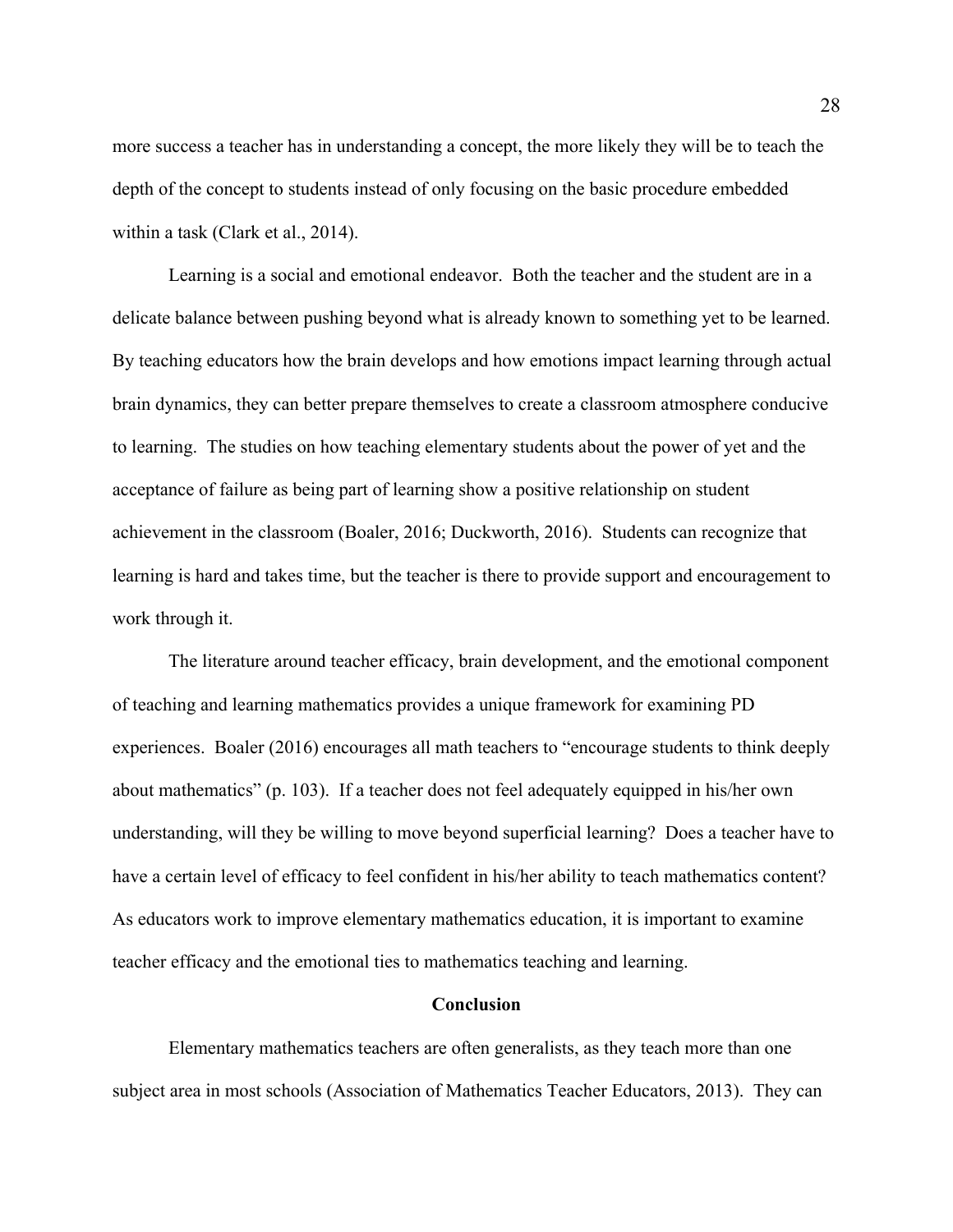have various levels of mathematics knowledge and instructional practices that work best for teaching elementary math concepts to students. They may even have their own negative experiences with math that create a barrier for quality instruction. By examining the qualities of professional development that have been shown to raise levels of student achievement, it may provide insight in ways to build a professional development program to have a positive impact in elementary mathematics classrooms.

Providing teachers with collaborative opportunities to work through the content and persist through challenges, much in the same way their students will, has been shown to have positive results with changing teacher instructional practices (Clarke et al., 2014). Could this model be replicated for elementary teachers in rural schools? If so, should the model include providing math coaching to those teachers from an outside expert or from a trusted colleague? Are there things leaders within a school can do to facilitate stronger mathematical mindsets for teachers and thus for students as well?

The literature provides a strong base for understanding the key components of professional development. There is a lack of research focused on how rural leaders can use professional development geared towards elementary math teachers' self-efficacy and mathematical mindset to impact instructional practices. Determining a model for success that can be duplicated across multiple sites would provide valuable insight for schools and districts to use in a school improvement plan.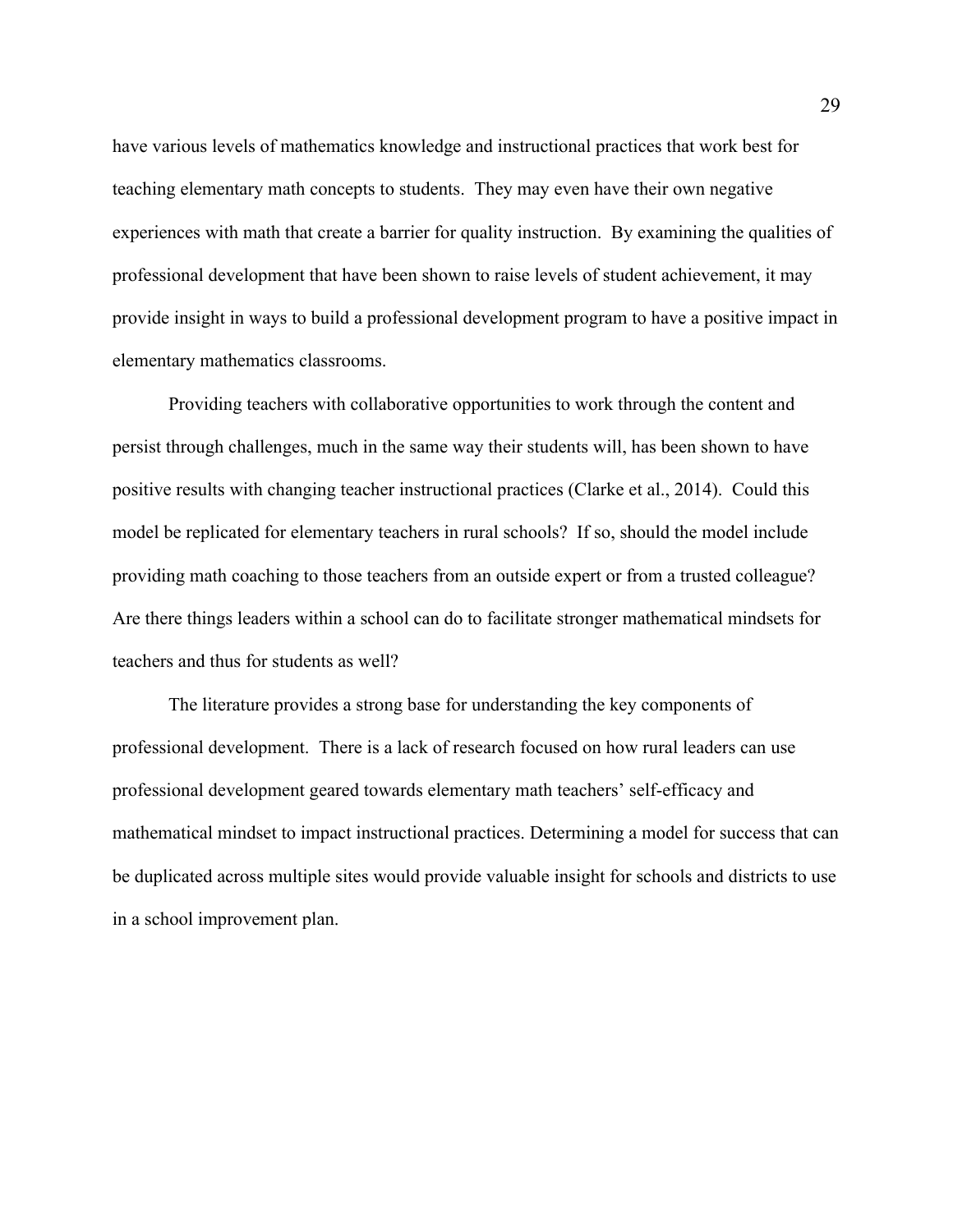#### CHAPTER THREE

## METHODOLOGY

The quality of teacher instruction in a classroom is the greatest influence on student achievement that schools can control (Opper, 2019). Professional development (PD) experiences for teachers are provided to help improve instructional practice. The United States Department of Education non-regulatory guidance for Title II Part A (2016) provides a description of the characteristics of high-quality professional development. Yet, some PD experiences do little to change a teacher's practice in the classroom (Guskey, 2002). This qualitative study sought to understand PD experiences from elementary teachers' perspectives. It used a descriptive case study methodology for understanding elementary teachers' math PD experiences in a public school district in New England. A descriptive case study describes the phenomenon and the context in which it happens (Yin, 2018). Specifically, this study examined how mathematical PD experiences influenced instruction and the teachers' feelings about teaching mathematics.

#### **Purpose of the Study**

The purpose of this descriptive case study was to understand PD experiences from the viewpoint of the elementary teachers involved, specifically the ways the PD experiences impact teacher efficacy and beliefs around mathematics instruction and learning. Elementary teachers often lack a strong mathematics background (Association of Mathematics Teacher Educators, 2013). Even those with strong mathematics background can sometimes struggle to model elementary math concepts (Holm & Kajander, 2019). Elementary teachers have a low selfefficacy related to math, as well as having math anxiety around teaching concepts to elementary students (Beilock et al., 2010; Hadley & Doward, 2011). Although PD experiences are designed to support math instruction, they have varying amounts of success. The researcher examined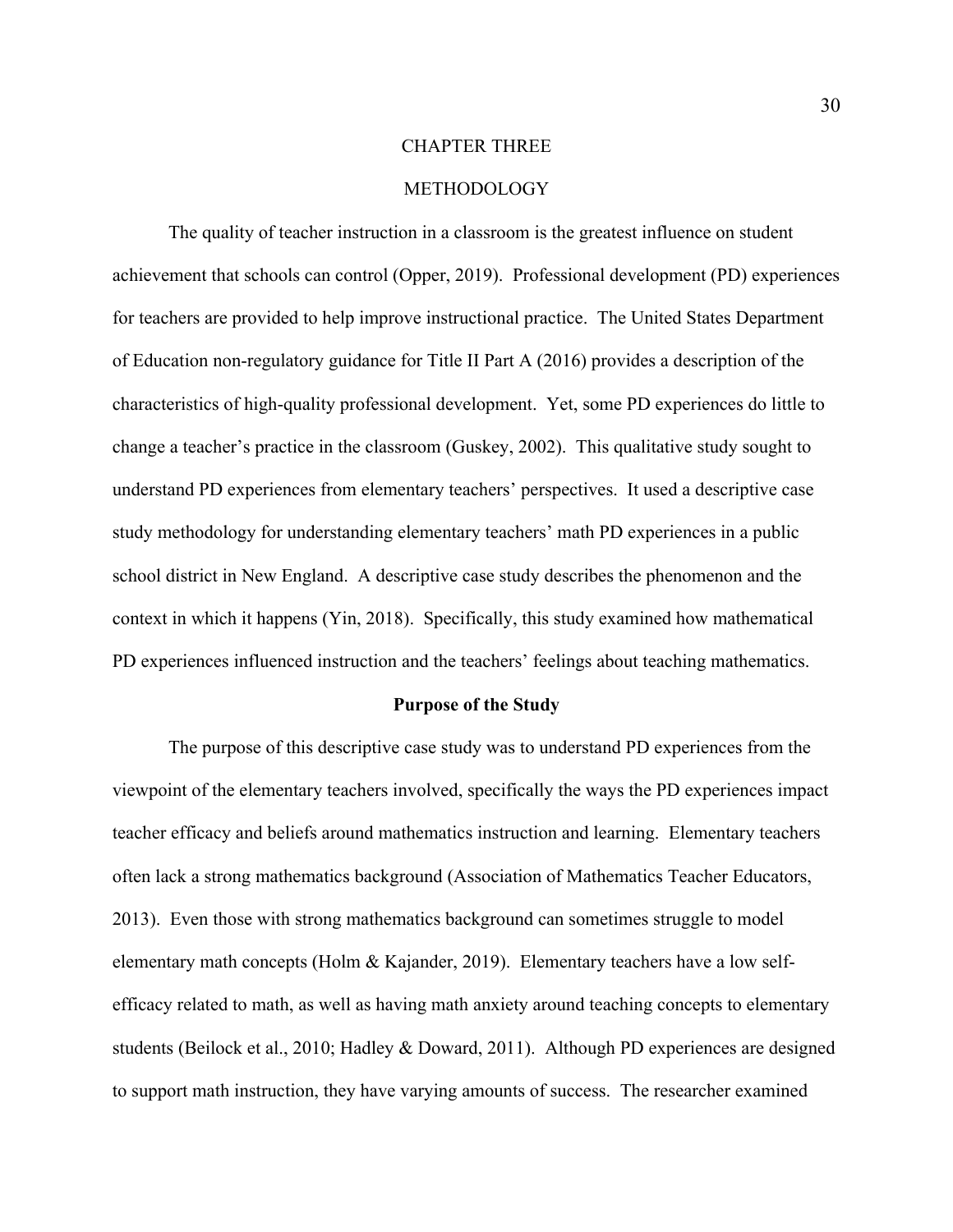how PD experiences influenced elementary teachers' beliefs about mathematics instruction and their teacher efficacy in regard to mathematics. Teacher efficacy is determined in two specific areas: teachers' beliefs in their own abilities to teach mathematics and teachers' beliefs about their ability to influence their students' achievement in mathematics.

The purpose of this descriptive case study was to specifically examine the intersection of rural elementary educators' feelings about mathematics during a PD experience and their implementation of learned concepts into their instruction. According to Bloomberg and Volpe (2019), a descriptive case study is "used to describe an intervention or phenomenon and the reallife context in which it occurred"  $(p. 50)$ . A case study is suitable when the researcher is studying a contemporary event, he/she has little or no control over (Yin, 2018). As the professional development experience was implemented during the case study, it provided valuable insight into the experience. Participants also shared valuable data about prior mathematical experiences throughout the semi-structured interviews. The information gained can inform how future PD experiences are designed and provide needed insights into ways to support high quality math instruction. With only 12% of Maine schools having  $3<sup>rd</sup>$  through  $8<sup>th</sup>$ grade students meeting benchmarks on the state assessment in 2018-19 (Maine Department of Education Data Dashboard, 2020), it is critical that mathematics instruction and professional development be examined and improved.

#### **Research Questions and Design**

According to Yin (2012), when the desire of the researcher is to understand the how and why behind a situation, a case study is an appropriate methodology. The overall research questions for this study were: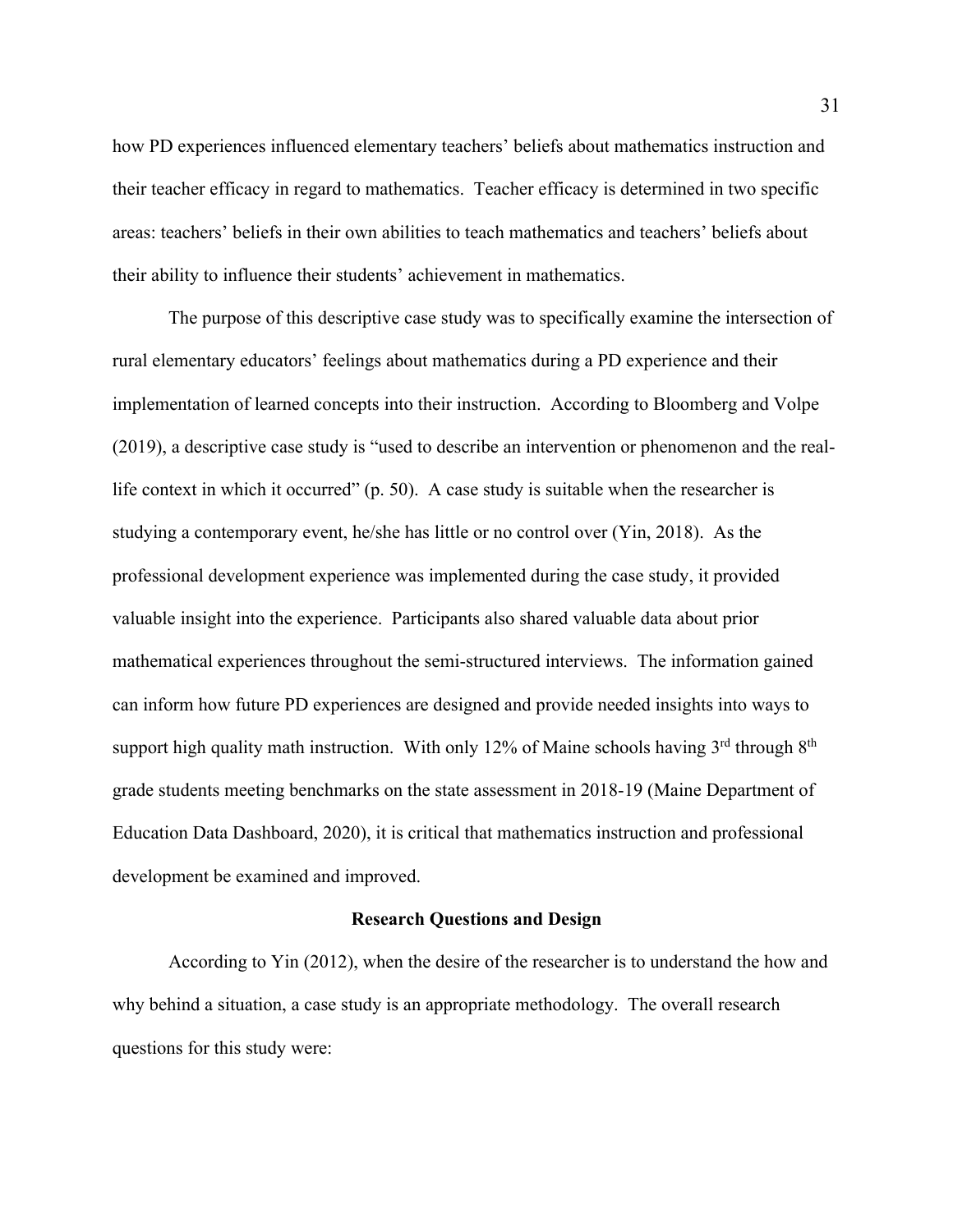- $RQ_1$ : How do PD experiences impact rural elementary teachers' beliefs about their abilities to teach mathematics?
- RQ2: How do PD experiences impact rural elementary teachers' efficacy in regards to mathematics instruction?
- RQ3: How do rural elementary teachers describe how PD impacts their perception of mathematics instruction?

These questions were focused on the PD experience from the teachers' perspectives, as well as the internal beliefs around math that a teacher may hold. A descriptive case study methodology was required to understand the experience from the teachers' own words and viewpoints. The goal was not to quantify the experience with statistical analysis, but to understand and grasp the how and why from those who directly participated in the PD. A case study allows the researcher to have an in-depth understanding through interviews, observations, artifacts, and other relevant data of the case (Bloomberg & Volpe, 2019). The case study occurred in one school district with elementary teachers who teach math from kindergarten through 5th grade, drawing data from a PD experience. The researcher used three different types of data for the case study: interviews, observations, and artifacts. There were two rounds of semi-structured interviews with each teacher. The interviews lasted between forty-five and ninety minutes depending on how much the participant wanted to share. Each teacher was observed once between each interview. The artifacts reviewed were notes from the PD experience, minutes from meetings between teachers who participated in the PD, and classroom artifacts, such as sanitized student work, that provided an understanding on classroom instructional practices that were implemented or adjusted due to the PD experience and provided data for research question two.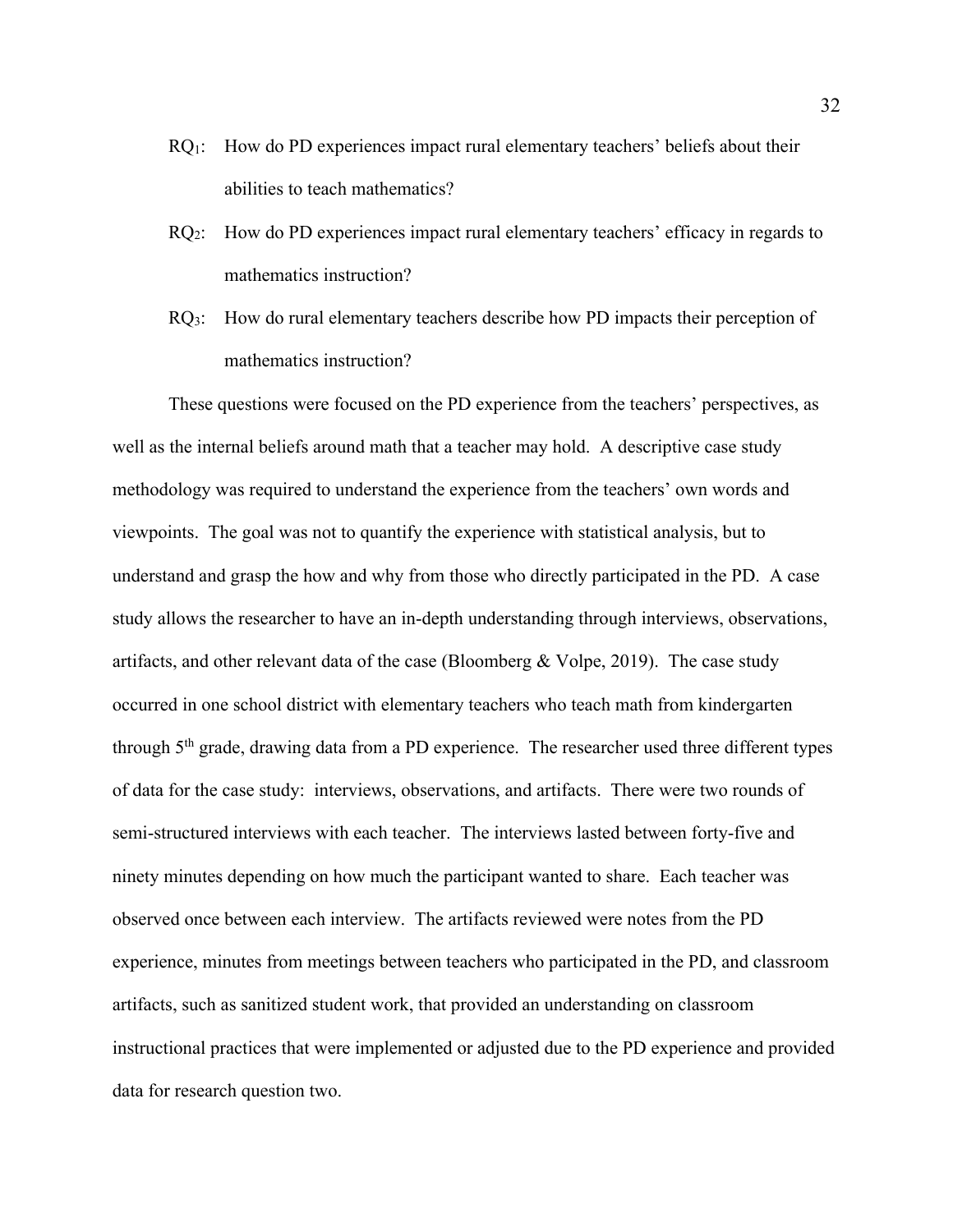#### **Site Information**

The district setting in which the research was conducted had a mathematics PD start in the summer and continued in the fall, and was focused on the goal of raising the mathematics achievement of students. The researcher was a district administrator yet did not directly supervise any teachers. The study examined teachers' experience during the professional development, the classroom implementation, and the teachers' self-efficacy around mathematics, as teacher self-efficacy is a contributing factor to student achievement in elementary mathematics classrooms (Bray-Clay & Bates, 2003; Harbin & Newton, 2013; Yoo, 2016). The elementary staff is split between two buildings with K-3rd grade in one building and grades 4 and 5 in the middle level building with grades 6-8. All teachers were within a few miles of each other and have varying levels of experience from five years of teaching to over 20 years.

The researcher's role in the district and relationship with the staff allowed access throughout this research study to do an in-depth analysis of the professional development experience. The researcher has built a level of trust, so staff regularly share concerns and suggestions for improving activities within the district. As this was a more in-depth discussion, the researcher worked to continue the relationship building and was cognizant of the impact the pandemic situation on staff. The participants willingly provided her with more information outside of the normal feedback provided. A bracketing journal was kept throughout the research process to document any research bias throughout the study.

There were roughly 16 teachers in grades K-5 participated in the PD experiences. After obtaining site permission to conduct the study (Appendix A), an email was sent out asking for willing participants (Appendix B). Only eight of the 16 teachers who participated in the PD volunteered to participate in the study.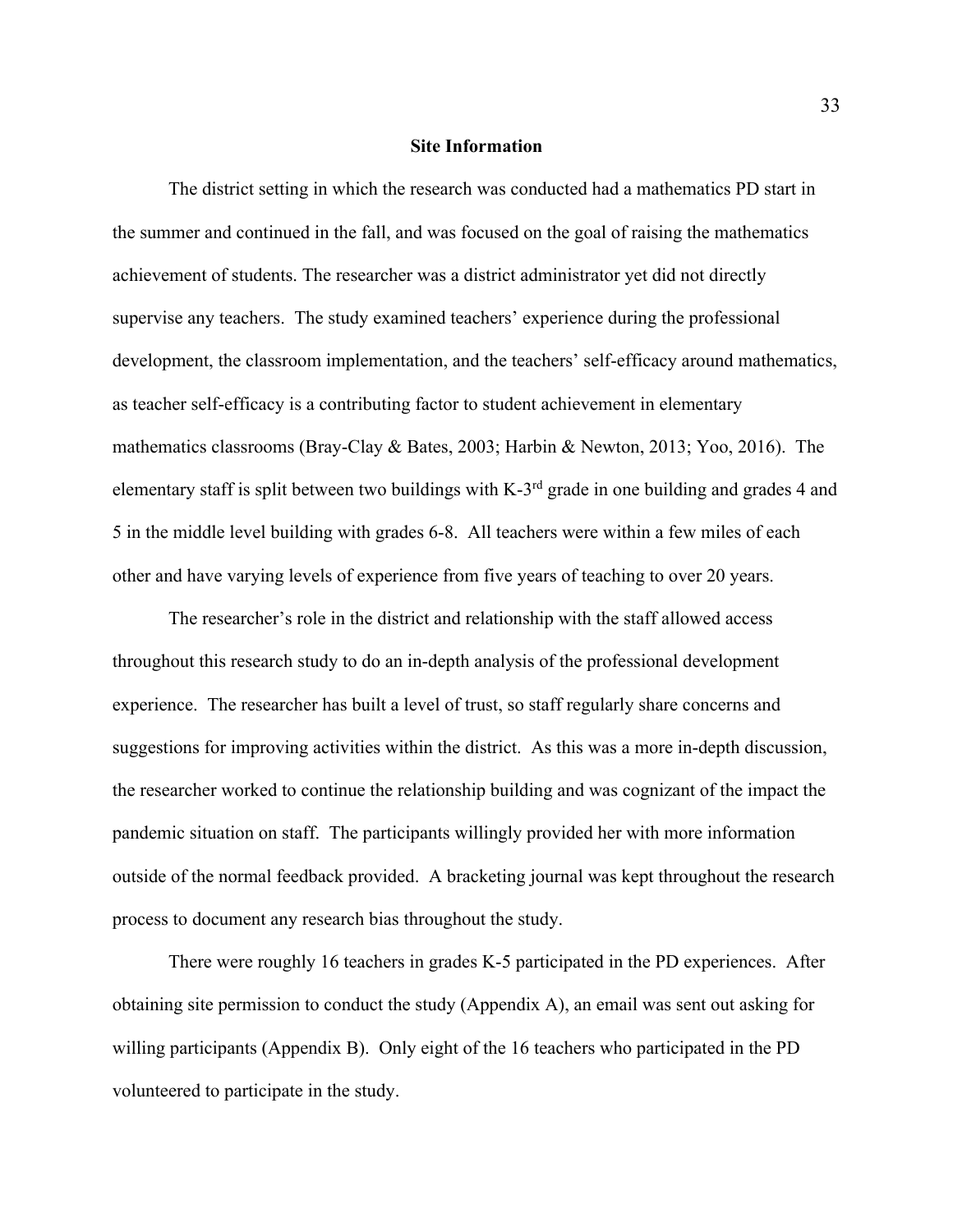#### **Sampling Method**

Two-tier sampling is a method of sampling utilized when a specific case is first chosen to be studied and then there is a sampling of people within the case who are chosen to participate (Merriam & Tisdell, 2016). This method of sampling was not required in this case study as only eight of the teachers in the district wanted to participate. As this researcher wanted to understand rural elementary math teachers during a PD experience, all participants were eligible to participate. The first tier of sampling was to determine the case site for the study. The case site was chosen based on it being a rural district with access to elementary teachers who had recently participated in a mathematics PD experience.

For the second-tier of sampling, teachers were asked to voluntarily choose to participate in the research study. There were no qualifications based on years of teaching experience, as the case study was not related to how long someone has taught. Teachers who participated were asked some basic background questions related to their teaching experience and educational preparation prior to participating in the study. They were also be reminded they could choose to not participate at any time during the study.

The research questions were focused on what impact, if any, the PD experiences had on elementary teachers and math instruction. The participants spanned the K-5 teaching body which provided a broader perspective using a stratified sampling. One reason for this selection was many teachers have a grade-level team with whom they interact with frequently. This group has shared decision-making processes and often have developed a common language and instructional practice. In some instances, the team had been together for so long their common thought process could have caused a perceived saturation when it was just common perspectives. By interviewing across grade levels, it took longer to reach saturation of data. Yet, the data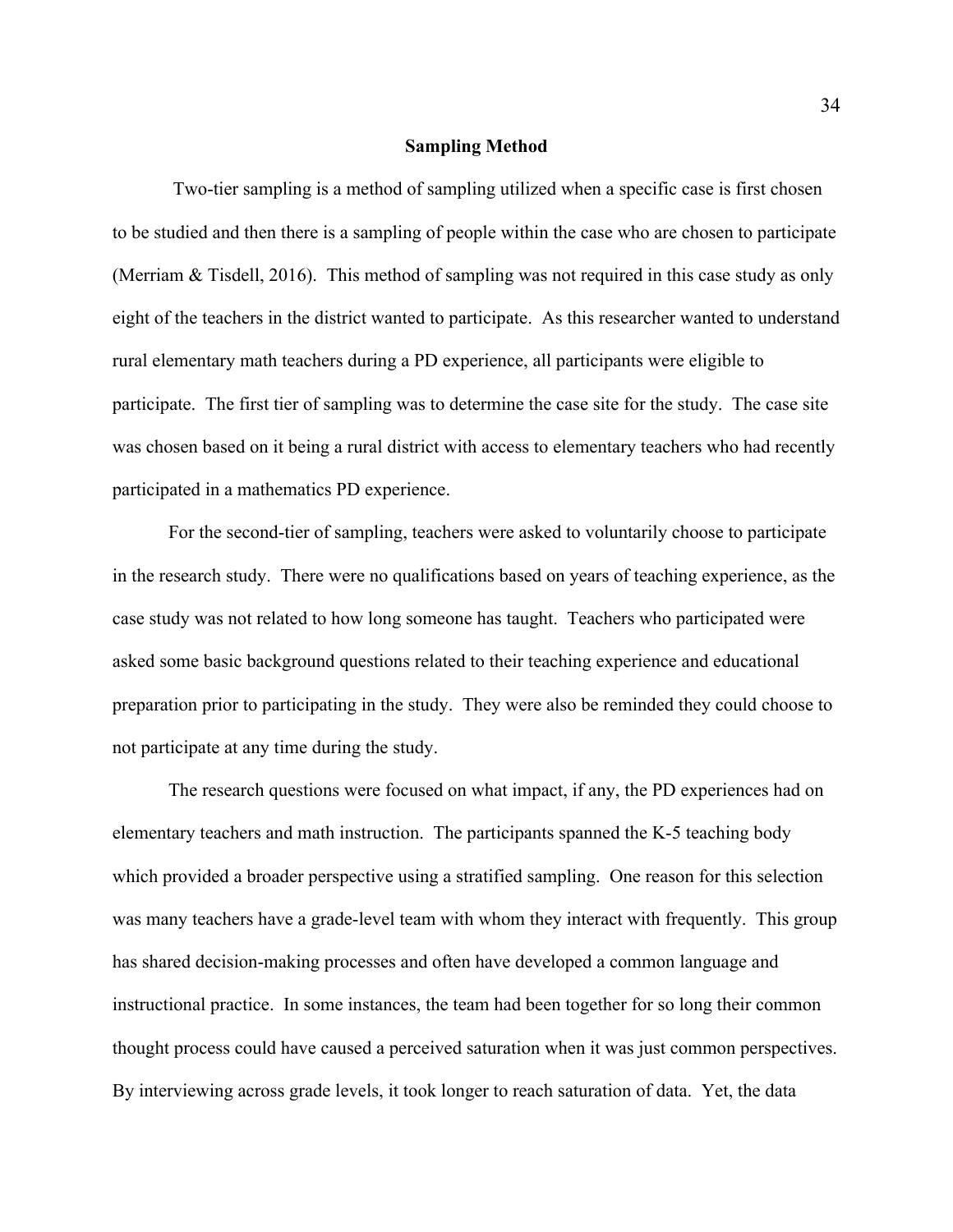contained multiple perspectives of many PD experiences, as the participants divulged information about previous PD experiences from as far back as their student teaching.

#### **Instrumentation and Pre-Study Protocol**

As the primary data collection was participant interviews, it was critical to establish the questions for the semi-structured interviews to be sub-questions of the main research questions. Creswell (2013) suggests having five to seven open-ended questions written as an interview protocol. An interview process was essential, as the researcher wanted to understand the teachers' own perceptions about the PD experience as well as their feelings around mathematics. As the heart of the study was how the teachers' feelings about mathematics may or may not change in response to PD, a semi-structured approach allowed the "researcher to respond to the situation at hand" (Merriam & Tisdell, 2016, p. 111). This was important when addressing a topic that may be uncomfortable for a teacher or require a teacher to be reflective of their own mathematical experiences and the implications on their teaching practices.

The questions in the semi-structured interview were piloted and shared with experts, who were not part of the study, to determine if they were worded in a way the interviewee could understand, as well as determining if the questions arrived at the type of answers needed for indepth analysis. The semi-structured interview questions were the protocol for each interview (Appendix D). Piloting questions is important, as Creswell (2013) states that a case study can be too bounded and not provide the type of in-depth analysis needed for a research study. Reviewing the questions was an essential component prior to the study.

Classroom observations focused on teacher moves during the classroom instruction related to information gained from the PD experience or information shared in the first interview. For example, if a tool focused on math discourse was taught in the PD session providing prompts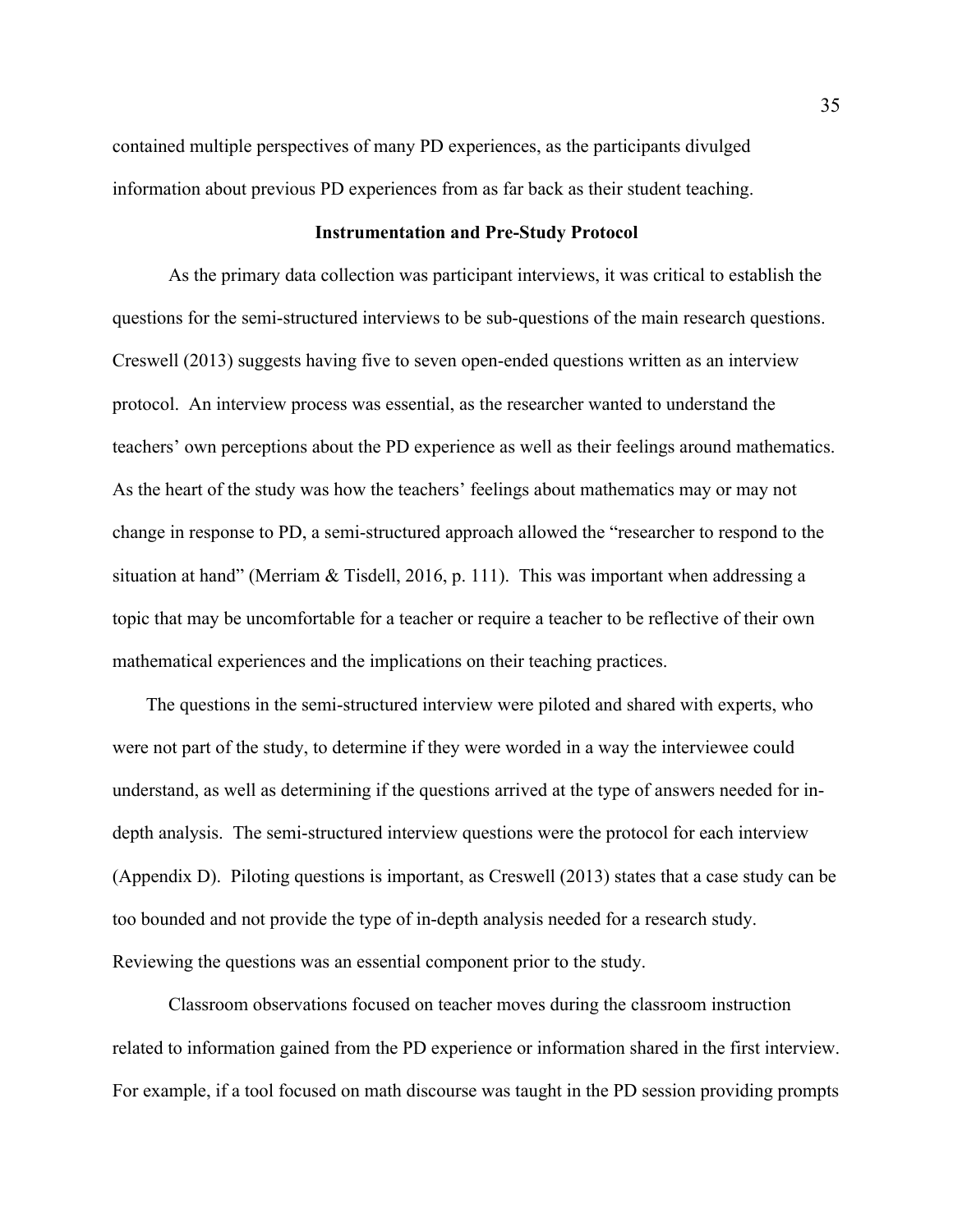to use for mathematical discourse, the researcher observed instances when those prompts were used in the classroom. This required the researcher to attend the PD sessions and to access the notes from the sessions after they occurred to be able to determine what new learning occurred that was employed during the observation. These tools were reviewed by the teacher and researcher prior to the observation and after the observation to determine if they were an accurate depiction of what occurred during the observation. Conducting classroom observations was important as they provided evidence beyond the interviews as part of a multiple methods triangulation approach (Merriam & Tisdell, 2016).

Permission from the participants was requested to observe the classroom in the initial agreement outlining the expectations of being research participants (Appendix C). They could choose to not participate at any time. The researcher followed the district policy of observations done for research purposes. The focus of the observations was solely on teacher instructional moves and decisions, not on students. Merriam and Tisdell (2016) suggest that an outsider will notice things that have become routine to the participant. Classroom teachers may adjust their instruction without even realizing they have made a change, as it just becomes another tool they use for engaging students. Observations helped to provide context that was used to guide future interviews. The researcher gained district approval prior to any classroom observations of teachers and used a standard observation protocol.

## **Data Collection**

According to Yin (2018) it is important to have multiple sources of evidence in a case study to triangulate data points. In fact, a case study is deemed higher quality when it uses multiple sources of evidence to gain an in-depth understanding of the phenomenon (Yin, 2018). The primary method of data collection was through interviews and artifacts from teacher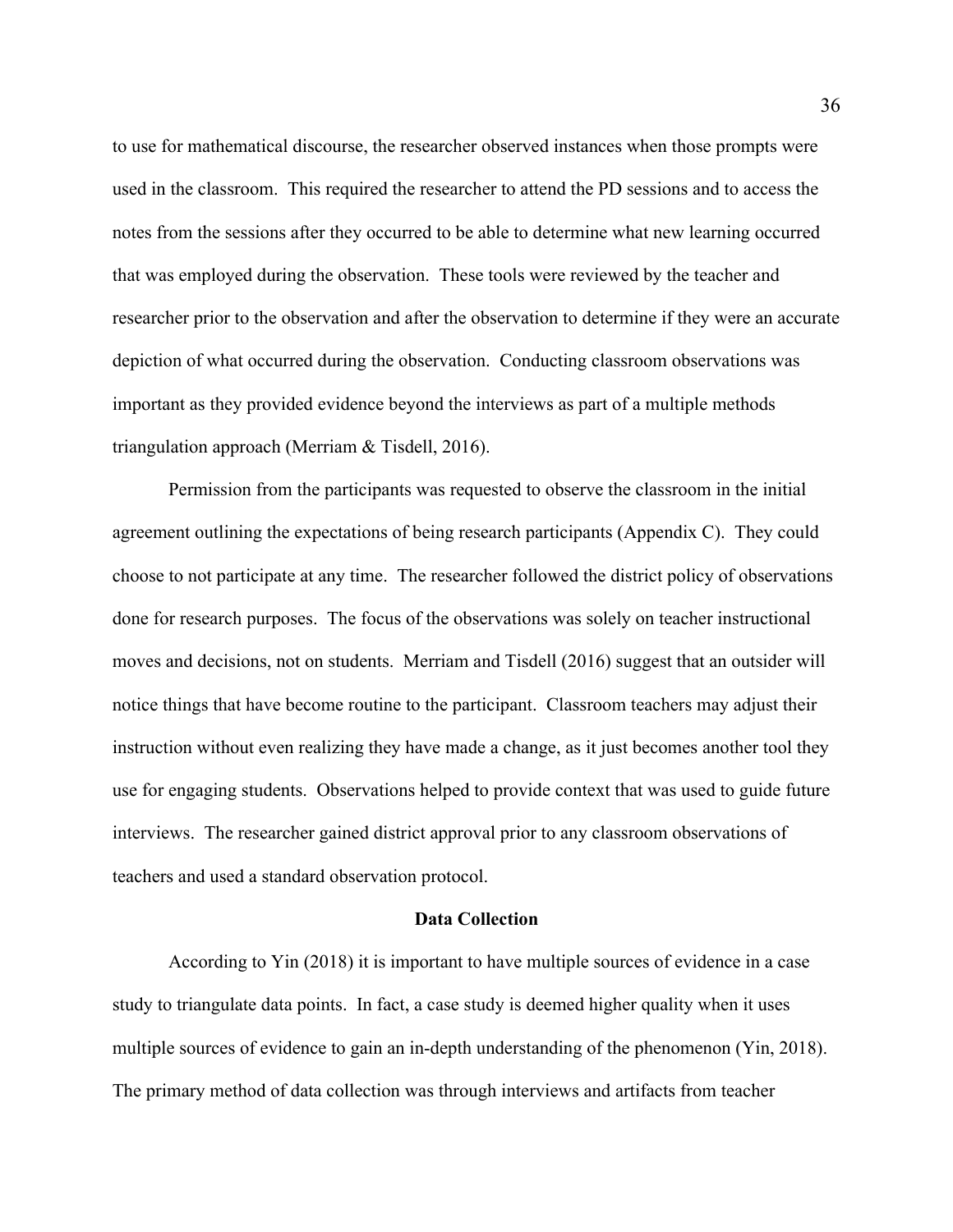meetings with their teams. A secondary method was through observational data of classroom instruction with the teachers. The purpose of the observations was to generate a deeper understanding of how a teacher may have used purposeful decisions in instructional strategies or tools based on their teacher efficacy. A third set of documentation was artifacts such as exit slips of the PD sessions, notes of group discussions during the professional development, and sanitized student work samples to show evidence for research question two.

There were multiple PD sessions for each teacher to attend. After participants were selected, they were interviewed after the PD sessions occurred. This first interview was to gain trust, gather a sense of the teacher's feelings around mathematics, and determine their initial feelings about participating in the PD experience. The observation protocol was also shared to help the teachers understand the purpose of the classroom observation. The same teachers were interviewed again after having done a classroom observation using the research protocol within a week of the observation. Each participant was interviewed twice for a period of ranging from 45 minutes to 90 minutes each session. All the interviews were semi-structured. They were recorded and transcribed after the interview. The transcription occurred within a week of the interview. Each was transcribed verbatim and any names or identifying information was coded to protect the confidentiality of participants and school.

#### **Data Analysis**

The inductive, inquiry nature of the case study requires the researcher adapt to the information provided (Yin, 2018). The interviews were recorded and then scripted for review purposes. Participants were asked to complete a transcript review to be sure the transcript notes aligned to the recollection of the participants. The goal was to accurately capture the intent of the interviewee, not just write verbatim what they said in the interview (Creswell, 2013). The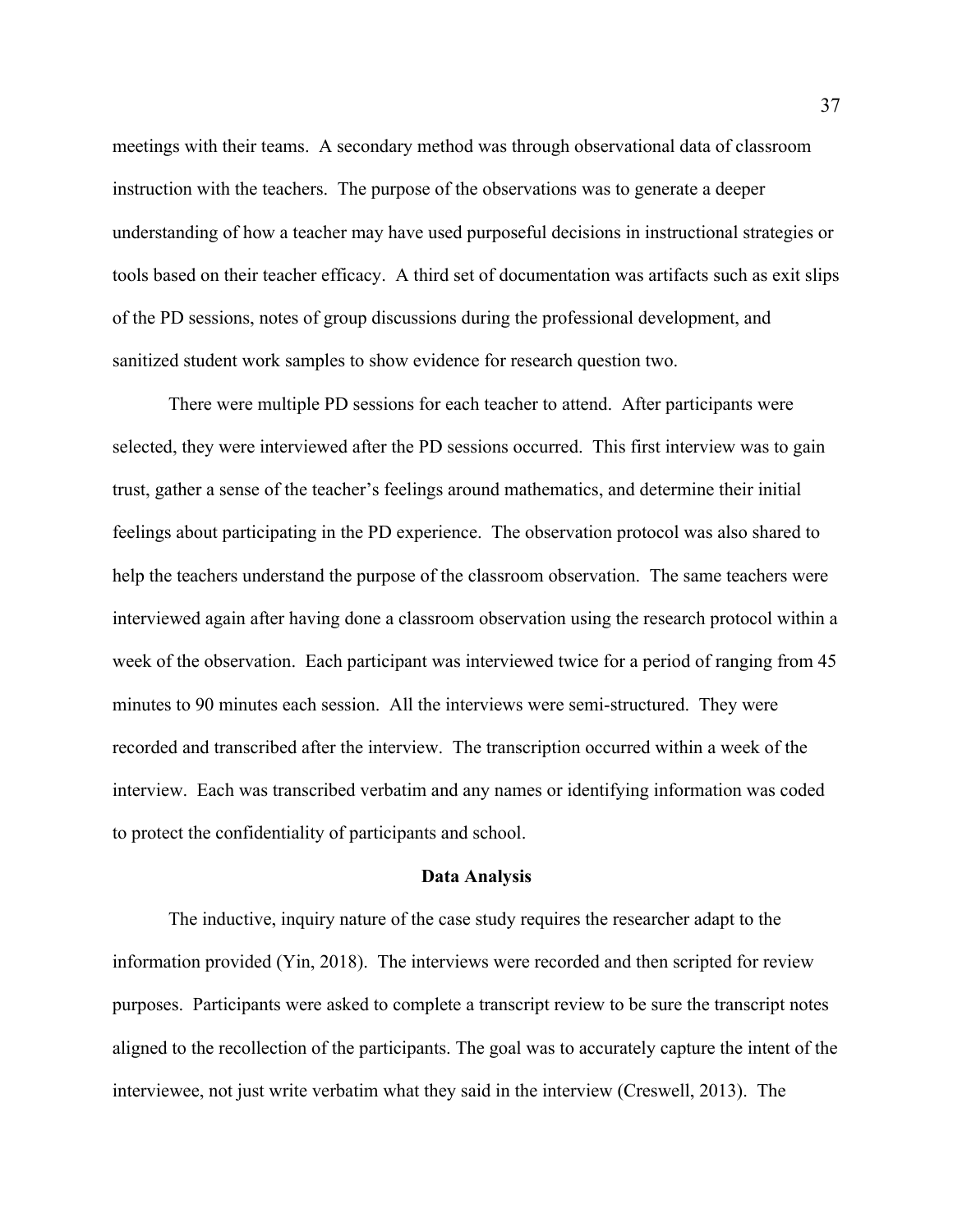interviews were coded through an inductive coding process framed within the research questions that allowed categories to emerge. Merriam and Tisdell (2016) suggest that categories should be exhaustive, mutually exclusive, and conceptually congruent. As these categories developed, they were revisited as more interviews and more data were collected. Yin (2018) describes this type of analysis as an inductive approach to understanding the data. Although the theoretical framework around teacher efficacy was critical to developing the research questions in this study and informed the data analysis, it did not pre-determine the categories. The categories emerged as more interviews were conducted and reviewed in conjunction with the classroom observation data and other meeting artifacts. The researcher went through the coding process with the transcribed interviews multiple times throughout to determine if there was drift that occurred within the coding process so it could be addressed in the analysis process.

The observation data and artifact data were used to triangulate with the interview data throughout the process. The triangulation was the use of multiple methods of data collection such as using classroom observations with semi-structured interviews to check against the documentation shared in team minutes (Merriam & Tisdell, 2016). As the data began to show a saturation point (Merriam & Tisdell, 2016), themes emerged based on the data gleaned from the study. Those themes were shared with some qualitative statements shared by participants to show samples of how they were derived and determined in Chapter 4.

The goal of the data analysis was three-fold. The first goal was to gather an in-depth understanding of how PD experiences impact rural elementary teachers' beliefs in their abilities to teach mathematics. The second goal was to understand how PD impacts teacher efficacy in mathematics. The third was to determine how PD experiences influenced teachers' views of quality math instruction. The three-fold examination provided "thick, rich description" of the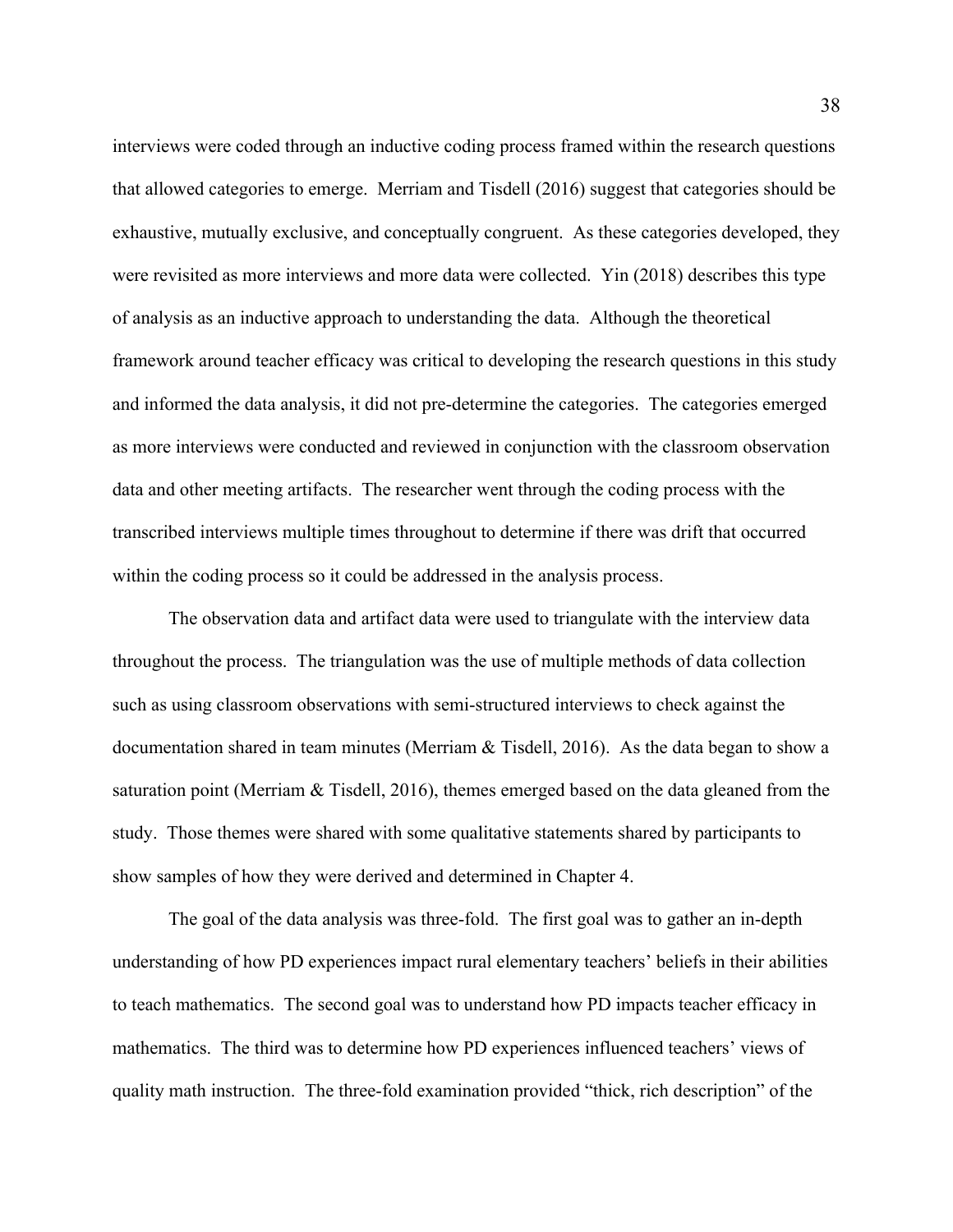PD experience (Bloomberg & Volpe, 2019, p. 51). The analysis of teachers' perceptions provided essential information moving forward with mathematics PD.

## **Limitations**

As with any qualitative study, the purpose of this case study was to understand a PD experience from the viewpoint of the teachers involved in the experience. Findings may not be able to be generalized to a different setting (Merriam & Tisdell, 2016). This study was based on a small number of participants from one school district. The information gleaned from the study can inform future research on math PD experiences, as well as provided characteristics of PD that are meaningful to elementary teachers. The information learned could be transferable to other content areas when designing future PD experiences.

As a district administrator, the researcher had a vested interest in understanding PD experiences from the teachers' perspective as there is a desire to get them the highest quality experience while promoting improved classroom instruction. The information gained from this study will be used to continue to foster a cycle of improvement in work done throughout the district. No participants were paid for the work, as it was completely voluntary. The researcher does not supervise any of the teachers who participated in the study but does work with them on a regular basis. This allowed an atmosphere of trust for open conversations. As with any study reliant on interviews, the quality of responses was only as strong as the responses provided by the participants. At each interview, participants were reminded their responses were being used for a specific purpose and to respond as honestly and frankly as possible to inform the research and provide integrity to the study.

Yin (2018) states that ethical researchers "maintain a strong professional competence that includes keeping up with related research, ensuring accuracy, striving for credibility, and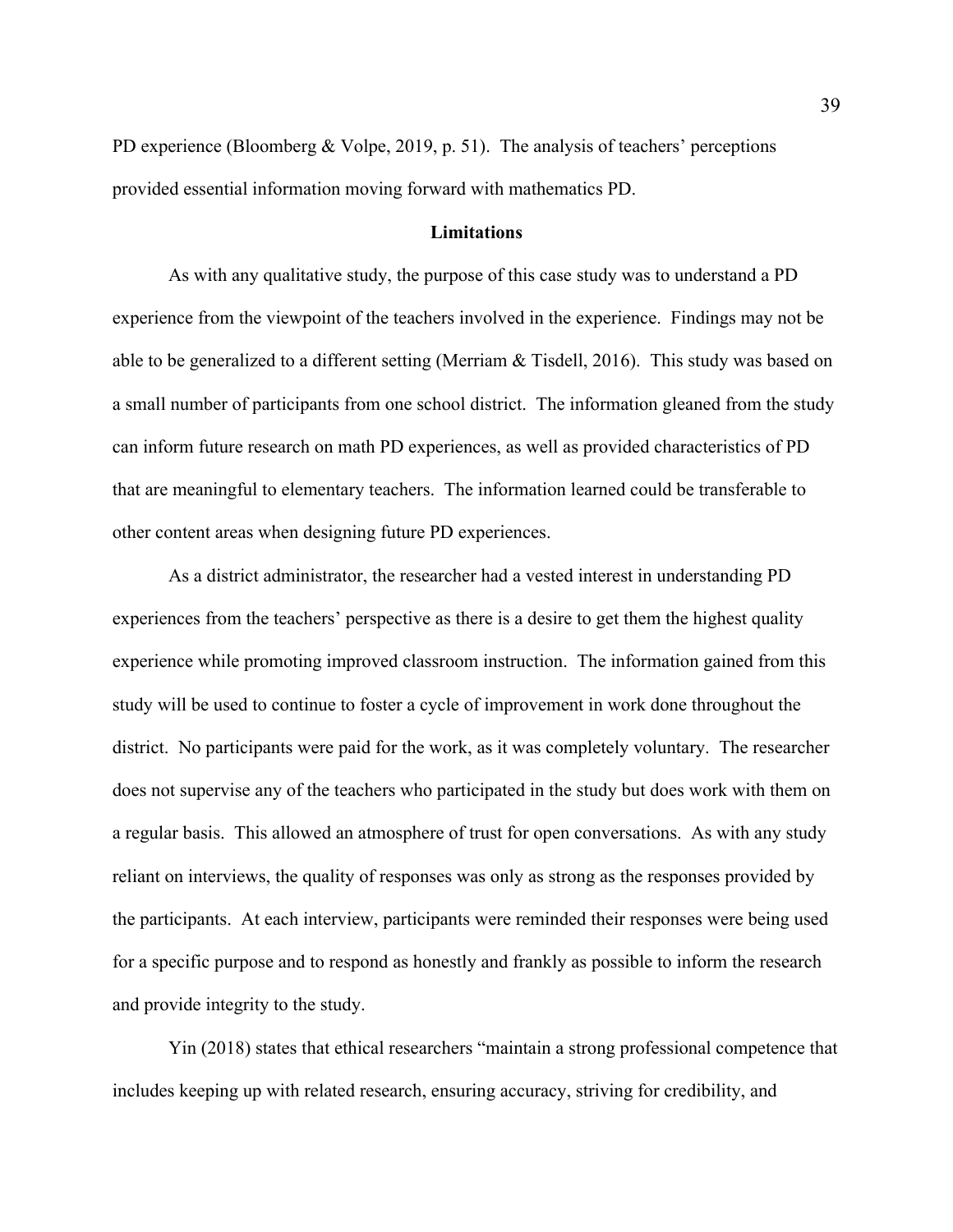understanding and divulging the needed methodological qualifiers and limitations to your work" (p. 97). Throughout this research process the researcher relied on critical colleagues and the dissertation panel to provide guidance and direction to be sure to follow the appropriate methodologies. The researcher's biases about mathematics instruction did not impact the understanding of the teachers' experience and their mathematical instruction. This bracketing was done by allowing contrary perspectives to be explored throughout the process. Contrary perspectives found through the literature review were shared and explored, as well as exploring those same perspectives when they arose during the research study.

The participants of the research study provided limitations as well. As all of them were from the same site, and they may have developed some inherent biases, beliefs, or culture around mathematics or PD that impacted their ideas or feelings shared about their experience. This was alleviated as the purpose of the study was to understand how the participants thoughts and ideas adapt based on PD experiences. By conducting an interview while participants were in the PD experience and allowing participants to share information beyond just the one PD experience, the researcher was able to have an accurate picture. Another component was the data were only as rich as the information shared by the participants. This means they needed to feel comfortable in answering the questions, as well as being probed to share more when the answer felt incomplete or needed clarity. During the interviews, it was apparent that all participants were extremely comfortable in sharing the information. Also, by having the opportunity to review the transcription of the interview, the participants were able to share if their ideas were accurately captured. Although they sometimes offered minor adjustments or comments to the transcription, participants never made any substantiative changes to the interview transcriptions.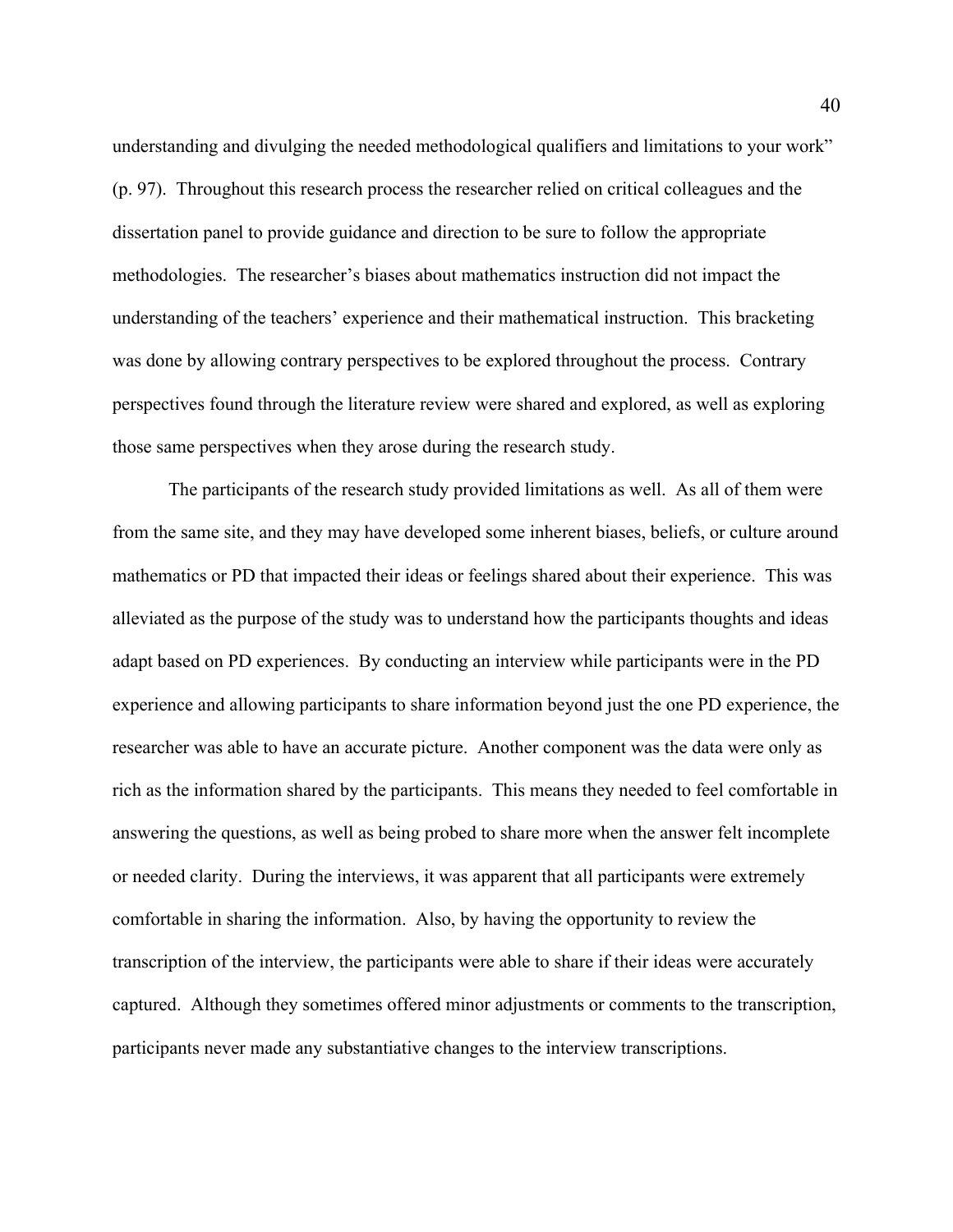#### **Credibility and Transferability**

This study engaged in understanding a PD experience from the perspectives of the teachers involved. The research questions were answered through multiple data collection methods including semi-structured interviews, exit slips, classroom observations, and meeting notes from teachers. This triangulation using multiple data sources provided a clearer understanding of the experience (Merriam  $&$  Tisdell, 2016). There was an opportunity for respondent validation after interviews to be sure the transcription and themes accurately represented the information shared (Yin, 2018). The researcher kept a journal detailing methods used and decision points as a tool for future reflection and understanding. All these procedural protocols provided validity throughout the qualitative research process.

A future study may be able to be conducted at another site using similar methods and questions to explain the experiences of another group of elementary math teachers. The results may be different, as every human experience is fluid and interpretation of the experience is unique. There may be some universal underpinnings that are similar amongst educators in a variety of settings.

#### **Ethical Concerns**

There were some ethical concerns that needed to be addressed in this study. The first concern was the privacy of those participating in the study as well as the site of the study. All participants needed to give informed consent to be part of the study, as well as following the district policy on conducting research. Participants were protected from harm, including protecting their confidentiality and privacy (Yin, 2018). All recorded interviews were kept on a digital drive that is password protected. Participants had the ability to review their interviews and the transcription to determine if their thoughts and ideas were accurately depicted. All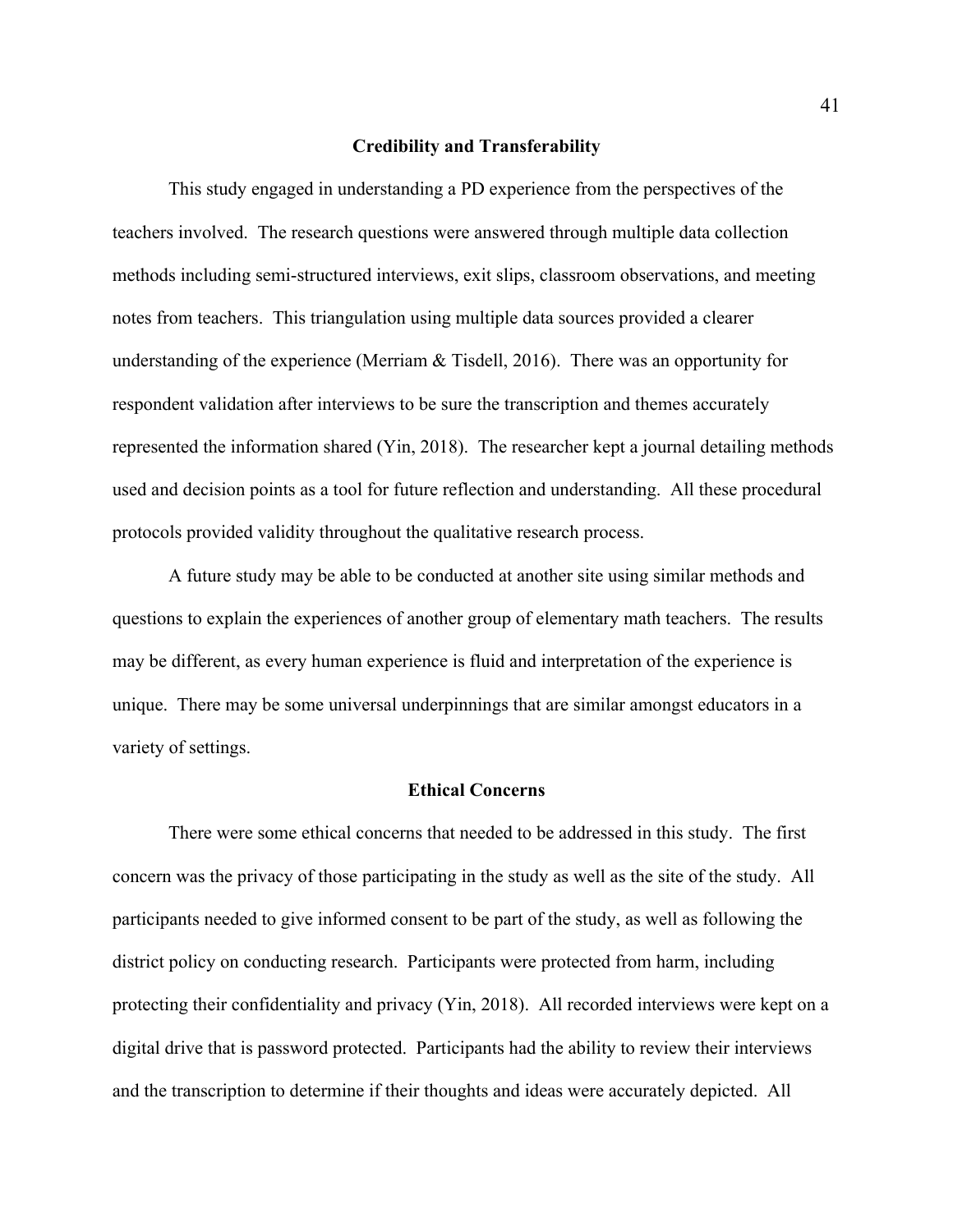names and personally identifying information was excluded from the research or replaced with pseudonyms when needed. The interviews were recorded via Zoom because face-to-face interviews were not permitted. Transcripts were kept in a digital cloud file that was also protected.

Another ethical concern was to ensure that the researcher's role in the district would not jeopardize or impact a teacher who volunteered to participate. The researcher holds no supervisory role and did not share any information gained from the research with other administrators who do hold a supervisory role. Only if participants disclosed information that was illegal or unethical would it be shared with someone beyond the purpose of this research study and that was not the case.

Finally, for all the elementary math teachers participated in the PD experience, the participation of the research study was entirely voluntary. The amount of time and expectations of the research study was shared with all prior to them committing to be a volunteer for the study. No teacher was required or coerced to participate in the study.

#### **Conclusion**

This chapter explained the descriptive case study methodology of this research study. The study focused on understanding a group of elementary math teachers' PD experience. The overall research questions for this study were:

- $RQ_1$ : How do PD experiences impact rural elementary teachers' beliefs about their abilities to teach mathematics?
- $RQ<sub>2</sub>$ : How do PD experiences impact rural elementary teachers' efficacy in regards to mathematics instruction?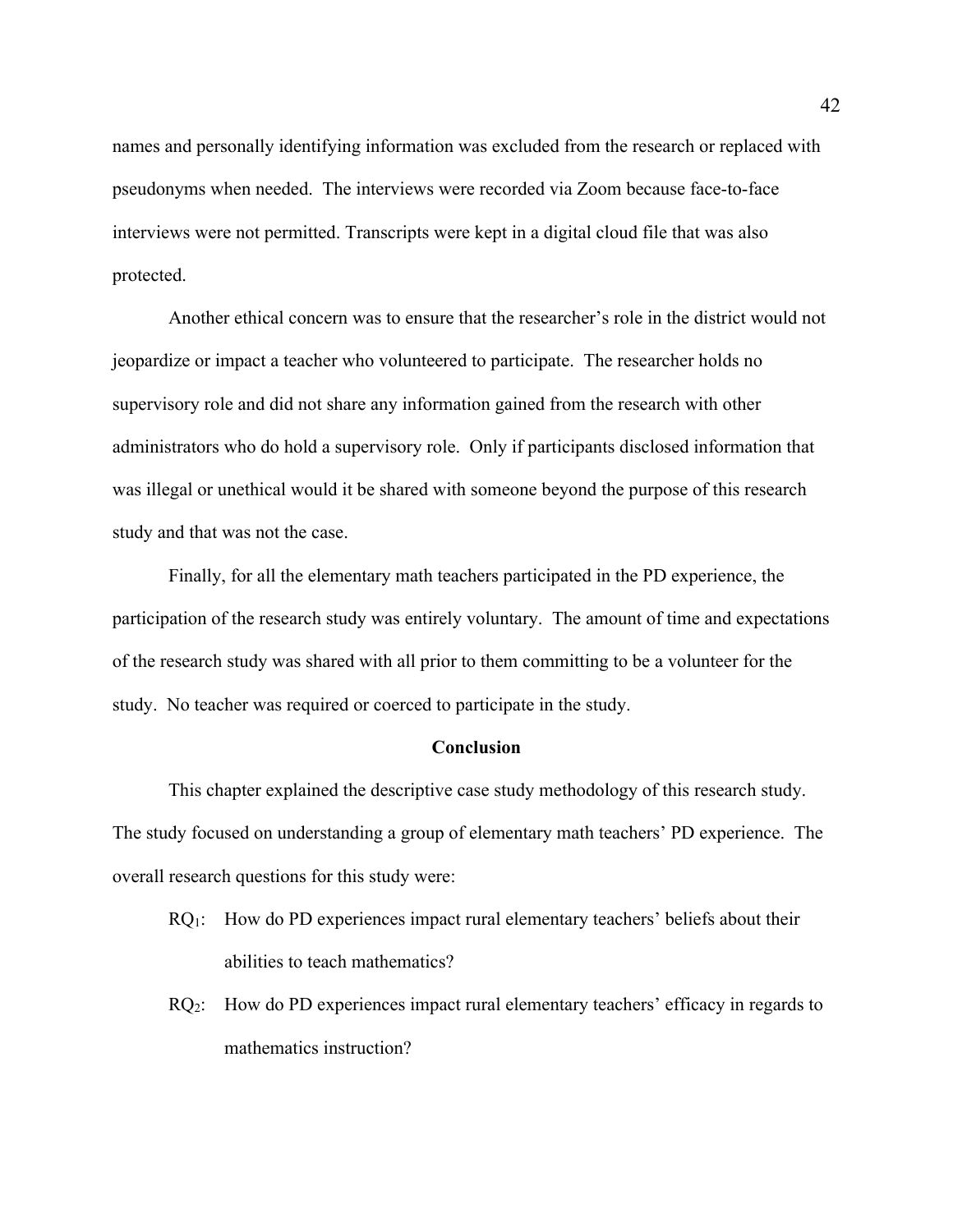$RQ_3$ : How do rural elementary teachers describe how PD impacts their perception of mathematics instruction?

These questions were answered through analyzing data from semi-structured interviews, exit slips, classroom observations, and team meeting notes of teachers who volunteered to be participants in the study. The sample size of teachers was eight of the 16 teachers who are participated in the PD experience. These teachers were all from the same district and span from kindergarten to grade five. The study was focused on gaining a deeper understanding of how PD might change personal perceptions about content that is sometimes difficult for teachers. As researchers know teachers' perceptions about mathematics can have an impact on their students' achievement in mathematics, it is important to understand how a PD experience can impact those perceptions and beliefs (Heyder et al., 2020). The focus was not on student achievement but on the teachers themselves. By understanding how teachers' efficacy and instructional beliefs are affected by PD experiences, future PD experiences can leverage the information to support rural educators in high-quality mathematics instruction.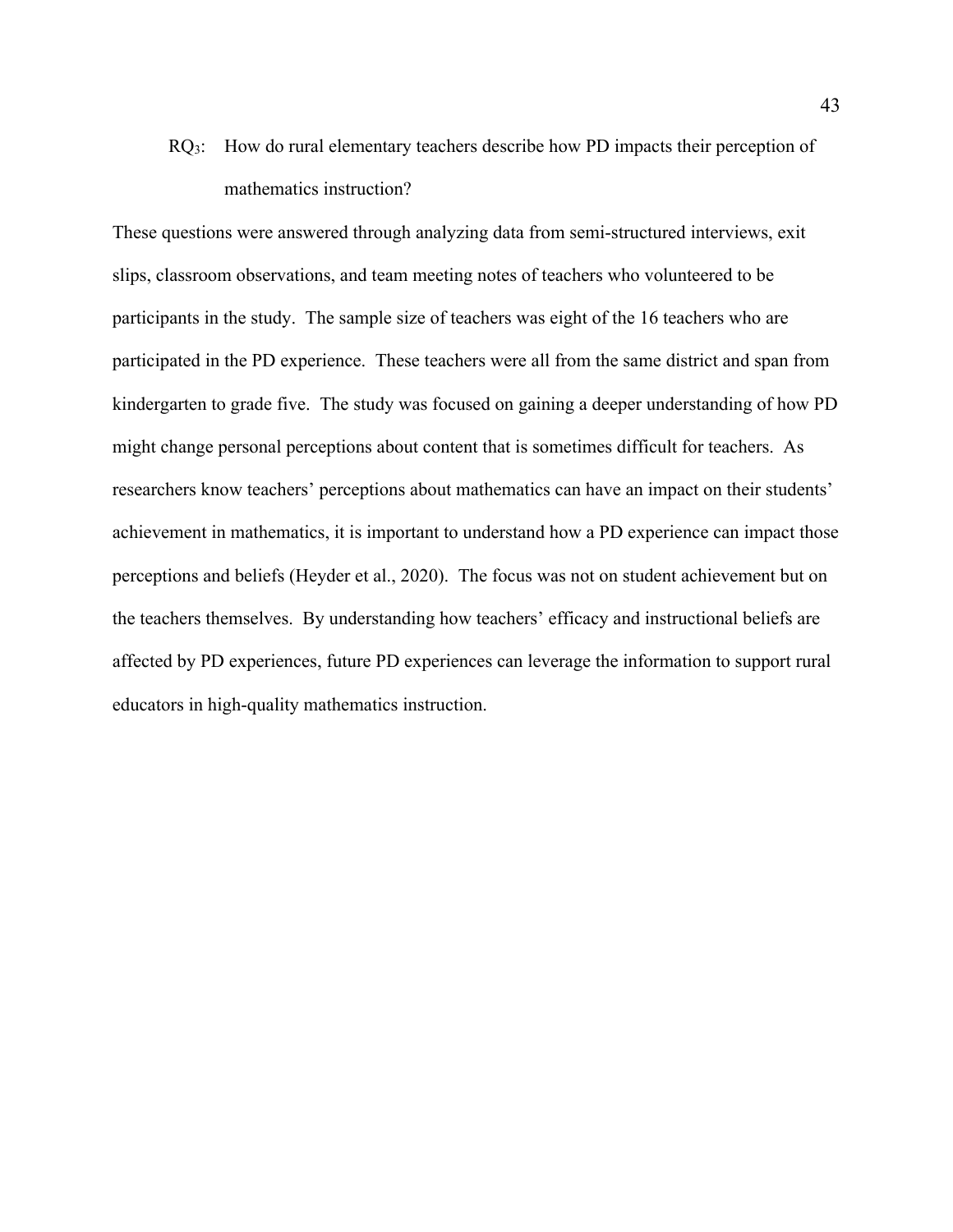#### CHAPTER FOUR

## RESULTS

Teachers have a direct impact on the students in their classroom (Hattie, 2012; Strong, 2018). Elementary educators often do not have a mathematics background (Association of Mathematics Teacher Educators, 2013) and can have anxiety around math or a lower selfefficacy in regard to teaching math to students (Beilock et al., 2010; Hadley & Doward, 2011). As rural school districts work with limited resources to support teachers, providing quality professional development (PD) experiences can be a key component to improving instruction (Glover et al., 2016). This qualitative study focused on the impact of professional development (PD) experiences on rural teachers' beliefs in their own abilities, their teacher efficacy, and their perceptions of mathematics instruction.

A descriptive case study provided insight into the participants' perspective on the professional development (PD) experience and its impact on mathematics teaching in the elementary classroom. The participants were eight elementary teachers in a rural school district who will be referred with pseudonyms throughout this chapter. Although the teachers were asked questions about their current PD experience in the semi-structured interviews (see Appendix C), they often disclosed insights about previous mathematics PD experiences that had also impacted their teaching or PD experiences that had no impact on their teaching. When those insights related to the research questions below, they were captured in the data analysis and findings.

 $RQ_1$ : How do PD experiences impact rural elementary teachers' beliefs about their abilities to teach mathematics?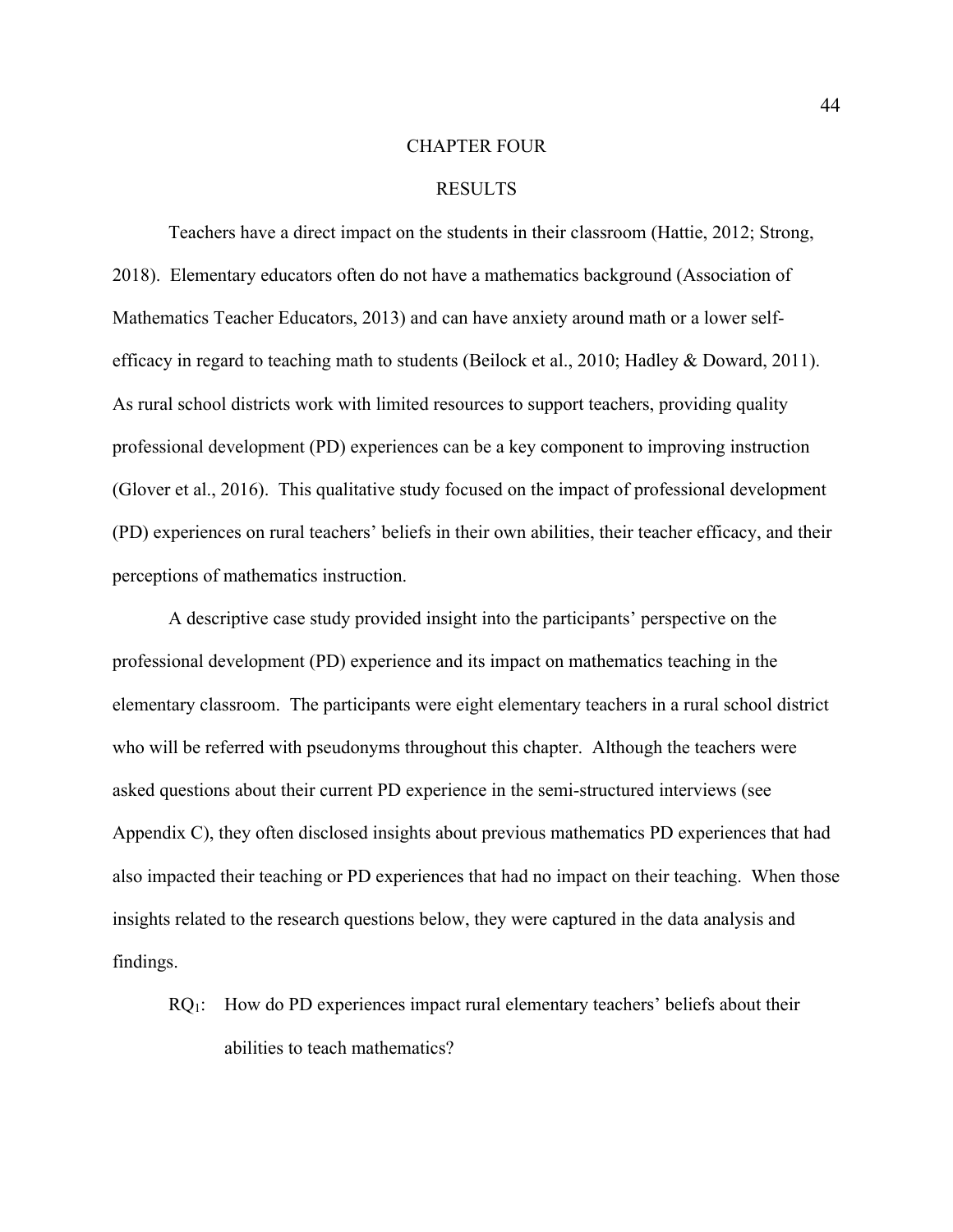- $RQ<sub>2</sub>$ : How do PD experiences impact rural elementary teachers' efficacy in regard to mathematics instruction?
- $RQ_3$ : How do rural elementary teachers describe how PD impacts their perception of mathematics instruction?

This qualitative case study focused on a specific PD experiences, but throughout the interviews it was clear the teachers wanted to disclose information gained, positive or negative, from previous PD experiences as far back as their pre-service days. The researcher allowed participants to discuss as much or as little as they felt comfortable communicating in the interview. The depth of information provided led to a thorough amount of data for the researcher to analyze for themes in regard to the three research questions.

#### **Analysis Method**

The methodology outlined in Chapter 3 provided the guidelines for the data analysis process and determined the overall data presented in this chapter. The researcher conducted a first round of interviews, each lasting between forty to ninety minutes, with the eight elementary teachers. The length of the interview was determined by the amount of information a participant wanted to share. The interview questions had been first tested on some critical colleagues who were not in the study for feedback and review (Creswell, 2013). Appendix C provides the interview protocol and questions. The interviews were recorded, transcribed, and provided to each individual participant for member checking. The researcher then observed a math lesson of each participant and recorded teacher strategies used during the lesson. The second round of interviews were recorded, transcribed, and given for member checking. Participants were encouraged to bring any artifacts in the interviews they felt spoke to mathematics achievement or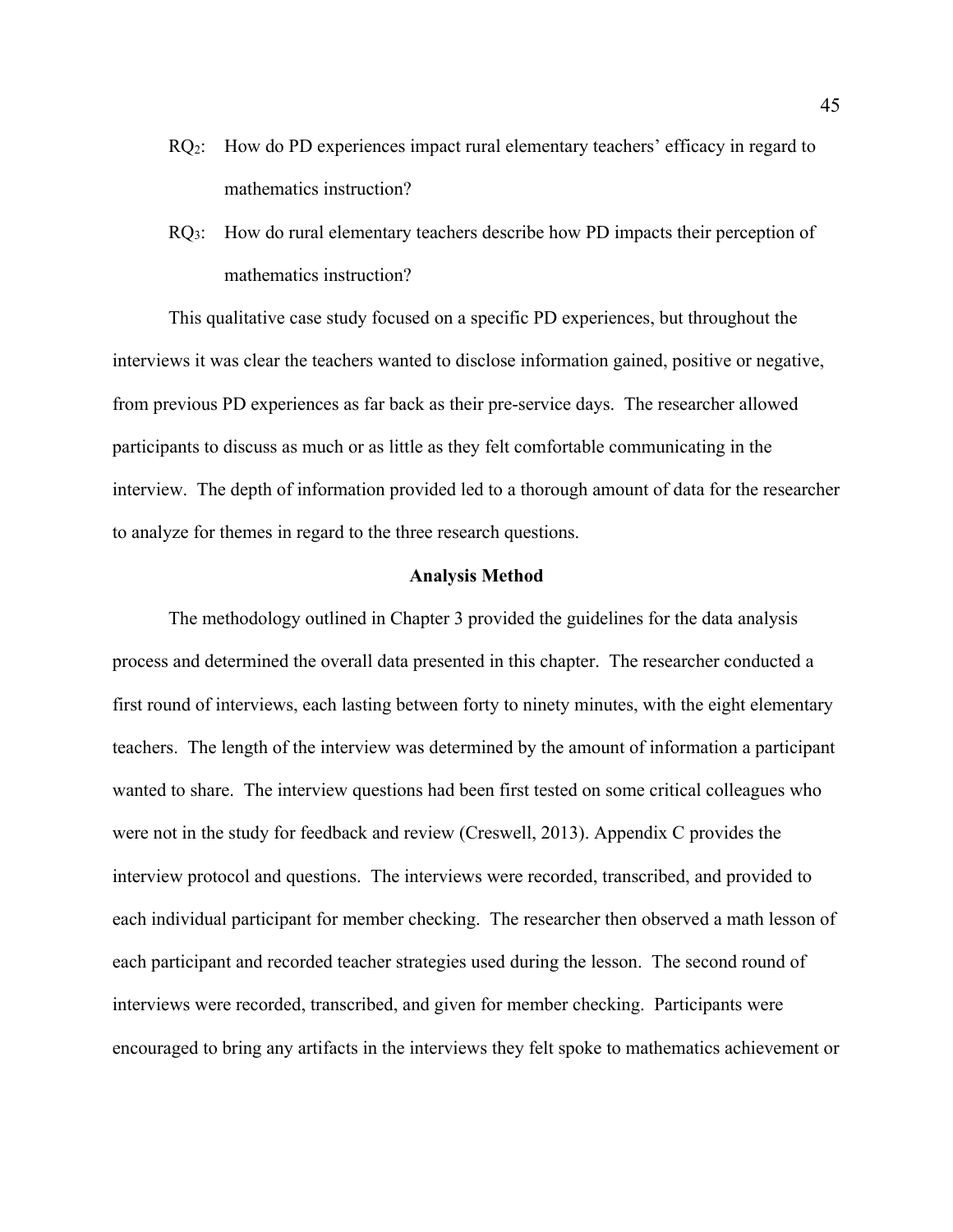to describe strategies learned during the PD experience. Participants shared a few clarifications in the member checking, although there were no substantiative changes made to the transcripts.

The researcher used an inductive coding process with multiple cycles of review. The first cycle of coding separated out demographic information and delineated responses based on the three research questions. If a response seemed to address more than one research question it was coded as such. After the first cycle of coding, a second cycle of coding was done to determine pattern codes to determine themes across participants' interviews. According to Saldana (2016), pattern codes identify emergent themes and allow the researcher to synthesize material into more meaningful information. These patterns were reviewed, and overall themes adjusted multiple times to capture common threads arising from each question. The researcher kept notes of the changes and reasoning for them.

#### **Presentation of Results**

The first interview began with collecting the background of participants, as well as building a foundation for the observation and second interview. There were eight participants who volunteered to participate in the study after an email was sent out for recruiting purposes (see Appendix B). Only eight teachers responded to the email to be in the study, so all those who volunteered to participate were included. Five of the teachers taught in kindergarten through grade two and three teachers taught in grade three through grade five. All the teachers had at least three years of teaching experience.

As this study is aimed at conveying the teacher's perspective of the PD experience, it is important to provide a little background on each participant, as well as some of their thoughts around mathematics teaching. A chart summarizing years of experience, grade span taught, and pseudonym can be found in Table 1 below.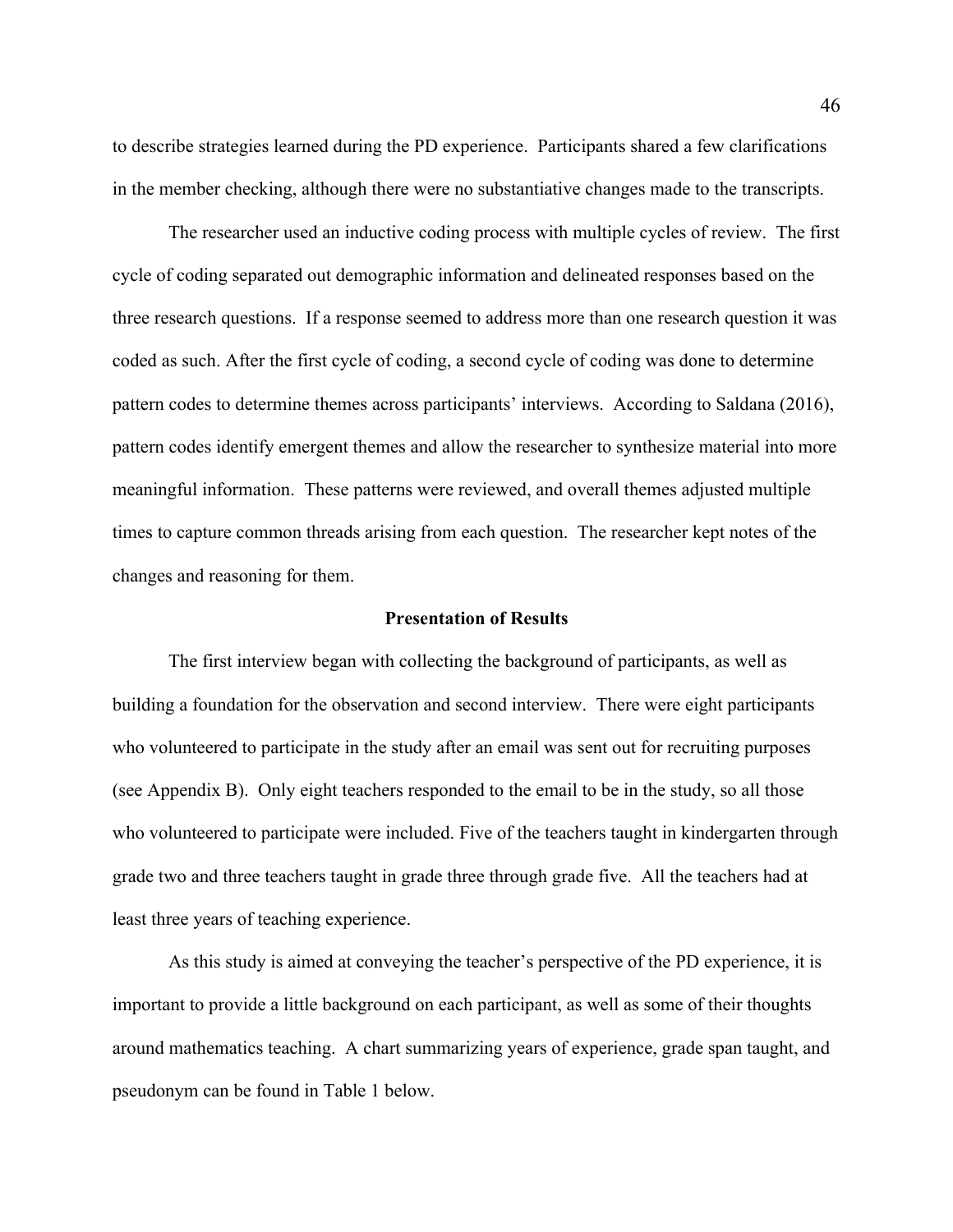## **Table 1**

| Participants in Study |            |            |  |  |
|-----------------------|------------|------------|--|--|
| Pseudonym             | Years of   | Grade Span |  |  |
|                       | Experience | Taught     |  |  |
| Sue                   | 28         | $K-2$      |  |  |
| Ann                   | 8          | $3 - 5$    |  |  |
| Claire                | 21         | $K-2$      |  |  |
| Kate                  | 20         | $3 - 5$    |  |  |
| Lisa                  | 5          | $K-2$      |  |  |
| Olivia                | 13         | $K-2$      |  |  |
| Hannah                | 32         | $3 - 5$    |  |  |
| Tara                  | 12         | $K-2$      |  |  |

Sue has been teaching for twenty-eight years in the kindergarten through grade 2 setting. Sue stated that what she loves most about teaching the youngest learners is allowing them to talk. She said, "As teachers we sometimes are so quick to want to get everyone's voice in the circle, that you let them start and then finish for them." Sue explained that over the years of teaching she has learned to stop and just listen.

Ann teaches in the grade three through five span and has been teaching for nine years. Eight of those years have been teaching math in the elementary school. Ann was a nontraditional college student who brought experiences from growing up in another country and their educational system with her to the teaching profession. She mentioned that one of her first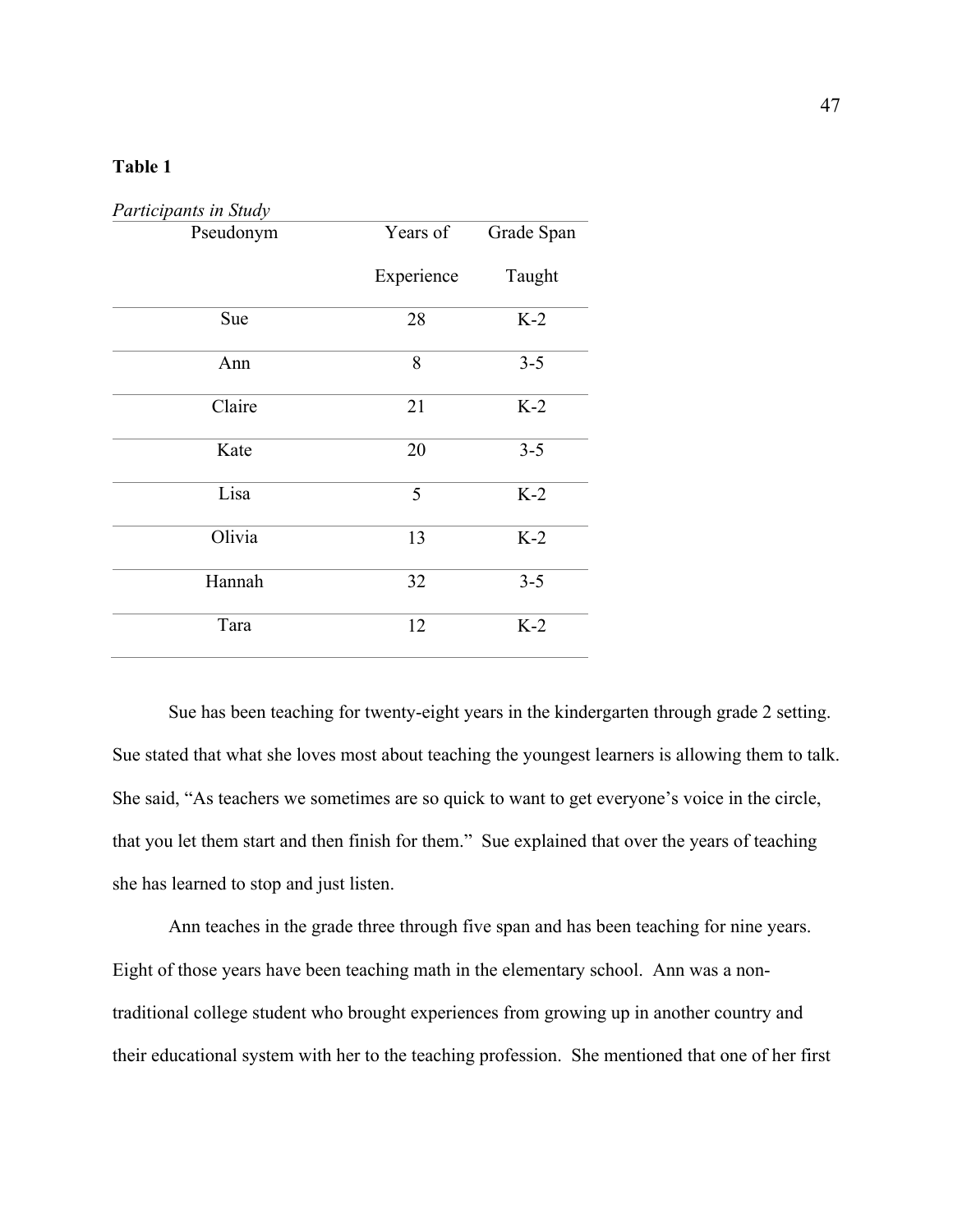lessons as a teacher was how to turn the computer on, as she did not have experience using technology and she is currently providing online lessons during a pandemic.

Claire has been teaching for twenty-one years with eleven of them being math in the elementary setting. She started as a specialist teacher, moved to a literacy teacher, and then moved to a general education teacher responsible for all subjects with some of the youngest learners. Claire said she loves teaching the youngest learners as she can teach integrated units and use her background in all content areas.

Kate started in education as a paraprofessional and has been teaching math over twenty years primarily to students in grades three through five. Her philosophy on teaching math was to use manipulatives and games whenever possible to reinforce a skill. Kate said, "engagement motivates them." She currently works with some of the neediest math students in the elementary school.

Lisa was one of the newest teachers in the study. She has been teaching math in the elementary school for five years. Lisa disclosed that with younger learners she finds ways to constantly review what they have learned during their math stations while continuing to build on their knowledge. She started teaching as a substitute math teacher in the middle level and feels the greatest gift she can give her young learners is an enjoyment of math and willingness to persist through challenges.

Olivia has been teaching thirteen years in the K-2 setting. She explained that she got into teaching because even growing up she was helping her younger siblings and others with their homework. Her goal in math class is to provide opportunities for modeling and repeated practice of skills and knowledge. She wants her students to be able to share multiple ways to solve problems.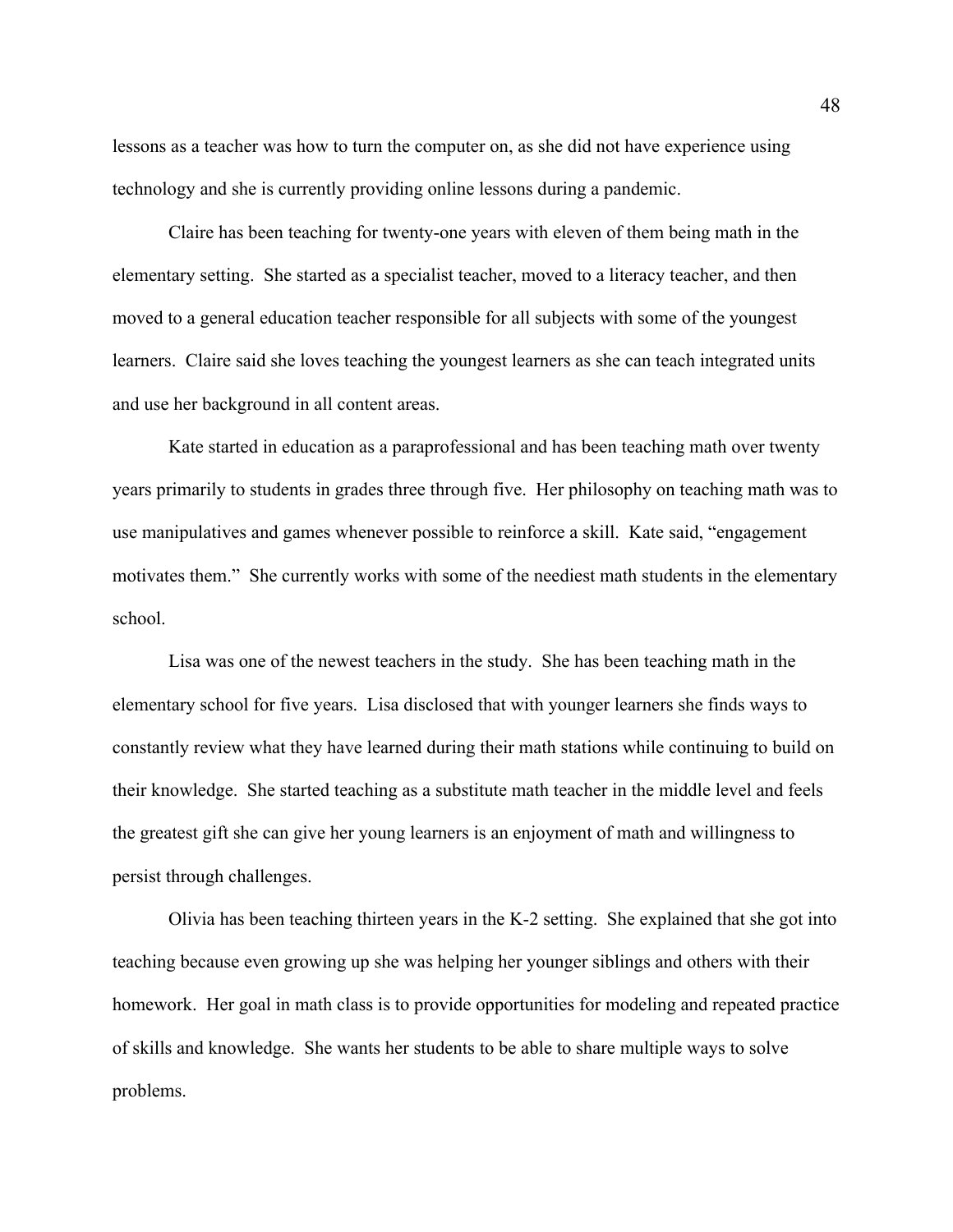Hannah has only taught two years in this district but has the most experience of all the participants in the study with thirty-two years teaching math. She has taught math to grades five through eight and is currently teaching in the grade three through five grade span. Hannah said for students to understand math they have to experience it and "see how it works in the real world."

Tara has twelve years of teaching experience, all at the elementary level. She taught in fourth grade one year and then moved to teaching in the kindergarten through grade 2 span. Tara explained that her students learn math best by "hands on without question." Tara said she tries to provide them with many different types of counters and tools to represent numbers in different ways.

As part of gathering background knowledge of the participants, the researcher asked participants to respond to four statements from Dweck (2006, p. 12) on mindset. The information gained was to determine if the teachers had a tendency towards having a growth mindset or a fixed mindset. The results, found in Table 2, showed most of the participants had a growth mindset toward intelligence and learning which could be why they were willing to participate.

## **Table 2**

|                                                          | Mostly      | Mostly Disagree/ |
|----------------------------------------------------------|-------------|------------------|
|                                                          | Agree/Agree | Disagree         |
| Your intelligence is something very basic about you that |             |                  |
| you can't change very much.                              |             |                  |
| You can learn new things, but you really can't change    |             |                  |
| how intelligent you are.                                 |             |                  |

*Participants Responses to Mindset Statements* (Dweck, 2006, p.12)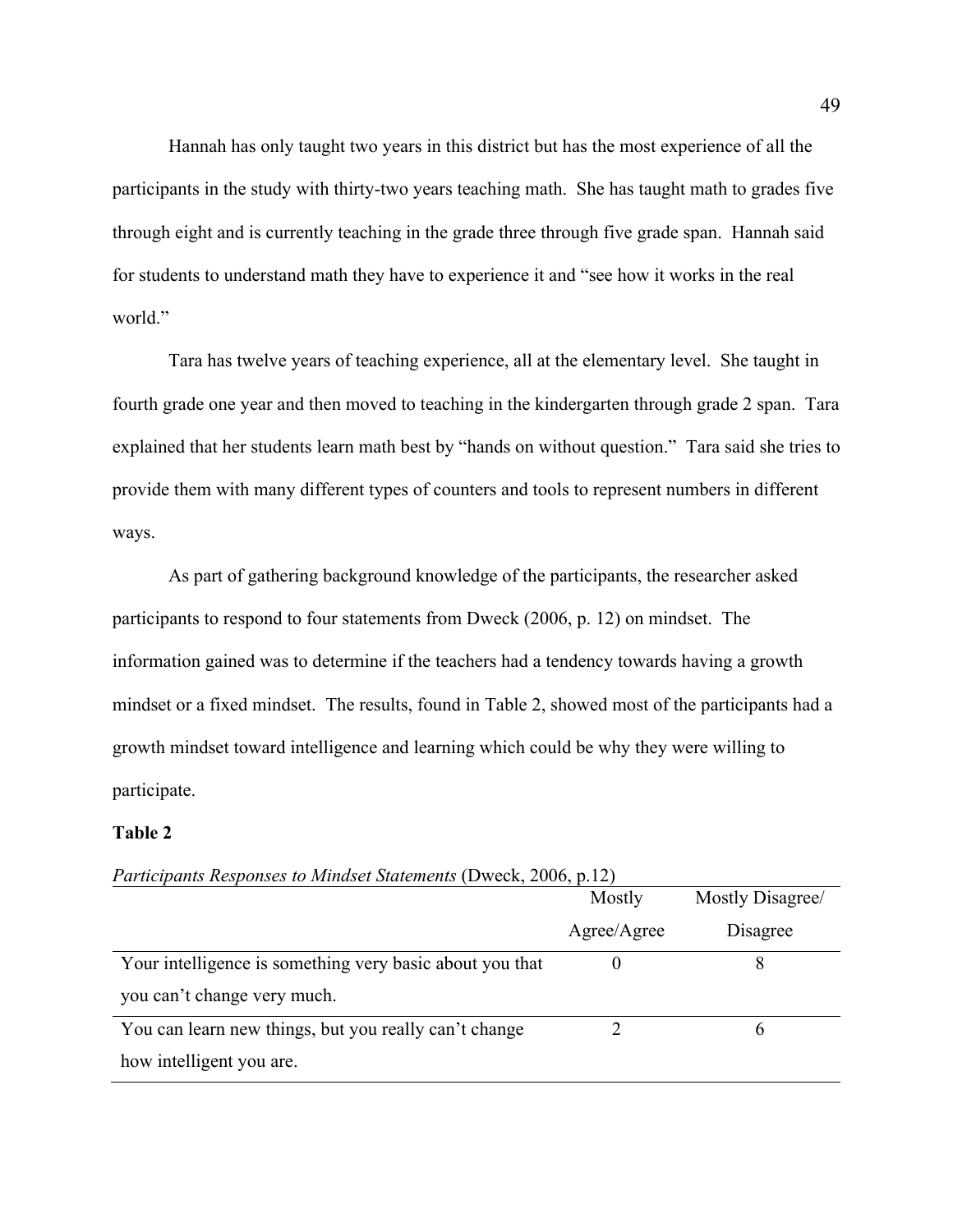| No matter how much intelligence you have, you can   |  |
|-----------------------------------------------------|--|
| always change it quite a bit.                       |  |
| You can always substantially change how intelligent |  |
| you are.                                            |  |

Through the background questions, participants were asked about their pre-service experience including how they felt it prepared them for teaching mathematics in an elementary school. A theme of not feeling prepared until they were actually able to teach in a classroom or observe other teachers, was prominent. Hannah was the only participant who disclosed that her pre-service experience prepared her for teaching math. She was originally going to be a secondary math teacher and had an opportunity to take math courses to gain an in-depth understanding of skills and concepts. In her field placements, she was placed in a middle level classroom and ended up securing a job in the lower grades. All the other participants were elementary education majors and described a different type of experience. Tara explained that "as far as classwork goes, I did not feel prepared at all." Tara, similar to the other seven participants, said it was not until she was student teaching and observing other teachers in the classroom that she was able to see strategies for explaining math concepts to students.

There were four participants who were paraprofessionals before becoming elementary math teachers. They revealed that those experiences allowed them to watch veteran teachers and ask questions prior to having their own classroom. Kate had been a paraprofessional in the elementary setting for over ten years. Kate stated when she finally received her degree and first teaching position, she "pulled a ton of that prior knowledge" from the strong veteran teachers she had the "privilege of learning from in their classroom." Olivia recounted an experience where she was able to provide individual tutoring to students under the direction of an experienced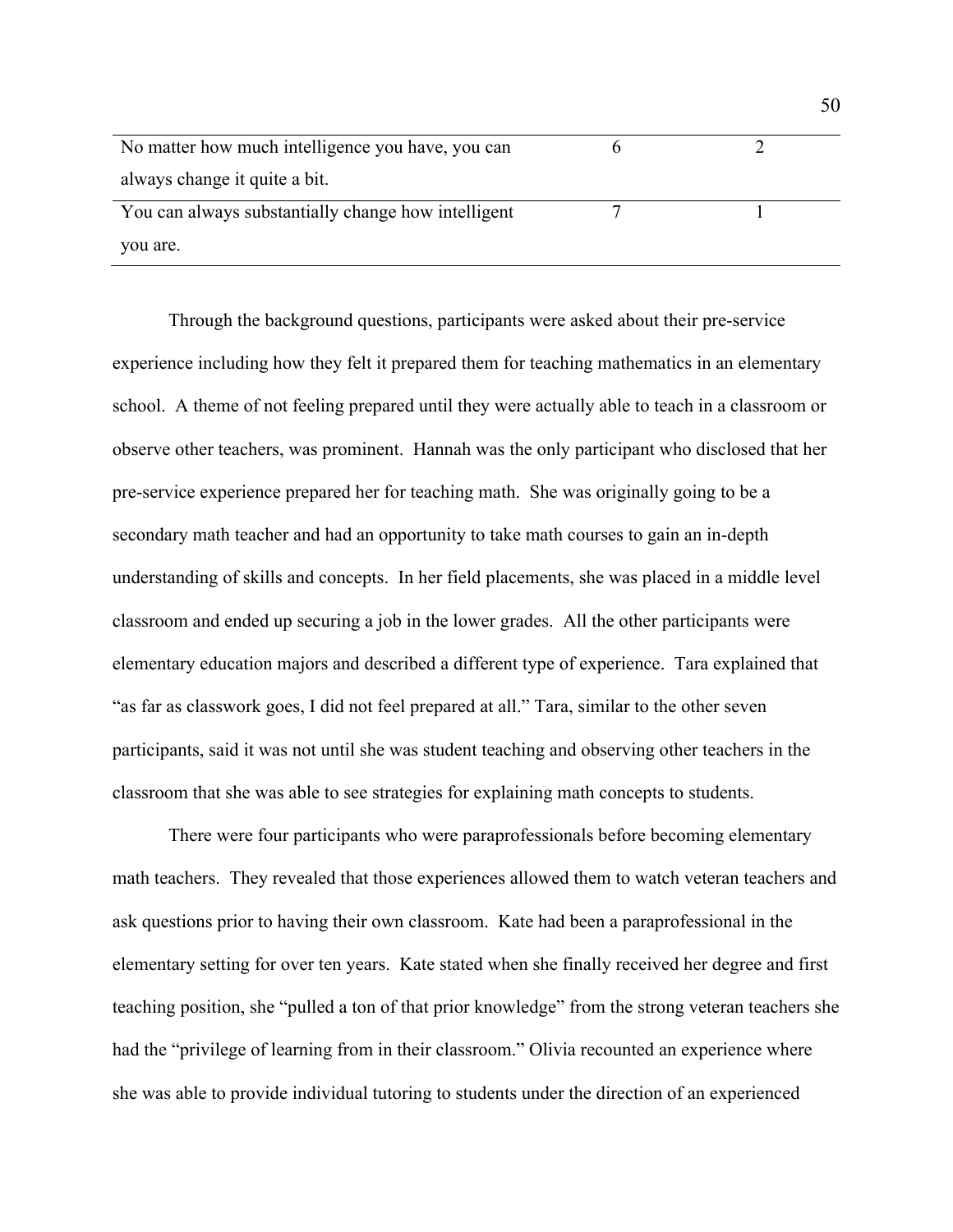teacher during her preservice as being one of the best opportunities in her undergraduate preparation for understanding how to teach math. Claire mentioned she was able to work in multiple school systems as a substitute before becoming a full-time teacher which allowed her to "work with different grade levels and see how the math curriculum was different in different grade levels and different districts." Claire said, "prior to PD opportunities in mathematics, the only training I had under my belt was from math methods courses in college." In her second year of teaching, she "definitely needed guidance with math instruction." Although indirectly related to the research question, this recurring theme of the need for pre-service teachers to have the ability to learn in the classroom while earning their education degree was so predominant throughout the interviews it could not be left out of the background information.

# **Research Question 1: How do PD experiences impact rural elementary teachers' beliefs about their abilities to teach mathematics?**

All the teachers interviewed stated they felt confident in their ability to teach the mathematics content they were responsible for teaching, as well as feeling strong in their ability to motivate their students to do well in mathematics. Although some openly admitted they would not have the same answer if asked to teach math at a higher grade level or if asked the question earlier in their career. The participants explained that PD experiences have impacted their beliefs about their own abilities to teach mathematics. When asked about how PD impacted their own beliefs about their abilities to teach math, they revealed two common themes.

The first theme was talking to or observing their colleagues teaching was vital as a way to gain understanding of mathematic concepts. When time was built into PD that allowed them to grapple with the content alongside their colleagues, it was considered a successful experience. During the PD, it was important to have a dedicated time to share ideas and problem-solve how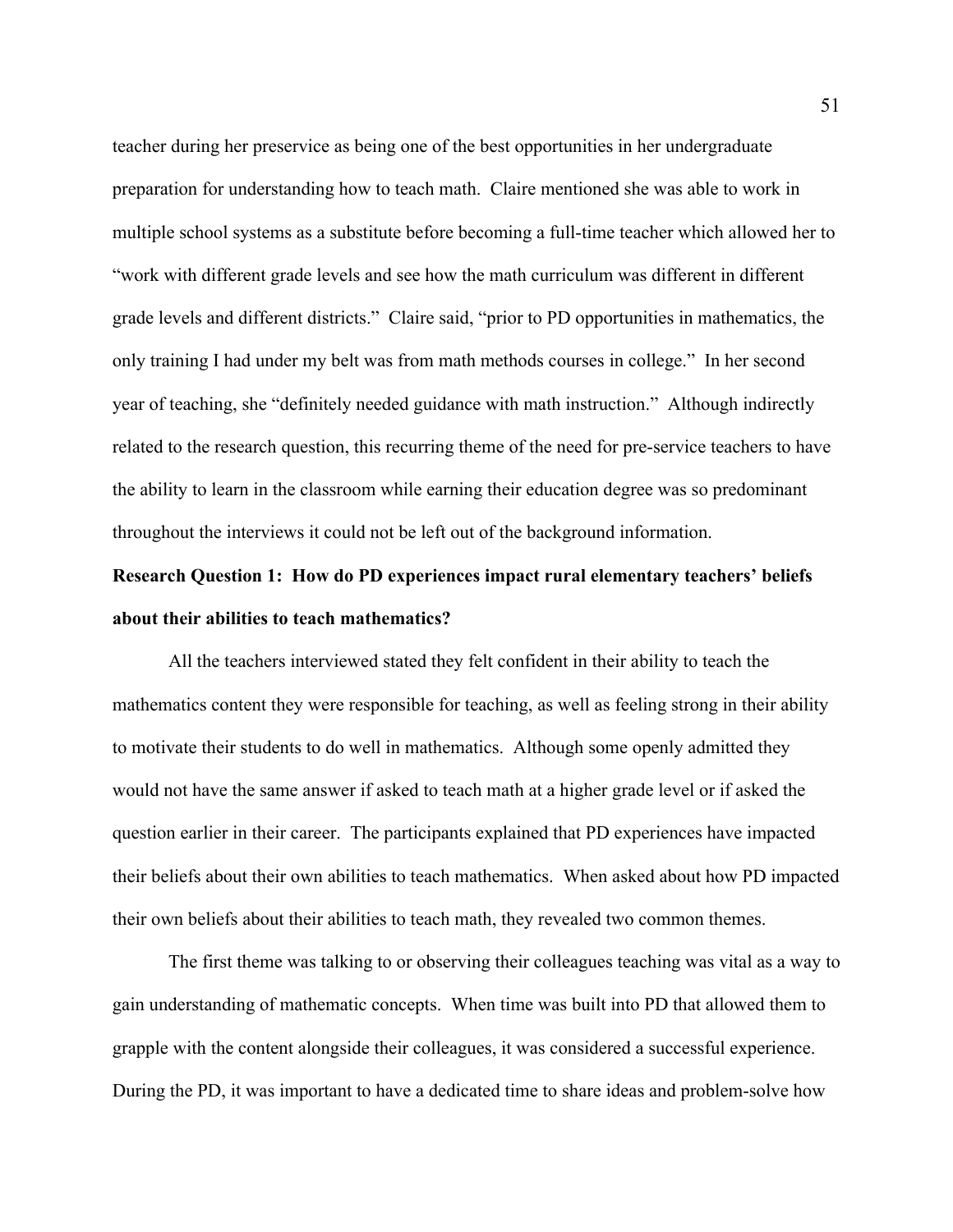to teach current units of instruction or a new strategy with their peers. Tara said they wanted to have the materials and be able to go through an activity just like the students would, so they could then problem-solve prior to teaching the lesson. Teachers valued this time that allowed them to share celebrations, as well as challenges. Ann described a PD session this way, "We are just sharing. One has tried this tool and describes how it went." She explained that during this year of the pandemic her team valued the time they had to just meet and talk about what was important to them. She said, "for one and a half hours we are talking about things that are important to teachers, it may or may not be important to math." She believed this was still critical as teachers were grappling with so many different issues and needed an opportunity to reflect.

In interviews, participants explained talking with colleagues about teaching was often overlooked in the regular day, even though they recognized it was where they sometimes learned the most. For example, Sue stated, "There is a lot of experience in this building, and we should be learning from each other too." Sue described that, even with over twenty years of experience, it was those conversations with peers that allowed her to try something new when she heard others' success. Tara portrayed her experience of having the opportunity to talk to other grade levels about how they structured their math classroom during a PD experience. "It was helpful talking to other grade levels seeing how they did it." Although she did not use the same content, she took their strategies for structuring the instruction time and adapted it for her students. Claire expressed a similar feeling when she discussed how, when during the PD teachers discussed their math standards across grade levels, it helped her to know what she was really responsible for teaching. Kyoung-oh et al. (2018) found collaborative dialogue amongst teachers as a key component of quality PD experiences.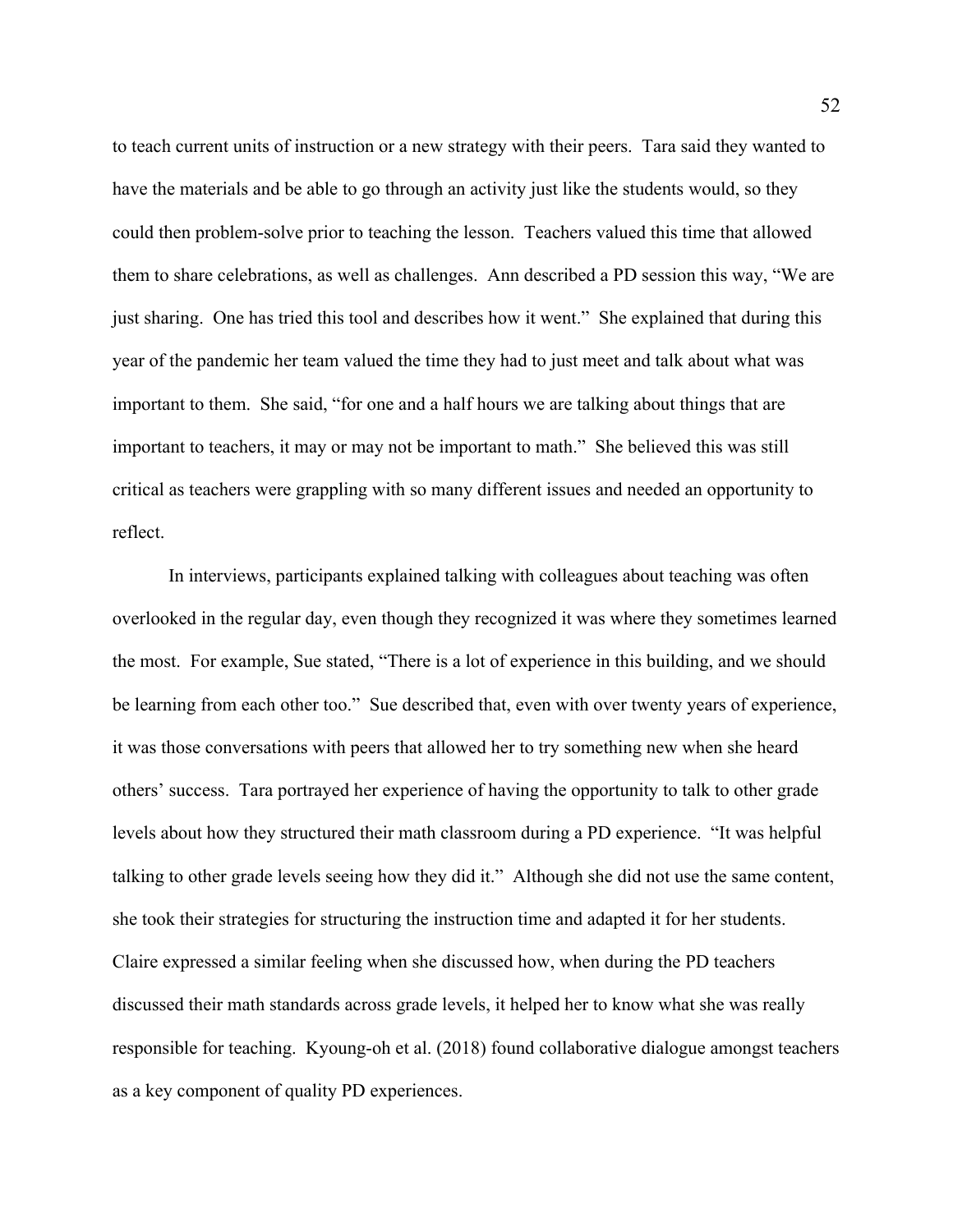All the participants interviewed described the experiences they had watching veteran teachers in the classroom were major impactors in how they taught mathematics. As mentioned previously, four participants began their educational careers as paraprofessionals who spent time in a variety of classrooms. Even after many years teaching, they stated those were some of the most valuable PD experiences as they watched and then asked teachers why they chose specific strategies or tools for teaching a concept. Kate identified specific veteran teachers who still impacted her classroom decisions after twenty years. Ann pointed out it was by watching other teachers that she realized some taught math in a completely different way, and it was working with students. She said she kept a note of those strategies to use if students were struggling in the future. The first theme revealed by participants was the importance of teachers sharing information with each other. These collegial conversations enhanced their individual confidence in their abilities to teach math concepts.

A second theme emerged that PD had the ability to positively or negatively impact how teachers felt about their own abilities to teach mathematics depending on how it was structured. For example, Lisa indicated after a PD session she felt it had not been worth her time to attend as the content provided was so far above her students that she knew she would never be able to use what was taught. She explained that she tried to find applications to her current unit of instruction but could not find a connection to what she was teaching. Due to this fact of not being able to apply what she had learned in her classroom, the session seemed like wasted time. Kate disclosed a similar frustration about a PD experience a few years prior that made her feel as if her students were behind or that her teaching was not adequate. Olivia explained that when the PD was too focused on mathematics theory without a practical strategy, it did not give her something to use with her students. She even stated, "I walked away discouraged thinking what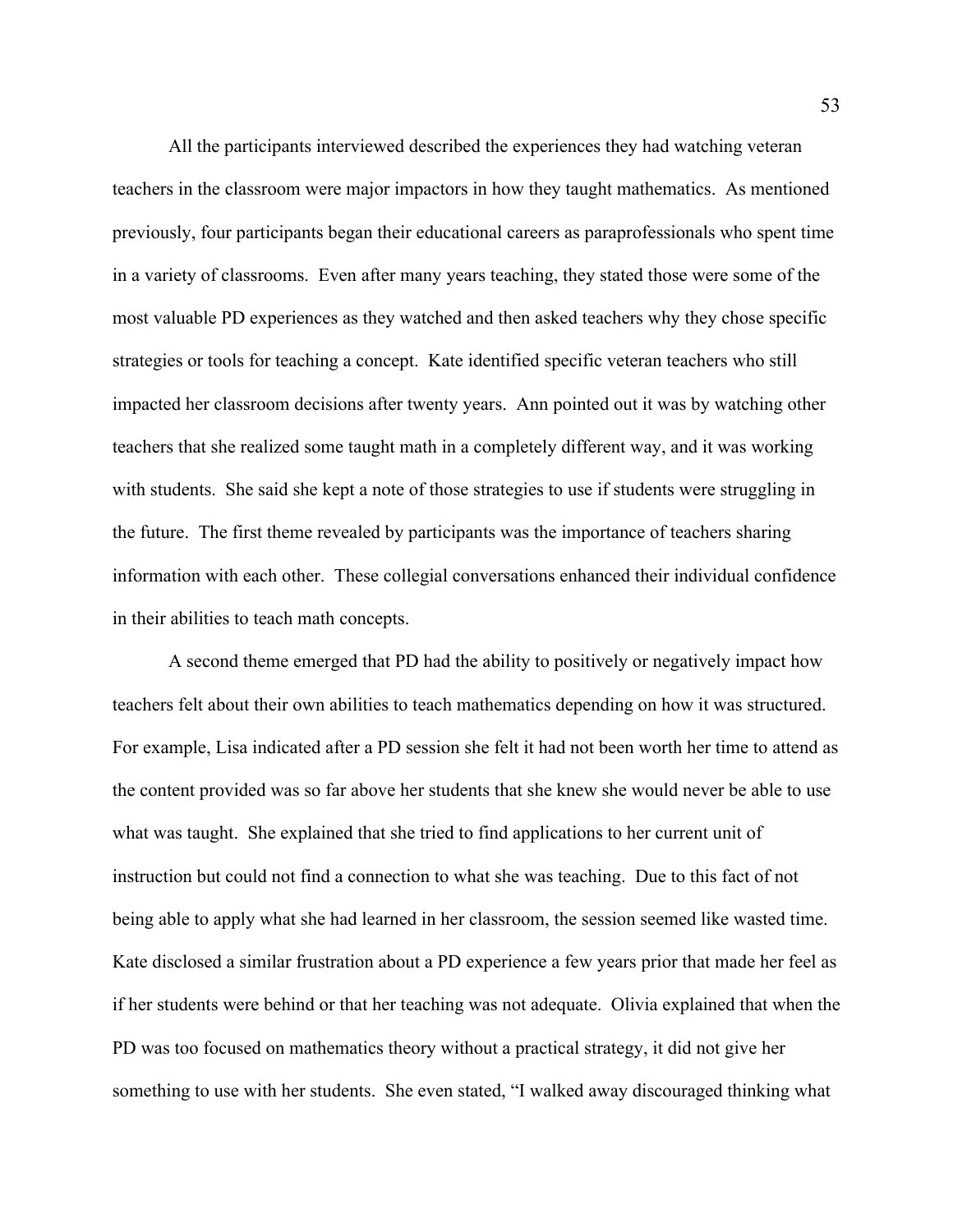I was doing was wrong." These situations show that PD can have a negative impact on teachers' beliefs in their abilities if it causes them to doubt their abilities in the classroom.

On the other hand, participants revealed times when PD had generated a positive impact on their beliefs about their abilities. Kate discussed having to grapple with hard concepts allowed her to be a stronger teacher when she knew the concepts were related to content she was going to teach. She explained walking away from a PD experience feeling extremely tired as she was showing multiple ways to solve the same problem, yet excited knowing she now had information to help her students solve the problem in another way. Olivia said PD showed her there were many tools that could be "used to teach the same concept, many of which I would not have thought of on my own." By participating in the PD, Olivia explained that it allowed her to see even more possibilities. Lisa mentioned PD allows her to take things that she knows can be adapted in her classroom and use them immediately. She explained that she often uses trivia and scavenger hunts as methods for teaching math, these were strategies she learned in a math PD experience that she could adapt to her room. Kate explained a positive experience when teachers were asked often during a PD session how they arrived at an answer. She said it opened her eyes to "all the ways numbers could be broken down" and realized that she needed to provide those same opportunities for kids in her classroom to explain. Ann stated she learned how to allow students to explore numbers and determine a strategy in a PD which changed how she taught math. From these common experiences, participants were clear that PD had an ability to impact their own beliefs on mathematics instruction.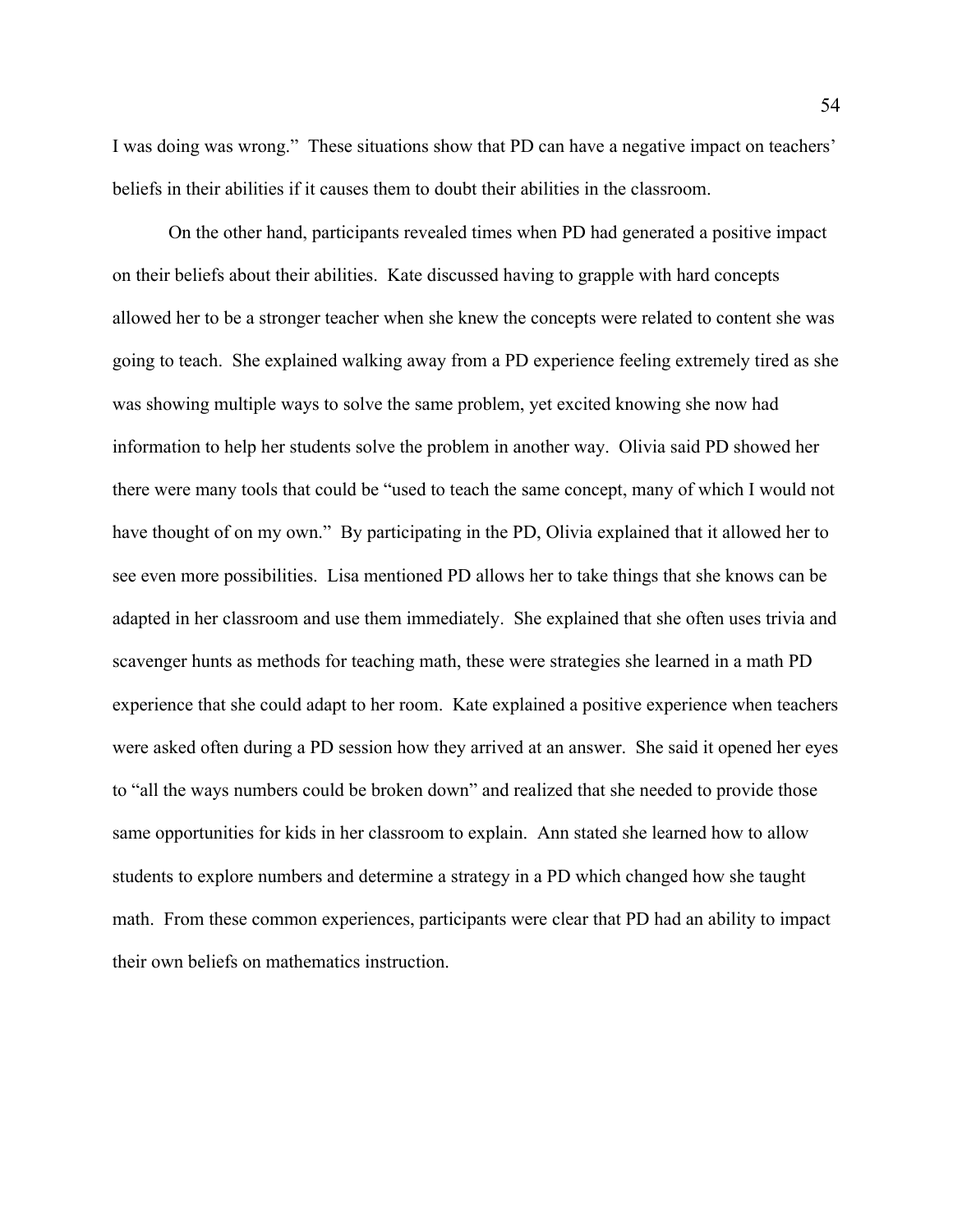# **Research Question 2: How do PD experiences impact rural elementary teachers' efficacy in regards to mathematics instruction?**

Teacher efficacy is the belief in what a teacher does in the classroom can have a positive impact on the students they are teaching (Bray-Clay & Bates, 2003). Participants explained having PD that made them excited about teaching mathematics or even teaching in general transferred to their students. Ann acknowledged that, when she learned about how celebrating mistakes and learning from mistakes in mathematics can create deeper learning experiences, she gave that information to her students. She explained her classroom changed from students wanting to always get the right answer to wanting to share mistakes and figuring out why someone made the mistake. Ann explained the impact would not have happened without participating in the PD. Hannah stated that PD gave her more confidence in trying new things with students. She explained that by "trying new things with students and seeing them succeed, makes me even more excited about trying new things." She elaborated with, "that is always why I am willing to try PD that comes my way that will benefit what I do in the classroom." Olivia described that the PD experience this fall "has made me confident that I am doing what is most effective for students." She explained that by trying a new strategy within her classroom and seeing students' ability to explain their thinking allowed her to adjust her instruction to make it more effective. Sue said for her student success was measured in her students' ability to see math outside the classroom and be excited for math class. She learned the phrase, "math is everywhere" in a PD and believes that when students describe where they saw math at home or choose to do math during free choice time, they have been positively impacted.

Three other teachers acknowledged they did not like math as a student, and it was through PD experiences during their teaching career that they were able to learn to enjoy math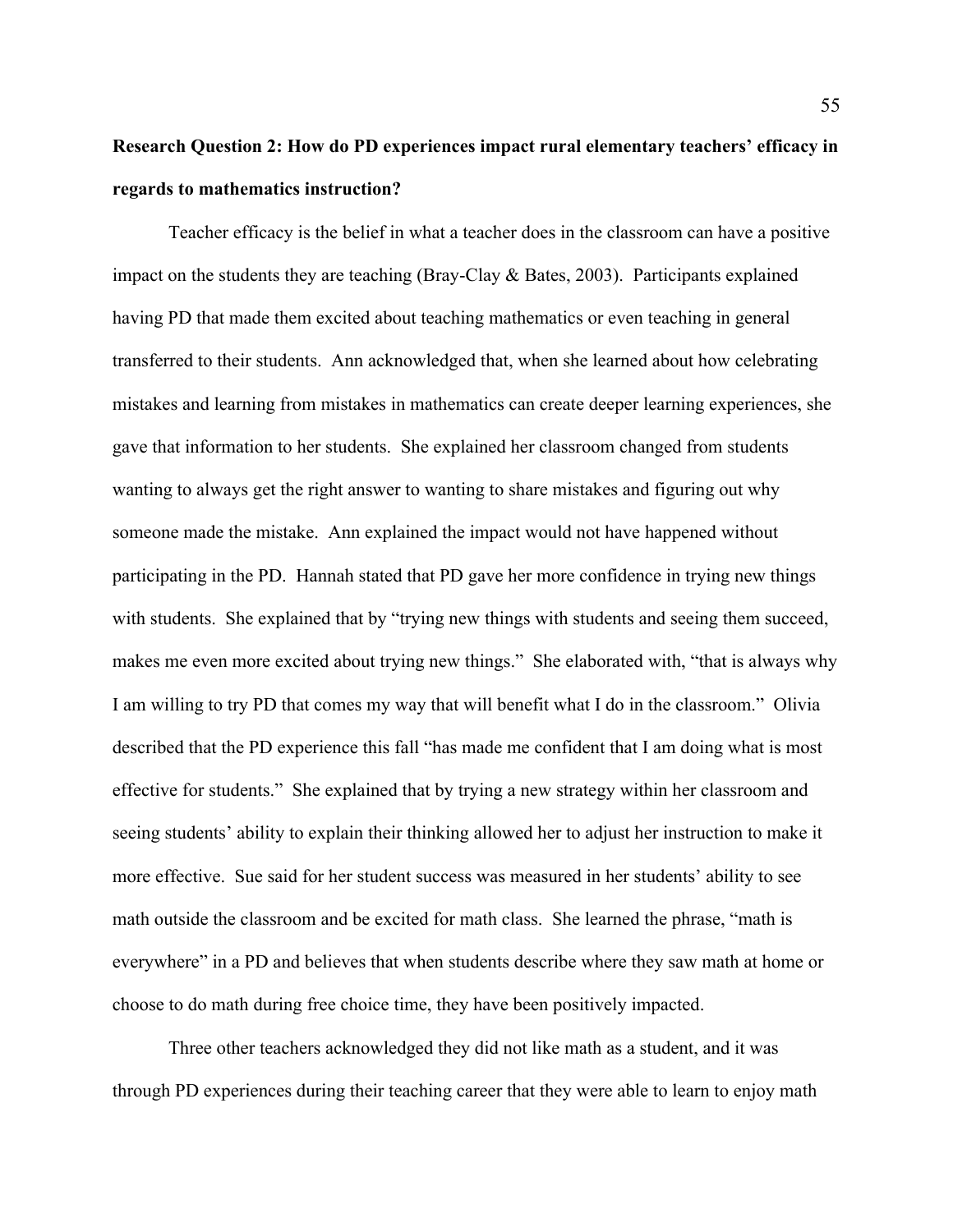and portray that enjoyment to students. Lisa stated, "your attitude about any subject is going to rub off on every single kid in your room." She explained she had always felt inadequate in the classroom as a student and was determined to not let any student feel the same way she did. Lisa described attending as many PD sessions as she could in her first years of teaching to learn different tools and strategies, so she could adapt them and use them in her classroom. She said, "I knew I had a lot to learn." Sue declared she would not let students know that she was not a strong student. Participants reported they purposefully build catch phrases and excitement into their math classroom based on their own experiences to make sure students leave loving math or believing they can be successful in mathematics. PD created excitement and confidence in teachers, thus creating a higher level of teacher efficacy around mathematics instruction was a recurring theme.

When participants were asked about their ability to improve students' mathematics achievement, they all said they felt they were able to improve achievement in their classroom. A couple of participants stated that PD experiences help them to find other ways to potentially explain a process or concept to the student who may not be as successful as others. A common theme that emerged was the realization all students may not be at exactly the place teachers want them to be at the end of the year. Participants seemed to accept this as a fact and as a challenge for finding different ways to teach a concept or motivate a student to want to learn a concept. Participants also mentioned that there are some years where students see more growth than in other years. Hannah said focusing on the growth that individual students make over the course of the year was an important factor for her to measure success. She stated, "not all kids will be where you want them, but all should have moved from where you started."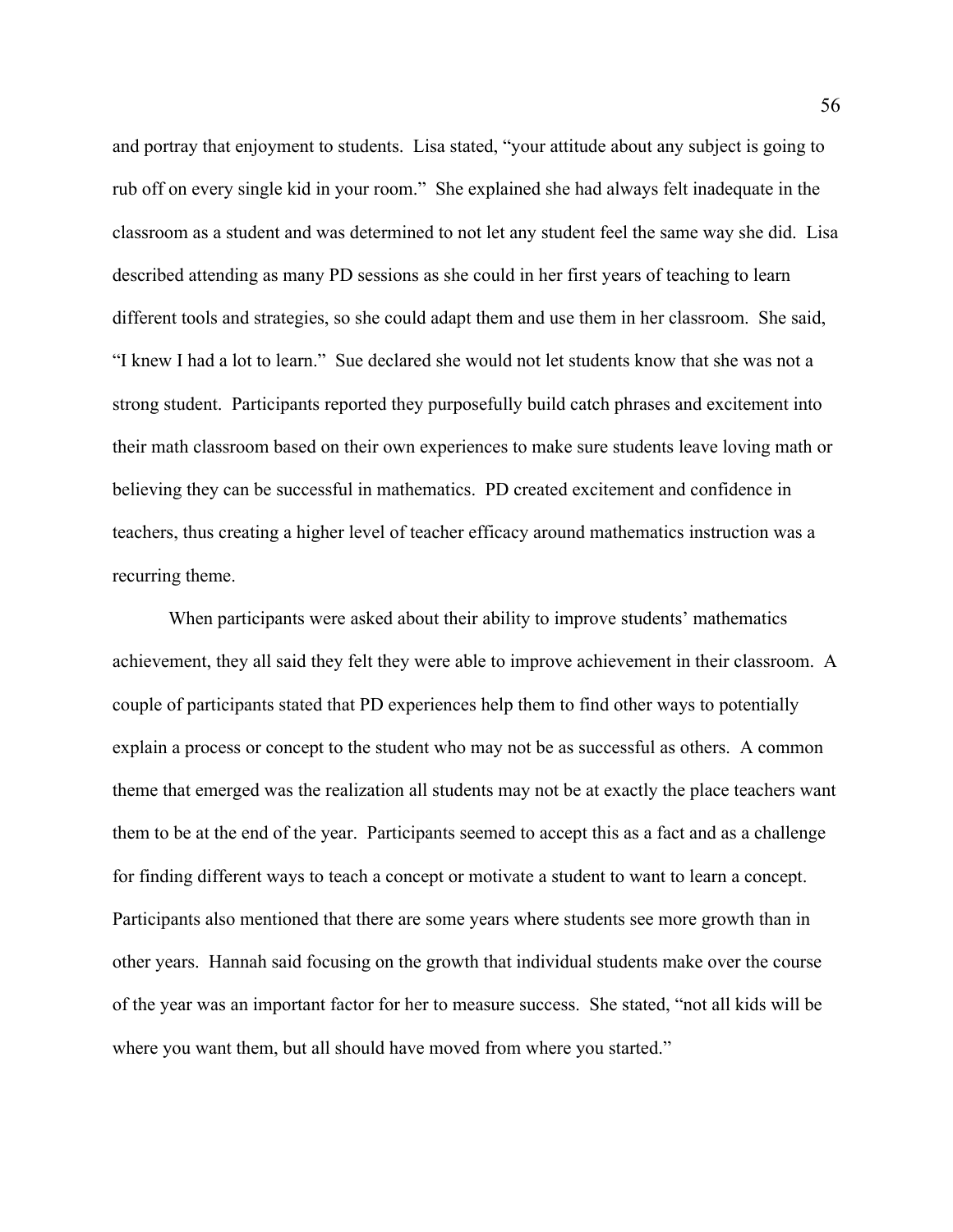# **Research Question 3: How do rural elementary teachers describe how PD impacts their perception of mathematics instruction?**

The participants in this study provided a variety of suggestions for how students best learn mathematics. Participants thought math was best learned through hands-on learning, modeling, discussions, real-life experiences, and repetitive practice with concepts or skills. Interestingly enough, when asked how they arrived at these ideas of how to teach mathematics, they related it to their own learning of mathematics as a student and/or a pre-service teacher, experiences watching other teachers, their own teaching experience, and PD experiences.

Participants disclosed PD experiences that were provided by people who were experts in mathematics had varying levels of success in changing their perception of mathematics instruction. Yet, when those experts provided tools or strategies that worked, then teachers were willing to implement other things learned in the PD. For example, Sue explained that when the expert provided a strategy such as using the phrase, "what did you notice" as part of a conclusion for a lesson, she immediately used the strategy in her classroom the next day with a feeling of success as students provided her answers that allowed them to understand their thinking. She went back to the PD ready to learn about another tool or strategy to use in her next unit or lesson. Yet, Lisa said when an expert provided a tool that was more time-consuming to create than the tool she normally used in her classroom instruction with success, she did not make a change. Hannah described her PD experience by saying "some of it works with some kids and some of it doesn't." She said the important thing is to be open-minded when attending a PD session and try to bring at least one tool or strategy back to use. Hannah explained that if it worked, she may use it again or may try another suggestion from the PD. Claire said "after attending the PD I was so motivated to implement my new learnings. The major reason being it aligned with my own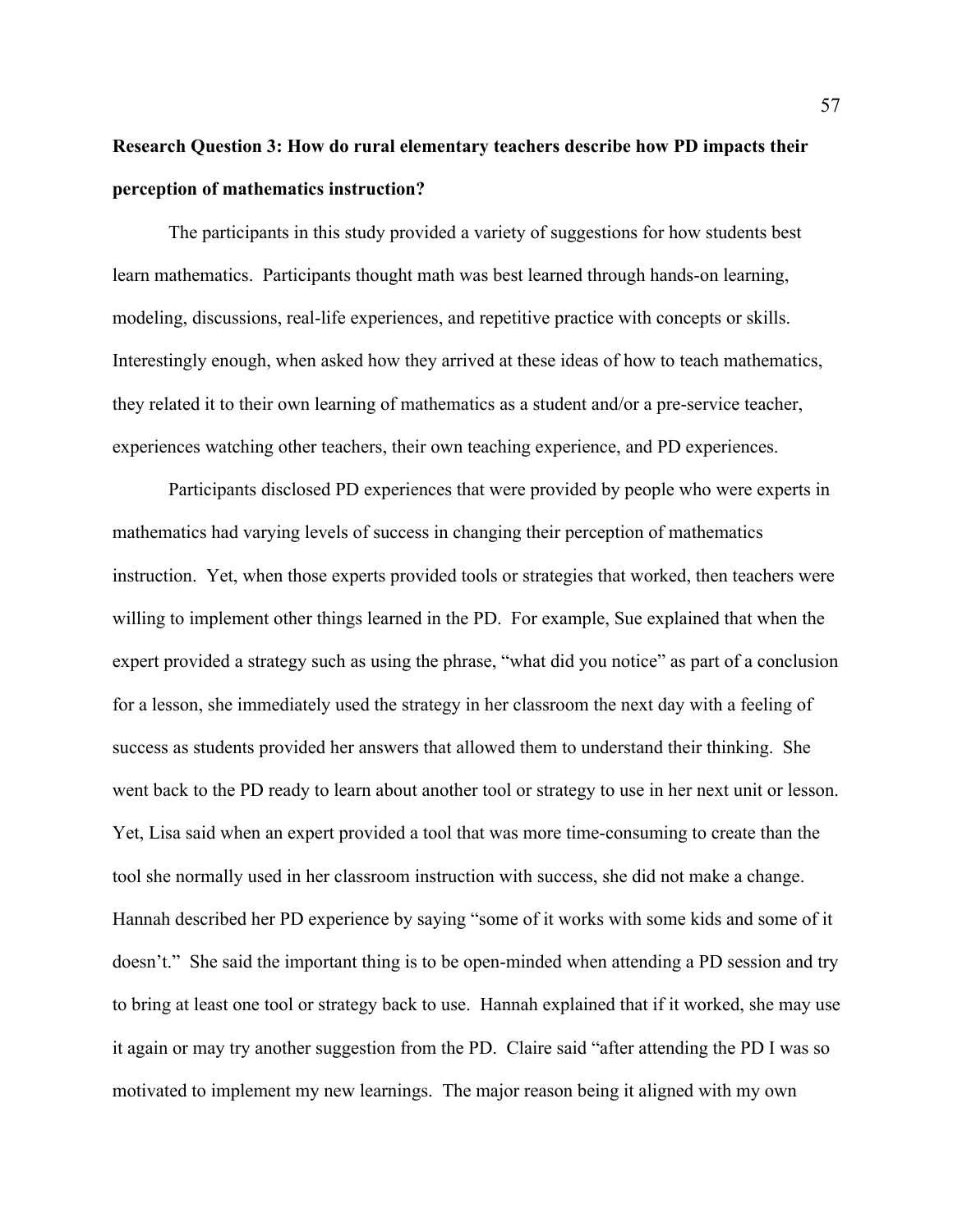beliefs of teaching to the developmental needs of students." Participants divulged if the tool or strategy could be implemented easily without too much time required, they would try it. If they had success using it, they would continue to use it.

Another common theme that emerged was the PD had to be provided by someone who participants trusted to have experience or at least a vested interest in their success as a teacher. Multiple participants mentioned that although they did not originally know the facilitators of a PD experience, when the facilitators were willing to make changes based on the feedback they provided, it built a level of trust with them. For example, Ann said when the PD this fall was adapted to be asynchronous to allow teachers to view it on their own time, she decided she was going to make the time to view it and actually implemented strategies given in her classroom that she may not have implemented. She explained that, because the presenters heard their frustration and knew the model was not working, she felt like they trusted her as a professional. Teachers stated they were more willing to participate and share ideas, as well as provide feedback on how to improve the PD sessions when trust was built. Tara mentioned a PD experience that was over fifteen years prior, but still was very impactful on how she teaches math due to the presenter taking the time at each session to ask them what questions they had and what more they needed. She then said, "she didn't just ask, but she changed the next session based on what we said." Participants shared that time to build trust and rapport by getting to know each other within the PD session was important for them to be willing to change their practices within the classroom.

#### **Conclusion**

Participants in this case study were very candid with their responses around how PD experiences may or may not impact their beliefs about their teaching abilities, teacher efficacy, and their instructional practices. They revealed the need for PD experiences to be responsive to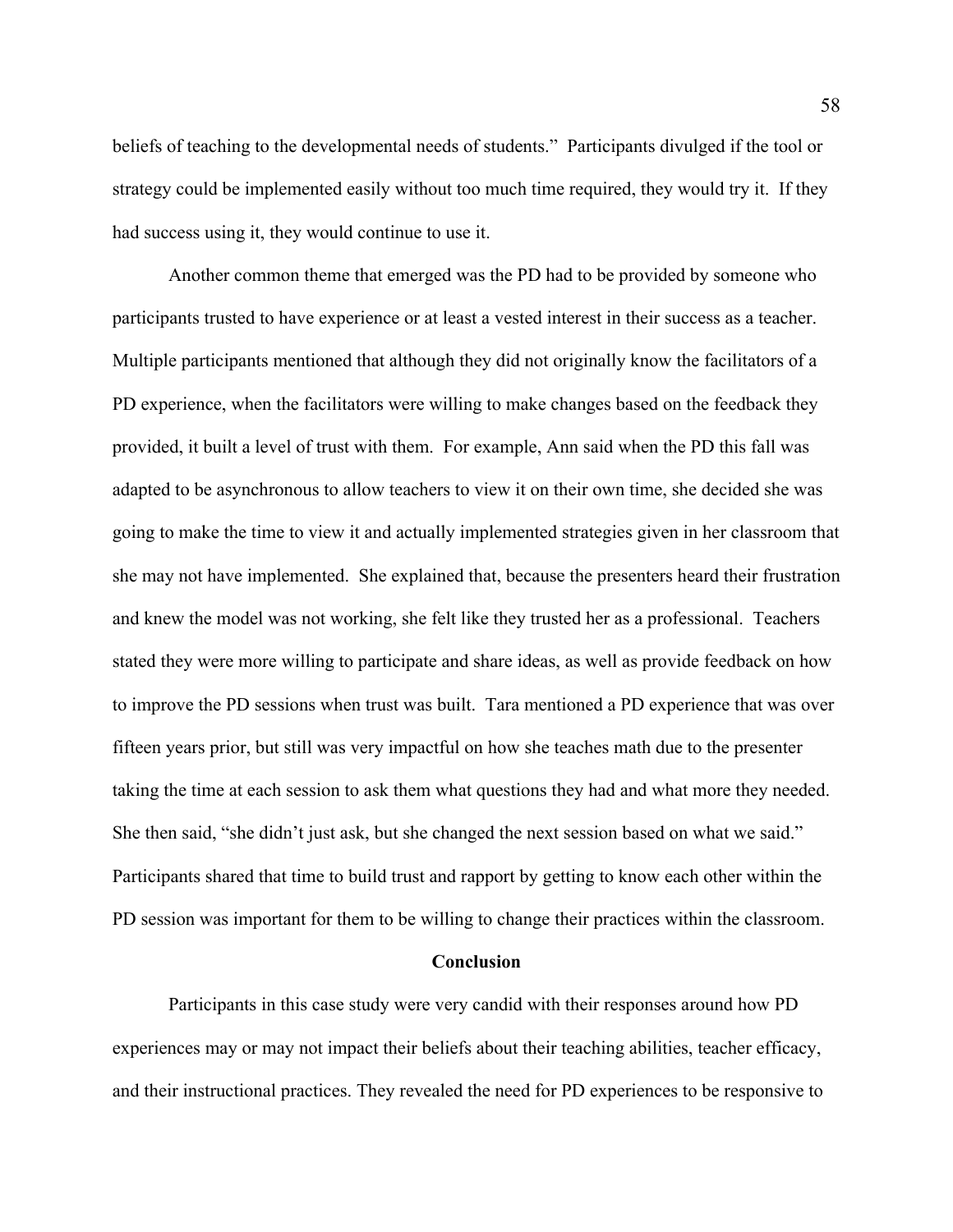their individual and collective needs while still providing an opportunity to allow them to grow as professionals. Participants explained that not all PD experiences are created equal and having extended opportunities to work with colleagues and experts in the field to improve their instructional practices are important but need to be organized thoughtfully and purposefully. Chapter five will provide more insight into how these themes that emerged can provide further implications, opportunities for future study, as well as recommendations for action.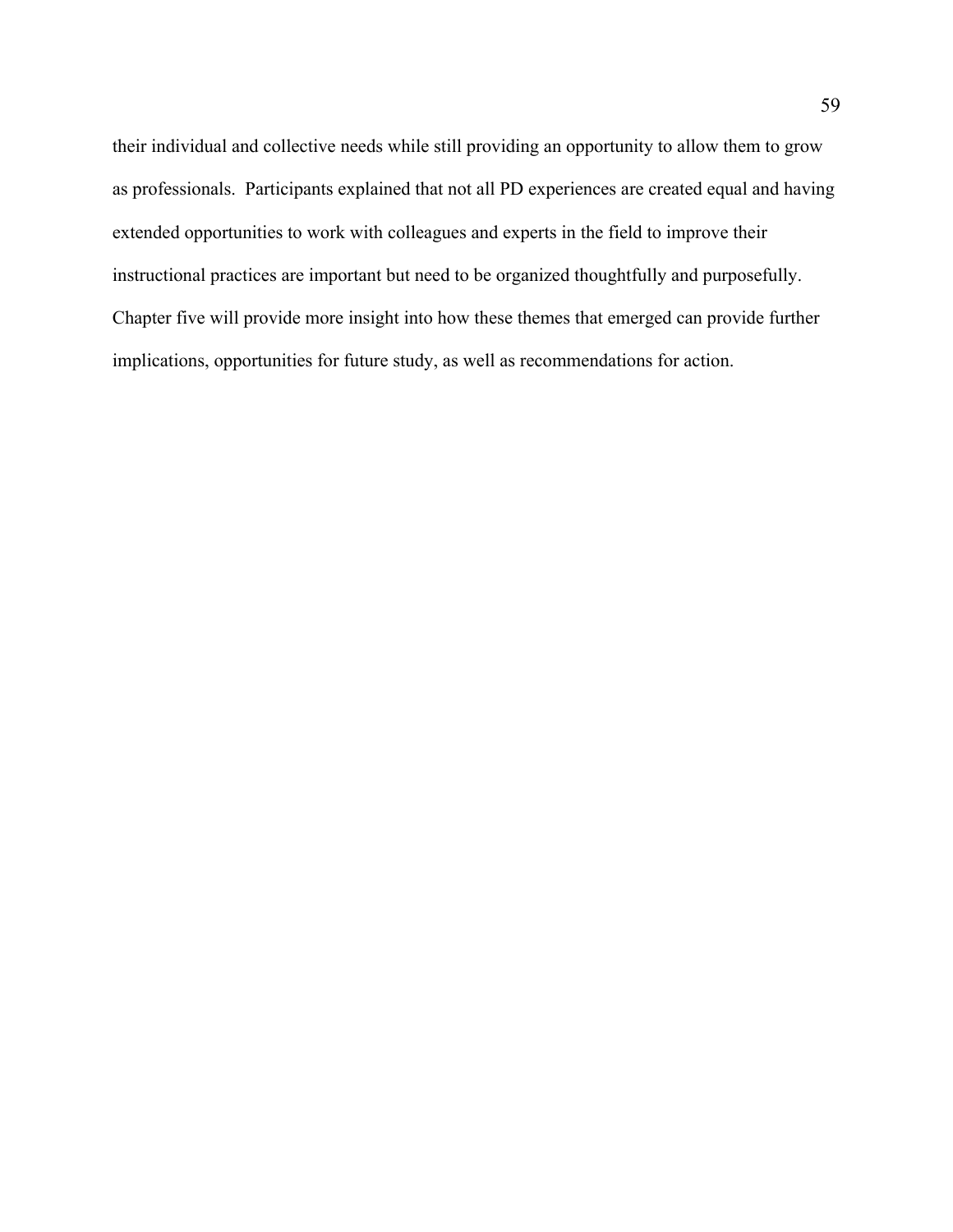#### CHAPTER FIVE

#### **CONCLUSION**

The purpose of this qualitative case study was to examine the experiences of rural elementary math teachers with professional development (PD) focused on mathematics. Understanding that elementary teachers in the United States do not usually have a strong math background (Reid & Reid, 2017) and rural educators often have to fill multiple roles within a school (Glover et al., 2016), this study explored how PD experiences impacted the teaching of mathematics in a rural setting from the teachers' perspectives. This descriptive case study examined how PD experiences impacted these teachers' beliefs in their abilities to teach mathematics, their teacher efficacy related to mathematics, and their perceptions of quality math instruction. Chapter 5 includes the interpretation of those findings, the implications of the findings, recommendations for action, and recommendations for further study.

#### **Interpretation of Findings**

This study was conducted in a rural district in Maine with eight teachers who teach in kindergarten through fifth grade. The teachers are housed in two separate buildings as one building is for kindergarten through grade three and the other is grades four through eight. The study originally was focused on a mathematics PD experience that was happening within both buildings, but as teachers were asked questions during the interviews, they revealed information from as far back as their student teaching experiences. As the teachers reflected on their experiences with PD throughout their teaching career, they explained both the positive and negative experiences. Within the semi-structured interviews, they revealed information about how PD had impacted their personal beliefs about their teaching abilities, their teacher efficacy, and their perceptions of how math should be taught in the elementary grades. Their openness to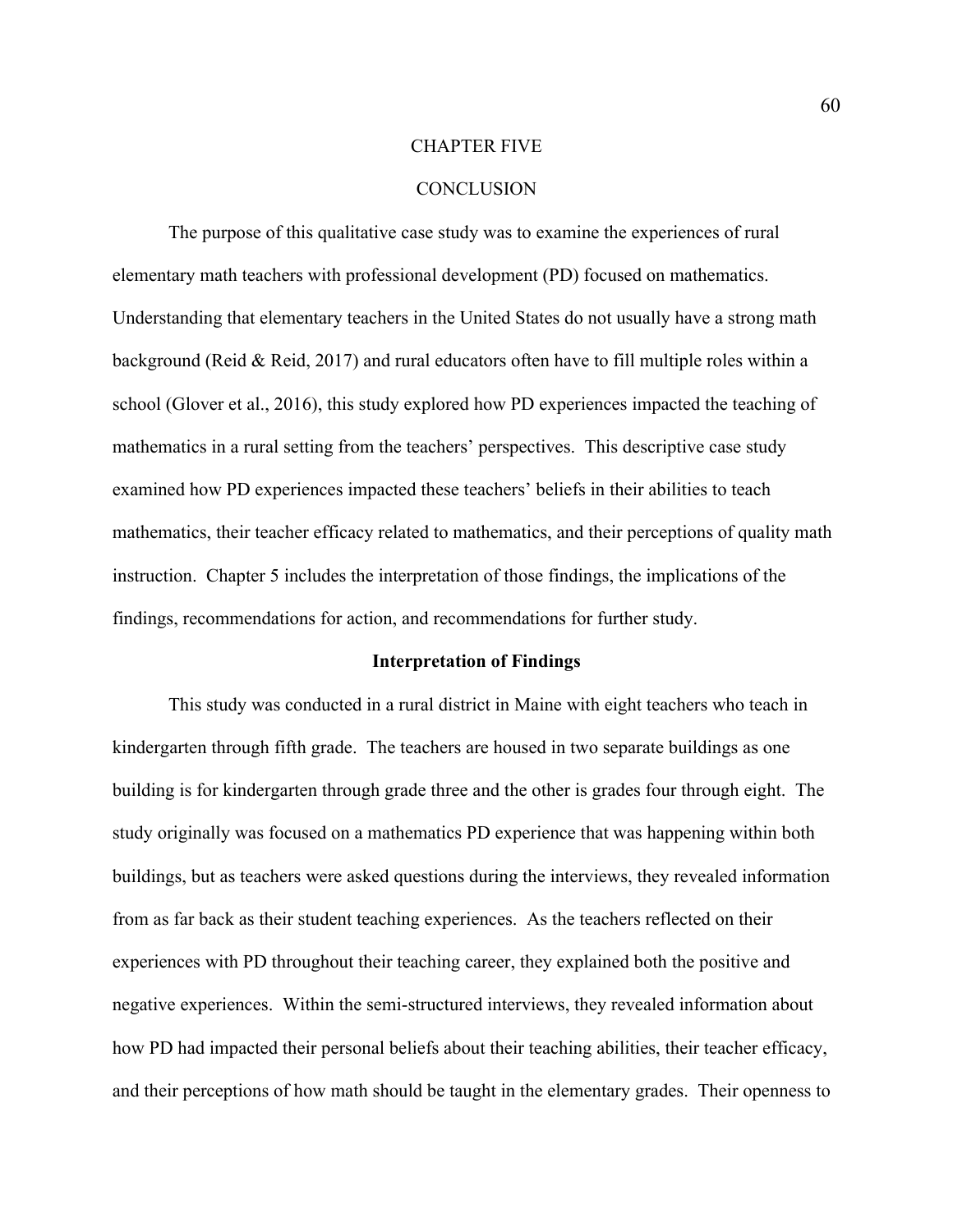share their personal stories and provide a rich source of information around PD, sometimes over twenty years prior, showed that PD can have a lasting impact on educators in the field. The data analysis process provided themes that answered the three research questions.

# **Research Question 1: How do PD experiences impact rural elementary teachers' beliefs about their abilities to teach mathematics?**

All of the participants were able to share stories of how PD experiences had impacted their beliefs about their abilities to teach mathematics. From the onset, seven of the eight participants divulged they were not confident teaching math based on the training they received in their college experience. Only one teacher had a degree in mathematics, while the other seven were elementary education generalists. Multiple participants described an aversion to mathematics as a student and a teacher. Elementary teachers with anxiety around teaching math have been shown to negatively impact the achievement of their students (Hadley & Doward, 2011). Even teachers with a strong mathematics background can sometimes struggle to model elementary math concepts (Holm & Kajander, 2019). Yet, all the participants responded that they were currently confident in their ability to teach mathematics to their students, even though many were not confident when first entering the profession. They attributed this confidence to two main themes: (1) conversations with and observations of their colleagues and (2) PD experiences, although not all are created equal.

**Conversations with and observations of colleagues.** All participants revealed having the ability to discuss with their colleagues what they were teaching and how they were teaching helped them to gain confidence in their own beliefs as a mathematics teacher. They stated when there was time for discussion with their fellow teachers built into a PD experience, they learned even more. Participants explained that often during the school day there is not time to ask each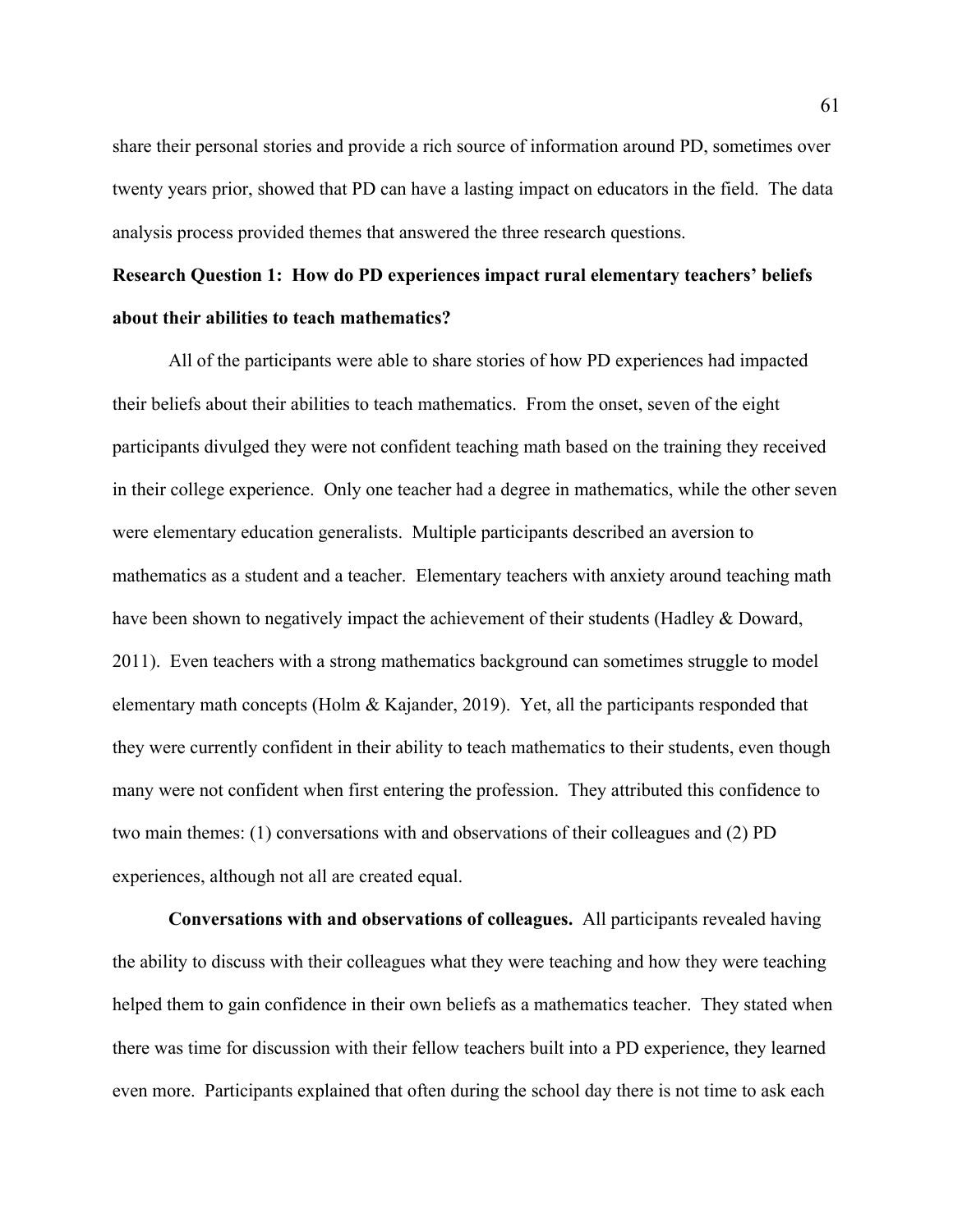other questions, so PD time to have those discussions around successes and challenges made an impact on their teaching. This is congruent with one of the key components of quality PD, collaboration, outlined in the United States Department of Education in its non-regulatory guidance for Title II Part A (2016). Kyoung-oh et al. (2018) found "content-focused, collaborative and active learning can produce change in teachers" (p. 968). Participants also explained having the ability to observe other teachers while they were teaching math provided them with new tools and strategies to use in their own instruction. The information gained from watching a veteran teacher who may utilize more scaffolding in instruction, a game, or provide feedback in a different way was important for all participants. The opportunity to have multiple options for teaching students a similar concept improved their own ability to teach math, as they felt they had less students who were unsuccessful.

**PD experiences are not all equal.** Educators have the opportunity to participate in many PD experiences in their careers (Guskey, 2021, p. 54). The participants in this study each described multiple experiences they remembered from their educational careers. Although many of them were positive and memorable experiences for teachers, there were some that actually negatively impacted the teacher's beliefs about their abilities to teach math. The PD experiences that had a negative impact on teachers' beliefs in their abilities were ones that caused the teacher to doubt their ability in the classroom. Participants explained if the content was too philosophical or impractical for classroom implementation, then they would walk away feeling it was a waste of time or worse, inadequate in their own teaching. Most of the PD experiences described by the participants had positive impacts on teachers' beliefs in their own abilities. They expressed that when they were allowed to grapple with content in new ways, even though it was hard work and they left exhausted, they knew they would be able to use the information with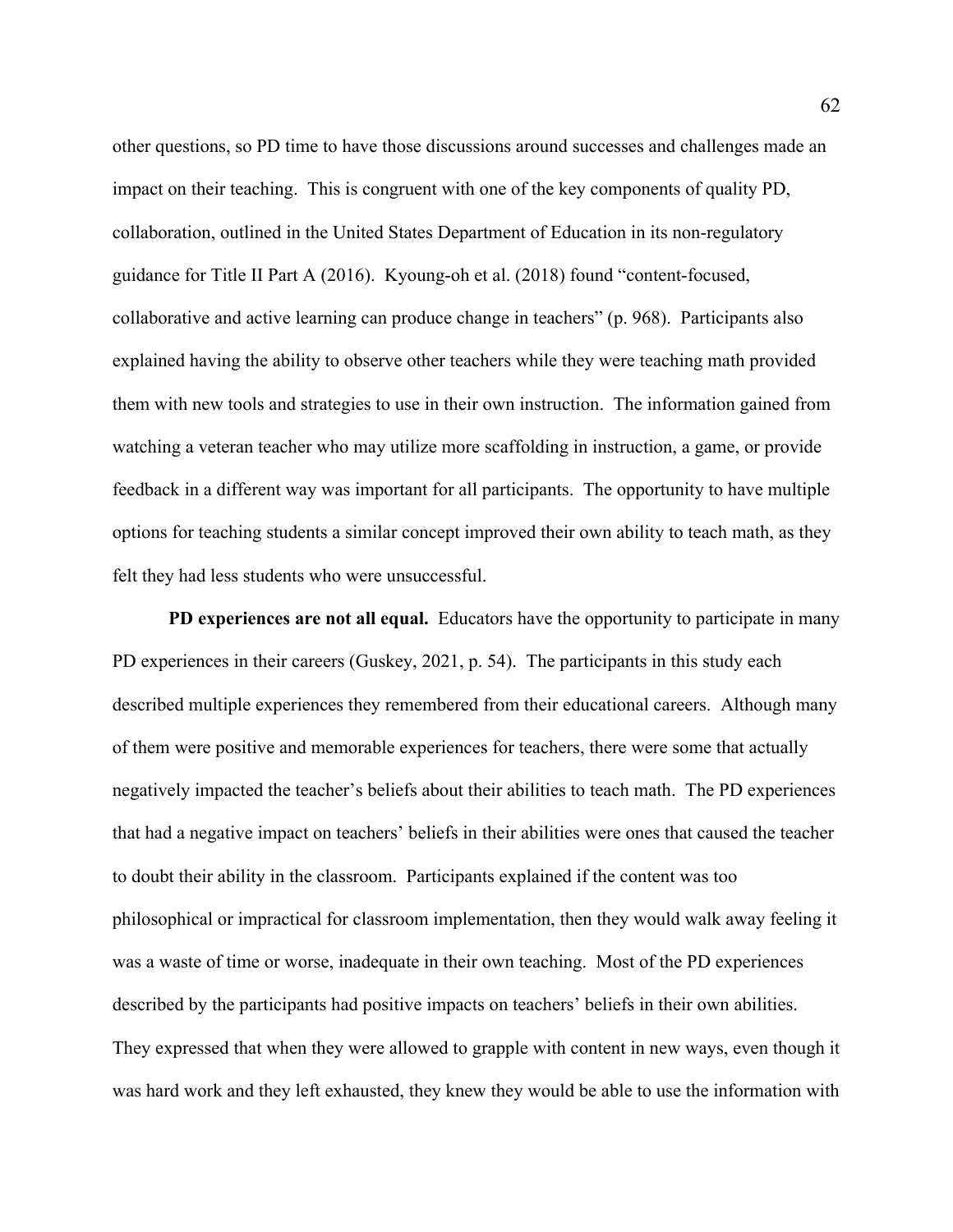their students. When participants were provided with new tools and strategies for instruction that they themselves had the opportunity to experience as a student, they felt more confident in their ability to use it in a classroom.

# **Research Question 2: How do PD experiences impact rural elementary teachers' efficacy in regards to mathematics instruction?**

Teacher efficacy is the belief a teacher has that they can make an impact on the students in the classroom (Katz & Stupel, 2015). Participants shared that PD experiences created excitement and confidence in their own abilities, thus creating a higher level of teacher efficacy. When participants were asked about their ability to improve students' mathematics achievement, they all said they felt they were able to improve achievement in their classroom. They even provided examples from student work or from anecdotal evidence that students were achieving in the classroom using tools and strategies learned from specific PD experiences. Only one teacher referenced a norm measure of a tool for measuring achievement, as teachers often trust their evidence from the classroom versus normed tests as a tool for judging success of students' achievement (Guskey, 2021). Most participants explained they perceived a positive impact on achievement in relationship to student growth over time or student enthusiasm around learning math topics.

A common theme in relationship to teacher efficacy was the belief of participants that all students may not be at exactly the place teachers want them to be at the end of the year. The participants in the study did not seem worried by the notion that students were not all achieving at the same rate, but rather looked to students' confidence in mathematics, ability to apply skills and knowledge, and growth over time as the measure of success over time. Nurlu (2015) found that teachers with a higher teaching efficacy were open to new ideas, emphasized student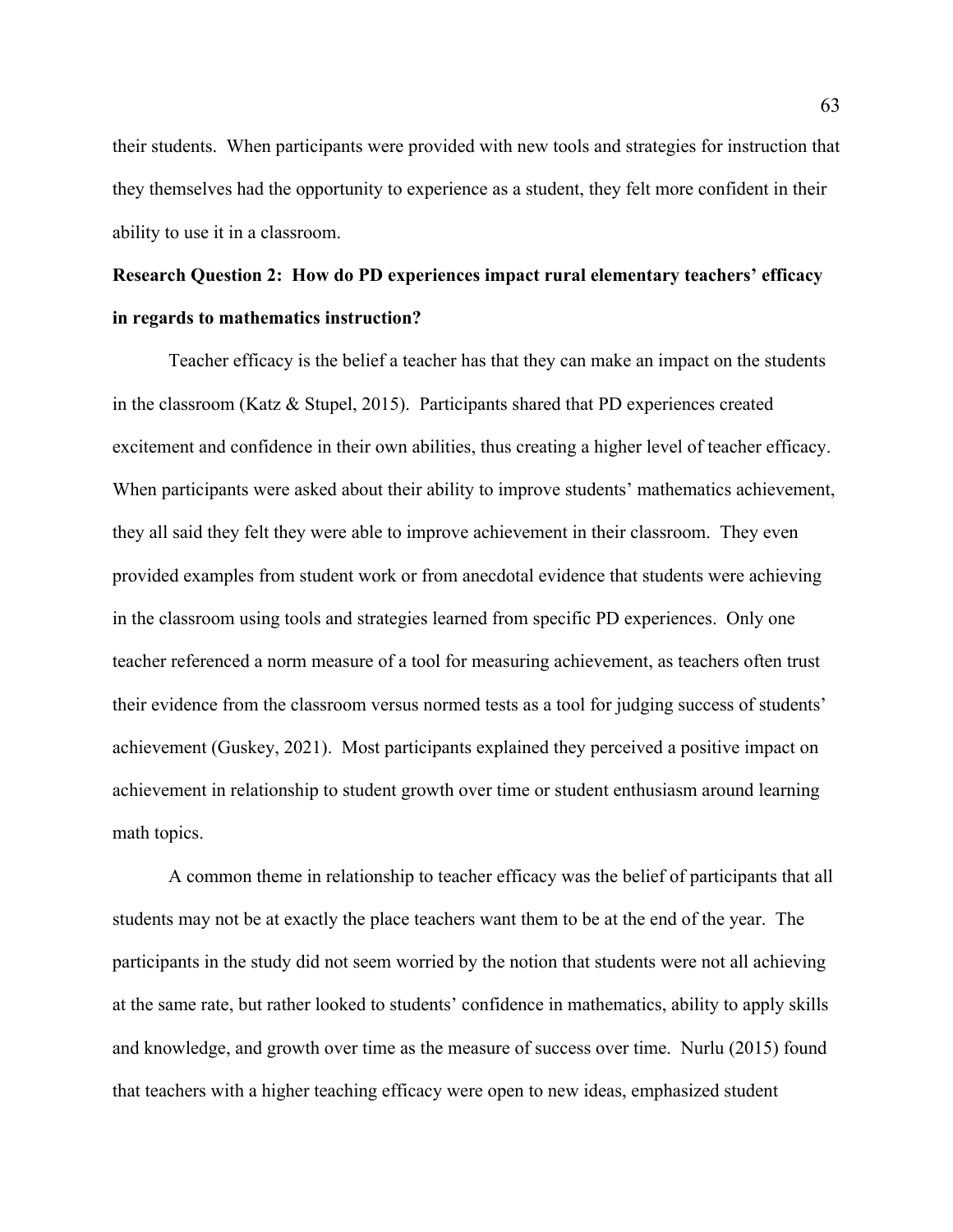relationships, and took more responsibility for student success. The participants in the study showed evidence from their descriptions of these characteristics. They wanted to describe how they implemented a new strategy for a student who was struggling or how they would adjust instruction based on the interests of their students, versus providing only specific achievement data justifying achievement.

# **Research Question 3: How do rural elementary teachers describe how PD impacts their perception of mathematics instruction?**

Participants revealed PD experiences that were provided by people who were experts in mathematics had varying levels of success in changing their perception of mathematics instruction. Yet, when those experts provided tools or strategies that participants could immediately use in their classrooms with success as evidenced by either student achievement or engagement, then teachers would be willing to take risks with other strategies learned in the PD that were not so easily implemented. Teachers with a growth mindset are more apt to try new strategies in their classrooms and encourage their children to try those strategies (Dweck, 2007). The majority of participants in the study had growth mindset tendencies.

A second theme related to this question was the PD experience had to be provided by someone who was trusted to have experience or at least a vested interest in their success as a teacher. Participants explained that when a facilitator adjusted the PD session based on their feedback, allowed them to share stories of success and/or challenges, and responded to their needs in the moment, they felt the facilitator was trustworthy. Participants shared having a mutual respect and trust, allowed them to gain more skills and knowledge that directly impacted their math instruction. When they felt the facilitator trusted them as a professional and valued their ideas, they would in turn reciprocate with the facilitator.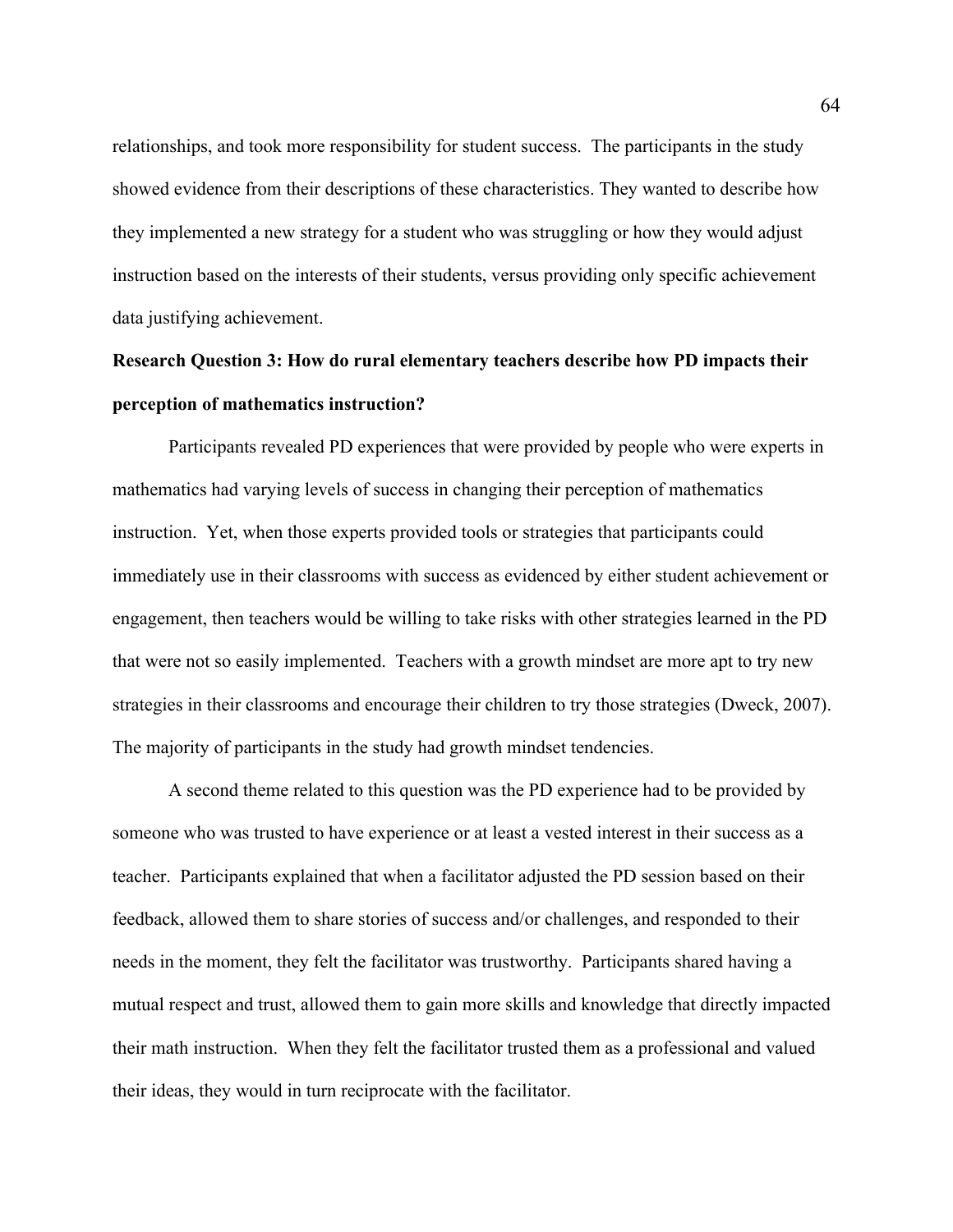### **Implications**

The findings of this study contributed to the body of literature around PD experiences in rural education settings by highlighting the key components revealed by participants in this qualitative descriptive case study. The themes revealed within the research questions provide four implications for those wanting to have an impact on rural elementary educators.

### **Implication #1: PD impacts Rural Teachers' Beliefs and Efficacy**

Participants clearly revealed that PD impacts their beliefs about their abilities to teach mathematics and their teacher efficacy. They were able to share experiences from as recent as a few months to experiences that were over thirty years old. Participants' abilities to describe the details of lessons learned, emotions experienced, and student achievement related to each of those experiences demonstrated that PD leaves an impression on educators. This aligns with research by Liang et al. (2015) that found a positive association between teachers who participated in PD and student achievement. Although not all PD experiences are equal, they do have an impact. Gissy (2010) found PD experiences focused on an immediate classroom need were viewed more favorably than those that did not have a direct correlation to work being done in the classroom. The participants in this study re-affirmed that as they described when strategies which were easily implemented were provided, they were more likely to try other recommendations from the PD.

### **Implication #2: Collaborative Conversations and Observations Matter**

PD experiences need to include opportunities for collaborative conversations and opportunities to observe others. Teachers shared that sustained professional development that improved collaboration and collegiality was an important influence on the successful implementation of new learning (Green & Kent, 2016; Moore, 2009; Smith, 2017; Wilson et al.,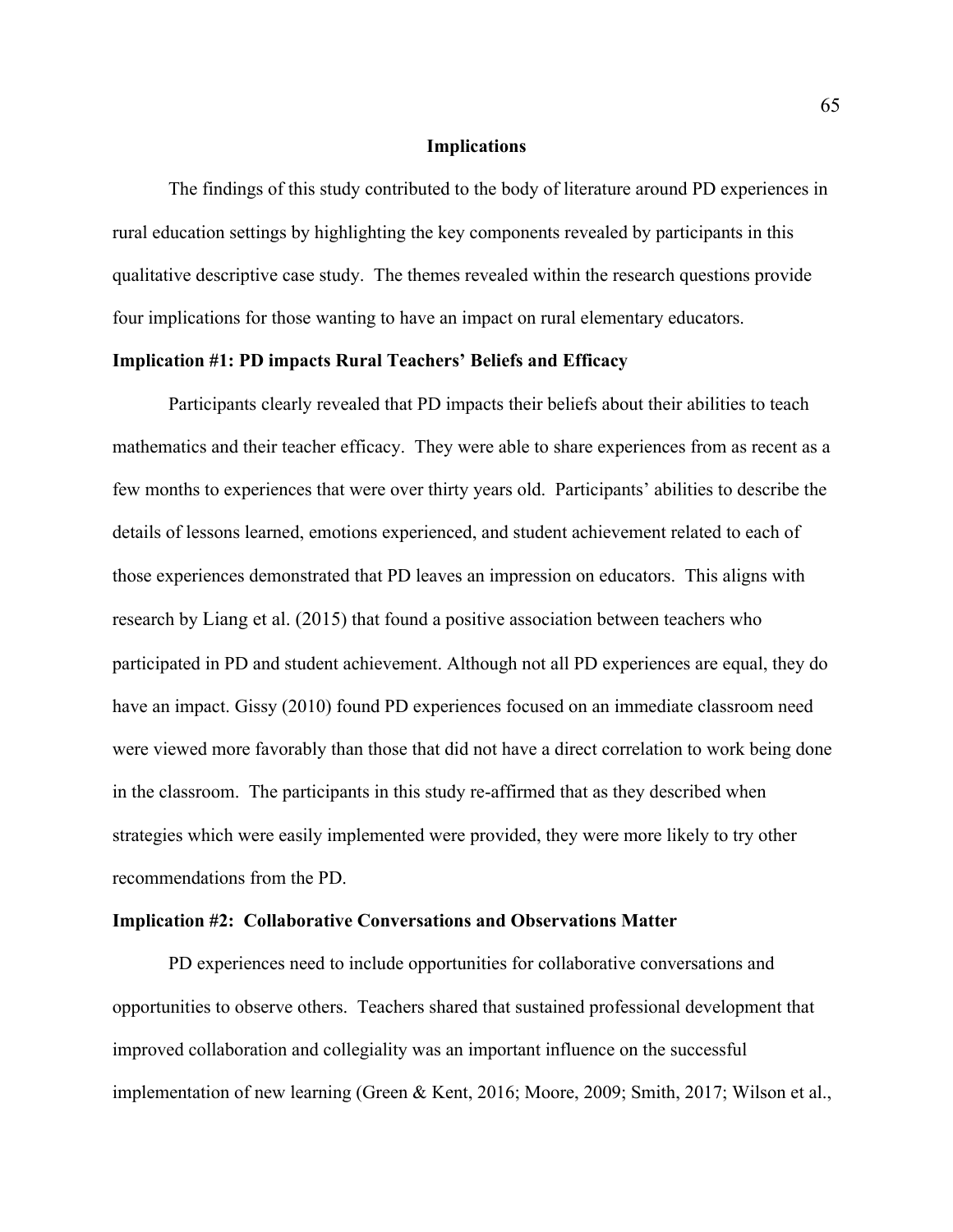2017). In addition, Kyoung-oh et al. (2018) found "improving teachers' collaborative participation in professional development raises expectations for student achievement and fosters a positive awareness of their success in educational activities" (p. 969). Providing teachers with collaborative opportunities to work through the content and persist through challenges, much in the same way their students will, has been shown to have positive results with changing teacher instructional practices (Clarke et al., 2014). All of these studies re-affirm what the teachers expressed in this case study of the need to talk and learn with each other.

### **Implication #3: Teachers have Experiences to Share and Learn From**

This case study shows that educators have a wealth of experience and knowledge to share about what works and does not work in their classrooms and PD experiences. The eight participants of this study shared personal successes, failures, and current challenges in an effort to support future endeavors for other educators. They were willing to give of their own time to support a research effort focused on understanding their experiences. Policy makers, district leaders, building leaders, and others need to provide opportunities for educators who are closest to the students to provide feedback on the processes and procedures that impact them directly.

### **Implication #4: Trust is Essential**

The participants in this study explained that trust amongst participants and with the providers of the PD was essential for implementation or change to happen within the classroom. Trust needs to be developed explicitly as part of a PD experience to encourage risk-taking by teachers. Knight (2021) states that professional developers need to provide quality opportunities for educators through affirmation and clear guidance. As trust is developed, teachers are more willing to implement a new tool or strategy as they believe they have a person or people who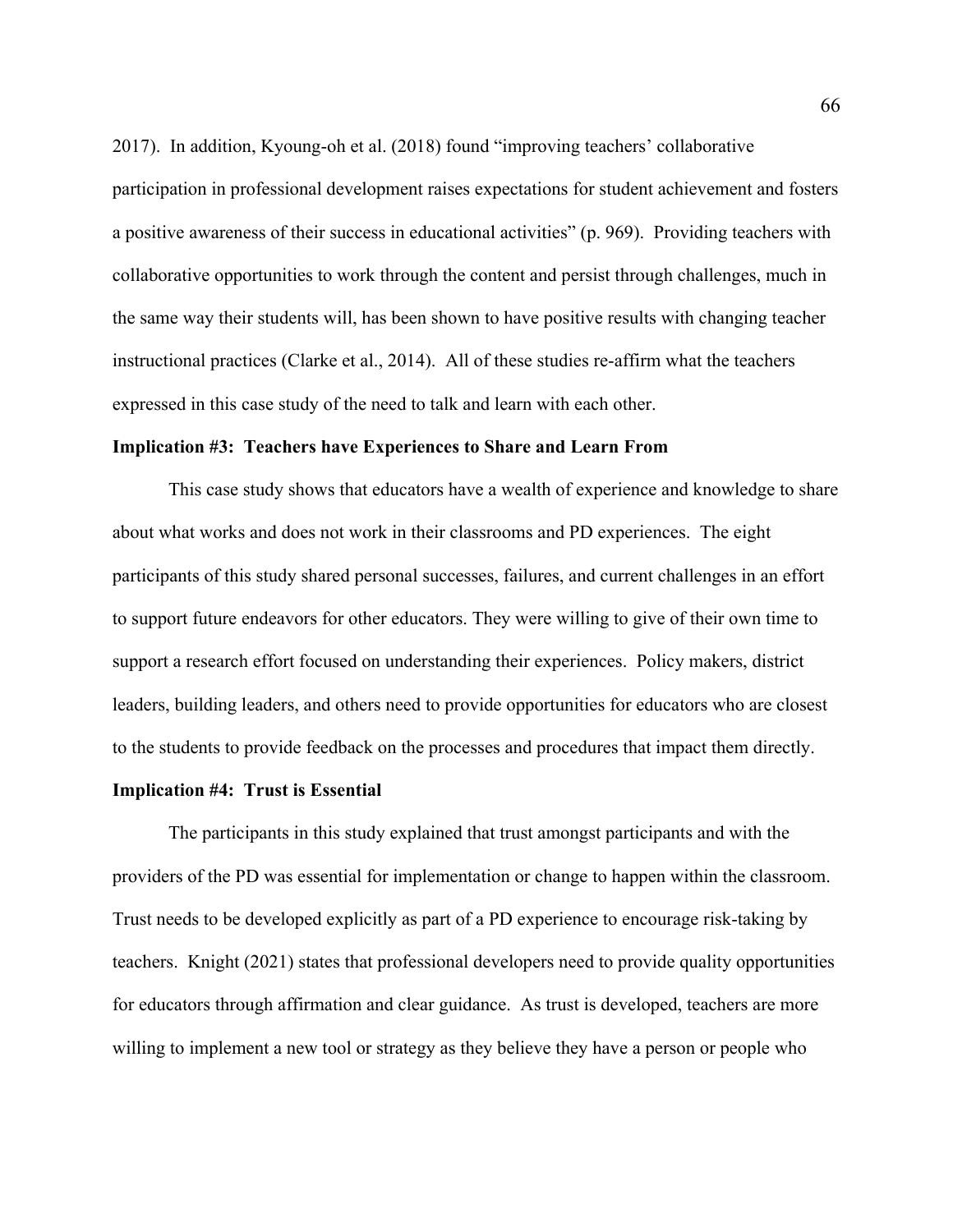believe in their abilities. DuFour and Fullan (2013) found that teachers have to believe a change is feasible and will produce actual results.

### **Recommendations for Action**

It was clear from this case study that PD experiences make a difference for rural elementary math teachers who may not have been adequately prepared to teach math in their college preparation. Participants were able to describe experiences that were recent, as well as those that were many years prior and were able to explain how those experiences impacted their ability to teach mathematics, teacher efficacy, and beliefs about quality math instruction. Given that there are teacher shortages in mathematics (United States Department of Education, 2019) and rural districts can experience a greater need as they work to recruit teachers to teach in more remote areas (Lowe, 2018), this study provides three recommendations based on the information gleaned.

### **Recommendation #1: Provide PD Focused on Teachers' Needs**

Administrators and teachers need to use quantitative and qualitative data to determine the PD needs of staff (McGee, Wang, & Drew, 2013). Teachers need to have a clear purpose in participating with a PD experience, so they understand why they are trying these new skills or strategies (Guskey, 2021). As participants in the study shared, when they knew they were learning strategies, content, or skills that had been successfully implemented in other classrooms, they were more willing to try them in their own. Teachers need to feel the PD experience is relevant to their current teaching situation. They need be able to easily apply the tools or strategies within their classroom. The participants in the study explained the ease of use and application of the content for immediate use within their classroom was a major component of whether or not their instructional practice changed.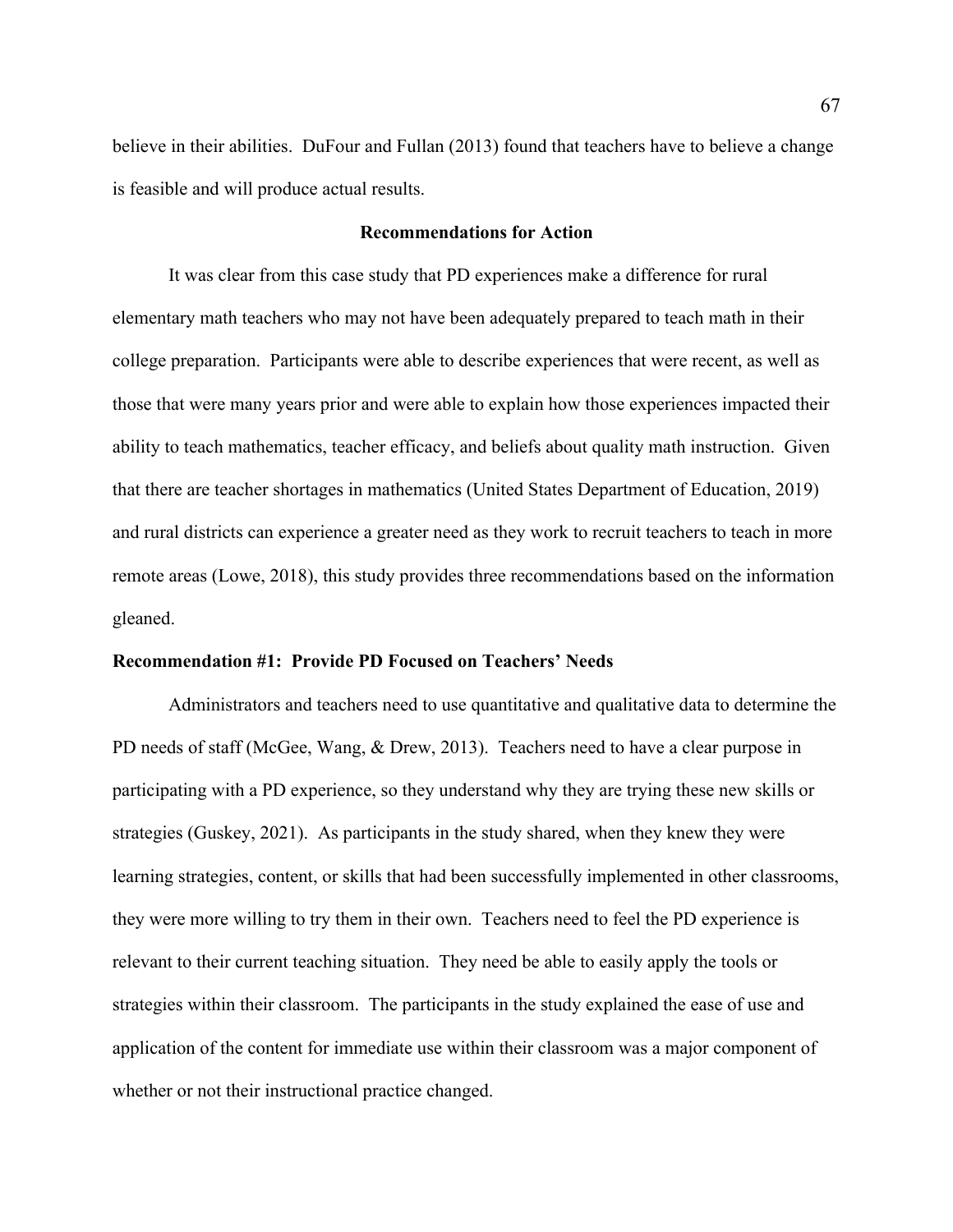### **Recommendation #2: Include All the Qualities of High-Quality PD in an Experience**

PD needs to be sustained, intensive, collaborative, job-embedded, classroom-focused, and data-driven (United States Department of Education, 2016). Participants were clear that not all PD experiences were created equal. Those experiences that had positive lasting impact had all of the qualities listed above with a focus on collaboration with peers both within a grade-level and across grade levels sustained over at least one semester, ideally over multiple years. As school districts work to build up their current teaching staff, they have to be careful to provide opportunities for PD that will have positive lasting impacts over time. Kyoung, et al. (2018) found by having high-quality PD experiences, educators had higher job satisfaction. Rural schools can improve their current teaching staff abilities by providing opportunities that allow them to build connections with others (Barrett et al., 2015; Smith et al., 2013). When PD experiences are haphazard, then there is no cohesion amongst staff with common language or expectations.

### **Recommendation #3: Build a Culture of Trust**

Participants in the study were very clear that trust was critical to the success of a PD experience. The teachers needed to feel they could share without judgement successes or challenges, as well as feel that the facilitator/provider of the PD had expertise in what they were presenting to staff. If either of these aspects were lacking, participants shared negative feelings about the experience and often did not implement what was learned. Those who are responsible for providing PD need to provide explicit and authentic opportunities for participants to build trust within the group. This may mean changing an agenda or session based on the immediate needs of the teachers present or adapting the delivery method based on feedback from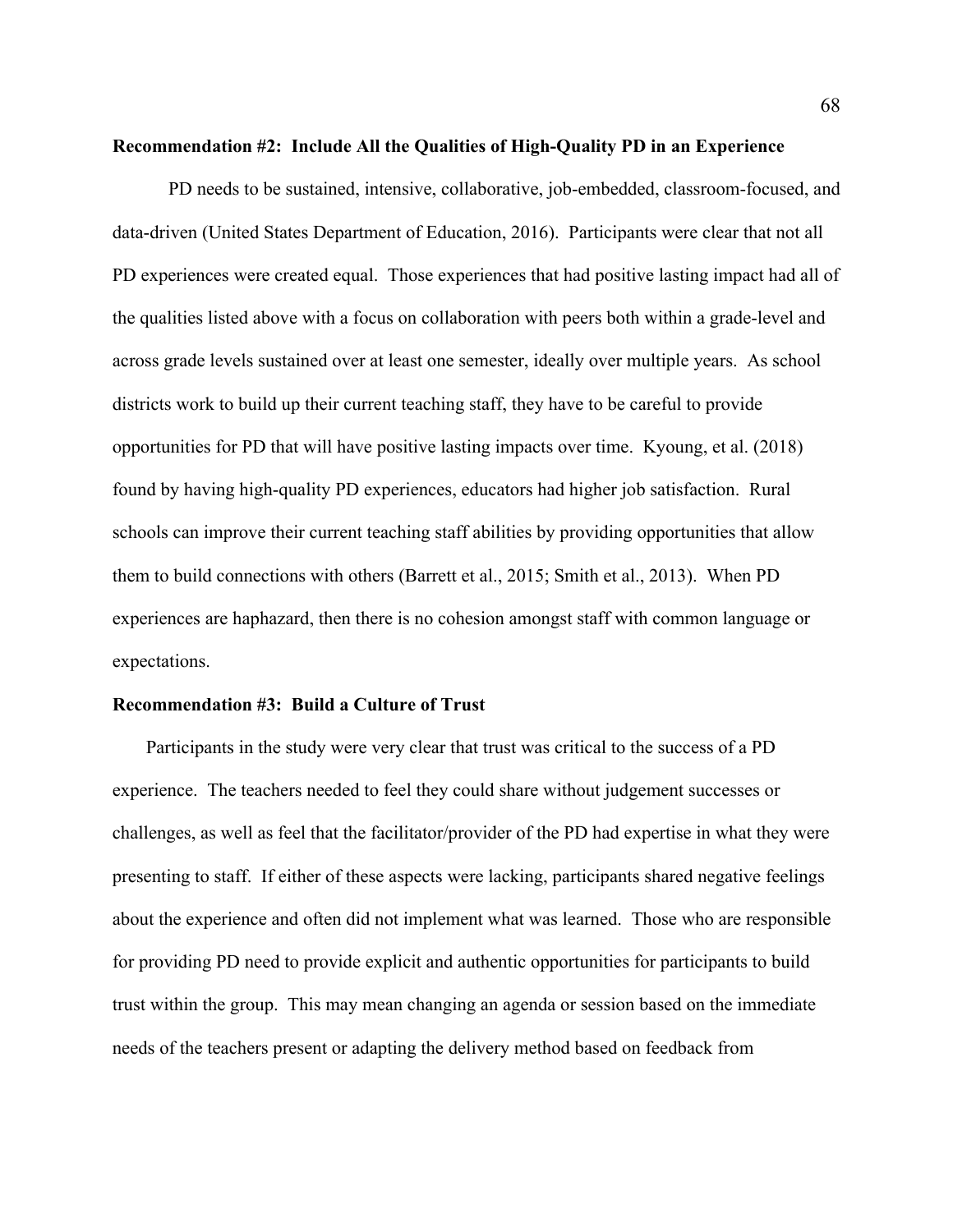participants. PD experiences must be thoughtfully and intentionally planned to allow risk-taking and modeling.

### **Recommendations for Further Study**

The participants in this study volunteered and many of them perceived they had a growth mindset prior to the PD experience. A recommendation would be to complete a similar study with the entire staff and then expand it to other districts. The themes and implications were congruent with the research around high-quality PD experiences but having a larger demographic of teachers could provide greater insight into how and why PD experiences impact instructional practice within elementary math classrooms.

This study examined individual teacher efficacy in mathematics. Future studies could examine how PD impacts collective efficacy. According to Donohoo (2017), collective efficacy has a greater impact on student achievement than home environment and parent involvement. Participants alluded to the need for collaborative conversations and problem solving which would imply collective efficacy was enhanced but follow-up interviews with teachers would be able to determine how PD experiences impact collective efficacy.

A study using quantitative measures for efficacy with teachers in specific experience bands would show if these same themes emerged with teachers who are newer to the profession, as all these participants had at least five years of experience. The information shared about feeling a lack of preparedness to teach math in the elementary school may be explored with those who have less than five years, as the lack of preparedness for teaching math was a theme that emerged in the demographic data which aligned to the literature review.

Finally, continuing to engage teachers in dialogue around how their own experiences have impacted or not impacted their teaching is something for further to study. As education is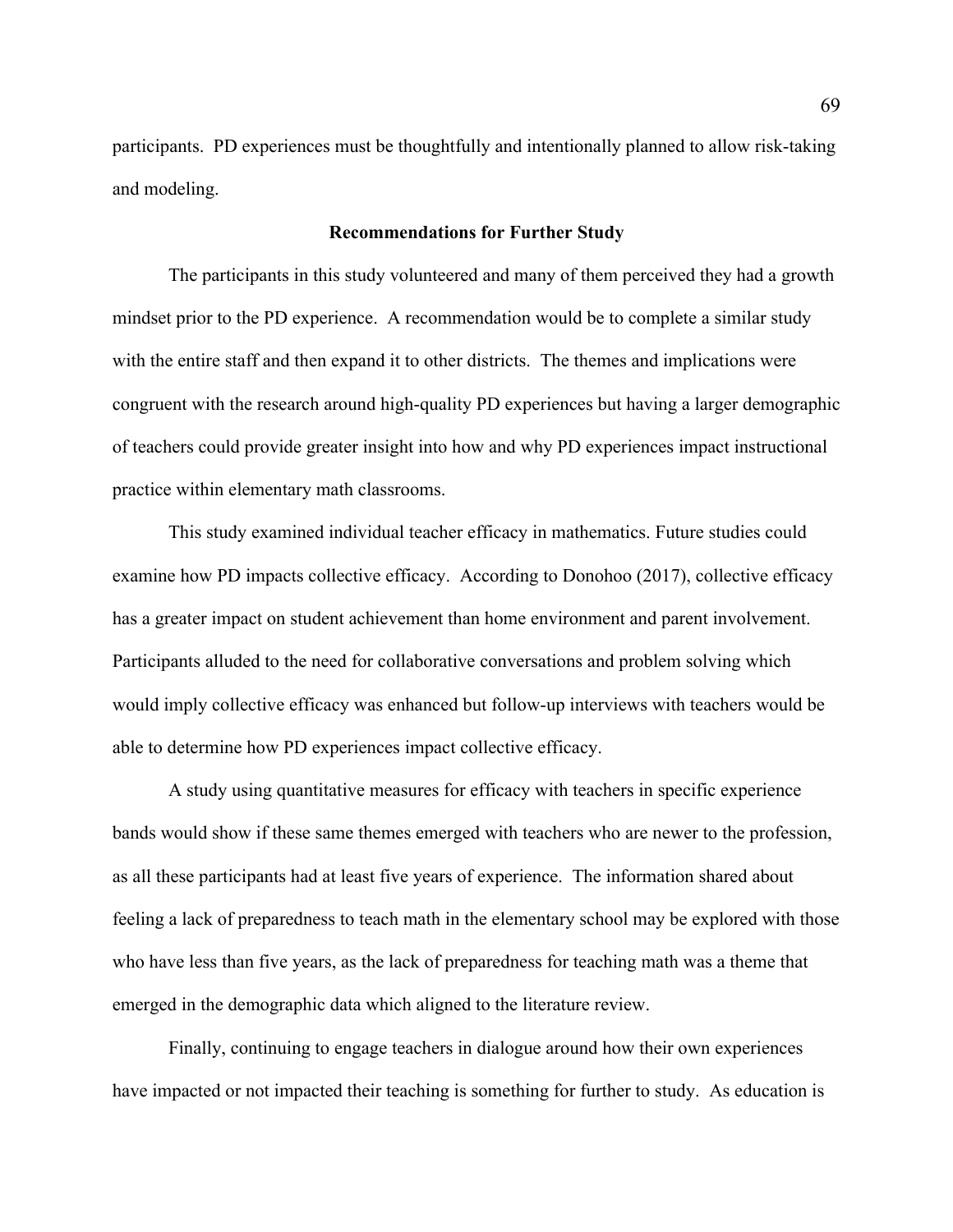constantly evolving and changing, teachers need to have an opportunity to express with the larger community of educational policymakers, leaders, and stakeholders on their personal experiences to continue to improve the profession.

### **Conclusion**

In this descriptive case study, eight rural teachers willingly described how their math PD experiences impacted their own beliefs, efficacy, and instructional practices. The purpose of the study was to examine PD experiences from the voice of the educators who were involved, not based on the goals of the PD or student achievement data. The participants provided information addressing the three research questions as well as themes around the need for collaborative discussions, observations of other teachers, easily implemented tools and strategies, a culture of trust, and the ability to measure student success with multiple measures. These descriptions were consistent with the current literature around what constitutes quality PD experiences (Barrett et al., 2015; Guskey, 2021; Knight, 2021; Kyoung-oh et al., 2018; Smith et al., 2013, United States Department of Education, 2016). This study allowed the participants to expound on their experiences throughout all their years in education and was not isolated to one PD experience.

Rural schools have many challenges due to their remote locations and teacher shortages (Lowe, 2018). Using PD experiences to enhance skills and knowledge of the teaching staff provides a stronger educational experience for their students. Looking forward, it is important for policymakers and leaders to realize that not all PD experiences are equal and must be intentionally planned to focus on the outcomes desired (Guskey, 2021). PD experiences are most effective when they reflect the most current research on teacher efficacy, both individual and collective. Teachers need to be provided an opportunity to give feedback on the experiences to work on a continuous improvement model for both the educators, the school, and the district.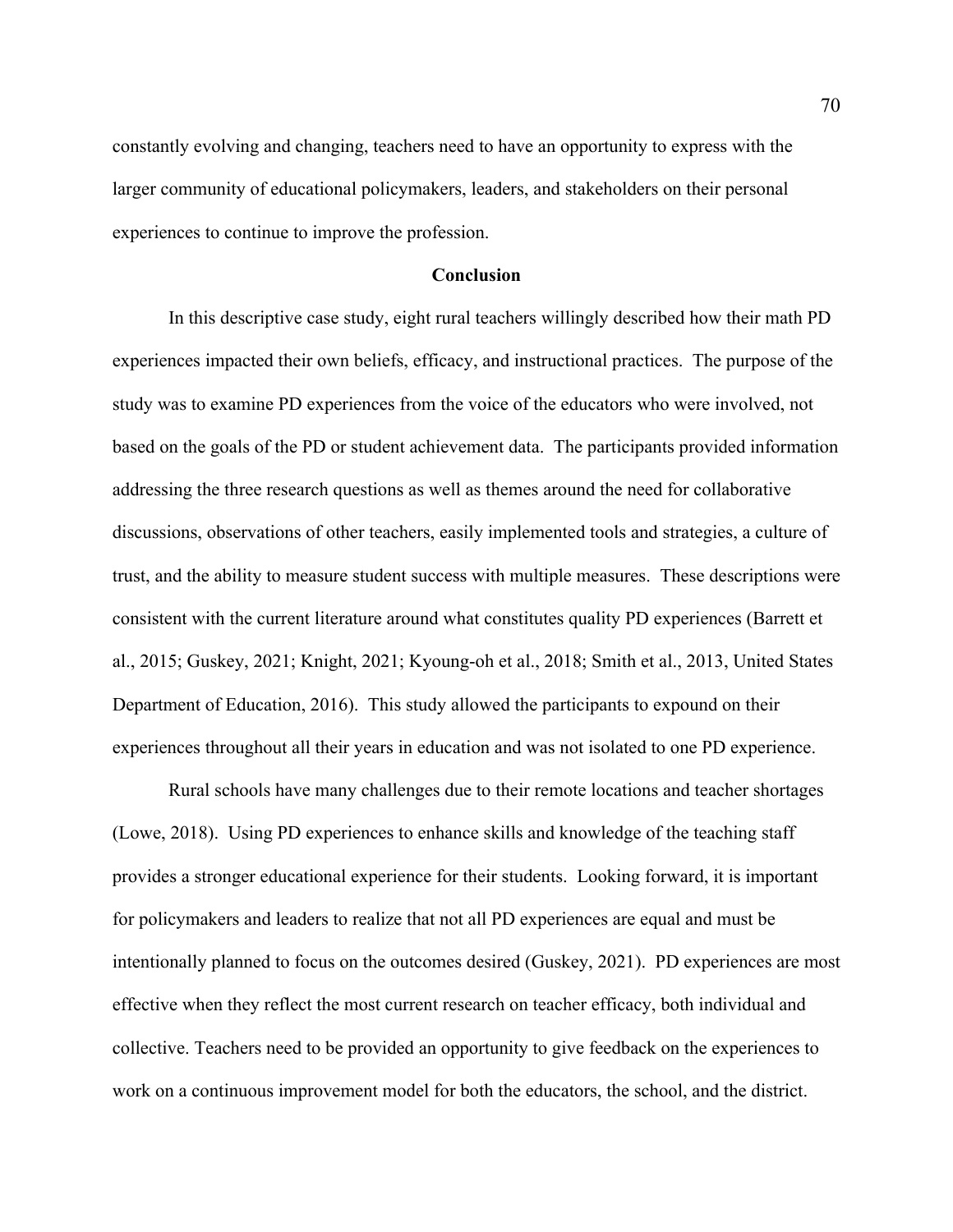Opportunities that include teachers in continuous improvement models include the aspects discussed throughout this study. Futhermore, ongoing dialogue to allow teachers involved in specific PD experiences to provide feedback creates qualitative data upon which to base future PD decisions. As evidenced by this study, teachers are impacted by PD experiences for many years after they participate.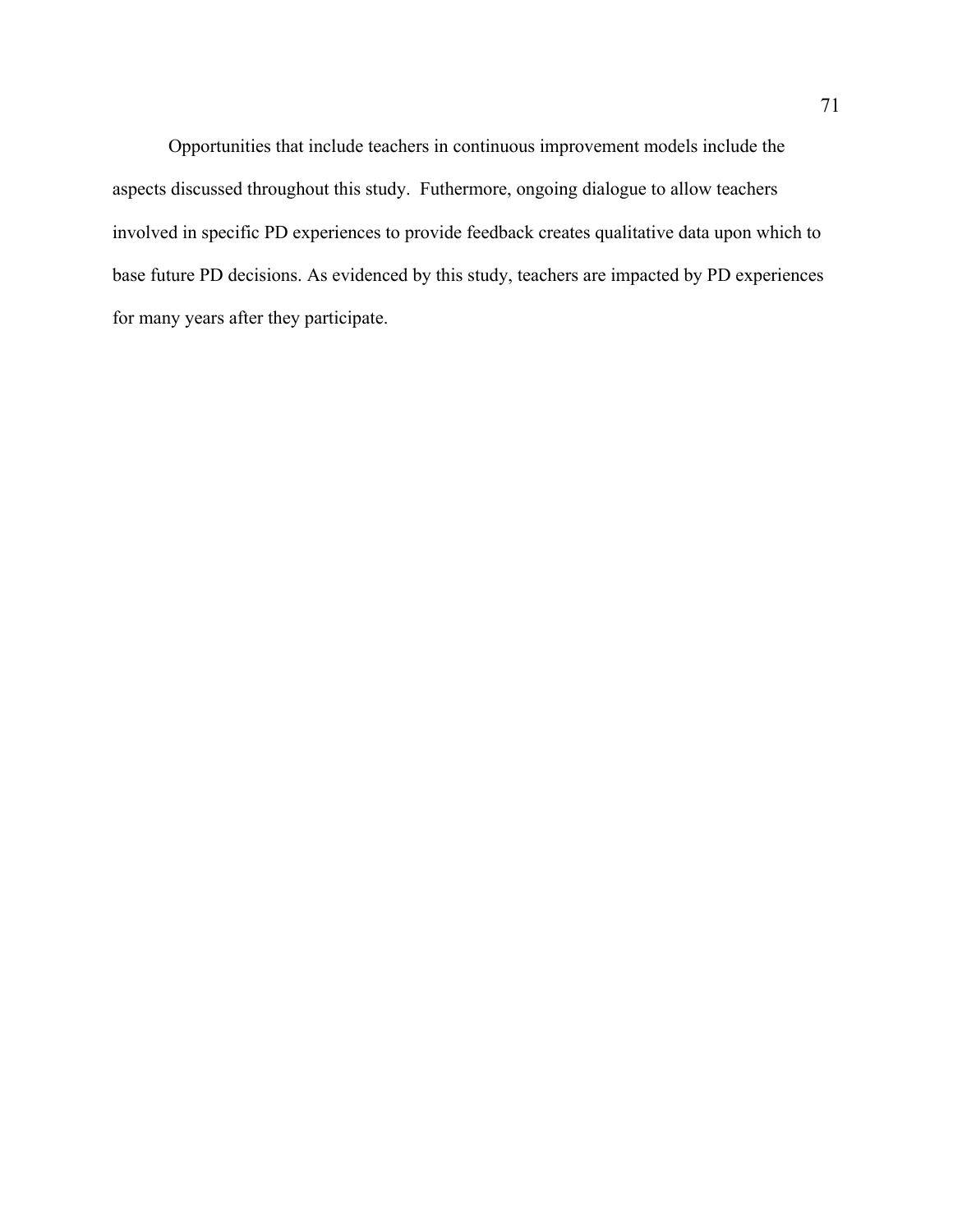### References

Abrams, J. (2009). *Having hard conversations.* Thousand Oaks, CA: Sage Publishing.

- Althauser, K. (2015). Job-embedded professional development: Its impact on teacher selfefficacy and student performance. *Teacher Development, 19*(2), 210-225. doi://dx.doi.org.une.idm.oclc.org/10.1080/13664530.2015.1011346
- Anderson, R. K., Boaler, J., & Dieckmann, J. A. (2018). Achieving elusive teacher change through challenging myths about learning: A blended approach. *Education Sciences, 8*, 1- 33. Retrieved from https://une.idm.oclc.org/login?url=https://search-proquestcom.une.idm.oclc.org/docview/2228630498?accountid=12756

Association of Mathematics Teacher Educators. (2013). *Standards for Elementary Mathematics Specialists: A Reference for Teacher Credentialing and Degree Programs*. San Diego, CA: AMTE. Retrieved from https://www.nctm.org/Standards-and-Positions/Position-Statements/The-Role-of-Elementary-Mathematics-Specialists-in-the-Teaching-and-Learning-of-Mathematics/

Ball, D. L., & Forzani, F. M. (2010, October). What does it take to make a teacher? Allowing teachers to learn at children's expense is unethical. We must build a system for ensuring that new teachers have the requisite professional skills and know how to use them. *Phi Delta Kappan*, *92*(2), 8+. Retrieved from https://link-gale-

com.une.idm.oclc.org/apps/doc/A239933062/ITOF?u=bidd97564&sid=ITOF&xid=02d9 2897

Bandura, A. (1986). *Social foundations of thought and action: A social cognitive theory.*  Englewood Cliffs: Prentice-Hall.

Bandura, A. (1997). *Self-efficacy: The exercise of control.* New York, NY: Freeman.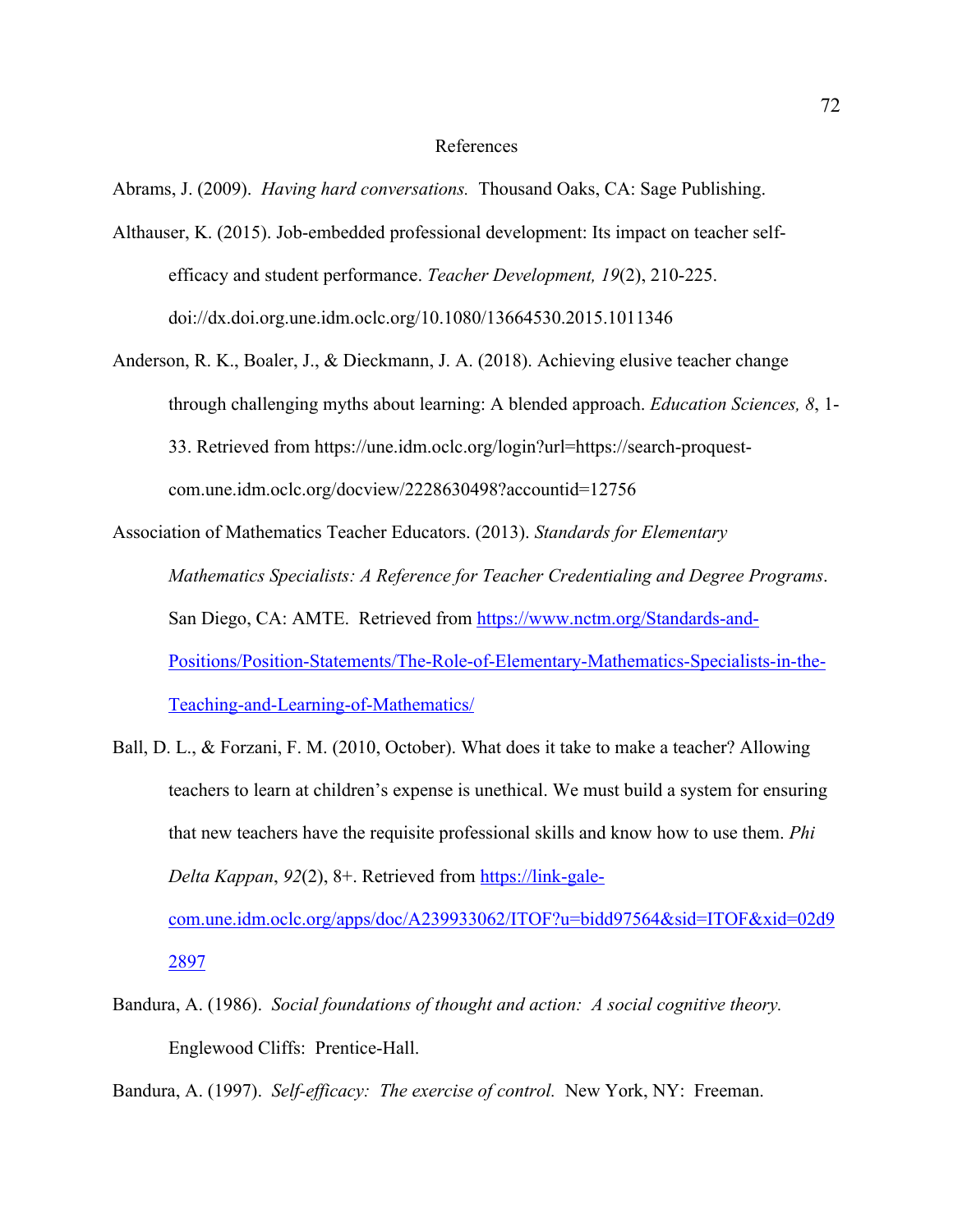- Barrett, N., Cowen, J., Toma, E., & Troske, S. (2015). Working with what they have: Professional development as a reform strategy in rural schools. *Journal of Research in Rural Education, 30*(10), 1-18.
- Beavers, A. (2009). Teachers as learners: Implications of adult education for professional development. *Journal of College Teaching & Learning, 6*(7), 25-30. Retrieved from https://une.idm.oclc.org/login?url=https://search-proquestcom.une.idm.oclc.org/docview/757171237?accountid=12756
- Beilock, S., Gunderson, E., Ramirez, G, & Levine, S. (2010, February). Female teachers' math anxiety affects girls' math achievement. *Proceedings of National Academy of Sciences*, *107*(5), 1860-1863.
- Beswick, K., & Jones, T. (2011). Taking professional learning to isolated schools: Perceptions of providers and principals, and lessons for effective professional learning. *Mathematics Education Research Journal, 23*(2), 83-105.

doi:http://dx.doi.org.une.idm.oclc.org/10.1007/s13394-011-0006-3

- Bloomberg, L.D. & Volpe, M. (2019). *Completing your qualitative dissertation: A road map from beginning to end* (4<sup>th</sup> ed.). Thousand Oaks, CA: Sage Publications, Inc.
- Boaler, J. (2016). *Mathematical mindsets: Unleashing students' potential through creative math, inspiring messages and innovative teaching*. San Francisco, CA: Jossey-Bass.
- Bray-Clay, N., & Bates, R. (2003). Self-efficacy beliefs and teacher effectiveness: Implications for professional development. *The Professional Educator, 26*(1), 13-22.
- Breyfogle, M.L. & Spotts, B. (2011, March). Professional development delivered right to your door. *Teaching Children Mathematics 17*(7), 420-426. Retrieved from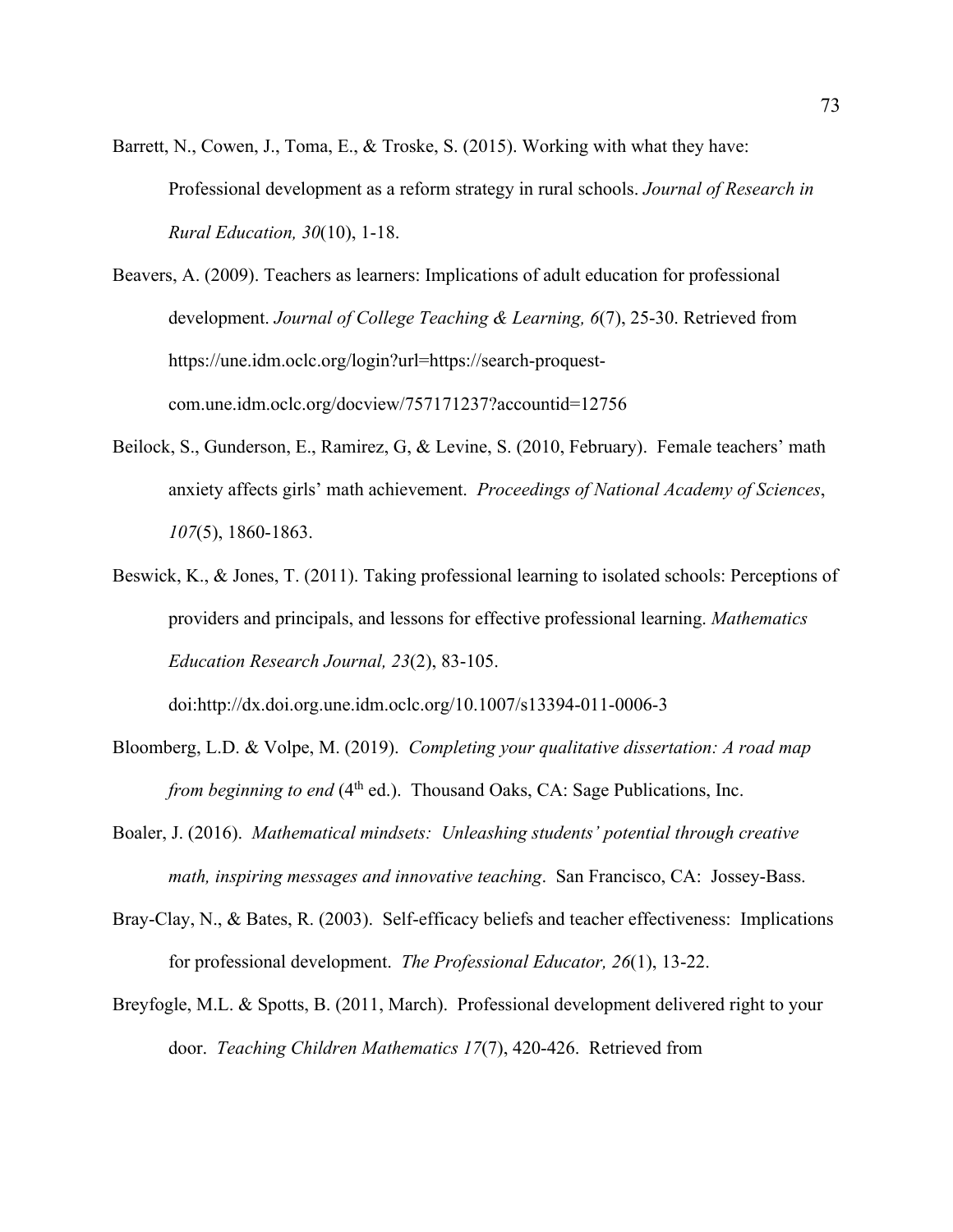https://une.idm.oclc.org/login?url=https://search-proquest-

com.une.idm.oclc.org/docview/864940071?accountid=12756

- Carney, M.B., Brendefur, J. L., Thiede, K., Hughes, G., & Sutton, J. (2016). Statewide mathematics professional development: Teacher knowledge, self-efficacy, and beliefs. *Educational Policy, 30*(4), 539-572.
- Casale, M. (2011). *Teachers' perceptions of professional development: An exploration of delivery models* (Order No. 3450417). Available from Education Database. (864734254). Retrieved from https://une.idm.oclc.org/login?url=https://search-proquestcom.une.idm.oclc.org/docview/864734254?accountid=12756
- Clarke, D., Cheeseman, J., Roche, A., & Van, d. S. (2014). Teaching strategies for building student persistence on challenging tasks: Insights emerging from two approaches to teacher professional learning. *Mathematics Teacher Education and Development, 16*(2), 46-70. Retrieved from https://une.idm.oclc.org/login?url=https://search-proquestcom.une.idm.oclc.org/docview/1697487320?accountid=12756
- Creswell, J. W. (2013). *Qualitative inquiry & research design: Choosing among five approaches* (3rd ed.). Thousand Oaks, CA: Sage Publications.
- DiPaola, M. F., & Hoy, W. K. (2015). *Leadership and school quality*. Charlotte, N.C.: Information Age Publishing.
- Donohoo, J. (2017). *Collective efficacy: How educators beliefs impact student learning.* Thousand Oaks, CA: Corwin.
- Dubinsky, J. M., Roehrig, G., & Varma, S. (2013). Infusing neuroscience into teacher professional development. *Educational Researcher, 42*(6), 317-329.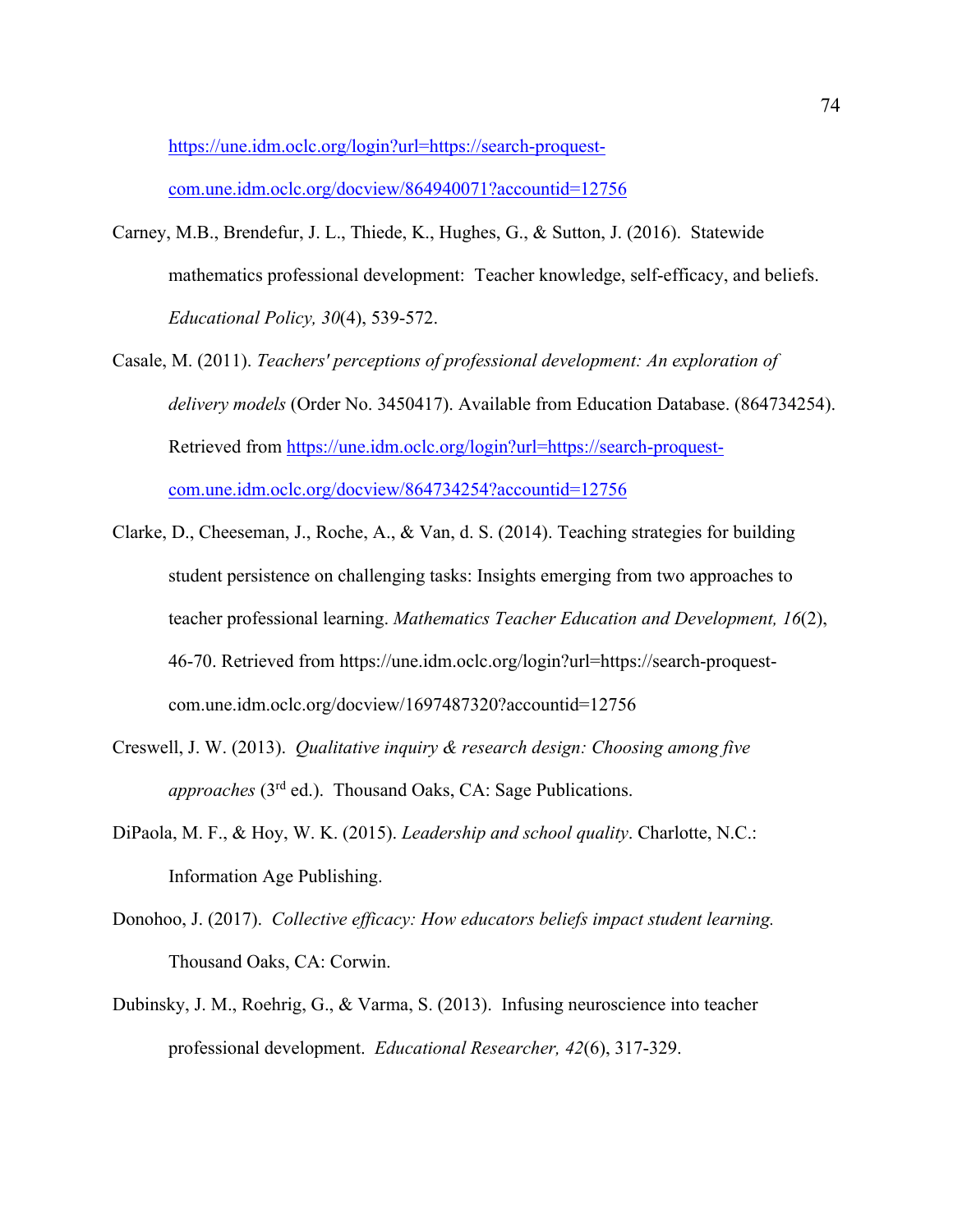- Duckworth, A. (2016). *Grit: The power of passion and perserverance.* New York, NY: Scribner.
- DuFour, R. (2004, May). What is a professional learning community? *Educational Leadership, 61*(8), 6-11.
- DuFour, R. & Fullan, M. (2013). *Cultures built to last: Systematic PLC's at work.* Bloomington, IN: Solution Tree Press.
- DuFour, R. & Reeves, D. (2016). The futility of PLC lite. *Kappan Magazine, 97*(6), 69-73.
- Dweck, C. S. (2007). *Mindset: The new psychology of success.* New York, NY: Ballantine Books.
- Feifer, S.G. (2017). *The neuropsychology of mathematics: An introduction to the FAM.*  Middletown, MD: School Neuropsych Press.
- Foster, J. M., Toma, E. F., & Troske, S. P. (2013). Does teacher professional development improve math and science outcomes and is it cost effective? *Journal of Education Finance, 38*(3), 255-275. Retrieved from

https://une.idm.oclc.org/login?url=https://search-proquest-

com.une.idm.oclc.org/docview/1361829299?accountid=12756

- Francis, K., & Jacobsen, M. (2013). Synchronous online collaborative professional development for elementary mathematics teachers. *International Review of Research in Open and Distance Learning, 14*(3), 319-343. Retrieved from https://une.idm.oclc.org/login?url=https://search-proquestcom.une.idm.oclc.org/docview/1651841381?accountid=12756
- Garet, M. S., Heppen, J. B., Walters, K., Parkinson, J., Smith, T. M., Song, M., Garrett, R., Yang, R., & Borman, G. D. (2016). *Focusing on mathematical knowledge: The impact of*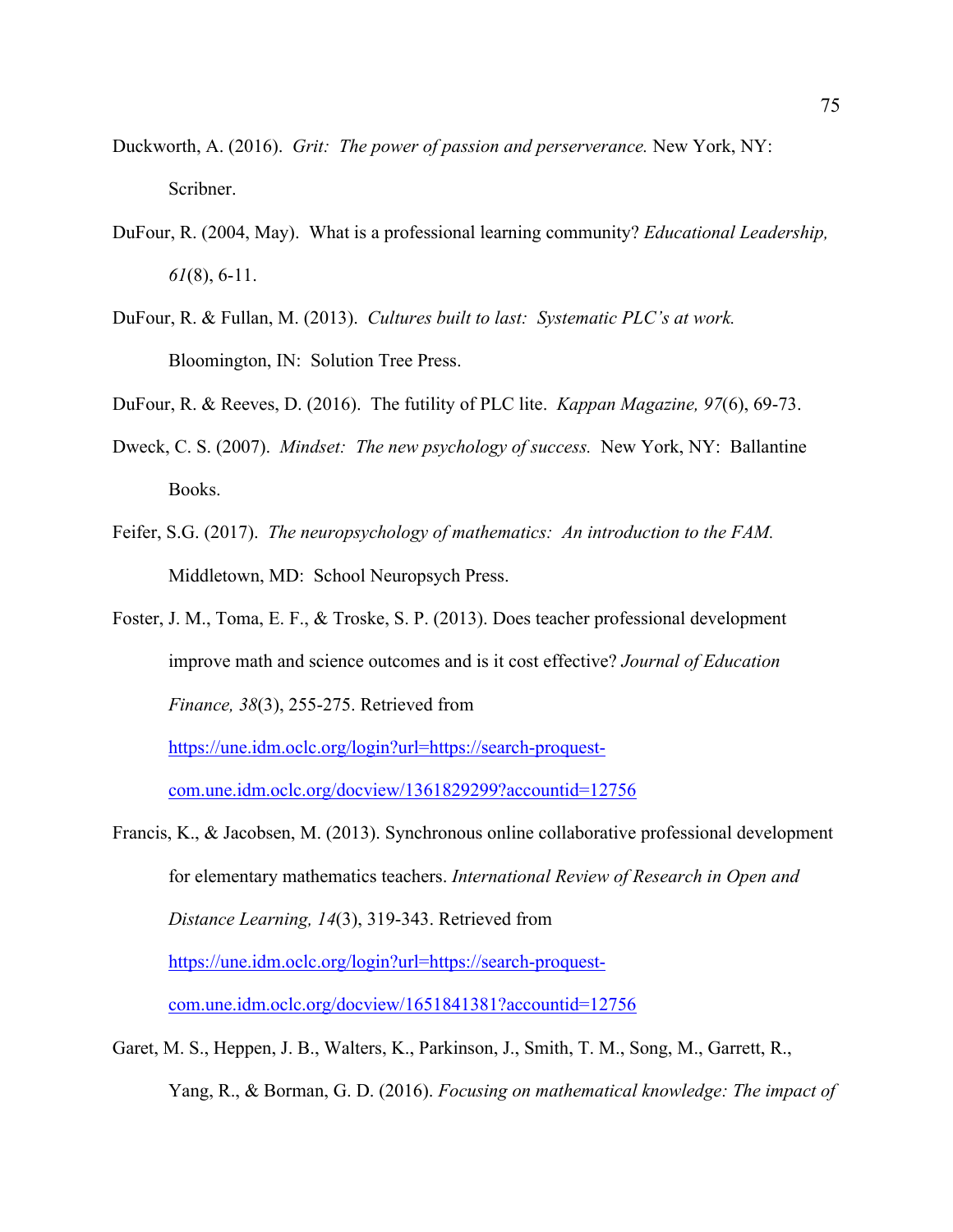*content-intensive teacher professional development* (NCEE 2016-4010). Washington, D.C.: National Center for Education Evaluation and Regional Assistance, Institute of Education Sciences, U.S. Department of Education.

- Giles, R. M., Byrd, K. O., & Bendolph, A. (2016). An investigation of elementary preservice teachers' self-efficacy for teaching mathematics. *Cogent Education, 3*(1). Retrieved from https://doi.org/10.1080/2331186X.2016.1160523
- Gissy, C. L. (2010). *Elementary teachers' attitudes about professional development: Professional development schools versus non-professional development schools* (Order No. 3448186). Available from Education Database; ProQuest Dissertations & Theses Global: Social Sciences. (859577003). Retrieved from https://une.idm.oclc.org/login?url=https://search-proquestcom.une.idm.oclc.org/docview/859577003?accountid=12756
- Glover, T. A., Nugent, G. C., Chumney, F. L., Ihlo, T., Shapiro, E. S., Guard, K., Koziol, N., & Bovaird, J. (2016). Investigating rural teachers' professional development, instructional knowledge, and classroom practice. *Journal of Research in Rural Education, 31*(3), 1-16.
- Gonzalez, K. & Maxwell, G.M. (2018, Oct). Mathematics teachers' efficacy, experience, certification and their impact on student achievement. *Journal of Instructional Pedagogies, 21*. Retrieved from https://eric.ed.gov/?id=EJ1194245
- Green, A. M., & Kent, A. M. (2016). Developing science and mathematics teacher leaders through a math, science and technology initiative. *Professional Educator, 40*(1), 1–9. Retrieved from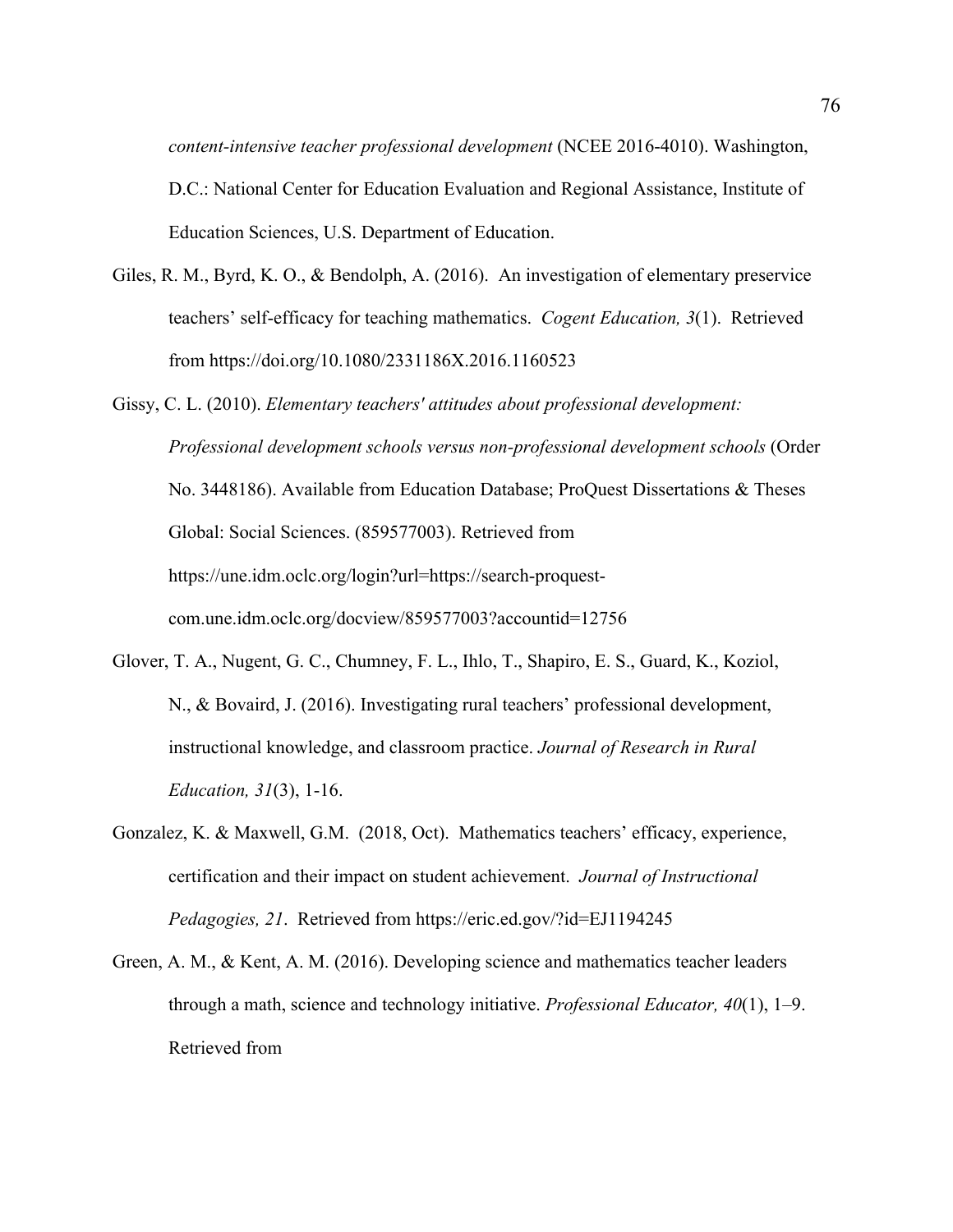http://search.ebscohost.com.une.idm.oclc.org/login.aspx?direct=true&db=a9h&AN=1164 08767&site=ehost-live&scope=site

- Gulamhussein, A. (2013). *Teaching the teachers: Effective professional development in an era of high stakes accountability.* Alexandria, VA: National School Boards Association.
- Guskey, T. R. (2002, March). Does it make a difference? Evaluating professional development. *Educational Leadership, 59*(6), 45-51.
- Guskey, T.R. (2021, February). Professional learning with staying power. *Educational Leadership, 78*(5), 54-59.
- Hadley, K., & Doward, J. (2011, November). The relationship among elementary teachers' mathematics anxiety, mathematics instructional practices, and student mathematics achievement. *Journal of Curriculum and Instruction, 5*(2), 27-44. doi: 10.3776/joci.2011.v5n2p27-44.
- Harbin, J., & Newton, J. (2013). Do perceptions and practices align? Case studies in intermediate elementary mathematics. *Education*, *133*(4), 538–543. Retrieved from http://search.ebscohost.com.une.idm.oclc.org/login.aspx?direct=true&db=a9h&AN=8840 8744&site=ehost-live&scope=site
- Hattie, J. (2012). *Visible learning for teachers: Maximizing impact on learning.* New York, NY: Routledge.
- Heyder, A., Weidinger, A. F., Cimpian, A., & Steinmayr, R. (2020). Teachers' belief that math requires innate ability predicts lower intrinsic motivation among low-achieving students. *Learning and Instruction, 65*, 101220. doi:10.1016/j.learninstruc.2019.101220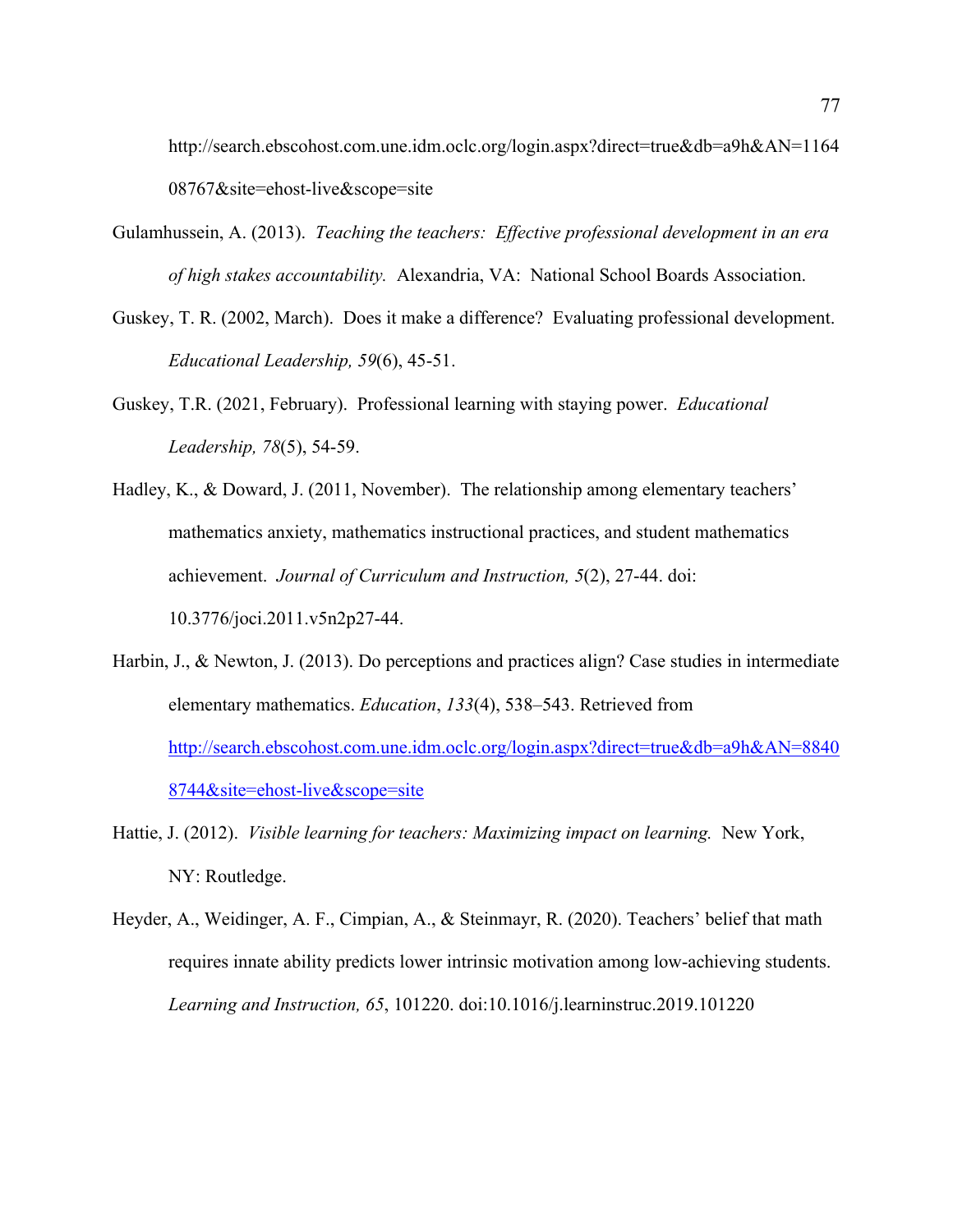- Holm, J. & Kajander, A. (2019). Seeking intersections: Math degrees, beliefs, and elementary teacher knowledge. *Canadian Journal of Science, Mathematics, and Technology Education, 20*, 27-41. Retrieved from https://doi.org/10.1007/s42330-019-00069-3
- Horizon Research, Inc. (2019, January). Highlights from the 2018 NSSME+. Retrieved from http://horizon-research.com/NSSME/wp-content/uploads/2019/01/Highlights-from-2018- NSSME.pdf
- Howley, A. & Howley, C. (2005). High quality teaching: Providing for rural teachers' professional development. *The Rural Educator, 26,* 1-5. Retrieved from https://files.eric.ed.gov/fulltext/EJ783825.pdf
- Katz, S., & Stupel, M. (2016). Enhancing elementary-school mathematics teachers' efficacy beliefs: A qualitative action research. *International Journal of Mathematical Education in Science and Technology, 47*(3), 421-439. doi:10.1080/0020739X.2015.1080314
- Killion, J. (2015). Professional learning for math teachers is a plus for students. lessons from research. *Journal of Staff Development, 36*(3), 58-60. Retrieved from https://une.idm.oclc.org/login?url=https://search-proquestcom.une.idm.oclc.org/docview/1720058427?accountid=12756
- Killion, J. (2017). Missouri program highlights how standards make a difference. *Learning Professional, 38*(1), 16-18. Retrieved from

https://une.idm.oclc.org/login?url=https://search-proquestcom.une.idm.oclc.org/docview/1895977039?accountid=12756

Knight, J. (2021, February). Moving from talk to action in professional learning. *Educational Leadership, 78*(5), 16-21.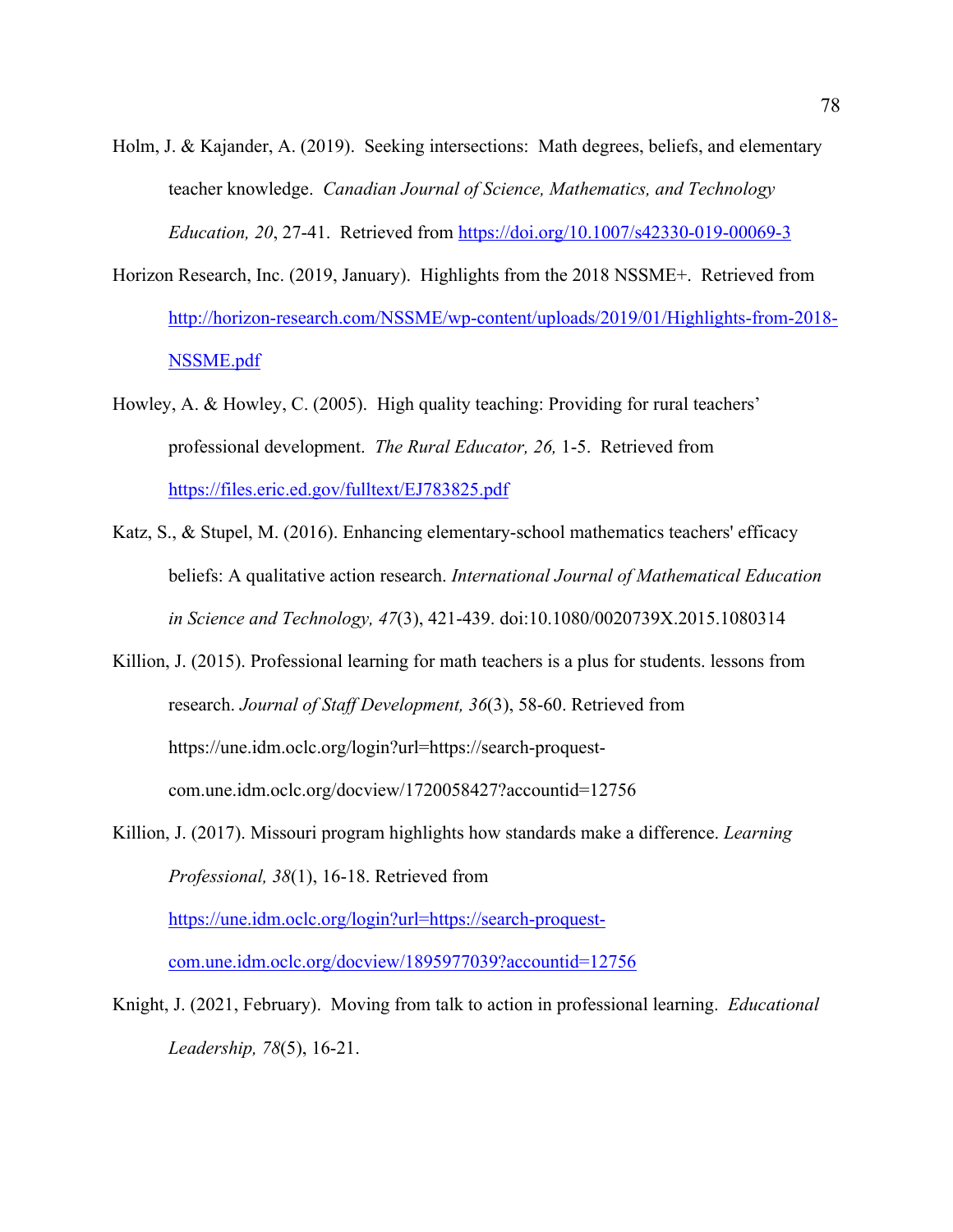- Künsting, J., Neuber, V., & Lipowsky, F. (2016). Teacher self-efficacy as a long-term predictor of instructional quality in the classroom. *European Journal of Psychology of Education, 31*(3), 299-322. Retrieved June 13, 2020, from www.jstor.org/stable/24763391
- Kyoung-oh, S., Eun-Jung, H., & Bo-Young, K. (2018). Does high-quality professional development make a difference? Evidence from TIMSS. *Compare: A Journal of Comparative and International Education, 48*(6), 954-972. DOI: 10.1080/03057925.2017.1373330
- Le Fevre, D, Timperley, H., Twyford, K., & Ell, F. (2020). *Leading powerful professional learning: Responding to complexity with adaptive expertise*. Thousand Oaks, CA: Corwin Press.
- Liang, G., Zhang, Y., Huang, H., Shi, S., & Qiao, Z. (2015). Professional development and student achievement: International evidence from the TIMSS data. *Journal of Postdoctoral Research, 3*(2), 17-31. Available at

www.postdocjournal.com/file\_journal/767\_55399091.pdf

- Lowe, J. M. (2018). Rural education. *The Rural Educator, 27*(2). 28-32. doi:10.35608/ruraled.v27i2.495
- M José, J., M, E. M., Linares, R., & Pelegrina, S. (2017). Math anxiety and math performance in children: The mediating roles of working memory and math self‐concept. *British Journal of Educational Psychology, 87*(4), 573-589.

doi:http://dx.doi.org.une.idm.oclc.org/10.1111/bjep.12165

Maine Department of Education. (2020). *Certification and credentialing.* 

*https://www.maine.gov/doe/cert*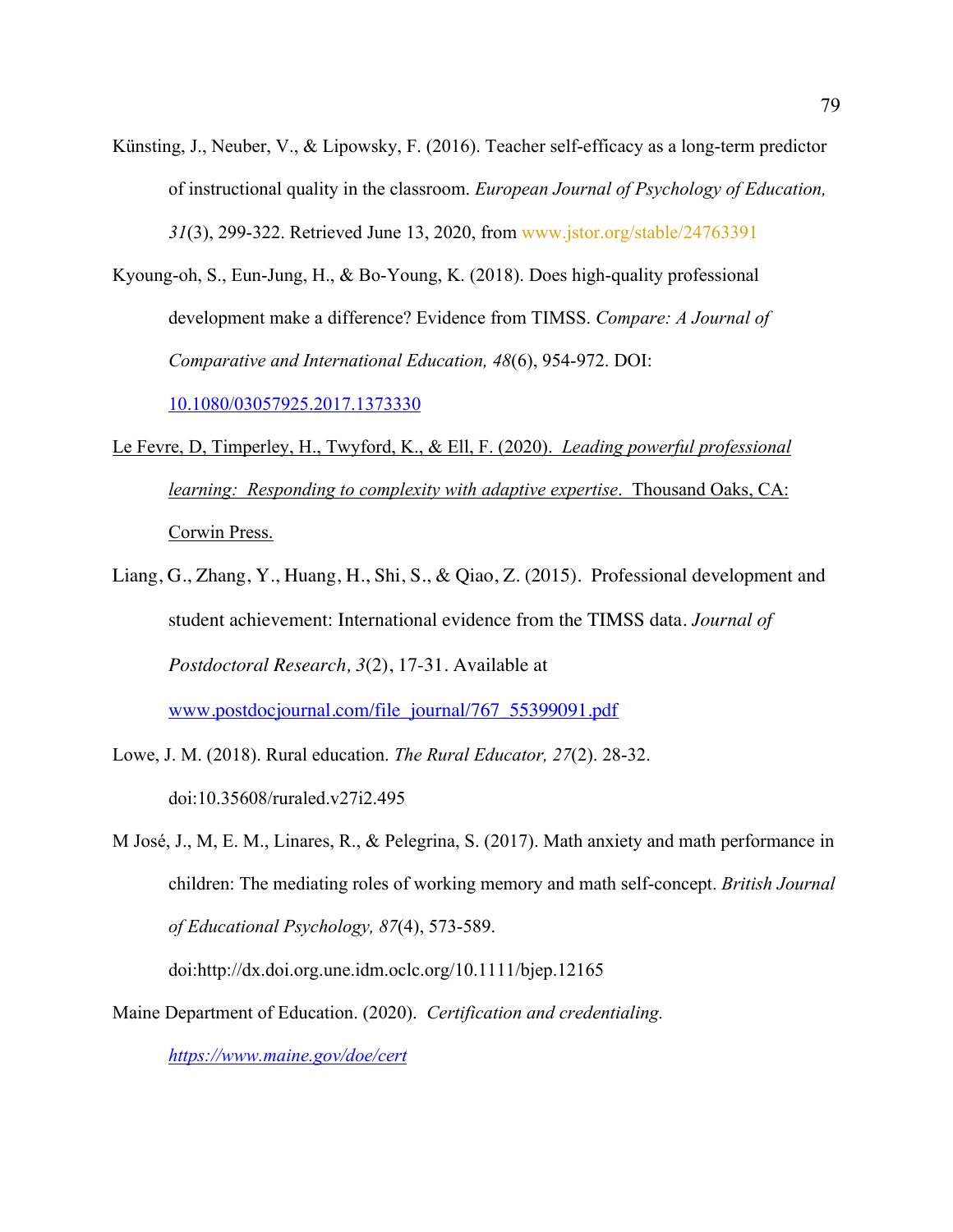- Maine Department of Education. (2020). *ESSA Dashboard*. Retrieved from https://www.maine.gov/doe/dashboard
- Maine Department of Education. (2020). *Maine educational assessments.* https://www.maine.gov/doe/Testing\_Accountability/MECAS/results/assessmentdashboar d
- Maine Department of Education. (2020). *Mathematics.*  https://www.maine.gov/doe/learning/content/mathematics
- Mapolelo, D. & Akinsola, M. (2015). Preparation of mathematics teachers: Lessons from review of literature on teachers' knowledge, beliefs, and teacher education. *American Journal of Educational Research 3*(4), 505-513. doi://10.12691/education-3-4-18.
- Martin, C., Polly, D., Mraz, M., & Algozzine, R. (2018). Teacher perspectives on literacy and mathematics professional development. *Issues in Teacher Education, 27*(1), 94-105. Retrieved from https://une.idm.oclc.org/login?url=https://search-proquestcom.une.idm.oclc.org/docview/2034278960?accountid=12756
- Marzano, R. (2017). *The new art and science of teaching.* Bloomington, IN: Solution Tree Press.
- McGee, J. R., Wang, C., & Drew, P. (2013). Guiding teachers in the use of a standards-based mathematics curriculum: Teacher perceptions and subsequent instructional practices after an intensive professional development program. *School Science and Mathematics, 113*(1), 16-28. doi://dx.doi.org.une.idm.oclc.org/10.1111/j.1949-8594.2012.00172.x
- Merriam, S. B. & Tisdell, E. J. (2016). *Qualitative research: A guide to design and implementation* (4<sup>th</sup> ed.). San Francisco: Jossey-Bass.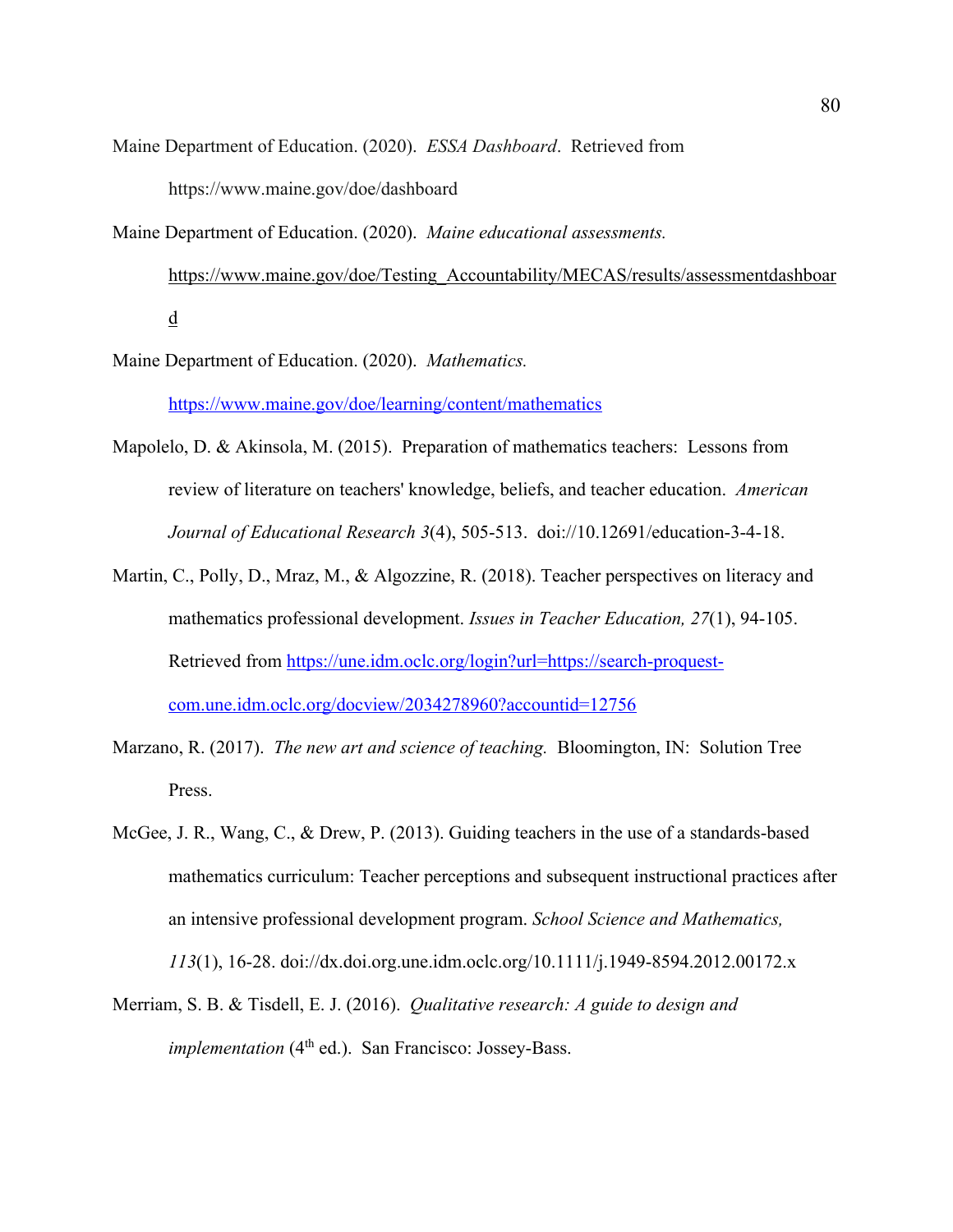Moore, J. L. H. (2009). *Professional development in the field of education* (Order No. 3377494). Available from Education Database; ProQuest Dissertations & Theses Global: Social Sciences. (305027882). Retrieved from https://une.idm.oclc.org/login?url=https://searchproquest-com.une.idm.oclc.org/docview/305027882?accountid=12756

*NAEP mathematics report card*. (n.d.). The nation's report card. Retrieved from https://www.nationsreportcard.gov/math\_2017/nation/scores/?grade=4

National Center for Education Statistics. (2006). *Rural education in America.*

https://nces.ed.gov/surveys/ruraled/definitions.asp

- National Council of Teachers of Mathematics. (2014). *Principles to actions: Ensuring mathematical success for all*. Reston, VA: National Council of Teachers of Mathematics.
- National Mathematics Advisory Panel. (2008). *Foundations for success: The final report of the national mathematics advisory panel.* Washington, D.C.: U.S. Department of Education.
- National Research Council. (2012). *Education for life and work: Developing transferable knowledge and skills in the 21st century*. Washington, DC: The National Academies Press. https://doi.org/10.17226/13398

Nurlu, Ö. (2015). Investigation of teachers' mathematics teaching self-efficacy. *International Electronic Journal of Elementary Education, 8*(1), 21-39. Retrieved from https://une.idm.oclc.org/login?url=https://search-proquestcom.une.idm.oclc.org/docview/1726720723?accountid=12756

Opper, I. (2019). *Teachers matter: Understanding teachers' impact on student achievement.* Santa Monica, CA: RAND Corporation. https://doi.org/10.7249/RR4312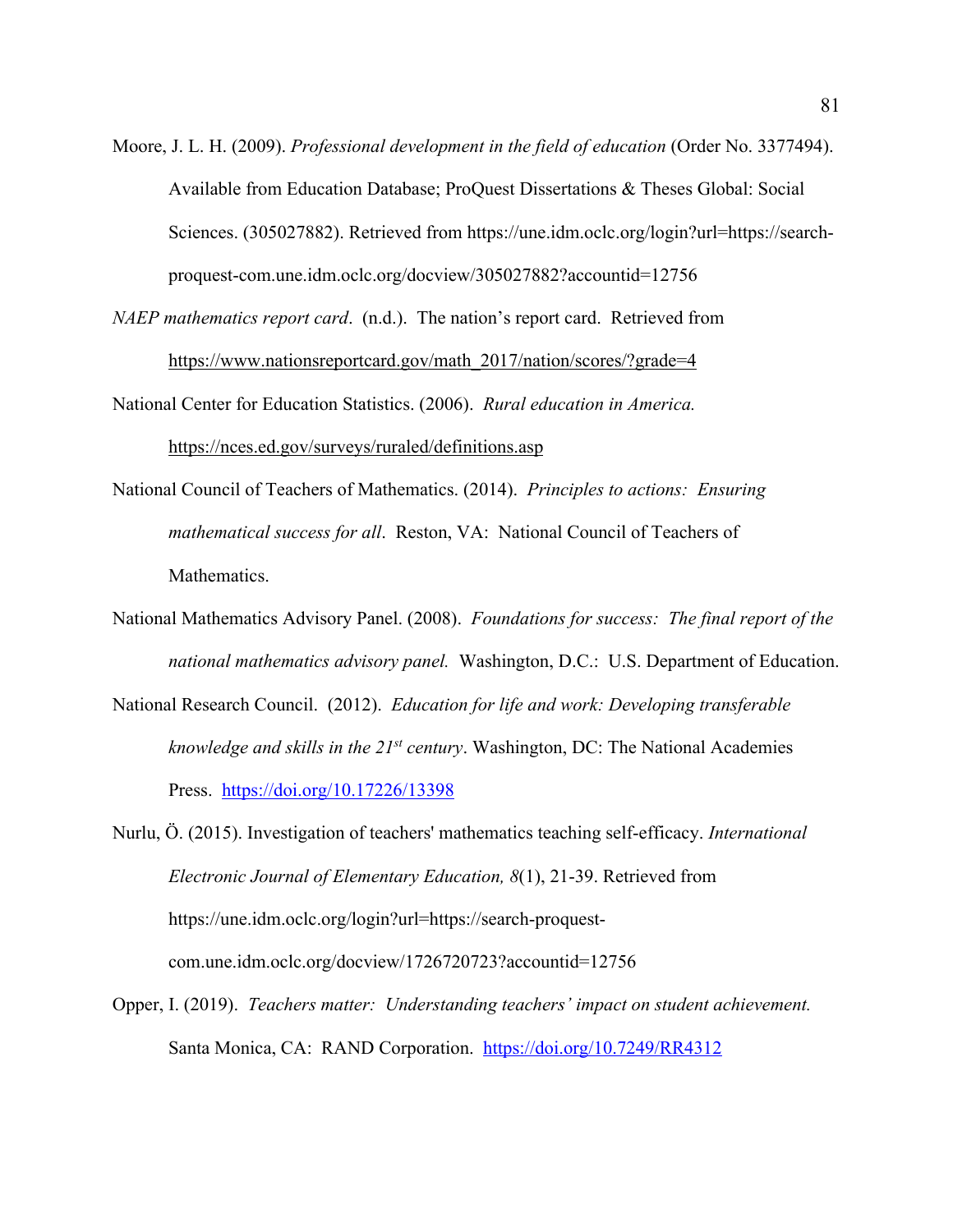- Park, D., Gunderson, E. A., Tsukayama, E., Levine, S. C., & Beilock, S. L. (2016). Young children's motivational frameworks and math achievement: Relation to teacher-reported instructional practices, but not teacher theory of intelligence. *Journal of Educational Psychology, 108*(3), 300–313. https://doi-org.une.idm.oclc.org/10.1037/edu0000064
- Polly, D., Neale, H., & Pugalee, D. K. (2014). How does ongoing task-focused mathematics professional development influence elementary school teachers' knowledge, beliefs and enacted pedagogies? *Early Childhood Education Journal, 42*(1), 1-10. doi:http://dx.doi.org.une.idm.oclc.org/10.1007/s10643-013-0585-6
- Polly, D., Wang, C., Martin, C., Lambert, R., Pugalee, D., & Middleton, C. (2018). The influence of mathematics professional development, school-level, and teacher-level variables on primary students' mathematics achievement*. Early Childhood Education Journal, 46*(1), 31-45. doi://dx.doi.org.une.idm.oclc.org/10.1007/s10643-017-0837-y
- Porter, B. E. (2019). *Elementary teachers' perceptions of teaching mathematics, mathematics anxiety, and teaching mathematics efficacy*. Retrieved from https://une.idm.oclc.org/login?url=https://search-proquestcom.une.idm.oclc.org/docview/2311958332?accountid=12756
- Reid, M., & Reid, S. (2017). Learning to be a math teacher: What knowledge is essential? *International Electronic Journal of Elementary Education, 9*(4), 851-872. Retrieved from https://une.idm.oclc.org/login?url=https://search-proquestcom.une.idm.oclc.org/docview/1967313740?accountid=12756
- Roberts, C. & Hyatt, L. (2019). *The dissertation journey* (3rd ed.). Thousand Oaks, CA: Corwin Press.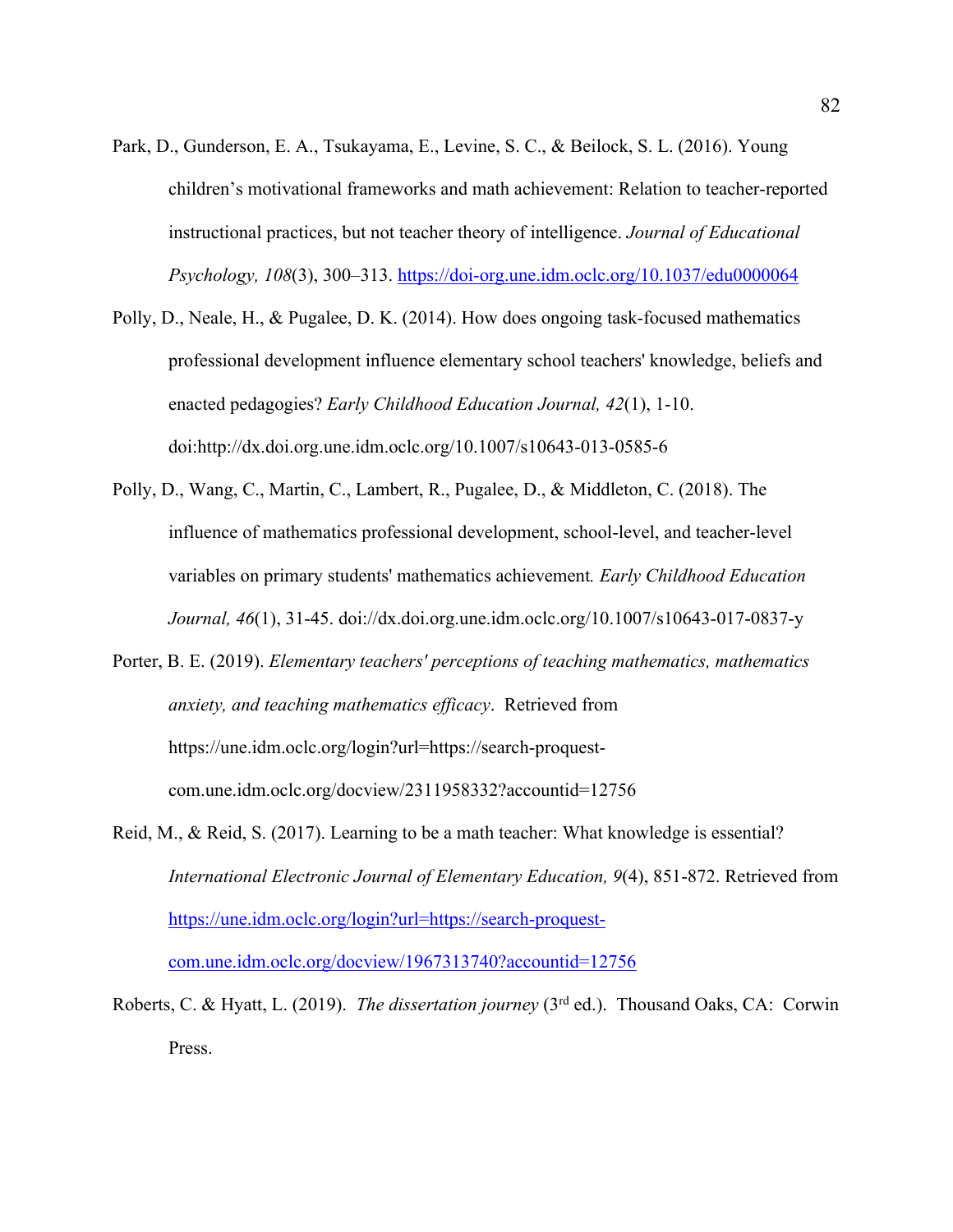- Saldana, J. (2016). *The coding manual for qualitative researchers* (3<sup>rd</sup> ed.). Thousand Oaks, CA: Sage Publications Inc.
- Selling, S. K., Garcia, N., & Ball, D. L. (2016). What does it take to develop assessments of mathematical knowledge for teaching? Unpacking the mathematical work of teaching. *The Mathematics Enthusiast, 13*(1), 35-51. Retrieved from https://une.idm.oclc.org/login?url=https://search-proquestcom.une.idm.oclc.org/docview/1786927990?accountid=12756
- Smith, W. M., Lewis, W. J., & Heaton, R. M. (2013). Ensuring mathematical learning in rural schools: Investing in teacher knowledge. *Great Plains Research: A Journal of Natural and Social Sciences*, 185-197. http://digitalcommons.unl.edu/greatplainsresearch/1274
- Steel, D. & Whitaker, T. (2019). *Essential truths for teachers*. New York, NY: Routledge.
- Stronge. J. (2018). *Qualities of effective teachers* (3rd ed.). Alexandria, VA: Association for Supervision and Curriculum Development.
- Sun, M., Penuel, W., Frank, K., Gallagher, H., & Youngs, P. (2013). Shaping professional development to promote the diffusion of instructional expertise among teachers. *Educational Evaluation and Policy Analysis, 35*(3), 344-369. Retrieved from http://www.jstor.org/stable/43773437
- Tschannen-Moran, M., & Barr, M. (2004). Fostering student learning: The relationship of collective teacher efficacy and student achievement. *Leadership and Policy in Schools, 3*(3), 189-209. Retrieved from https://une.idm.oclc.org/login?url=https://search-proquestcom.une.idm.oclc.org/docview/61908639?accountid=12756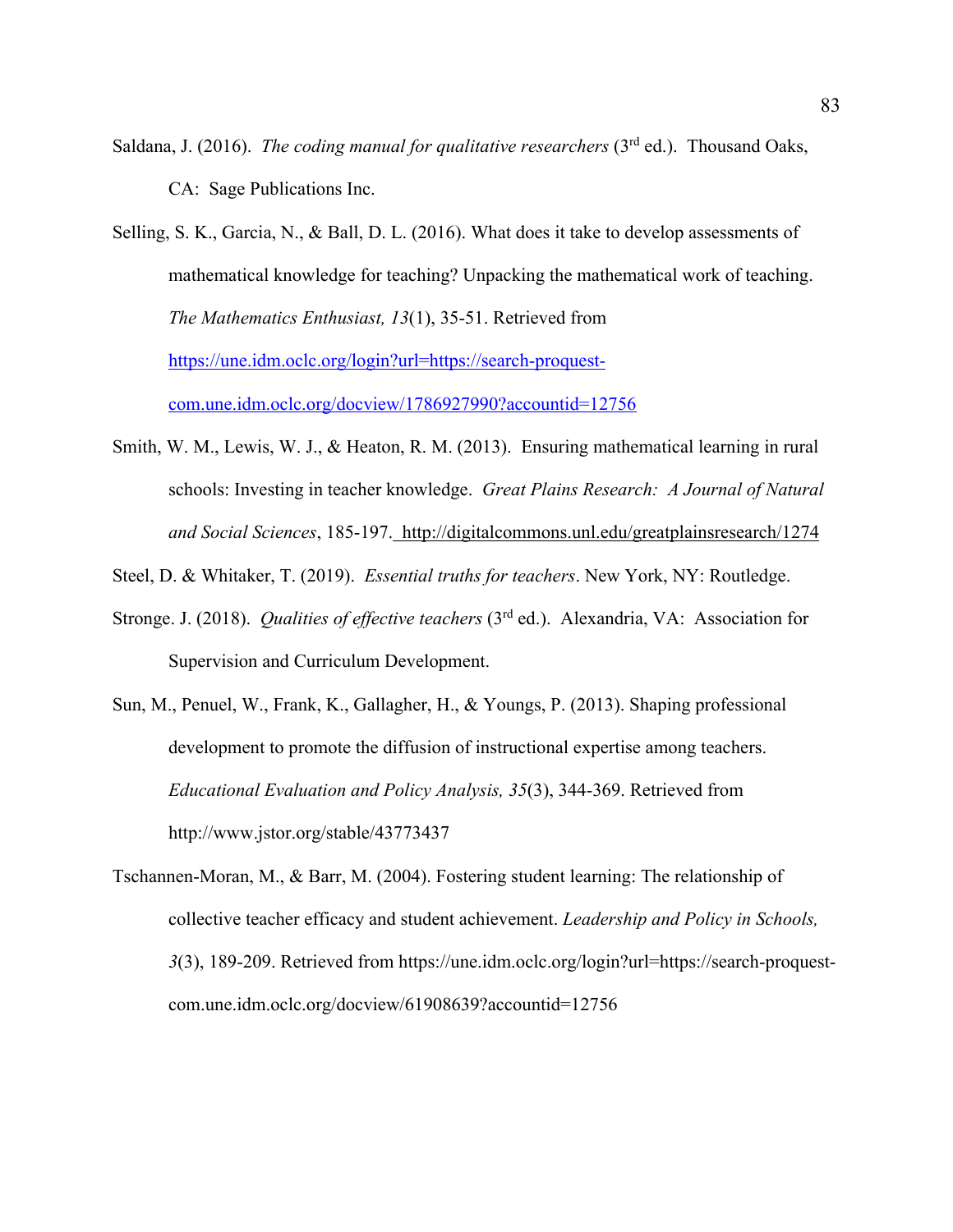United States Department of Education. (2004, September 15). *Title II – Preparing, training, and recruiting highly quality teachers and principals.* 

https://www2.ed.gov/policy/elsec/leg/esea02/pg20.html

- United States Department of Education. (2016, September 17). *Non-regulatory guidance for Title II Part A: Building systems of support for excellent teaching and leading*. Retrieved from https://www2.ed.gov/policy/elsec/leg/essa/essatitleiipartaguidance.pdf
- United States Department of Education. (2019). *Teacher shortage areas.* Retrieved from https://tsa.ed.gov/#/reports
- Yin, R. K. (2012). *Applications of case study research* (3<sup>rd</sup> ed.). Thousand Oaks, CA: Sage Publications, Inc.
- Yin, R. K. (2018). *Case study research and applications: Design and Methods* (6<sup>th</sup> ed.). Thousand Oaks, CA: Sage Publications, Inc.
- Yoo, J. H. (2016). The effect of professional development on teacher efficacy and teachers' selfanalysis of their efficacy change. *Journal of Teacher Education for Sustainability, 18*(1), 84-94. doi:http://dx.doi.org.une.idm.oclc.org/10.1515/jtes-2016-000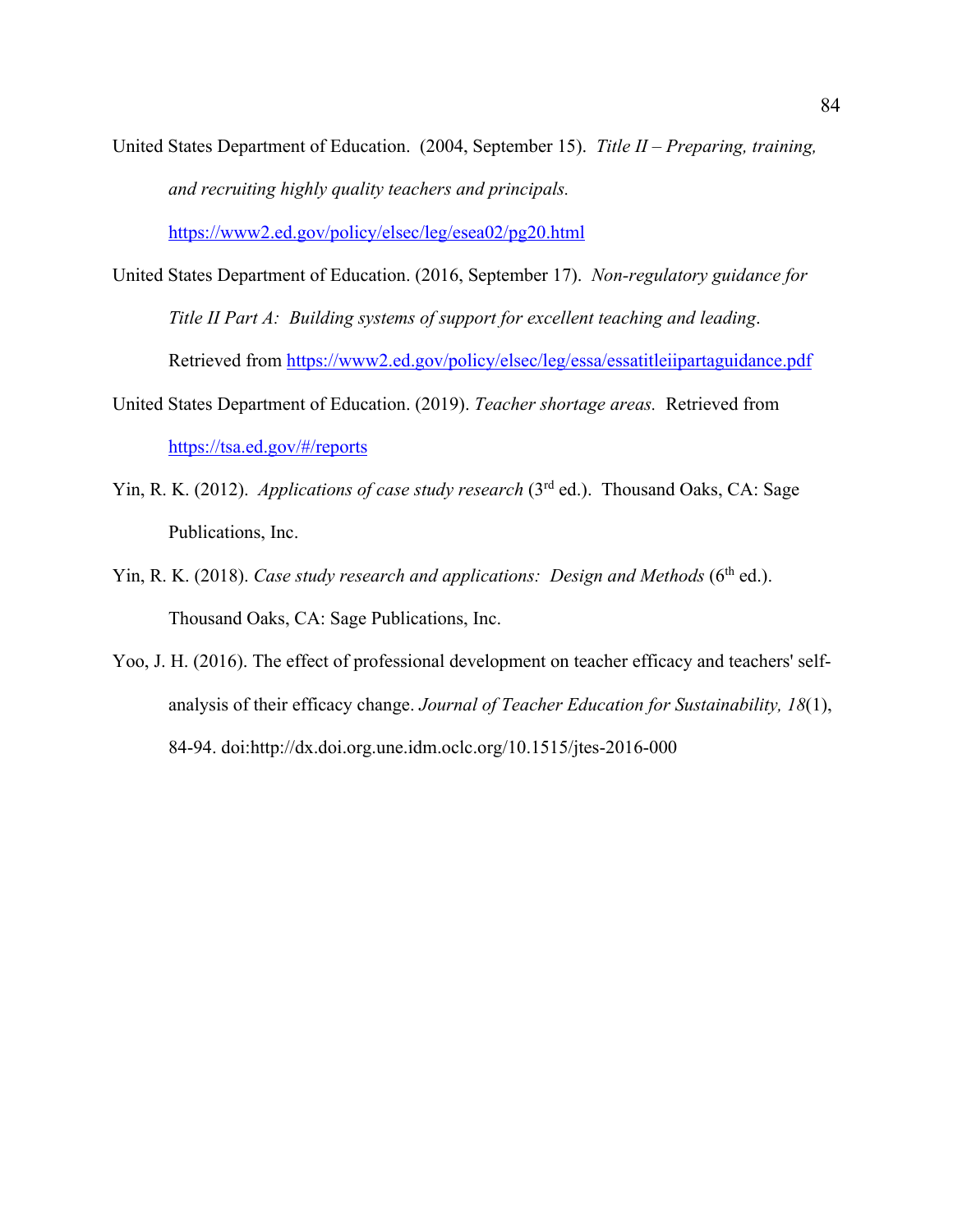Appendix A Site Permission

### **University of New England Doctoral Program in Educational Leadership**

This proposal serves as the request to conduct research in the RSU No. 67 School District per Administrative Regulation 6162.8

### **Name of Researcher**

My name is Heather Rockwell and I am a graduate student at in the doctorate program in education at the University of New England.

I am conducting a research study designed to understand rural elementary education teachers and the impact of a mathematics professional development on their instruction and mathematical beliefs.

### **Method of Study**

The method of study I will use is a qualitative case study. It includes conducting interviews with elementary teachers who volunteer to participate in the research, reviewing artifact data such as exit slips from the professional development and sanitized student work samples, and classroom observation data focused on the teacher only. There will be no student involvement in this research project.

### **Benefits to the school or district**

There are no monetary benefits to the RSU No. 67 School District for participating in this research, although it is my hope that the findings of my study will provide insight that will help RSU No.67 and other school districts to improve the development and implementation of professional development linked to district goals.

# **Proposed Project Period**

The proposed research period is from October 1, 2020 through March 30, 2021.

### **Participation**

All participants will be asked to sign an informed consent to participate. All participants will be informed of the purpose of the research and the researcher will be responsible to obtain consent from each participant. Participants will be informed that their participation is completely voluntary. Participants can choose to answer only the questions with which they feel comfortable and can discontinue participation at any time.

Privacy will be protected in several ways. I will not share who participates in the study with any other employees of the district. All personal information will be sanitized from interviews by using pseudonyms and coding the data as needed. No real names or any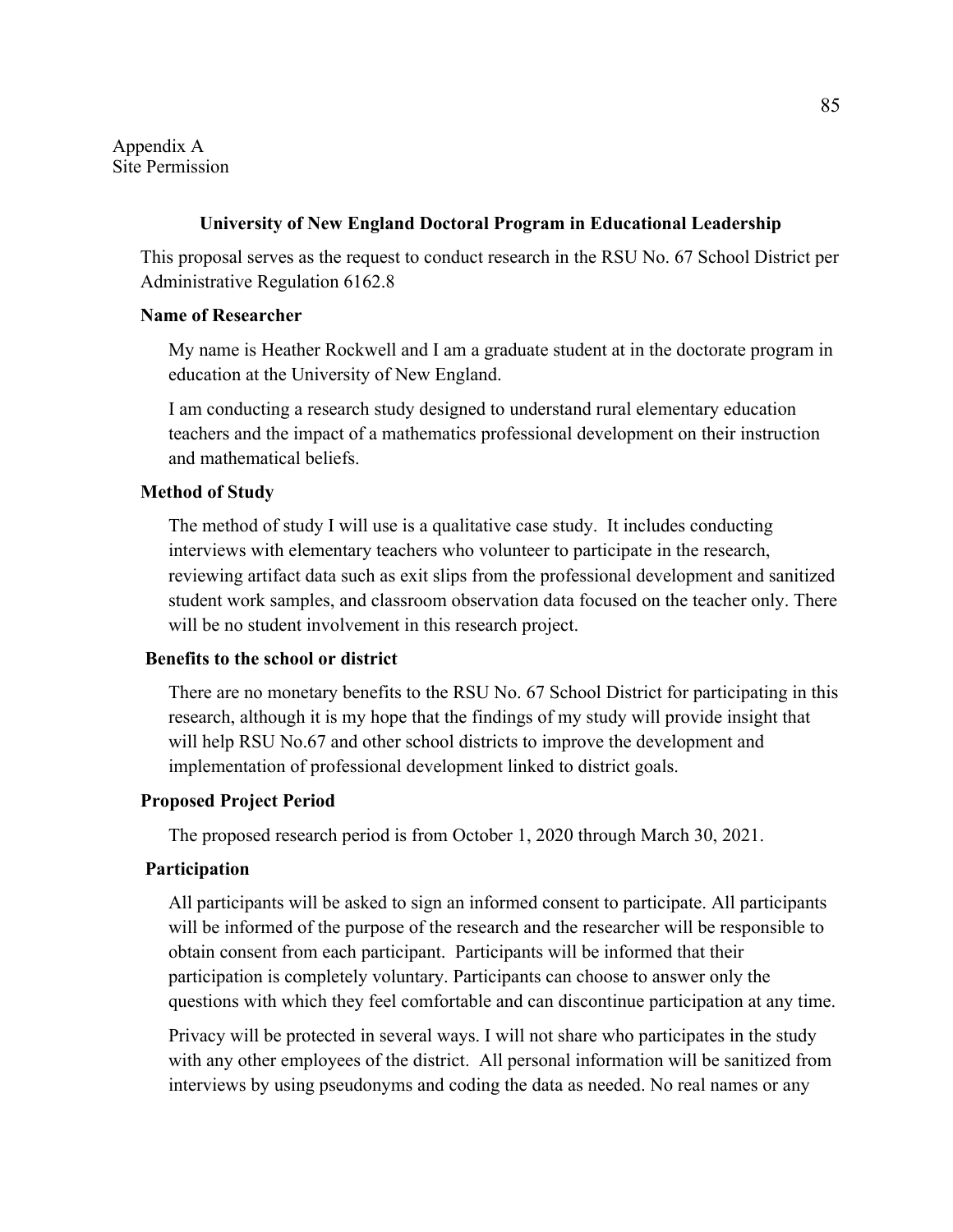other identifiable information will appear in any published reports of the research. The research material, including recordings of interviews and transcriptions will be kept in a password protected, encrypted personal server, and only I will have access to the data. Any paper artifacts or notes will be kept in a locked safe that only the researcher has access to and destroyed after the completion of the study.

# **Certification**

This letter is to certify that information obtained from research will not include names of interviewees, schools, districts, student names or personal information.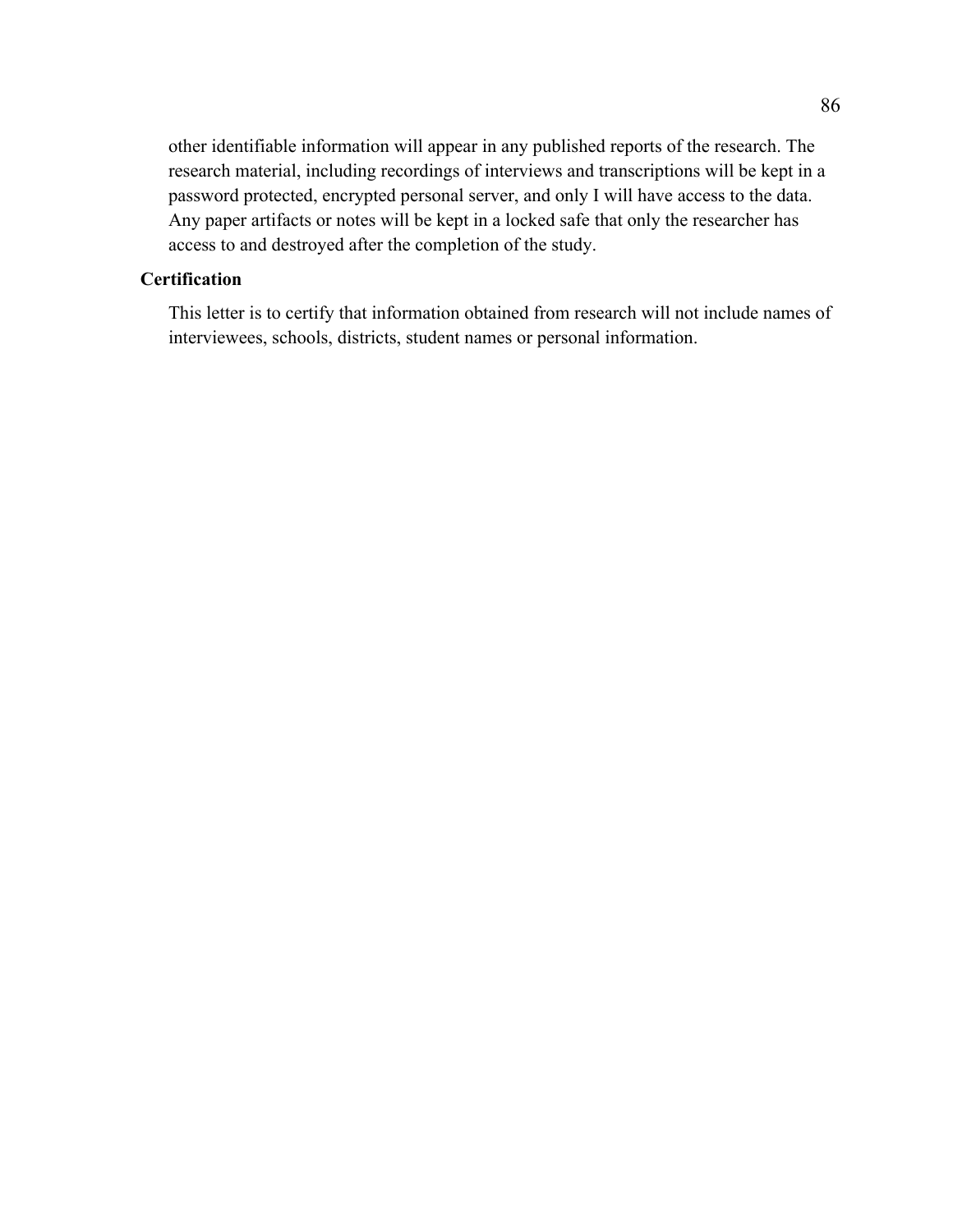Appendix B Email for Recruiting Teachers

# Email for Recruiting Teachers

Hello. I am in the process of completing my Doctoral program with the University of New England and am conducting a research study. The study is focused on understanding rural elementary math teachers experience in a professional development endeavor. I am looking for eight or more teachers who would be willing to participate in the study. Participation will include participating in two interviews, approximately forty-five minutes to an hour in length and one classroom observation. Interviews will be conducted via Zoom at a convenient time for you. Prior to conducting the interviews, you will receive a consent form and have an opportunity to ask any further questions. Your participation is completely voluntary and confidential. No other staff will know your participating. I am committed to protecting your privacy and confidentiality. Thank you for considering participating in this project. Please email me directly if you are interested.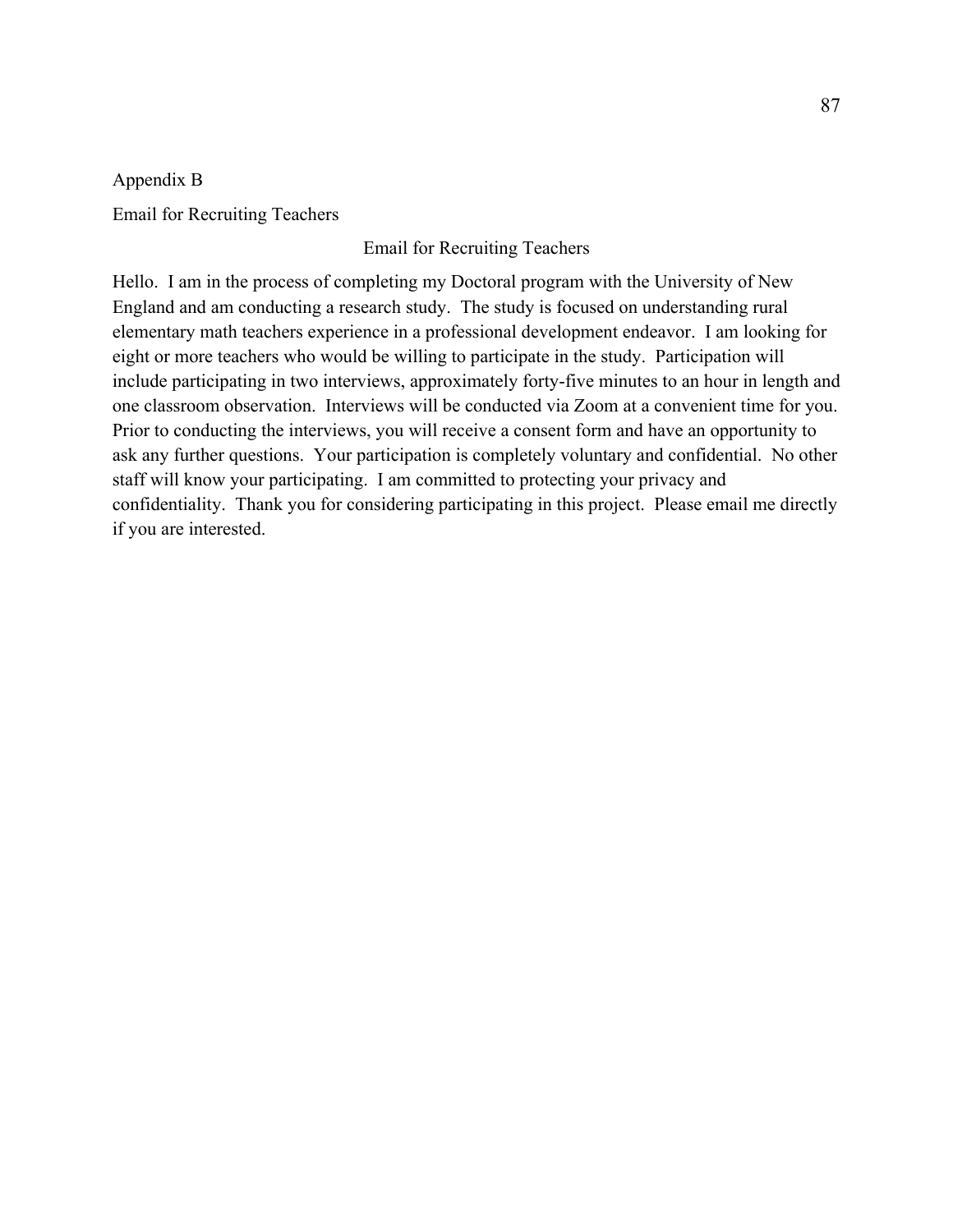Appendix C

Participant Consent Form

# Participant Consent Form

# **UNIVERSITY OF NEW ENGLAND CONSENT FOR PARTCIPATION IN RESEARCH**

**Project Title:** Rural Elementary Teachers and The Impact of Professional Development on Mathematics Instruction

**Principal Investigator(s):** Heather Rockwell

# **Introduction:**

- Please read this form. You may also request that the form is read to you. The purpose of this form is to give you information about this research study, and if you choose to participate, document that choice.
- You are encouraged to ask any questions that you may have about this study, now, during or after the project is complete. You can take as much time as you need to decide whether or not you want to participate. Your participation is voluntary.

# **Why is this research study being done?**

This research study is a completion of the dissertation program of the researcher. The goal is to understand the professional development experience from the elementary teachers' perspective. **Who will be in this study?** 

8 to 16 elementary teachers

# **What will I be asked to do?**

You will participate in two interviews lasting approximately 45 minutes each. You will also be asked to share any sample notes or evidence you have related to how a professional development experience impacted your instruction. A classroom observation will be completed as well focused on your implementation of the professional development tools learned.

# **What are the possible risks of taking part in this study?**

There are no risks of taking part in this study.

# **What are the possible benefits of taking part in this study?**

You will have an opportunity to reflect on a professional development experience and share your thoughts with the researcher that may impact future experiences for teachers.

# **What will it cost me?**

It will cost you nothing except the time for the two interviews.

# **How will my privacy be protected?**

Privacy will be protected through a variety of measures. The researcher will not share who participated in the research study. The researcher will not use any identifiable information when transcribing and coding the interviews and artifacts. Pseudonyms will be used and all other identifiable information will be sanitized from the data. All materials, including interview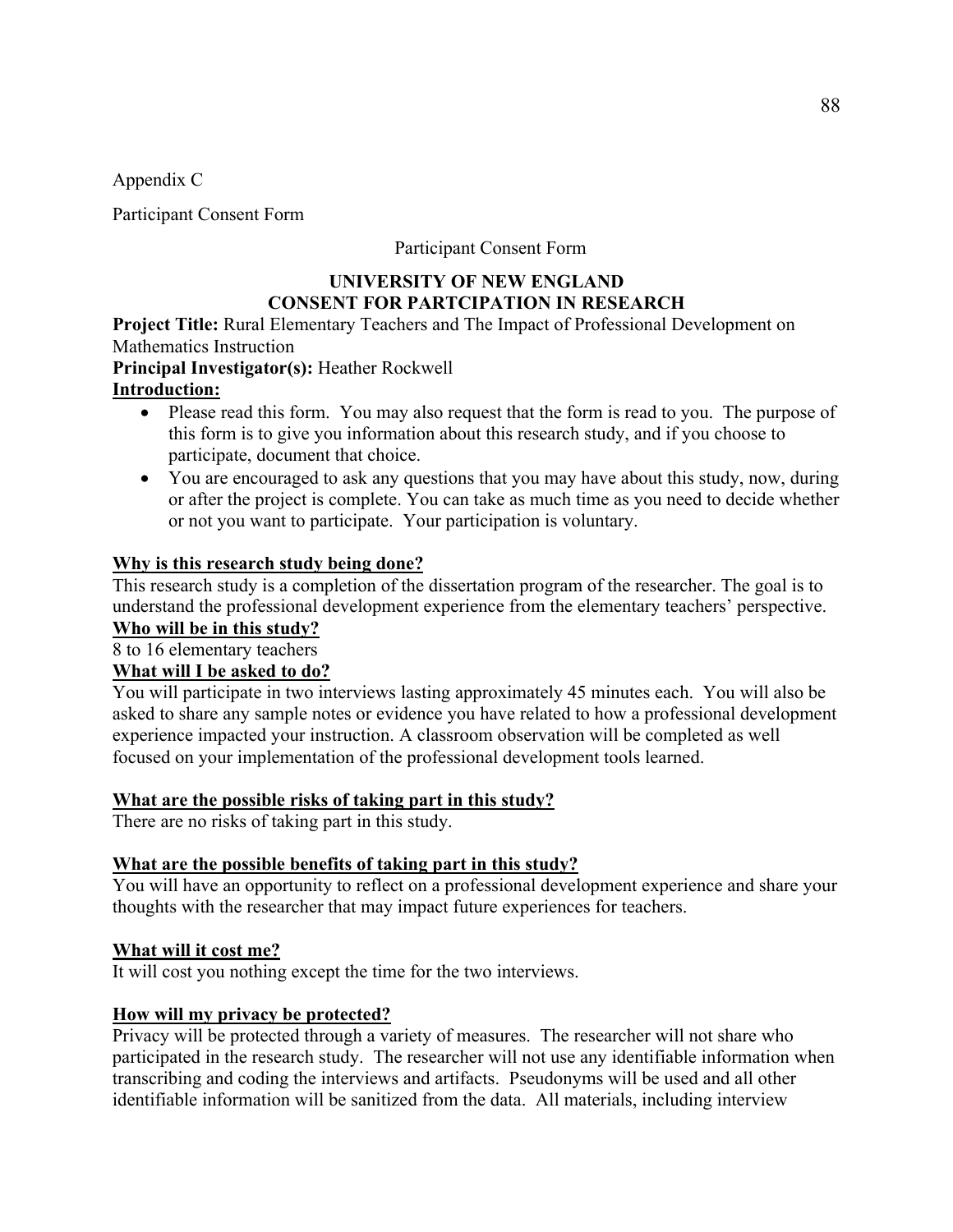recordings and transcriptions, will be stored in a password protected, encrypted personal server only accessible by the researcher and destroyed after five years. Transcriptions of the interviews will be shared with participants for member checking via a secure email address.

# **How will my data be kept confidential?**

The data will not include any personal identifiable information. No specific information will be shared that includes participants' names or that may otherwise identify the participants throughout the process.

# **What are my rights as a research participant?**

- Your participation is voluntary. Your decision to participate will have no impact on your current or future relations with the University.
- Your decision to participate will not affect your relationship with Heather Rockwell.
- You may skip or refuse to answer any question for any reason.
- If you choose not to participate there is no penalty to you and you will not lose any benefits that you are otherwise entitled to receive.
- You are free to withdraw from this research study at any time, for any reason.
	- o If you choose to withdraw from the research there will be no penalty to you and you will not lose any benefits that you are otherwise entitled to receive.
- You will be informed of any significant findings developed during the course of the research that may affect your willingness to participate in the research.
- If you sustain an injury while participating in this study, your participation may be ended.

# **What other options do I have?**

• You may choose not to participate.

# **Whom may I contact with questions?**

- The researcher conducting this study is Heather Rockwell.
	- o For more information regarding this study, please contact Heather Rockwell.
- If you choose to participate in this research study and believe you may have suffered a research related injury, please contact Dr. Cynthia Kennedy at ckennedy5@une.edu
- If you have any questions or concerns about your rights as a research subject, you may call Mary Bachman DeSilva, Sc.D., Chair of the UNE Institutional Review Board at (207) 221-4567 or irb@une.edu.

# **Will I receive a copy of this consent form?**

• You will be given a copy of this consent form.

# **PARTICIPANT'S STATEMENT**

**I understand the above description of this research and the risks and benefits associated with my participation as a research subject. I agree to take part in the research and do so voluntarily.**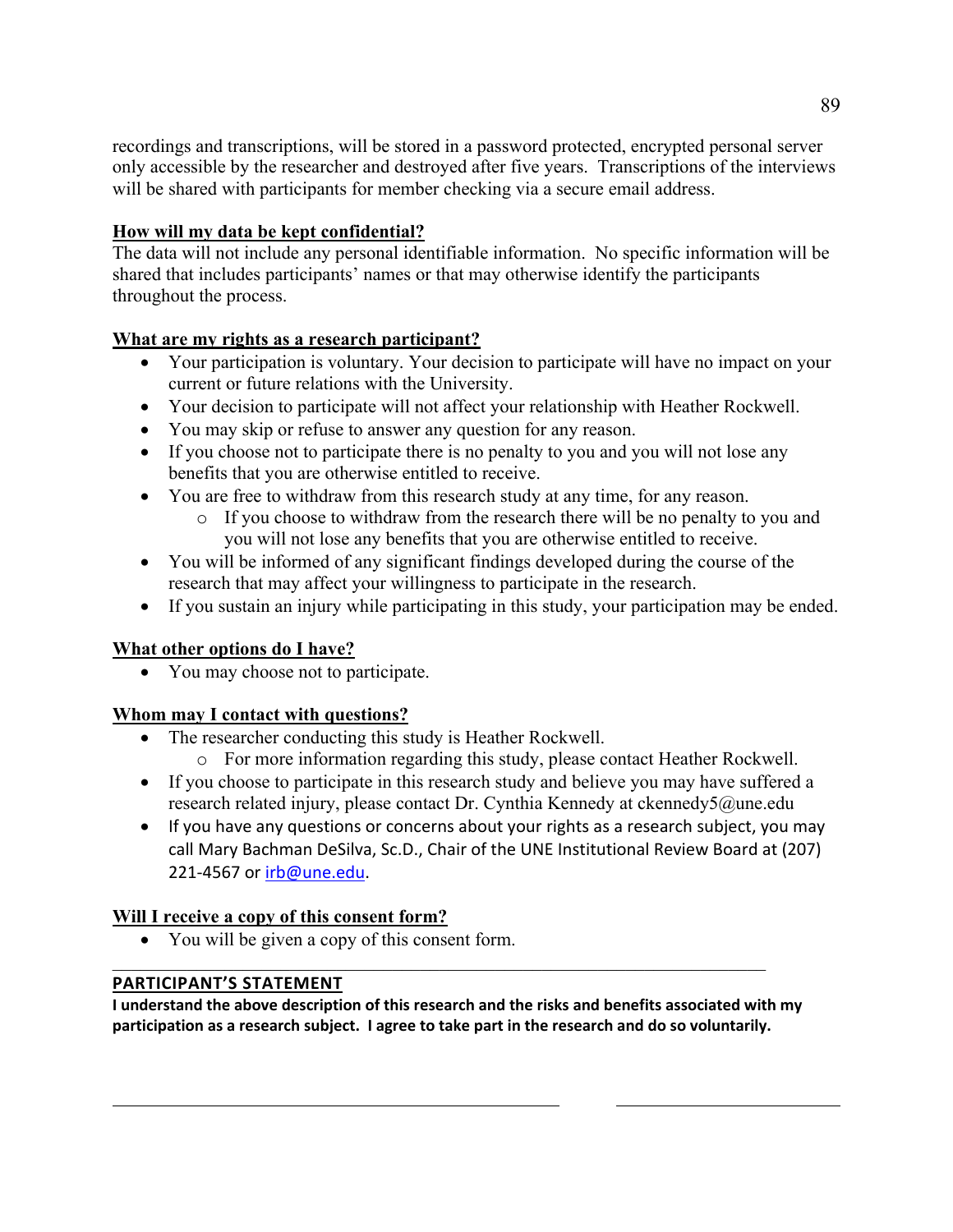Participant's signature or Date and Date and Date of Date and Date and Date and Date and Date and Date and Date Legally authorized representative

Printed name

### **RESEARCHER'S STATEMENT**

**The participant named above had sufficient time to consider the information, had an opportunity to ask questions, and voluntarily agreed to be in this study.**

Researcher's signature development of the Date Date

Printed name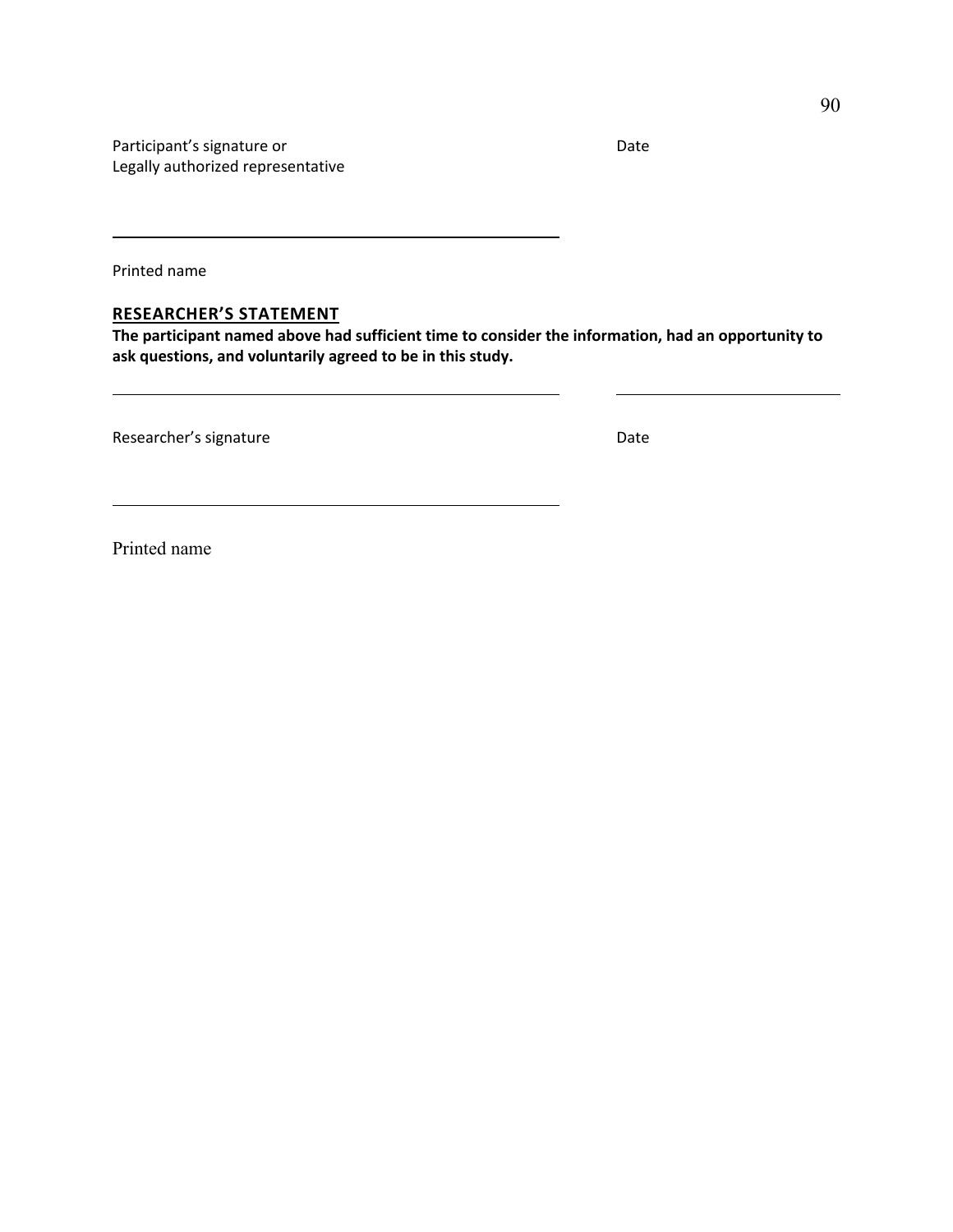### Appendix D

Semi-structured Interview Protocol

# Semi-structured Interview Protocol

Interview #1

# **Date:**

### **Time:**

**Introduction:** Thank you for taking the time to participate in this interview with me today. As a doctoral student at the University of New England, the focus of my research is to understand a mathematics professional development experience from the elementary teachers involved in it. I appreciate your willingness to be part of this study. With your permission, I will record this interview. It should last between 45-60 minutes. My goal is to understand your experience during the professional development as well as how it impacted your classroom instruction. Your answers are confidential, so please share as much as you feel comfortable sharing.

Do you have any questions you would like to ask?

With your permission, I will begin the recording.

I am going to start with some demographic questions and then move on to the questions around the research study.

### **Demographic questions:**

- 1. How long have you taught in this district?
- 2. How long have you been teaching math in the elementary setting?
- 3. What grade levels have you taught, including your current assignment?
- 4. I'm going to read four statements from Dweck (2006) and would like to know if you mostly agree or mostly disagree with each one.
	- a. Your intelligence is something very basic about you that you can't change very much.
	- b. You can learn new things, but you really can't change how intelligent you are.
	- c. No matter how much intelligence you have, you can always change it quite a bit.
	- d. You can always substantially change how intelligent you are. (p. 12)

*SOURCE:* Dweck, C.S. (2006). *Mindset*. New York, NY: Random House.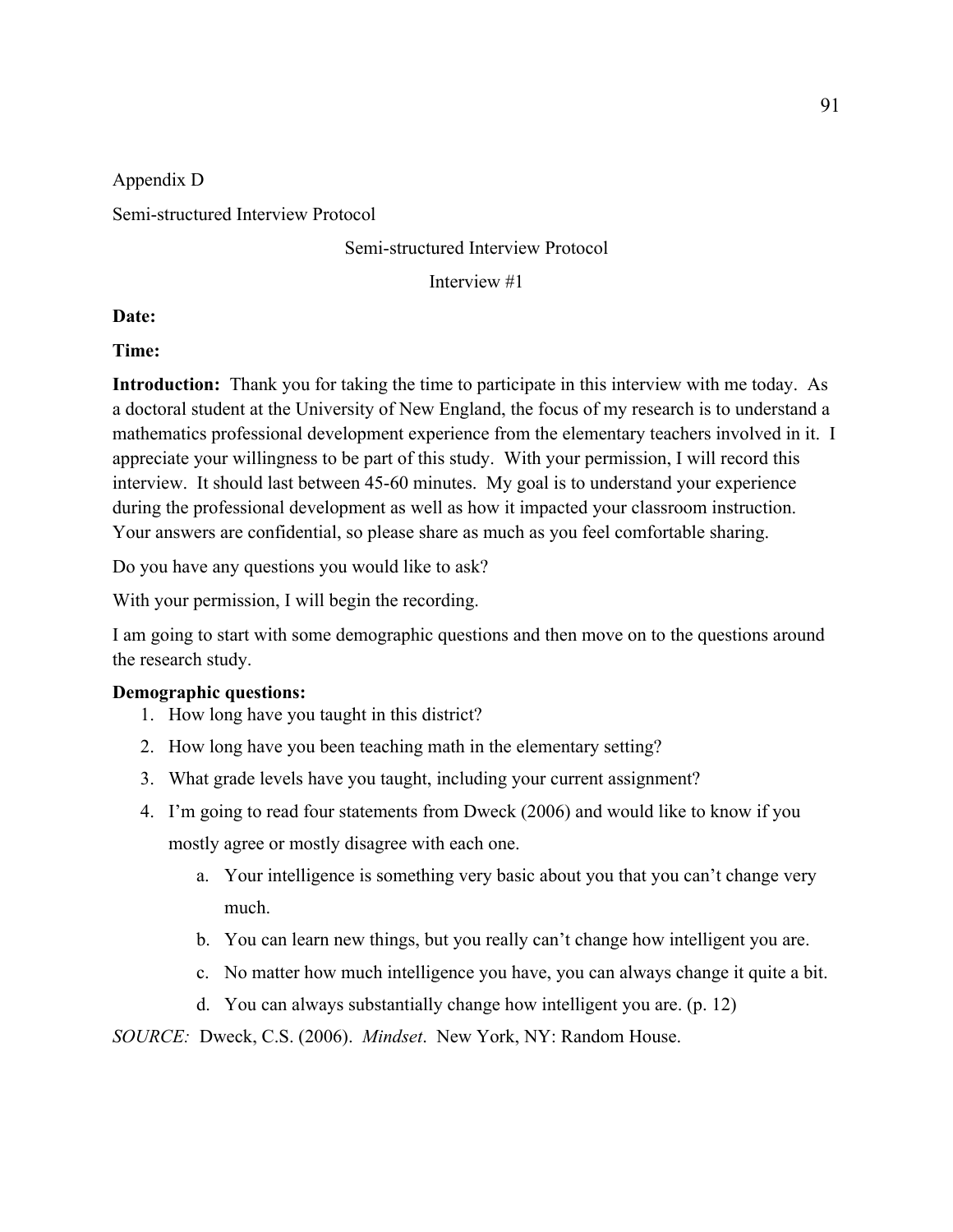### **Semi-structured interview questions:**

- 5. Please discuss how your experiences and education prepared you to teach math in the elementary setting?
- 6. How do you believe students best learn mathematics?
- 7. How does this align with how you teach mathematics?
- 8. How did the PD provided impact your beliefs about how students learn mathematics?
- 9. How did the PD provided impact your feelings about your ability to teach mathematics to students?
- 10. How well do you think you motivate students to do well in mathematics?
- 11. How did the PD impact this ability?
- 12. Do you think all students can do well in mathematics? How did this PD experience impact that answer?

# **Closing:**

Thank you so much for your time and your responses. I will transcribe this interview and provide you with a copy of the transcription. You may provide comments on what is transcribed to make sure it accurately captures your thoughts and ideas. Remember the interview and transcription are completely confidential and will not be shared with anyone else. Thank you again for participating and sharing your ideas and experience. I look forward to our classroom observation and second interview.

*End of Semi-structured Interview #1*

# **Semi-structured Interview #2:**

Thank you again for taking the time to meet with me for this interview. A reminder that I will be recording the interview and you may choose to answer questions as in-depth or as little as you would like. Your participation is completely voluntary and your answers will be kept confidential.

# **Interview questions:**

- 1. How did the PD experience impact your teaching of mathematics?
	- a. Follow-up: Why did you implement specific new strategies in your instruction?
- 2. How did implementing these new strategies or ideas provide evidence of impacting student achievement in mathematics?